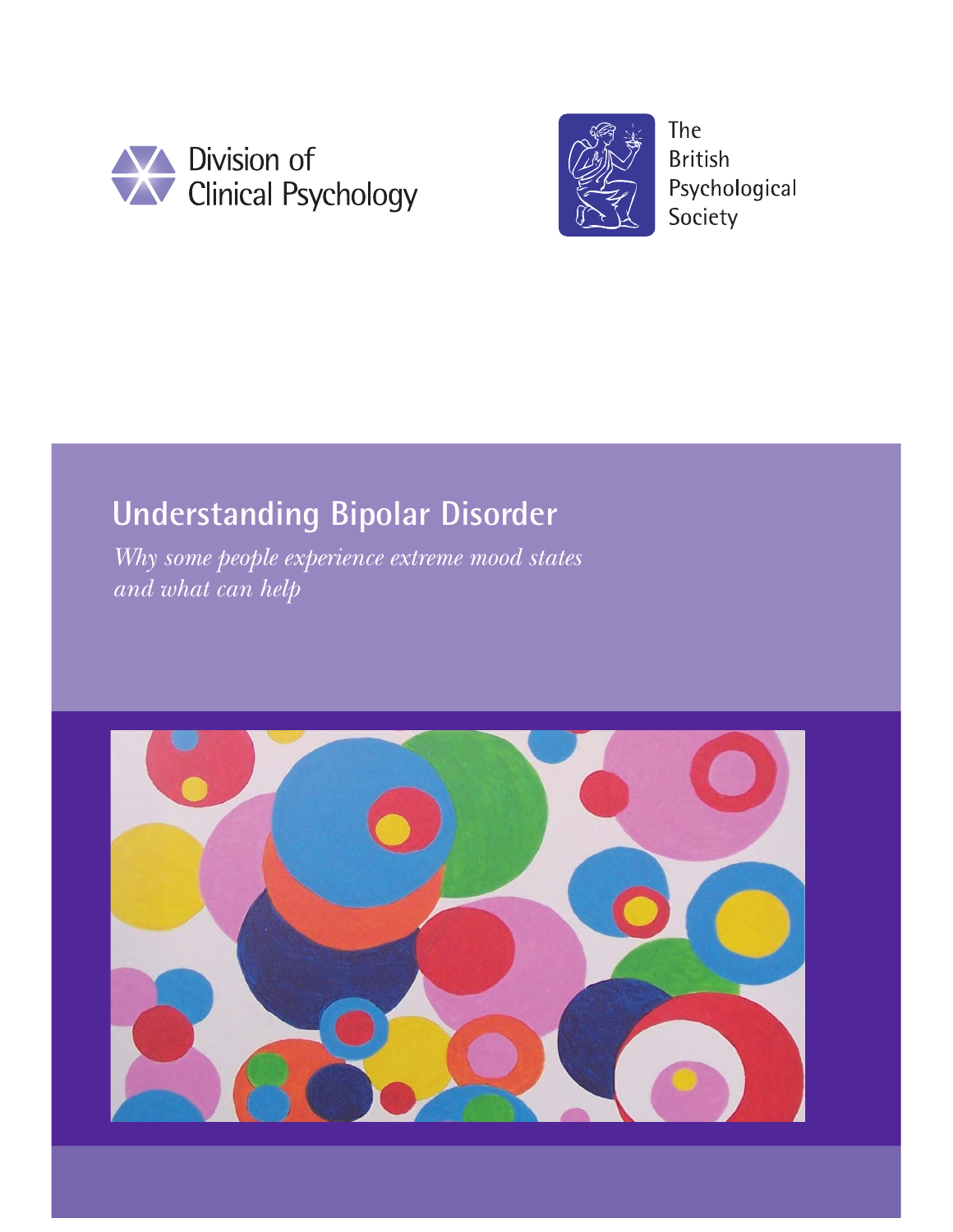## **Chair of Working Party**

Prof Steven Jones

## **Co-ordinating Editors**

Prof Steven Jones Dr Fiona Lobban Anne Cooke

## **Working Party**

| <b>Prof Steven Jones</b> | Dr Fiona Lobban     |
|--------------------------|---------------------|
| Anne Cooke               | Joanne Hemmingfield |
| Prof Peter Kinderman     | Dr Warren Mansell   |
| Dr Matthias Schwannauer  | Dr Anne Palmer      |
| Dr Emma Van der Gucht    | Dr Kim Wright       |
| Dr John Hanna            |                     |

### **With further contributions from:**

| Samantha Large               | Karin Falk |
|------------------------------|------------|
| Debbie Mayes (cover artwork) | John Exell |

## **Acknowledgements**

We would like to thank Mrs Christine Hatton, Mrs Pauline Lobban and Mr Peter Van der Gucht for their helpful comments on an early draft of this report

If you have problems reading this document and would like it in a different format, please contact us with your specific requirements.

Tel: 0116 252 9523; E-mail: P4P@bps.org.uk.

#### **ISBN 978 1 85433 707 8**

Printed and published by the British Psychological Society.

© The British Psychological Society 2010.

The British Psychological Society St Andrews House, 48 Princess Road East, Leicester LE1 7DR, UK Telephone 0116 254 9568 Facsimile 0116 247 0787 E-mail mail@bps.org.uk Website www.bps.org.uk

Incorporated by Royal Charter Registered Charity No 229642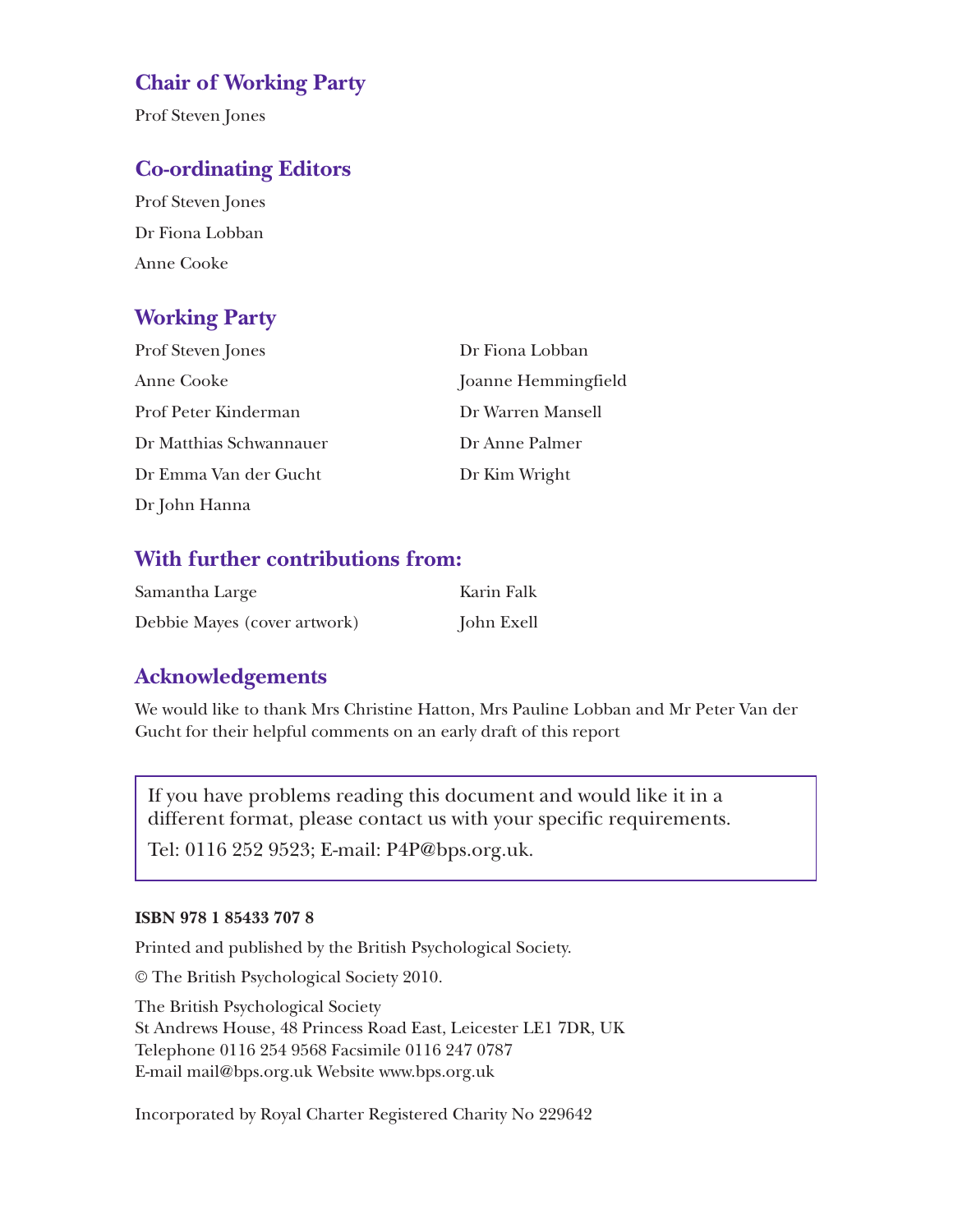## **Contents**

| Page     |                                                                |     |
|----------|----------------------------------------------------------------|-----|
|          |                                                                |     |
|          |                                                                |     |
|          |                                                                |     |
| Part 1:  |                                                                |     |
|          |                                                                |     |
|          |                                                                |     |
|          | Section 3: Development impact and course of pipolar 18         |     |
|          |                                                                |     |
| Part 2:  | Causes                                                         |     |
|          |                                                                |     |
|          |                                                                |     |
|          |                                                                |     |
| Part 3:  |                                                                |     |
|          |                                                                |     |
|          |                                                                |     |
|          | Section 10: Psychological therapies for bipolar experiences 37 |     |
|          |                                                                |     |
|          |                                                                |     |
| Part 4:  |                                                                |     |
|          | Section 13: Recovery and staying well with bipolar disorder47  |     |
| Part 5:  |                                                                |     |
|          |                                                                |     |
|          |                                                                |     |
|          |                                                                |     |
| Appendix |                                                                | .68 |

Appendix ............................................................................................................................68 References ..........................................................................................................................71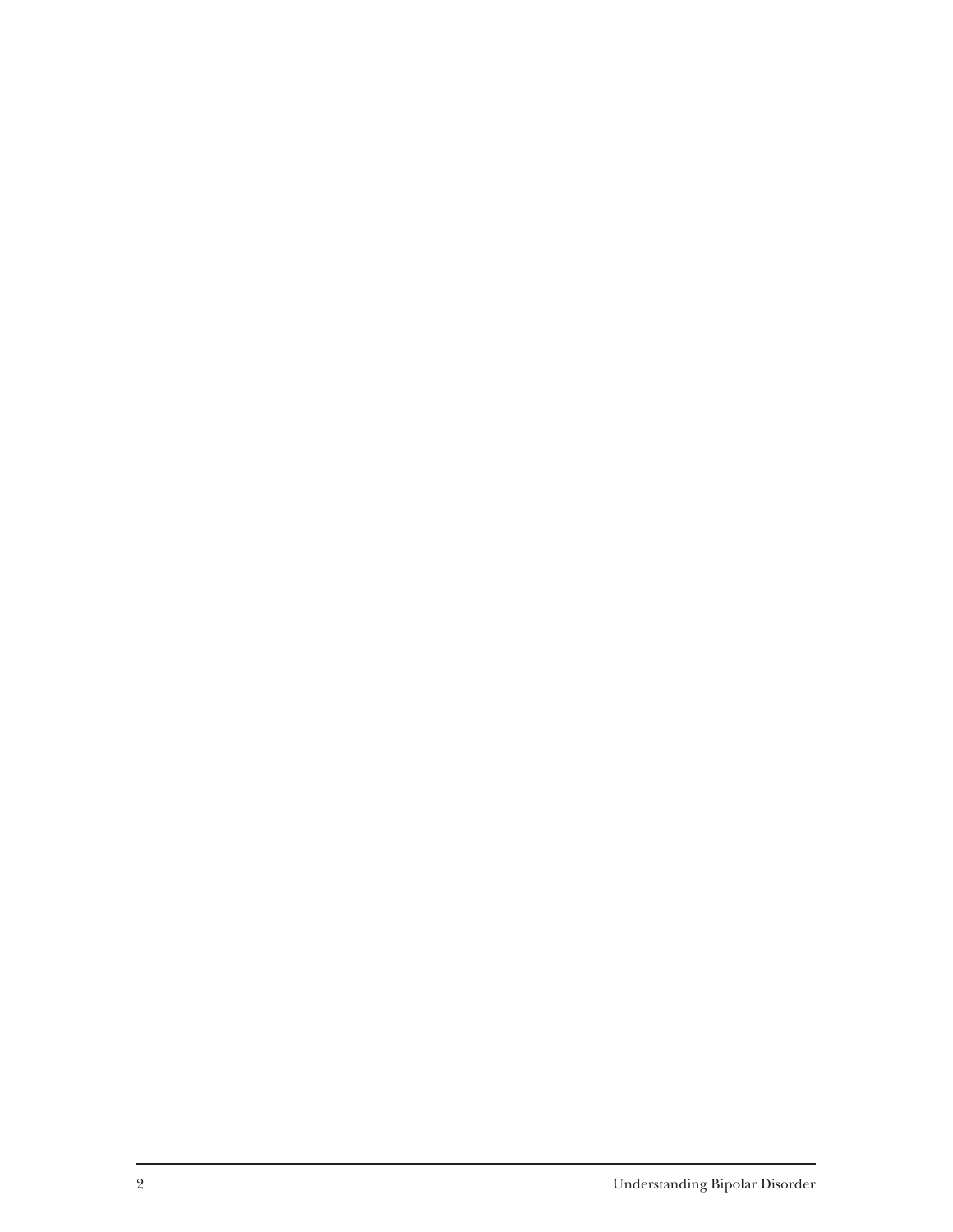## **Foreword**

This report was written by a working party of clinical psychologists drawn from universities and the NHS and brought together by their professional body, the British Psychological Society Division of Clinical Psychology. Contributors were chosen because of their particular expertise on the subject of bipolar disorder. Experts by experience – people who have themselves received a diagnosis of bipolar disorder – were also members of the working party and contributed substantially to the report. A number of the contributors were also involved in writing a previous Division of Clinical Psychology report, *Recent advances in understanding mental illness and psychotic experience*, published in 2000. The present report has been informed by many of the elements of this earlier work, which has proved influential amongst clinicians, academics and service users. In particular, both reports provide psychological perspectives which are typically neglected in the wider literature on both psychosis and bipolar disorder.

The purpose of the report is to provide an overview of the current state of knowledge about why some people tend to experience periods of extreme mood, and what can help – in traditional medical language, the 'causes and treatment of bipolar disorder'. There have been significant developments in recent years, particularly in our understanding of psychological aspects of what has traditionally been thought of as a largely biological or medical problem. Much has been written about the biological aspects: this report aims to redress the balance by concentrating on the psychological aspects, both in terms of how we understand the problems and also approaches to help and treatment. We would like to think that this report will influence the way in which services are delivered, so that more people have access to psychological treatments. Perhaps even more importantly, we would expect that, as a result of this report, services will no longer insist that service users accept one particular view of their problem – for example that they have an illness which always needs to be treated primarily by medication. We hope that the report will be a resource for front-line workers and service users, ensuring that their conversations are as well-informed and useful as possible. We ask that those responsible for commissioning and designing both services and training will read this report, especially since the recent NICE guideline said little about psychological approaches. Professional training courses will need to be changed to take account of the information presented in this report. We also hope that it will be read by journalists and other opinion-formers, and will help to change the way that we as a society think about not only bipolar disorder but also all the other kinds of distress and confusion that might attract a label of 'mental illness'.

*'I have often asked myself whether, given the choice, I would choose to have manic depressive illness ... Strangely enough I think I would choose to have it. It's complicated. Depression is awful beyond words or sounds or images ... So why would I want anything to do with this illness? Because I honestly believe that as a result of it I have felt more things, more deeply; had more experiences, more intensely; loved more, and been loved; laughed more often for having cried more often; appreciated more the springs, for all the winters; worn death 'as close as dungarees', appreciated it – and life – more; seen the finest and the most terrible in people, and slowly learned the values of caring, loyalty and seeing things through.*

Kay Redfield Jamison (Jamison, 1996)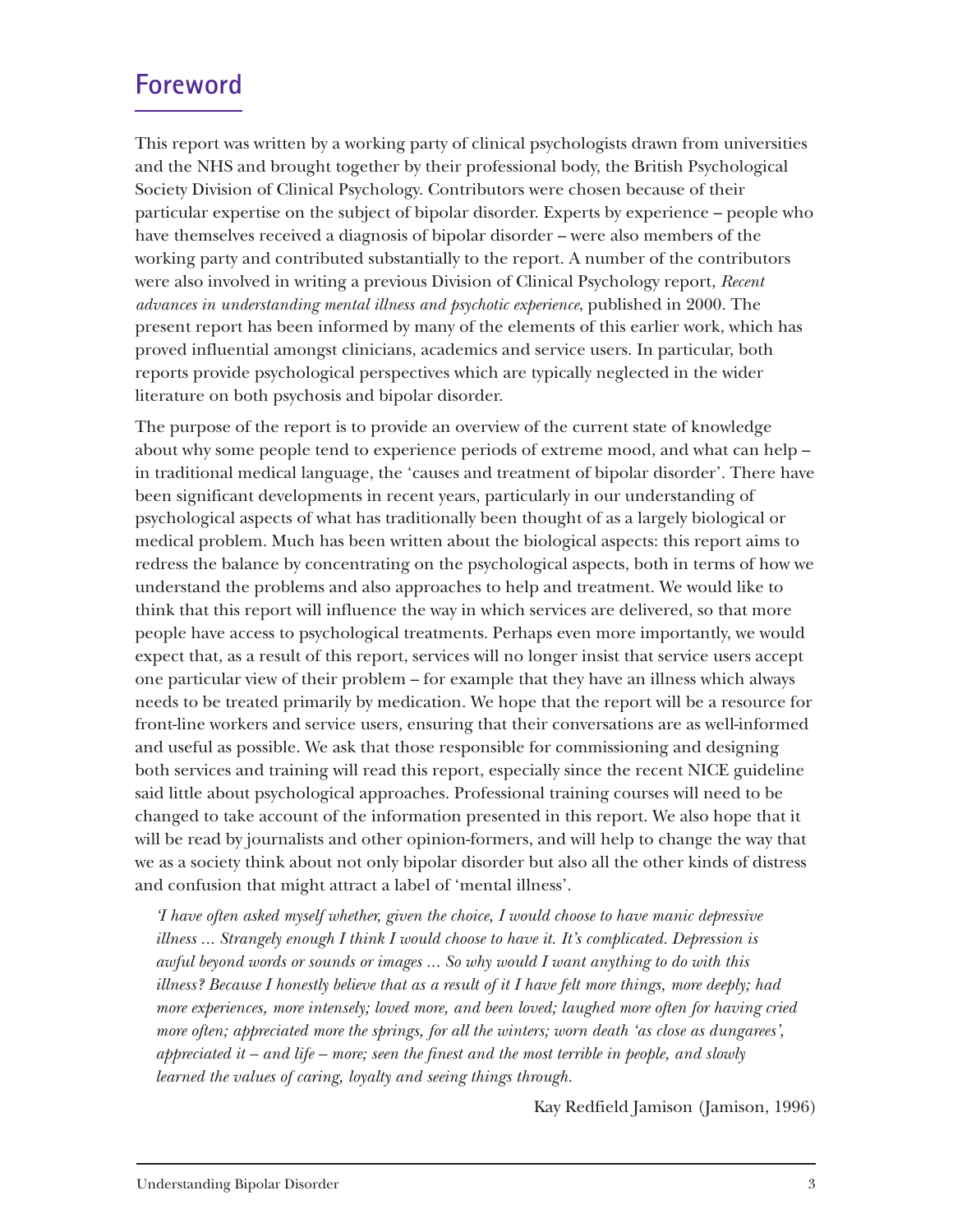## **Executive summary**

This report describes recent developments in our understanding of bipolar disorder. It is written for people who have received the diagnosis, people who feel it might apply to them, friends and relatives, mental health professionals and anyone else with an interest in this issue. The report is divided into five parts, covering the nature of the problem, causes, sources of help and treatment, recovery and how mental health services need to change.

Key points:

- This report is about those problems that are traditionally thought of as arising from a mental illness called 'bipolar disorder' (formerly called 'manic depression').
- Many people experience periods of depression and also periods of elation and overactivity. Mood can affect how we feel about ourselves. For example, at times we may feel extremely positive or even grandiose about our own abilities, whereas at other times we may feel that we are a complete failure.
- For some people, episodes of extreme mood are frequent and severe enough to lead them, or those around them to seek help. Within mental health services the problems are currently likely to be seen as a 'disorder' – bipolar disorder. It is only people who come into contact with mental health services who are likely to receive a diagnosis and be seen as having a mental illness.
- However, not all mental health professionals accept the idea that these experiences are caused by an underlying illness.
- There is increasing evidence that it may be more helpful to conceptualise these problems as being on a continuum: we are all subject to mood variation, but within this, people range from those who experience relatively few highs or lows to those who tend to experience more extreme mood states. There are both positives and negatives associated with both ends of the continuum. For example, individuals who experience extreme mood states tend to be very creative, at times have a great deal of energy and often can be high achievers. But they can also experience problems – for example, during periods of elation people sometimes do things that they later regret, such as spending too much money.
- Each individual's experiences are unique no one person's problems, or ways of coping with them, are exactly the same as anyone else's.
- Some people who experience extreme mood states find it useful to think of themselves as having an illness. Others prefer to think of their problems as, for example, an aspect of their personality which sometimes gets them into trouble but which they would not want to be without.
- Mental health services have traditionally tended to assume that once someone experiences problems with unstable mood severe enough to bring them into contact with services, the problems are likely to recur. In fact this appears to be the case for fewer than half of those people.
- Traditionally, medication has often been the only type of help offered. Some people, but not all, find it helpful. For those considering using medication, a 'try it and see' approach is needed in order to find which medication, if any, is helpful and in what dose. There is increasing evidence that talking treatments (particularly cognitive behaviour therapy), and self-help (especially supported by a worker or self-help group) can also be very useful.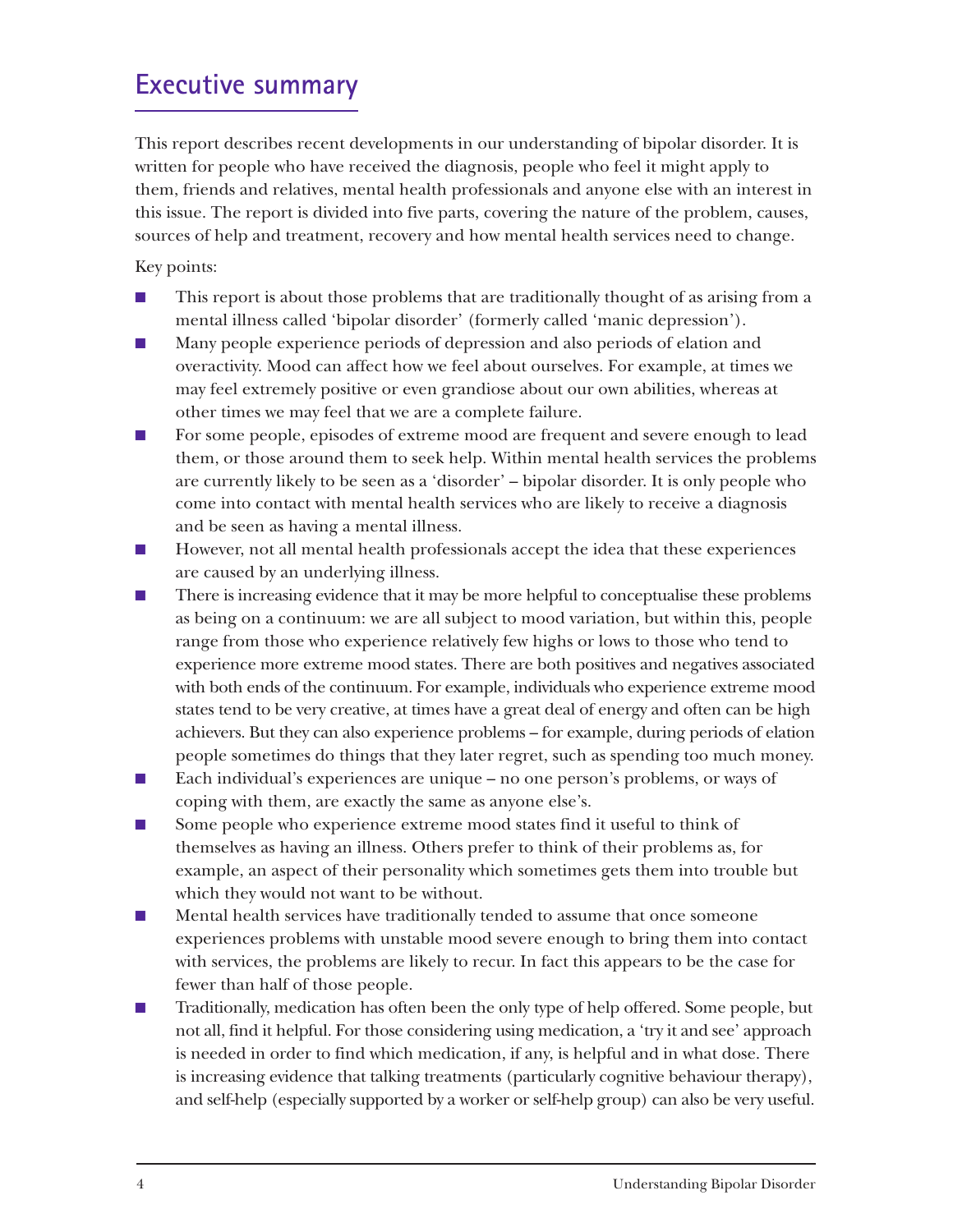## **Part 1: Understanding the bipolar disorders**

#### **Section 1: What is bipolar disorder?**

- Many people experience periods of depression and also periods of elation and overactivity. For some people, these episodes are frequent and severe enough to be seen as a 'disorder' – bipolar disorder. The word 'bipolar' refers to the two extremes or 'poles' of mood: depression and 'mania'. Until recently the term 'manic depression' was also used.
- Each person's experience is unique and there is a continuum between the extreme mood states described in this report and the normal mood swings that everyone experiences.
- Some people, but not all, find it helpful to think of themselves as having an illness.

#### **Section 2: How common are these experiences?**

- $\blacksquare$  These experiences are quite common about 1 to 1.5 per cent of the population are likely to receive a diagnosis of bipolar disorder at some point in their life.
- Elation and overactivity ('hypomania') are very common but only lead to problems and therefore a diagnosis – in certain circumstances, for example if they alternate or co-exist with depression or if they lead the person to behave in a destructive way (for example, overspending). People can also experience problems if, when feeling elated, they temporarily develop unrealistic beliefs (for example, that they are a great leader), or start to perceive reality differently (for example hearing voices when there is no-one there), become exhausted, feel out of control or are admitted to hospital.

#### **Section 3: Development impact and course of bipolar**

- Problems often start in late adolescence or early adulthood, and can affect a person's development.
- In addition to episodes of extreme mood, some people experience ongoing mood difficulties.
- Research tends to focus on people who have ongoing problems and are in contact with services. This may have led to an overly negative view of how problems affect people, i.e. that they tend to recur.
- Despite the negative bias, the research still shows that overall 60 per cent of people do not experience 'relapse' and nearly half are able to return to their previous lifestyle in terms of job, social life, etc., over a two-year period.
- There are positive as well as negative aspects to these experiences. Many people with a diagnosis of bipolar – and people with similar experiences who have not received a diagnosis – have huge amounts of energy and are extremely creative and productive.

#### **Section 4: Problems with 'diagnosis' in mental health**

- There is a debate about whether 'diagnosis' is useful in mental health.
- Mental health diagnoses are defined by lists of 'symptoms' (experiences and behaviours) and do not indicate anything about cause.
- There is a large overlap between diagnoses.
- People may meet criteria for different diagnoses at different times in their lives.
- Among people with a diagnosis of bipolar disorder, there is much variation in how frequently they experience problems and in what treatments are helpful. This suggests that the diagnostic category fails to capture some important differences between individuals.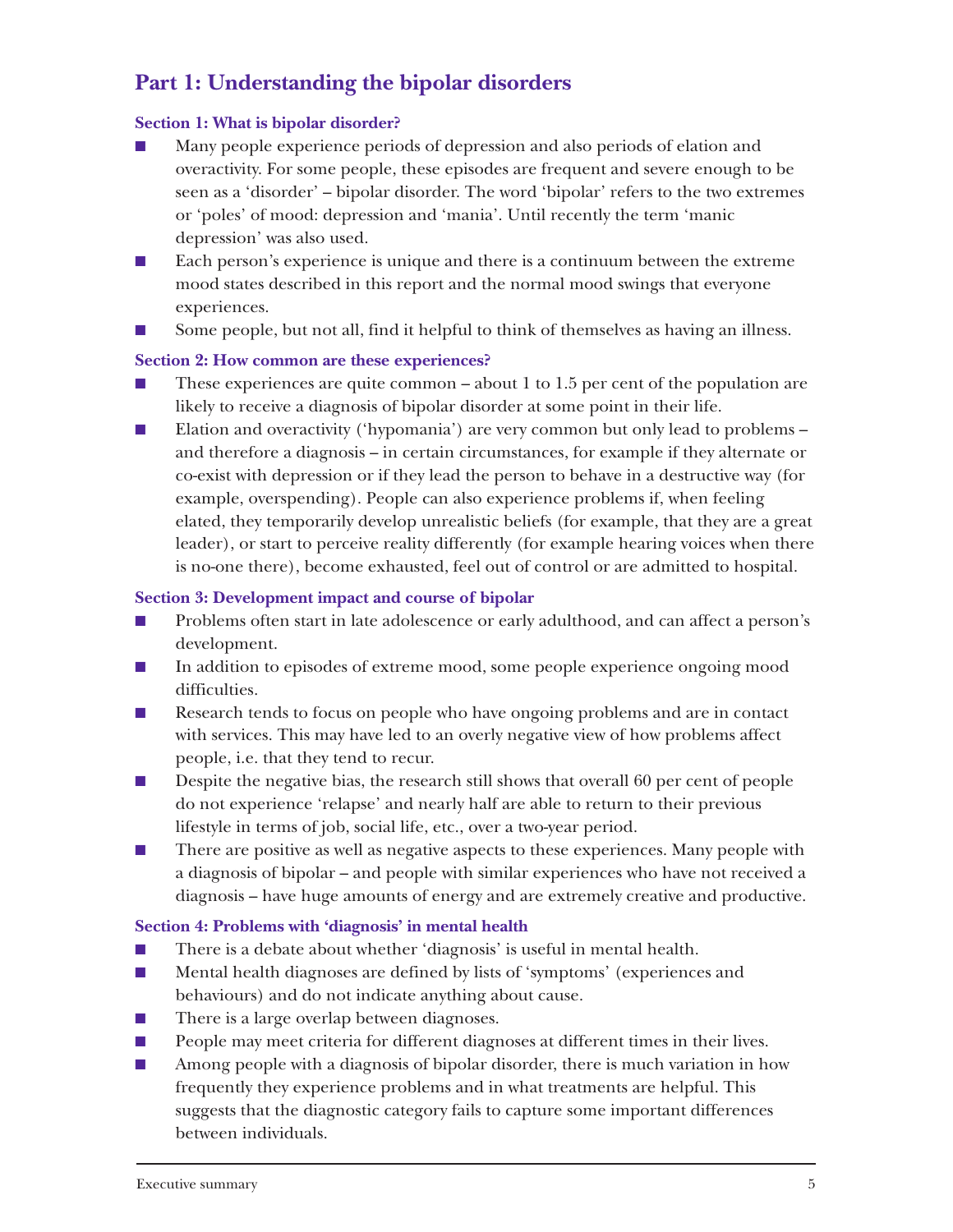■ Clinicians often disagree about whether someone fits the criteria for a diagnosis of bipolar disorder.

## **Part 2: Causes**

#### **Section 5: Life/social circumstances and bipolar**

- People in difficult life circumstances are much more likely to experience all kinds of mental health problems.
- The same applies to people who have had a difficult childhood.
- Having a supportive network of family and friends can make it less likely that mood problems will return. Conversely, people are more likely to experience ongoing problems if their family members are either highly critical or overprotective towards them.
- Therapists should therefore consider family as well as individual therapy work in bipolar disorder. In either case it is important to pay attention to life circumstances as well as what the individual themselves might be able to do differently.

#### **Section 6: Psychological factors in bipolar experiences**

- When people are depressed, they tend to see the negative in everything, including themselves and this can lead to a vicious cycle keeping the depression going. Conversely when people are very active and experiencing elation, there is a natural desire to see this as 'the real me' and to want to do even more. There is evidence that these 'thinking styles' are particularly pronounced for people whose moods are extreme enough to attract a diagnosis of bipolar disorder.
- There is evidence that some people with a diagnosis of bipolar disorder show these more extreme thinking styles even at times when they are not experiencing very high or low mood.
- People can learn to 'catch' this kind of thinking as it develops and take action, for example making themselves rest when their thoughts begin to race.

#### **Section 7: Biological factors in bipolar disorders**

- Someone with a sibling or parent with a diagnosis of bipolar disorder is over ten times more likely to receive the diagnosis themselves compared to someone from an unaffected family. Whilst there may be a number of reasons for this, it does suggest that people's genetic makeup may play a role. However, attempts to isolate contributing genes have, as yet, proved unsuccessful.
- There is evidence that certain neurotransmitters (brain chemicals) for example serotonin and dopamine – may play a role. However, all thoughts and emotions involve chemical changes in the brain and cause-and-effect relationships are unclear.
- Some people with a diagnosis of bipolar disorder appear to have slight differences in brain structure and function. However, again, cause-and-effect relationships are unclear: for example, some differences could be the result of prolonged use of certain medication.
- The varying nature of people's experiences, both within and between individuals, indicates that they are likely to be the result of a combination of factors that interact across time.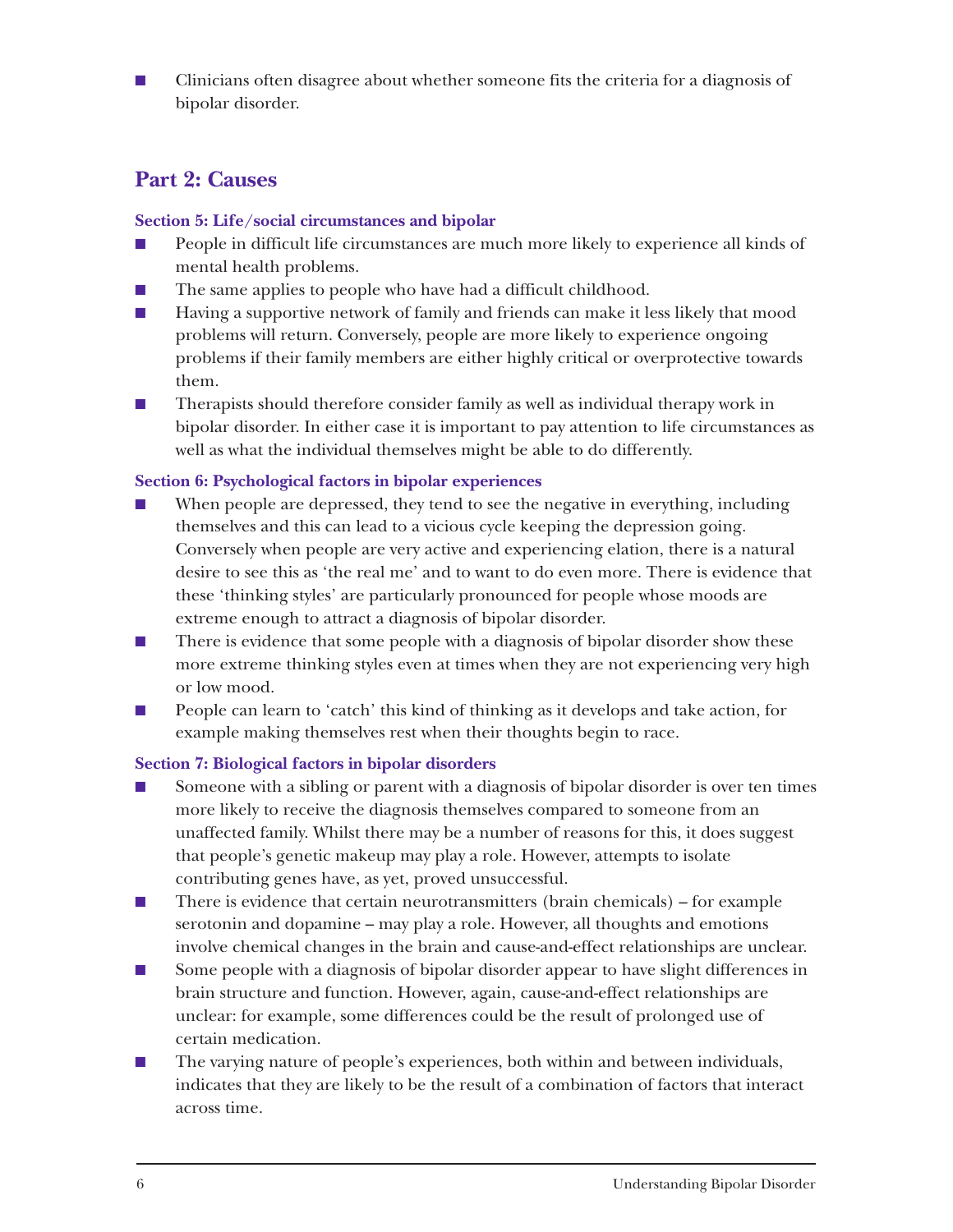## **Part 3: Help and treatment**

#### **Section 8: Assessment**

- The person experiencing mood changes, or their family and friends, are usually the first to notice problems with mood and typically visit their GP. Elation and overactivity may initially not be seen as a problem and therefore not reported.
- If the GP thinks that the person's experiences may fit the criteria for a diagnosis of bipolar disorder, they are likely to be referred for assessment by secondary care services.
- It is important that this is an in-depth assessment and covers the person's life circumstances, their view of the problem, and likely triggers as well as coping strategies, strengths and sources of support.
- It is common for assessment to be an ongoing process and for people to be given various diagnoses and therapies before an agreed diagnosis is made. On average, this process lasts five years.

#### **Section 9: Self management**

- Over time, many people learn to recognise the 'warning signs' that their mood may be going up or down, and what they can do to prevent things worsening.
- The opportunity to talk things through with a mental health worker or in a self-help group can aid this process greatly.

#### **Section 10: Psychological therapies for bipolar experiences**

- Psychological therapies which can help include educational groups, cognitive behavioural therapy, interpersonal and social rhythm therapy and family focused therapy. This report describes these forms of help, which are usually offered over several months or longer and can greatly assist the person in developing skills to reduce the risk of further episodes.
- All these therapies give the person the opportunity to discuss their experiences in a calm and nonjudgmental atmosphere, help them to work out what causes their problems and keeps them going, and assist the person to develop strategies for preventing the problems returning.
- It is important to tailor therapies to fit the individual and reassess and revise the approach as circumstances change and develop.
- Despite the popularity of psychological therapies and the evidence for their effectiveness, only a minority of mental health service users are currently able to access them. This needs to change.

#### **Section 11: Medication**

- Medication offered to people with a diagnosis of bipolar disorder can be separated into three categories: mood stabilisers, anti-depressants (for depression), and neuroleptics (also called major tranquillisers – for mania). Doctors usually recommend that people take medication every day, even when they feel well and sometimes for years after an episode.
- Medication is helpful for many, but not all people with a diagnosis of bipolar disorder.
- Each person has to weigh up the advantages and disadvantages, for them, of taking medication. For example it may help prevent the problems returning but can also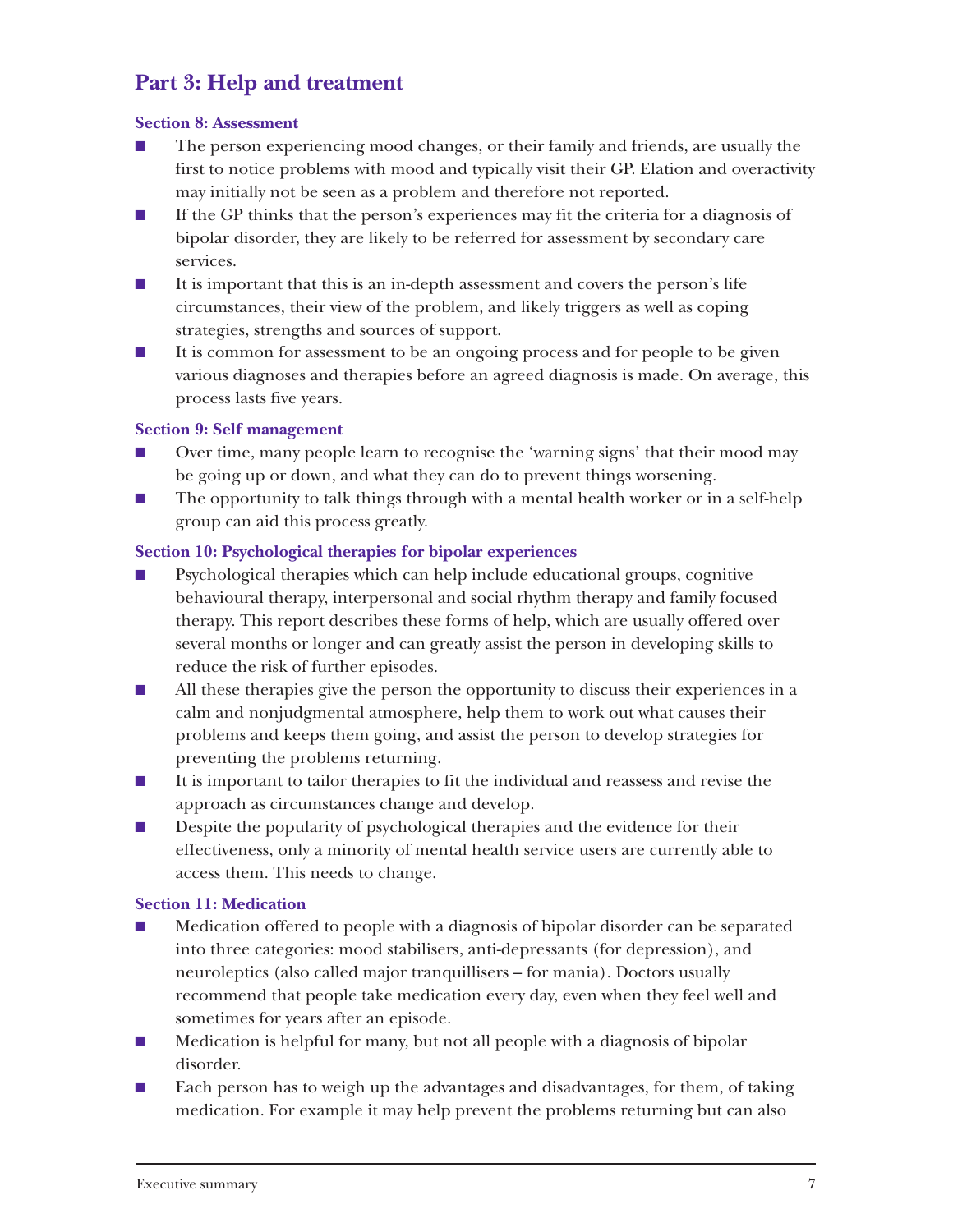have unwanted ('side') effects, may have a negative effect on things that are valued by the individual, such as periods of creativity, and can raise questions about the person's self-identity.

■ It is important for medication to be reviewed regularly in the context of a collaborative partnership between the prescriber and the individual. There is evidence that this does not always happen.

#### **Section 12: Risk and bipolar experience**

- People with a diagnosis of bipolar disorder are at higher risk of suicide. It is estimated that 10 to 15 per cent of people admitted to hospital with the diagnosis will eventually die by suicide.
- A kind of talking therapy, known as mindfulness based cognitive therapy (MBCT), is a promising new approach for people who have thoughts of suicide. Participants are encouraged to focus on self-acceptance and compassion as opposed to self judgment and criticism, and learn to recognize warning signs such as certain thoughts and feelings.

## **Part 4: Recovery**

#### **Section 13: Recovery and staying well with bipolar disorder**

- Recovery is defined in a variety of ways. Some people think of recovery as no longer using services or taking medication, whereas others see recovery as gaining back control of one's life and achieving valued goals whilst perhaps continuing to draw on support.
- People use a variety of strategies for recovery. The most common involve learning to notice early warning signs of mood changes and knowing what is likely to help at that point.
- Recovery is an ongoing journey that is unique to each individual.

## **Part 5: Wider implications**

#### **Section 14: Implications for mental health services**

- Services should not insist that all service users see their problems as an 'illness' and take medication.
- There is increasing evidence that talking treatments can be very effective and they should be much more widely available.
- Trusting, collaborative relationships between workers and service users are a prerequisite of, and arguably as important as, any specific treatment.
- People should be offered information and choice about all aspects of the help offered by services.
- Service users are experts by experience and services should draw on their expertise to help improve services and train staff.
- Sources of funding are needed for research that is not based uncritically on a medical model of 'bipolar disorder'.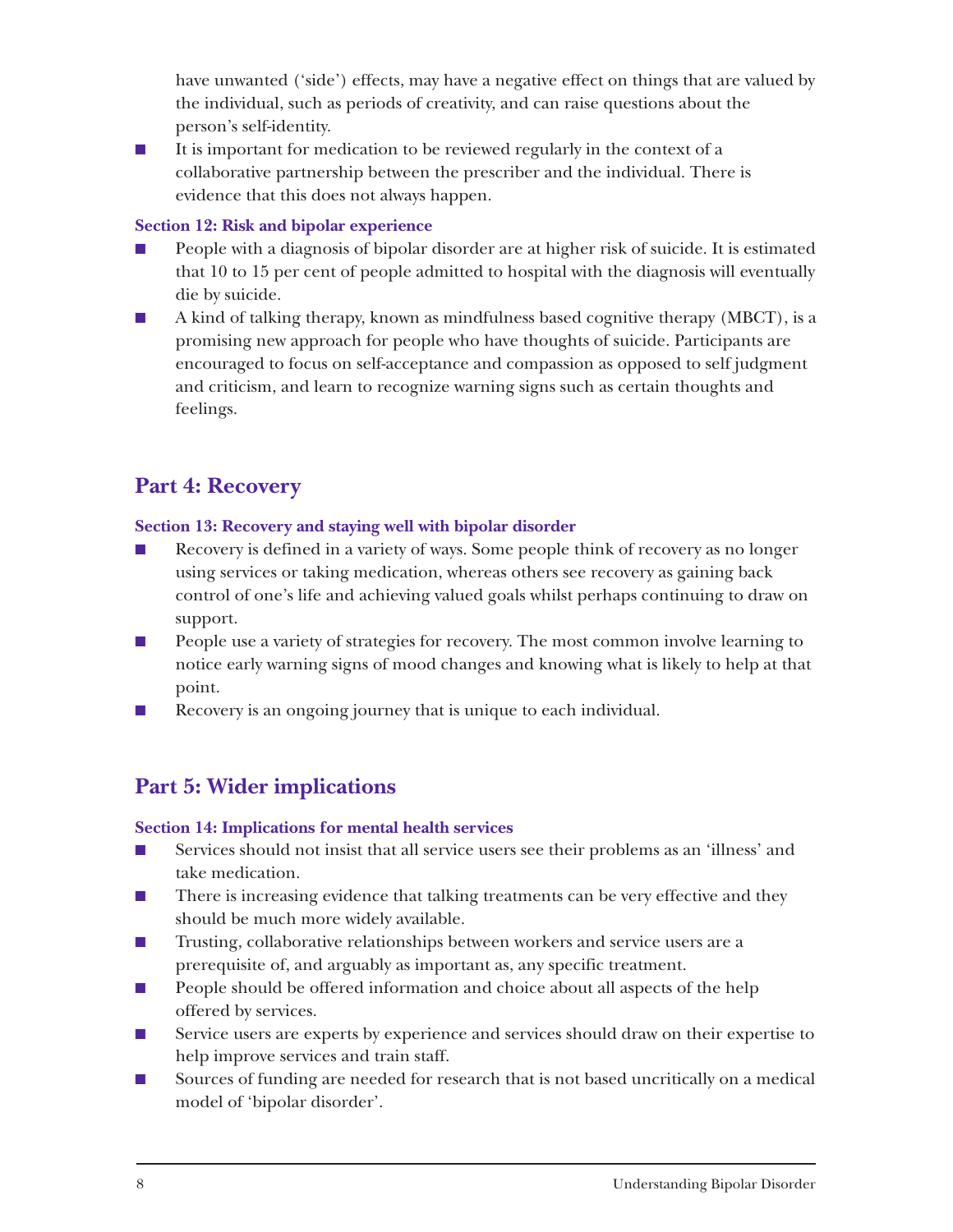#### **Section 15: Social inclusion**

- People diagnosed with bipolar disorder may encounter difficulties with practicalities such as obtaining a driving licence or a travel visa.
- There are both advantages and disadvantages in choosing to disclose mental health difficulties to existing or potential employers. Whilst there is no legal obligation to inform employers of diagnoses, people can be protected under the Disability Discrimination Act (1995) and some employers actively seek people recovering from mental health difficulties.
- Some aspects of our culture are arguably unhelpful to anyone at risk of mania or depression, for example long working hours and valuing of excess work over a balanced life.
- Mood problems can both cause and be caused by relationship problems. It is important to maintain good levels of social support and share difficulties with those around you.
- The information in this report should be used as part of public information campaigns in order to reduce stigma and discrimination and promote social inclusion.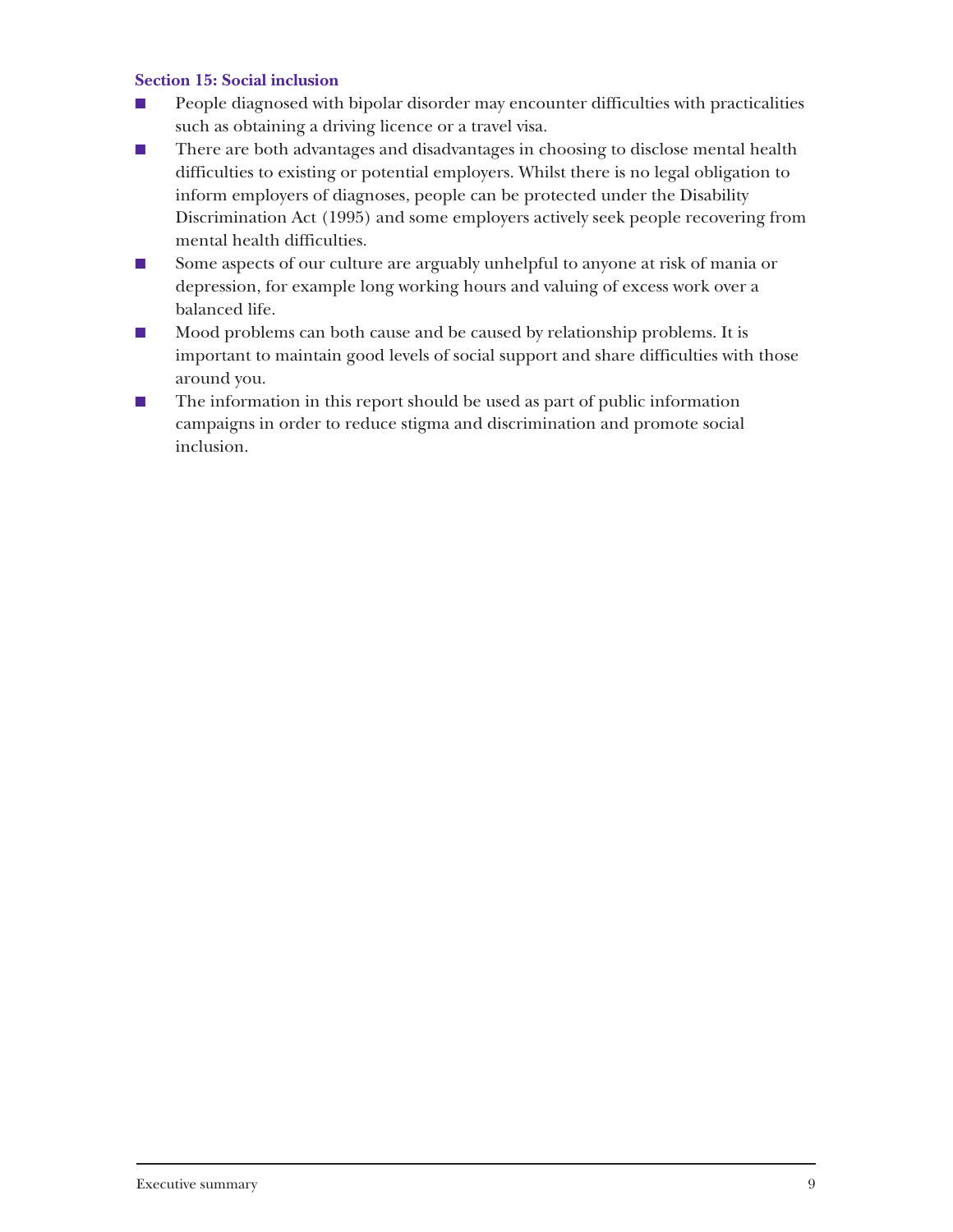## **Note on terminology**

There is considerable debate about the most helpful way of referring to the experiences described in this report. The different terms used by different people reflect the more general debate about the nature and causes of these experiences. That means that care must be taken to ensure that the terms used do not carry implications that are not intended.

Traditionally, extreme mood states have been thought of as symptoms of a mental illness known as bipolar disorder (previously called manic depression), and people who experience them have been referred to as 'patients' or ' sufferers'. Extreme elation accompanied by overactivity is sometimes known as 'mania' or, when less severe, 'hypomania'. However, as outlined above, not everyone finds this the most helpful way of thinking about these experiences, and many people do not see themselves as having an illness or 'disorder'.

Throughout this report we have attempted to use terms which are as neutral as possible and do not imply a particular 'framework of understanding' (e.g. a medical one).We refer to the experiences in question as 'experiences' or 'mood states' rather than as symptoms of an illness. We have used the term 'bipolar disorder' within the report because it is the term in common use within our society to describe the tendency to experience periods of extreme mood. We wanted to be sure that readers understand that it is these experiences that are the subject of this report. However, we use the term 'people diagnosed with bipolar disorder' rather than 'people with bipolar disorder'. This is because we do not wish to give the impression that everyone agrees that there is an underlying illness, when in fact this assumption is debated. Finally, we refer to people as 'people', rather than as 'patients'. An additional term used in the report is 'service user'. We recognise that this term has its critics but it was decided to include it as the primary focus of the document is on people with personal experiences of using mental health services.

Of course, much of what has been written in this area previously has used a medical framework and therefore used medical terminology. When describing this work we have used quotation marks round these terms.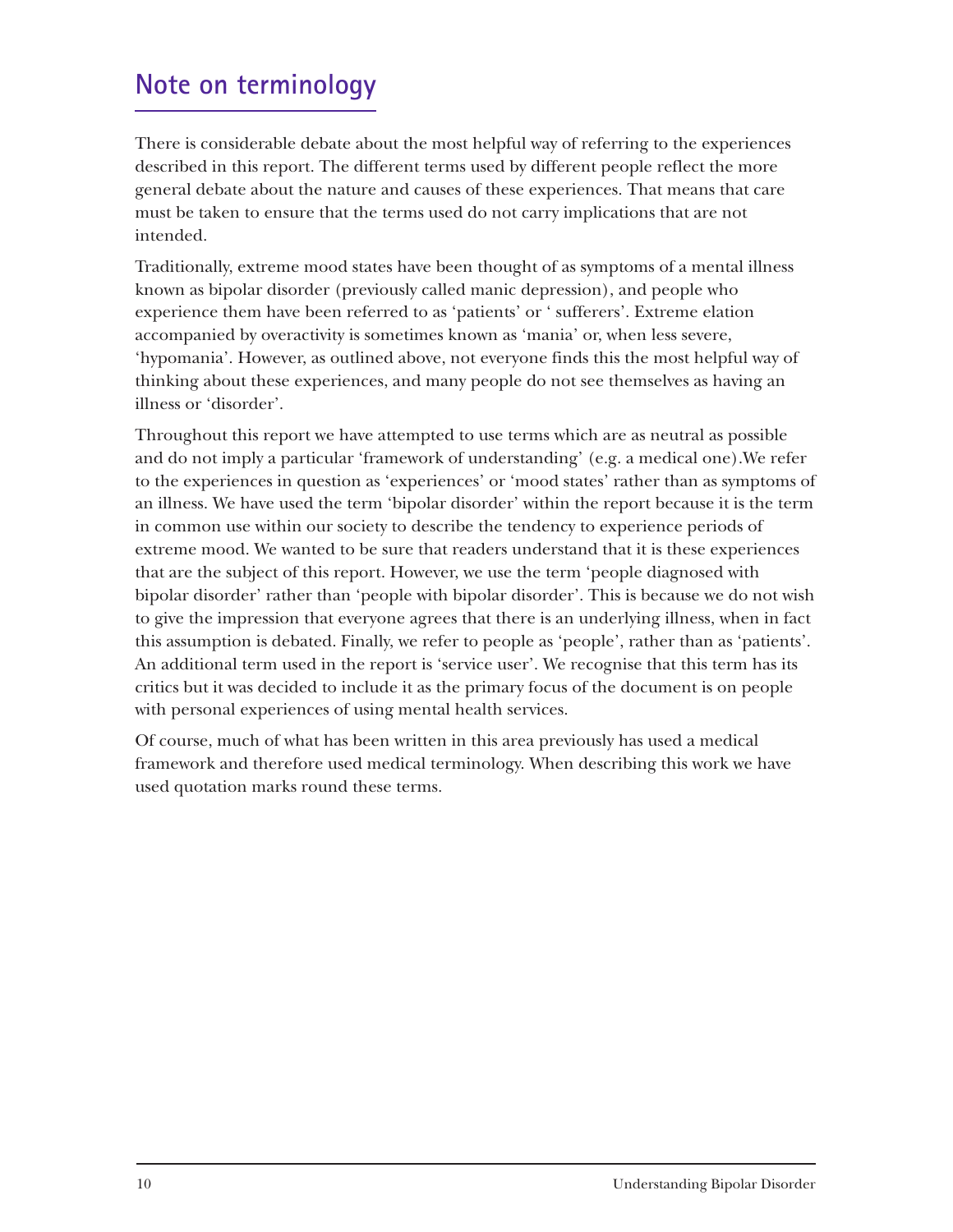## **Section 1: What is bipolar bisorder?**

#### **Key points**

- Many people experience periods of depression and also periods of elation and overactivity. For some people, these episodes are frequent and severe enough to be seen as a 'disorder' – bipolar disorder. The word 'bipolar' refers to the two extremes or 'poles' of mood: depression and 'mania'. Until recently the term 'manic depression' was also used.
- Each person's experience is unique and there is a continuum between the extreme mood states described in this report and the normal mood swings that everyone experiences.
- Some people, but not all, find it helpful to think of themselves as having an illness.

#### **1.1 Definition**

The term 'bipolar disorder' (previously manic depression) is used by mental health professionals to describe a pattern of extreme disruptions to mood, behaviour and thought.

As with all psychological problems, each person's experience of bipolar disorder is unique and, at the same time, there is overlap between the experiences of someone who receives a formal diagnosis and the normal mood swings of ordinary life. When people's problems with mood swings are serious enough to significantly disrupt their lives, then a formal diagnosis of 'bipolar disorder' may be appropriate – it is important to remember that all formal textbooks of diagnosis stress that one of the criteria for formal diagnosis is that the person's psychological difficulties are causing significant problems in their personal or family life.

Bipolar disorder describes a pattern of episodes of severe depression, mania or hypomania, in addition to periods of relatively stable mood. People do not necessarily swing from one extreme to another, but instead typically experience maybe one, two or three periods of significant mood problems over a two or three year period. Episodes may last several weeks and usually follow no particular predictable course – depression is not necessarily followed by a 'high'; it isn't inevitable that a period of mania will crash into low mood. Also, even during periods of so-called 'remission', people who experience bipolar disorder often find that their lives are seriously affected by mood swings and difficulties in personal and family life.

#### **1.2 Diagnosis**

There are two main diagnostic manuals used by mental health professionals. The World Health Organisation's *International Classification of Diseases* (10th edition) or 'ICD-10' (WHO, 1992) and the American Psychiatric Association's *Diagnostic and Statistical Manual* (4th edition) or 'DSM-IV' (APA, 2000). The two definitions of bipolar disorder are generally very similar. However, one difference worth noting is that a diagnosis of bipolar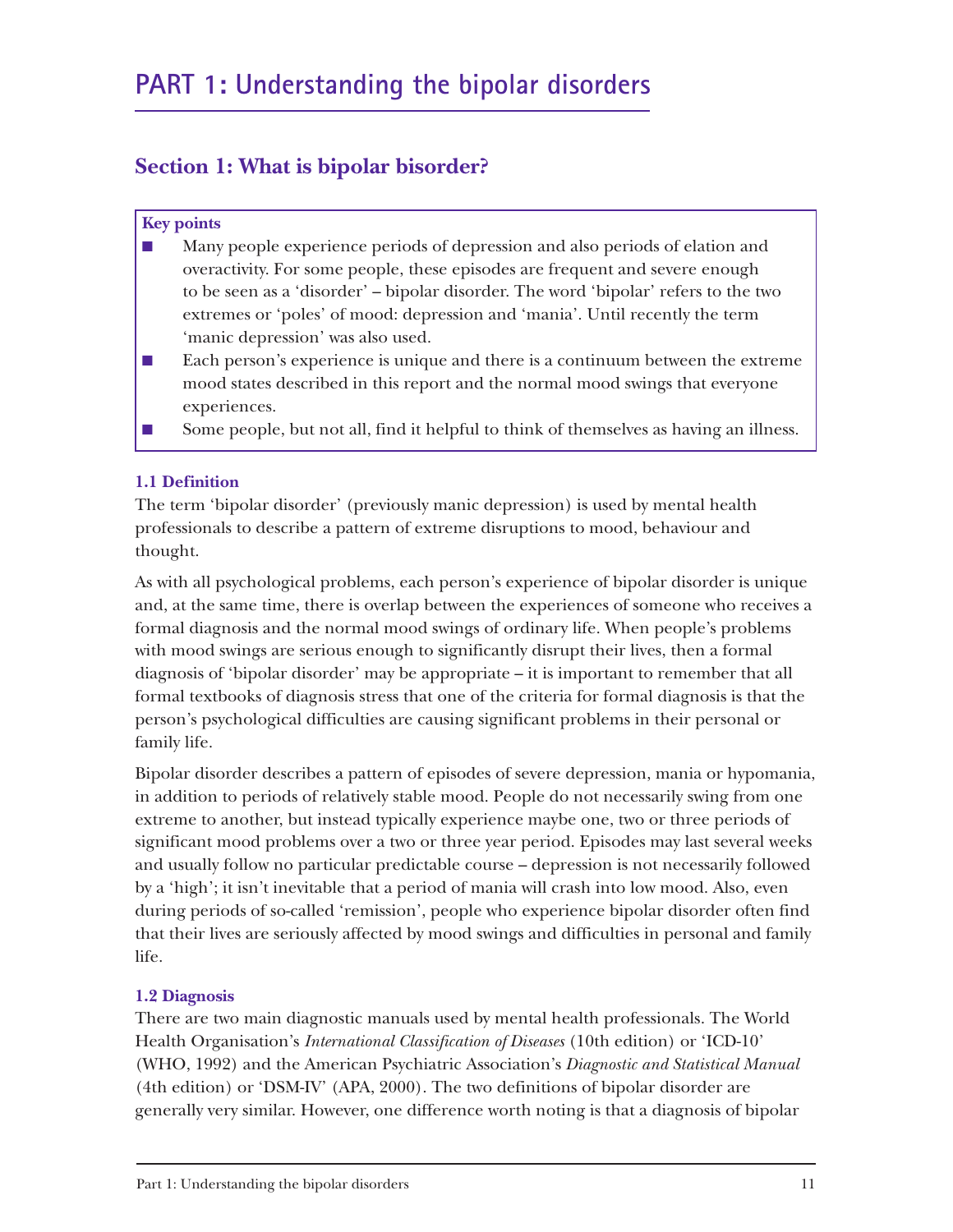disorder can be obtained after a single manic or mixed affective episode under the DSM-IV criteria whereas under ICD-10 both mania and depression or two mixed affective episodes are required. Because of the episodic nature of bipolar disorder, the diagnosis can be complex.

People may experience episodes of either mania or hypomania. Mania is a very intense episode often associated with increased well-being, energy and optimism. People in a manic episode can feel very happy and excited and find their thoughts full of new and exciting ideas. When a 19-year-old with mania was advised that he was indeed ill, he replied, 'If I'm ill, this is the most wonderful illness I've ever had.' (Campbell, 1953)

Although sometimes subjectively enjoyable, other aspects of mania may prove problematic for the individual. People in a manic episode can easily become irritated with other people who don't share their optimistic outlook or when other people find it hard to understand what they are talking about. People may also make plans that are grandiose and unrealistic, make odd decisions on the spur of the moment, sometimes with disastrous consequences such as recklessly spending money or getting involved in unwise sexual adventures. A period of mania can affect both relationships and work (and remember that such a threshold is an important part of the formal diagnostic criteria). When these experiences are intense – so intense that a person's life is very seriously affected, if a person loses touch with reality or needs admission to hospital, for example – then this is called mania. Less extreme episodes (where a person's personal life is clearly affected, but not so seriously) this is called 'hypomania' (hypo means 'under' in Greek).

*'My early warning signs are that colours seem very bright, particularly reds and yellows, they take on neon characteristics and I believe they have magical properties, I also start to talk much faster and more than is usual for me. If I do nothing about these signs, within a day or two I am highly excited, very active, wanting to run, dance and climb things. At this stage everything seems wonderful and I feel like I am a genius! The next stage is more worrying (though not to me at the time) I become disinhibited and take off all my clothes in public. Also, I believe I can fly and try to get to high places so that I can launch myself into the air. What seems such a wonderful feeling quickly becomes very dangerous!'*

Debbie Mayes – service user

Some people experience so-called 'mixed episodes', during which they experience some of the aspects of mania (for example, excitement and a rush of new and exciting ideas) with some of the aspects of depression (perhaps restlessness, agitation, anxiety, irritability or even suicidal thoughts). This can happen in parallel with, for instance, depressed mood accompanied by pressured speech and agitation. Alternatively people may alternate between symptoms of mania and depression within or across days. This combination of symptoms is often reported to be particularly difficult to cope with by many people. If a person is experiencing a manic, hypomanic or mixed affective episode, or has done recently, then a diagnosis of bipolar disorder often follows. When the person has experienced manic episodes, then commonly the label 'bipolar disorder – type I' is used. When the person has experienced hypomanic episodes, then the label is usually 'bipolar disorder – type II' is used. Bipolar II (with hypomanic episodes) is more common (Angst, 1998; Angst et al., 2003). Of course, people receiving this diagnosis typically also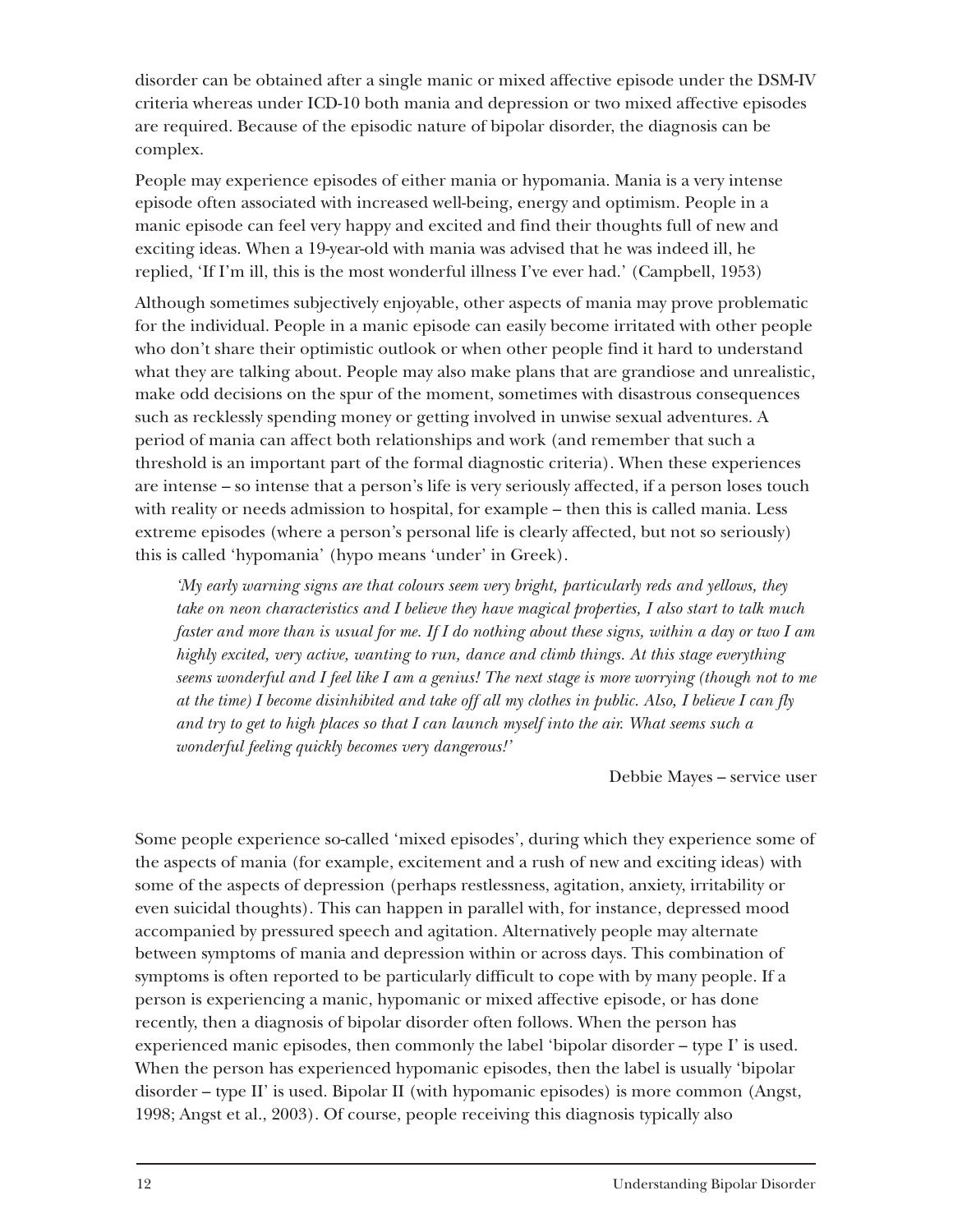experience episodes of depression. In fact, most people who receive the diagnosis of bipolar disorder spend significantly more time depressed as opposed to manic (Post, 2003). The criteria for identifying an episode of depression in bipolar disorder are no different from identifying episodes of depression in 'unipolar depression' ('unipolar' referring to cases when people experience episodes of depression but without the 'highs'). Most people experiencing depression do not have the highs associated with bipolar disorder. What that means is that if a person experiences their first episode of mania, they will be given a diagnosis of bipolar disorder, but if they experience a first episode of depression, they will be diagnosed with 'major depressive episode' or 'unipolar depression'. If, at a later time, they then have an episode of mania or hypomania, then a diagnosis of bipolar disorder will be used.

*'My experience of depression tends to follow the same pattern each time. It comes on quite quickly, the first sign is that my sleep gets interrupted, I wake early in the morning and can't get back to sleep, then my appetite goes, I no longer feel hungry. Alongside these things are a worsening of my mood, I feel bleak and lonely, even when I am around people who I love and am loved by. I feel an intense ache deep inside my chest and a sense that I am a horrible person that no-one can possibly like. I feel useless and guilty and as though I have done something dreadful and it is only a matter of time before I am found out. As time goes by I start to feel suicidal, that the world and especially those close to me would be better off without me.'*

Debbie Mayes – service user

#### **1.3 Continuum**

The use of medical terms such as 'diagnosis', 'episode', etc., tends to give the impression that bipolar disorder is a discrete disorder that is clearly distinguishable from 'normal' aspects of human life and from other kinds of psychological problem. It also tends to imply, in the case of bipolar disorder, that the different episodes (manic, hypomanic, depressed, mixed) can all be distinguished from each other and from so-called 'normal' mood.

We now know that this picture is too simplistic, however. There is now a huge body of evidence which would suggest that these experiences are both very complex and overlapping and also range on a spectrum or continuum with normal experiences (Jones & Bentall, 2006).

There is also a great deal of overlap between the different types of episode – manic episodes are characterised by many conventional aspects of depression (irritability and even low mood) and of course there are explicitly 'mixed' episodes. On the other hand, people experiencing conventional (i.e. not 'bipolar') episodes of unipolar depression report aspects of hypomania during those episodes. The idea of episodes itself tends also to become problematic. Cyclothymia is a diagnostic term referring to recurrent episodes of mild (but clearly problematic) mood disturbances between hypomania and a mild form of depression referred to as 'dysthymic mood'. The existence of this term indicates how the experiences of bipolar disorder overlap considerably with less severe problems.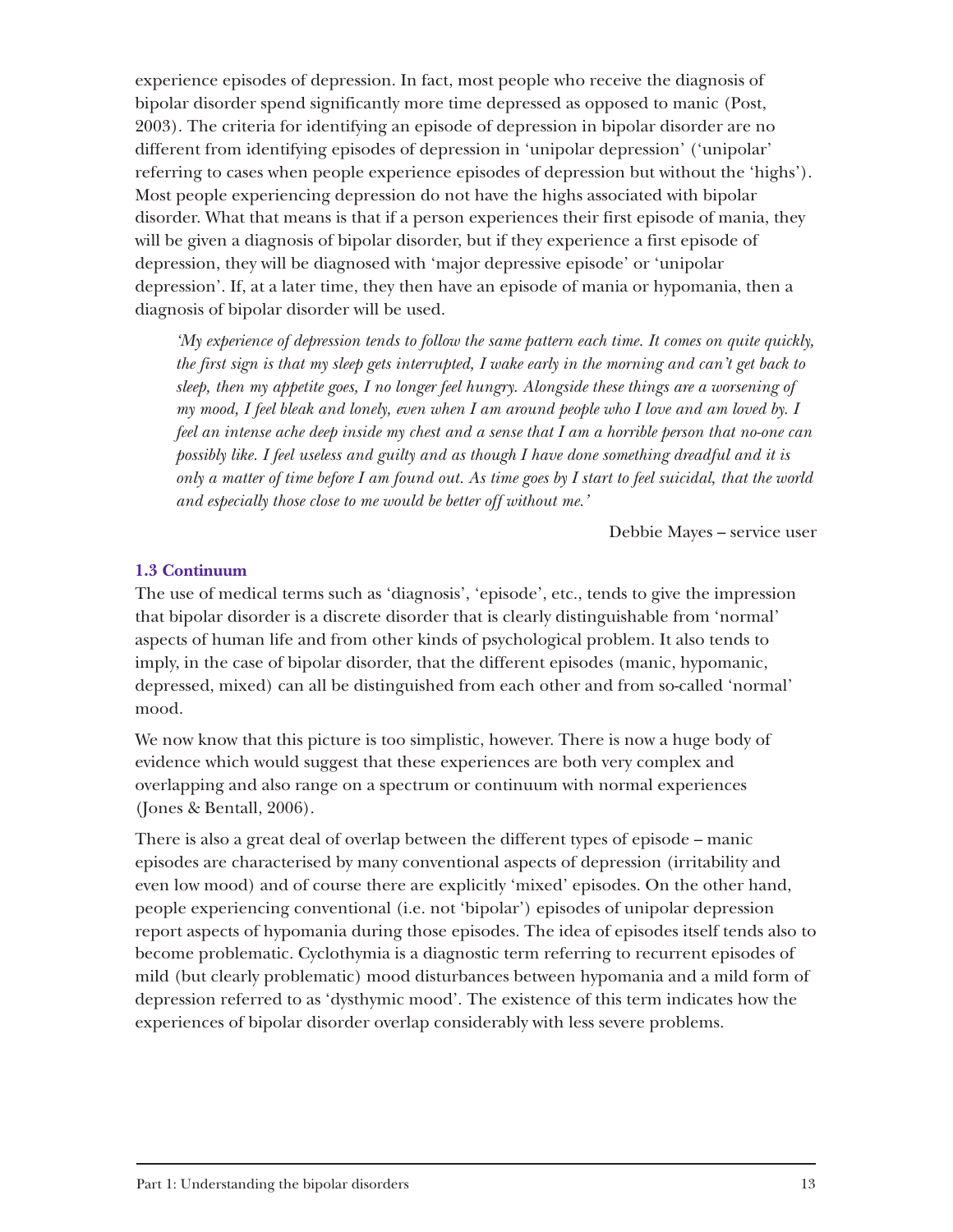Finally, there is very considerable overlap between the problems diagnosed as 'bipolar disorder' and problems that have been given other labels (by mental health professionals who are quite appropriately applying diagnostic rules). Around half of people diagnosed with borderline personality disorder have 'co-morbid' diagnoses of bipolar disorder (Barbato & Hafner, 1998), and there is considerable overlap between bipolar disorder and schizophrenia, anxiety disorders and disorders of substance use (Moller, 2003; Freeman et al., 2002; Regier et al., 1990).

These observations have led very many psychologists and psychiatrists to conclude first that diagnostic approaches have weaknesses – while they try to 'carve nature at the joints' (Plato in *Phaedrus*, 265d-266a), that runs into difficulty when there are no clear 'joints' between what is 'normal' and what constitutes a 'problem'.

Secondly, many psychologists and psychiatrists have stressed the overlap between bipolar experiences and normal life. That is, while it's clear that problems that severely disrupt a person's life need to be addressed, it makes more sense to discuss the degree to which a person is able to regulate their moods and behaviour (on a continuum) rather than to diagnose people in an all-or-nothing sense as being unable to regulate their moods (as opposed to being 'normal').

That means that sensible definitions of depressed mood recognise both the wisdom of identifying problems and of recognising that depression lies on a continuum from healthy well-being to serious problems, and sensible definitions of mania recognise both the wisdom of identifying a person's real problems and of recognising that mania lies on a continuum from healthy well-being, through hypomania to serious problems.

This 'continuum' approach is not a new idea – for decades, mental health professionals and researchers have talked about the idea that both depressive and hypomanic traits are seen on a spectrum across the general population(Jones & Bentall, 2006). This includes discussion of ideas such as hypomanic personality traits, but also a serious discussion of the links between such hypomanic traits and artistic or creative personalities (Simeonova et al., 2005; Andreasen, 1987, Santosa et al., 2007; Jamison, 1993). In a similar vein, psychologists have studied the phenomenon of *'peak experiences'* – when people experience mystical or ecstatic states, sometimes drug-induced, sometimes part of religious or mystical experience or sometimes part of everyday lives. These states, for many, seem similar to 'normal' hypomania (Maslow, 1972).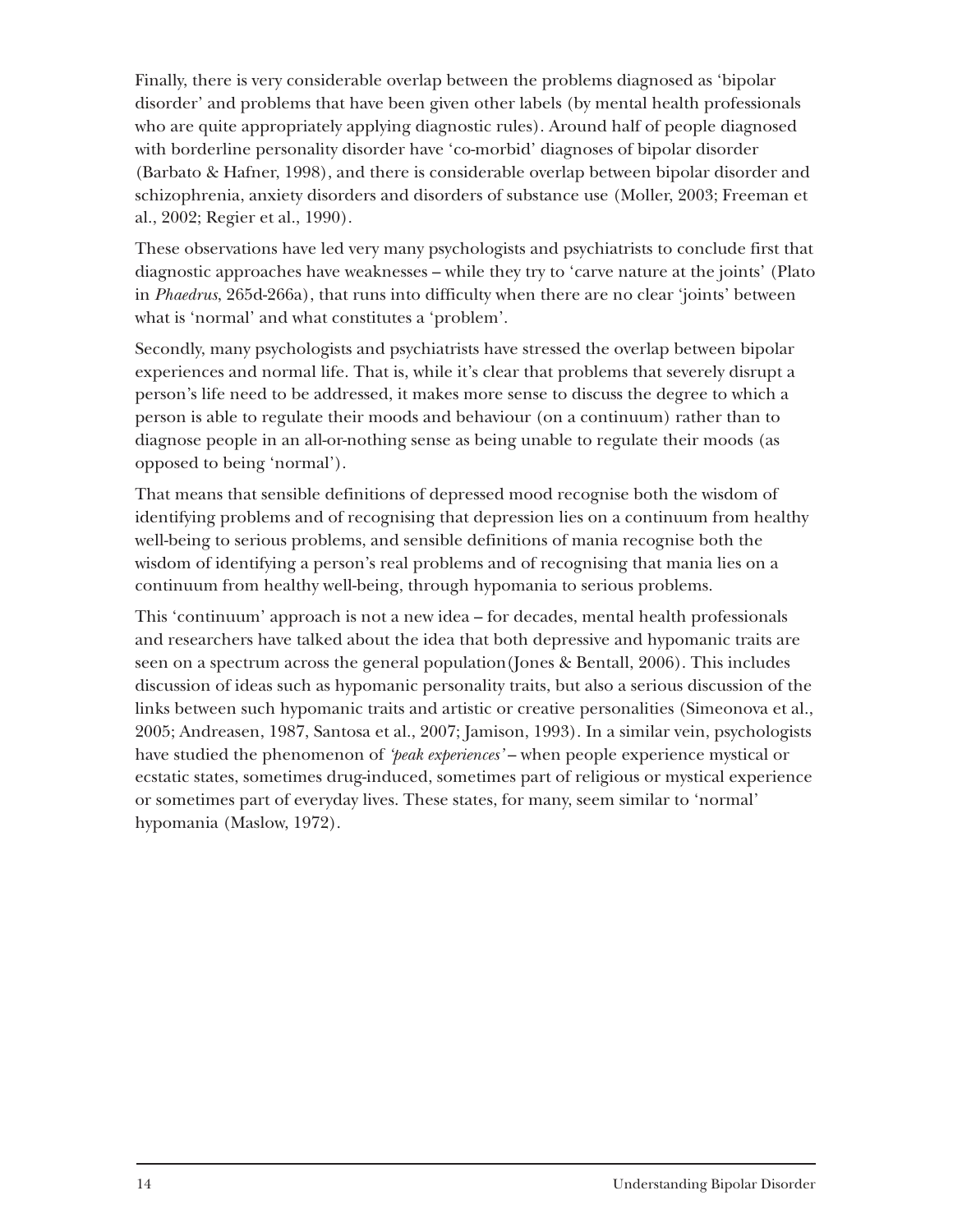### **Section 2: How common are these experiences?**

#### **Key points**

- These experiences are quite common about 1 to 1.5 per cent of the population are likely to receive a diagnosis of bipolar disorder at some point in their life.
- Elation and overactivity ('hypomania') are very common but only lead to problems – and therefore a diagnosis – in certain circumstances, for example if they alternate or co-exist with depression or if they lead the person to behave in a destructive way (for example, overspending). People can also experience problems if, when feeling elated, they temporarily develop unrealistic beliefs (for example, that they are a great leader), or start to perceive reality differently (for example, hearing voices when there is no-one there), become exhausted, feel out of control or are admitted to hospital.

#### **2.1 Prevalence**

About 1–1.5 per cent of the general population in the US and UK meet the criteria for a diagnosis of bipolar disorder (Weissman et al., 1996). Usually people receive the diagnosis in their early 20's, but there is some evidence that younger people, even a very few children, may experience these kinds of problems. Bipolar disorder is usually described as a lifelong mental health problem, because most people experience repeated episodes of mania or depression with most research studies reporting around 50–60 per cent of people relapsing within one year of recovery from a mood episode (Kessing et al., 2004; Gitlin et al., 1995; Soloman et al., 1995).

#### **2.2 Mood swings**

As noted in Section 1, highs and lows in mood are a feature of being human. But what about when people get changes in their mood and energy levels that are to such an extreme that they no longer feel like their normal selves? These kinds of mood swings are common in people who do not have bipolar disorder and who are not seeking help for them. For example, in a Swiss study of young adults who experienced highs in mood and energy that would be considered to be 'hypomanic' over half had no history of depression and therefore did not have bipolar disorder (Wiki & Angst, 1991). Similarly, in a study of undergraduate psychology students in the UK, a quarter of the sample reported a period of time when they were not their normal selves and had a cluster of experiences such as euphoric or irritable mood, reduced need for sleep and racing thoughts (Udachina & Mansell, 2007). High energy states and mood swings have also been reported in a wide range of individuals who do not have formal diagnoses of depression such as: naturally short sleepers (Monk et al., 2001), creative individuals (Furnham et al., 2008), and people with an anxiety disorder (Bowen et al., 2004).

There may be a good reason why these 'hypomanic' experiences are so prevalent – many people who experience them want to have them because they see them positively. For example, high moods can help them to perform at work and deal with other people (Seal et al., 2008). Here is one example from a female professional who has had four hypomanic episodes but has never had depression nor sought psychological treatment: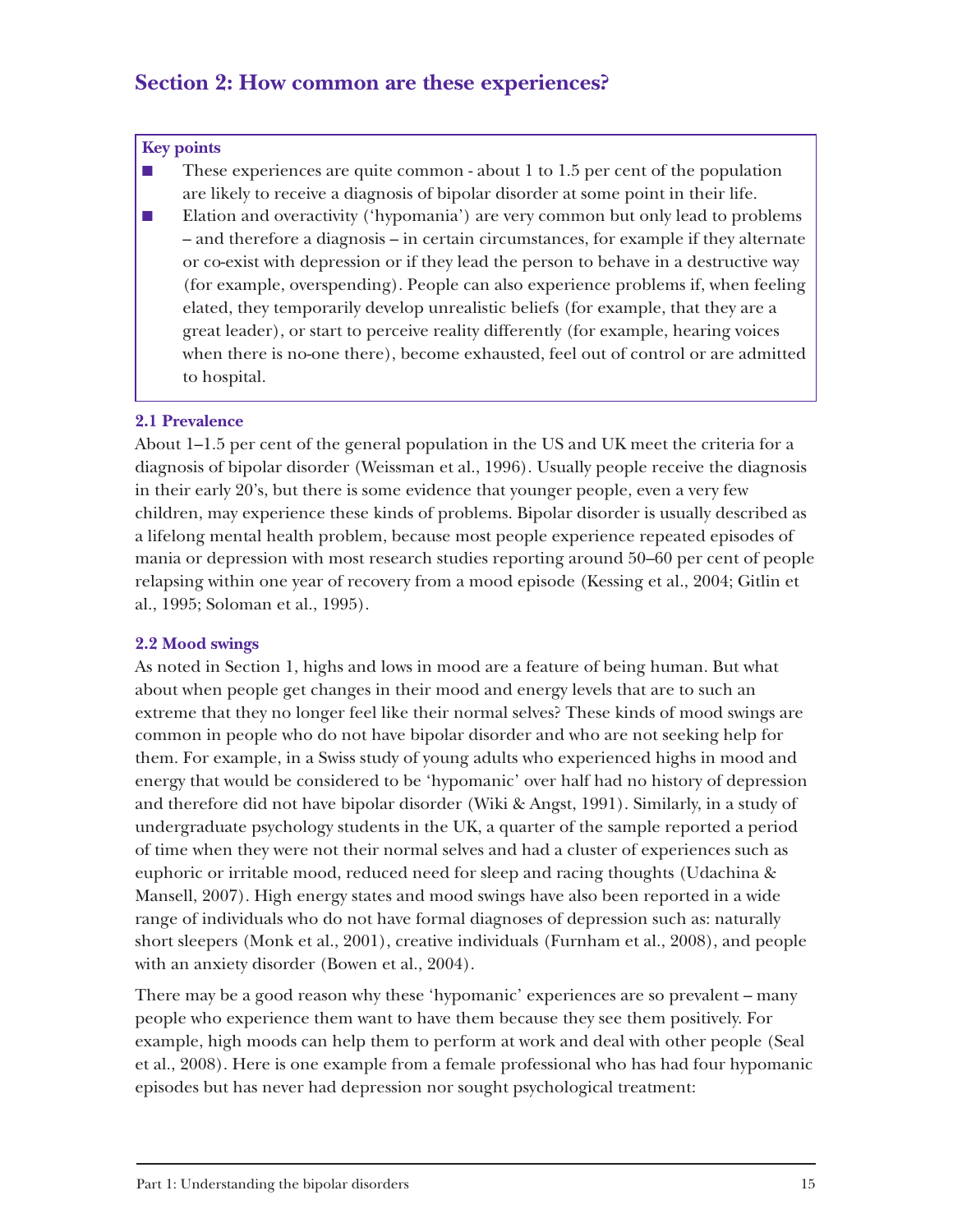*'I enjoy that feeling of being able to give out more – it's almost like a special offer at the supermarket, 10 per cent extra with your washing powder! I feel bigger and better. I think my husband finds it quite a positive thing really because I'm much easier to be with and I am I think probably entertaining and interesting too.'*

Quoted in Seal et al., 2008

#### **2.3 Mood swings becoming a problem**

This section explores the reasons why mania and hypomania can become problematic in bipolar disorder. Several studies have investigated the experiences reported by people in mania and found the most common symptom pattern is not euphoria/high mood but rather dysphoria (an unpleasant combination of depressed mood, anxiety and guilt) (Mansell & Pedley, 2008). When individuals experience a mixed state in which high and low moods combine there is particularly high risk of self-harming and suicidal ideation (Mansell & Pedley, 2008). For other people, the experience of the depression following on from periods of mania or hypomania can be the primary problem.

Even when mania is perceived positively by the individual it can have a negative impact on relationships with others. This can be at more subtle levels such as becoming more dominant in conversation but can also include getting into unnecessary arguments with others and even being physically confrontational. People can also act out of character in other ways during mania such as being sexually promiscuous, spending excessively or using large amounts of drugs or alcohol. This can be very challenging for other people and can lead to separation or divorce (Dore & Romans, 2001). Often when the person's mood drops again, they may experience feelings of shame for what they have said or done that was out of character (Lam et al., 1999). Some people may have unusual experiences (psychotic symptoms) during their highs such as hearing voices or they may develop strong beliefs that are not accepted by other people. For example, they may believe that they are a religious prophet or that they are fighting with the devil. These experiences can be very distressing and lead the person to worry that they will go 'crazy'. When the experience has passed it takes time to try to make sense of more unusual experiences (Lam et al., 1999; Lam et al., 2000; Bonney & Stickley, 2008).

One of the most common problems people with bipolar disorder experience is sleep disturbance. During periods of hypomania and mania, people are much more active and typically sleep less. At the end of this period, they may feel exhausted and low in energy, which can herald a period of low mood. A change in sleep may be one of the early warning signs of the beginning of an episode of mania or depression Wehr et al., 1987; Hudson et al., 1992).

*'I can't sleep too much or too little, there has to be a balance. If I sleep too much it is an indication of low mood, and if I sleep too little it is an indication of high mood or mixed state. I have learnt to not ignore sleeping problems and force myself to follow a strict routine, hard as it may be. If I can't sleep I go to the doctor who gives me a short-term prescription for sleeping tablets.'*

Karin Falk – service user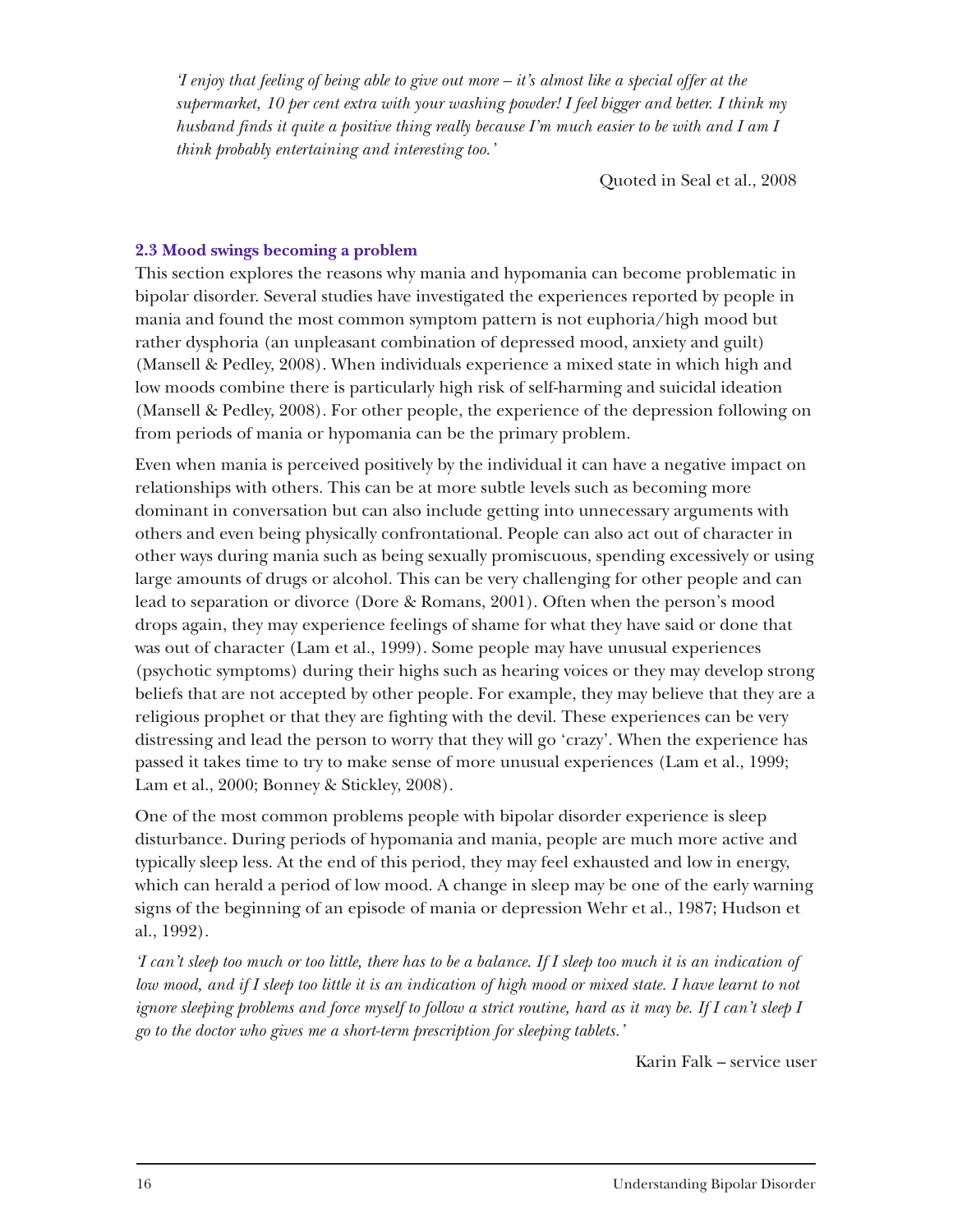Sleep disturbances also affect people's ability to concentrate and deal normally with day-today problems. This can leave individuals more vulnerable to the development of mood episodes even when trigger events seem relatively mild.

People who report more problems with their high moods often report that they feel that their moods are outside their own control (Mansell et al., 2008). This feeling can be compounded by the experience of psychotic symptoms in mania or depression. Understandably, feeling that one's own thoughts and feelings are out of control can be very frightening and lead to worry about what one might do as a result. This can be especially concerning for people if mood changes have led to risky behaviours in the past. Conversely, people who manage to have hypomanic experiences and do not develop bipolar disorder report greater awareness of and control over their high moods (Seal et al., 2008).

Many people with bipolar disorder are admitted to hospital at the peak of their high moods. Although the admission is usually designed to minimise risk and provide a place for effective treatment, many people find this a distressing experience. For example, some people are admitted against their wishes ('sectioned' which means being compulsorily admitted to hospital under a section of the Mental Health Act) because clinicians see them as being at risk. Whether people enter hospital voluntarily or against their wishes, many report that some hospital staff treat them in ways that feel patronising or belittling. This quote illustrates some of the stressors of going into hospital:

*'The experience of being sectioned felt like social control rather than treatment for illness. My aim was to convince the staff that I was fine so that I could get out of hospital. It was nothing to do with getting better.*

*'The staff just would not listen. I found it so frustrating to be in a situation where I was suddenly so patronised. I was being spoken to by nurses in the way I might address a two-yearold. This increasingly fed my frustration. How do you make yourself heard when no-one will listen and you have been put in hospital against your will? You may or may not have any time to pack. You may or may not have a comb- toothbrush, shampoo, never mind the collection of cosmetics you may be used to which help you feel "right" to face the world. What would you do if faced with that sort of loss of dignity? How would you make yourself heard? I'm not that proud of the ways I tried but through the experience of depot (injected medication against one's will), I felt like they broke my will if not my spirit. Depot was one of my most humiliating experiences of my life – and they wonder why people are depressed after a spell in hospital? Might it be posttraumatic stress?'*

Joanne Hemmingfield – service user

Many people experience both the negative side of hypomania and some of its positive qualities. This understandably leads people to have ambivalent feelings about their highs, often wanting to find a way to retain them but to avoid the negative consequences. The above quote also reveals that some of the negative features are made more pronounced by other peoples' reactions. An important feature of therapy for bipolar disorder therefore involves helping to weigh up the pros and cons of hypomania for themselves to provide the opportunity to address ambivalent feelings about controlling periods of elevated mood.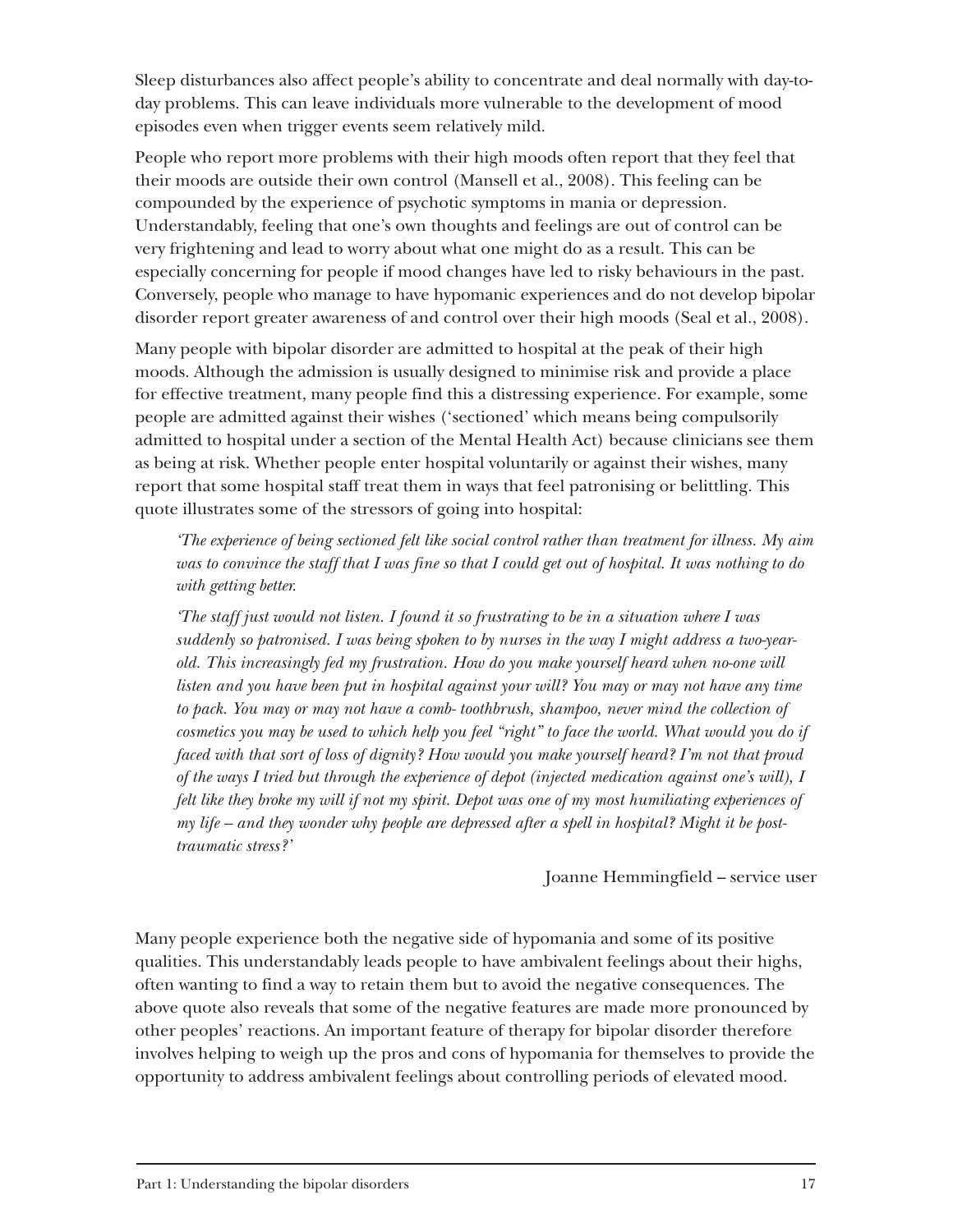## **Section 3: Development impact and course of bipolar**

#### **Key points**

- Problems often start in late adolescence or early adulthood, and can affect people's development.
- In addition to episodes of extreme mood, some people experience ongoing mood difficulties.
- Research tends to focus on people who have ongoing problems and are in contact with services. This may have led to an overly negative view of how problems affect people, i.e. that they tend to recur.
- Despite the negative bias, the research still shows that overall 60 per cent of people who have problems do not experience 'relapse' and nearly half are able to return to their previous lifestyle in terms of job, social life, etc., over a two-year period.
- There are positive as well as negative aspects to these experiences. Many people with a diagnosis of bipolar – and people with similar experiences who have not received a diagnosis – have huge amounts of energy and are extremely creative and productive.

#### **3.1 Onset of bipolar disorder**

Problems with extreme mood states usually start in late adolescence or early adulthood – between the ages of 15 and 24. Younger adolescents can also sometimes experience problems, although their mood swings tend to be less extreme. These milder mood swings are sometimes referred to as 'cyclothymia' (Akiskal et al., 1977; Depue et all, 1998).

Late adolescence and early adulthood are, of course, crucial periods in our development. Adolescence is also the developmental stage where we develop key skills such as problem solving and decision making, and the ability to manage our own mood and feelings. During this period we also often make key life choices that shape our adult lives. Early signs of problems which might lead to bipolar disorder include mood instability, changes in behaviour such as taking more risks and impulsive acts, and periods of low mood and social withdrawal. These disturbances can interfere with the development of a person's identity, their friendships, and their career. Getting help early is important but can be difficult as sometimes it is hard to distinguish early signs of mood disturbance from normal adolescent behaviour.

#### **3.2 What tends to happen over time**

Many people experience ongoing problems often with episodes of mania and depression interspersed with periods of relative stability. However, this varies substantially between individuals and some people only experience a single episode of mania (Kessler, 1997). Even within one individual, the pattern can vary considerably over time, for example the length of time between episodes. Also, many people experience mood symptoms between mood episodes which can also be associated with significant distress and difficulties in dayto-day functioning (Judd et al., 2002; Judd et al., 2003).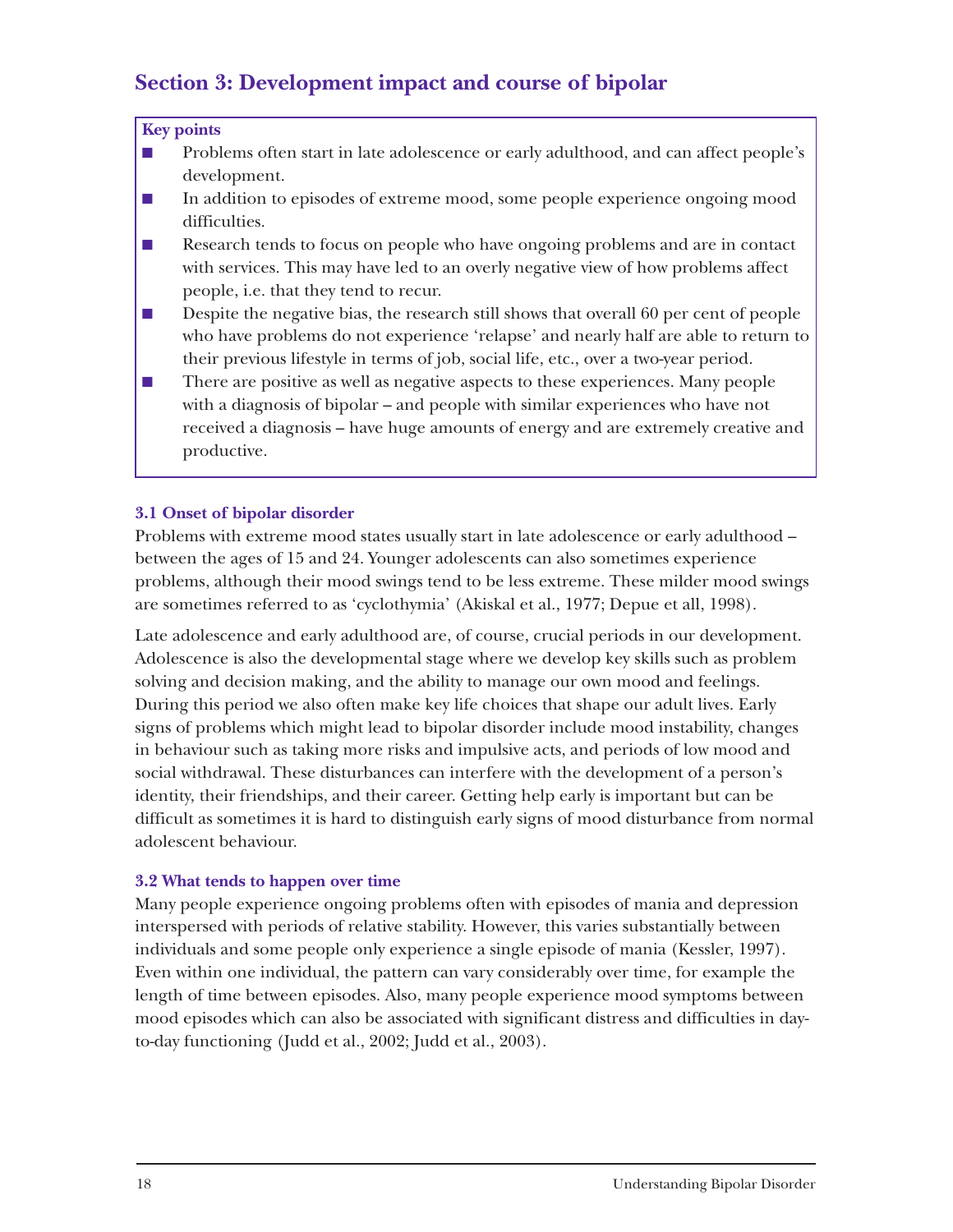#### **3.3 Limitations of Research**

Our understanding of what influences the course of bipolar disorder is hampered by the limitations of research studies. One important problem is that participants in research studies are often people who are in contact with mental health services over a number of years. Such studies therefore do not report on the many people with bipolar experiences who have never had contact with services or who leave services. It is likely that these people are experiencing very different challenges and consequences from their mood swings. Furthermore, the majority of large-scale studies are funded by pharmaceutical companies which have a vested interest in maintaining a view of people with a diagnosis of bipolar disorder as consistently reliant on medication. Yet this perspective underplays the achievements of people who manage their moods well and cope with little reliance on clinical services. Bearing these limitations in mind, research across a number of studies suggests that for many people adherence to prescribed medication helps to delay relapse (Geddes et al., 2004). Across studies, within two years after a mood episode, around 60 per cent do not relapse and around 40 per cent achieve a functional recovery (e.g. restore most social and work commitments (Goldberg et al., 1995; Tohen et al., 2003). The rates of recurrence increase over longer follow-up periods, yet in studies spanning 15 years or more, around a third of people followed up achieved a good level of functioning (Coryell et al., 1998). Consistently, symptoms of depression are closely linked to poorer functioning whether or not these reach the criteria for a depressive episode. Concurrent problems such as severe anxiety (Boylan et al., 2004) and drug and alcohol addiction (Levin & Hennessy, 2004) are associated with poorer recovery and so deserve attention (Kessler et al., 1997). Generally, the better a person's functioning before a mood episode, the better they recover (Gitlin et al., 1995).

#### **3.4 Positive impact**

Many individuals also describe positive aspects of their bipolar experiences, including increased sense of autonomy, social connectedness, and creativity (Jamison et al., 1980). In this context it is frequently quoted that many famous and distinguished people suffer from bipolar disorder (Pendulum, 2009) and that many would not like to exchange the relative distress caused by their mood difficulties for a life without the positive aspects (Jamison, 1996).

*'It is true that I detest my depressions. I cannot make my thoughts work – it is like thinking through treacle. When my depression is at its worst I cannot make even the simplest choices about things like what to wear. I cannot follow conversations, I cannot drive, I cannot work, I am totally unrewarding to be with ... At these times I don't feel miserable or unhappy in the colloquial use of the term 'depressed'. I know I am useless and worthless, but I don't feel anything very much at all ... However, I would also contend that my manic depression is responsible for a great deal of the positive energy and creativity in my life. For a great deal of the time I am blessed with buckets of energy – more than most people. I love to work hard. My thoughts work like liquid crystal. I can see what things mean quickly and clearly. Ideas – generally good ideas – come to me with little or no effort. I know my surfeit of energy can be irritating to others, but my brain does all the things I want it to very efficiently and I am proud of it. I feel extremely engaged with, and part of, life.'* 

Rachel Perkins (Perkins, 1999)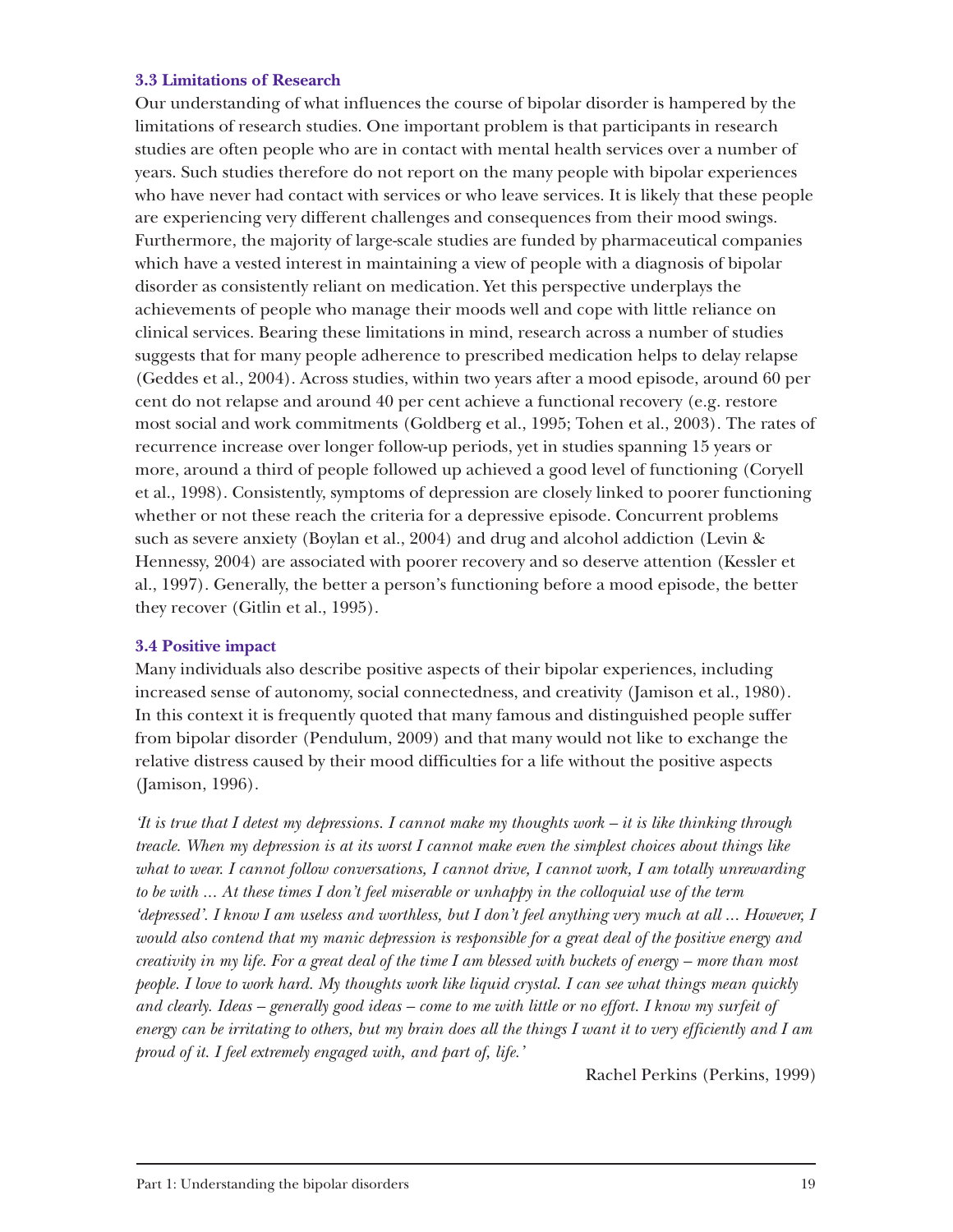#### **3.5 Alternative labels**

Many people who have been given a diagnosis of bipolar disorder have also been given other diagnoses at some point. The most common are anxiety, depression and psychosis (Hilty et al., 1999). Personality disorders are also commonly diagnosed. This array of labels can be very confusing and contribute to the difficulties people have in making sense of their experiences. It can also lead to changes in the suggested course of treatment, especially medication. However, the use of multiple labels is simply due to the wide range of emotional difficulties that often accompany mood swings, and the fact that people's problems don't come in neat categories. Anxiety is especially common, and psychotic experiences are also common – especially during mania. In some individuals experiences of paranoia can develop during periods of grandiosity, for instance from a fear that others wish to harm or hurt you because they are jealous of your special powers.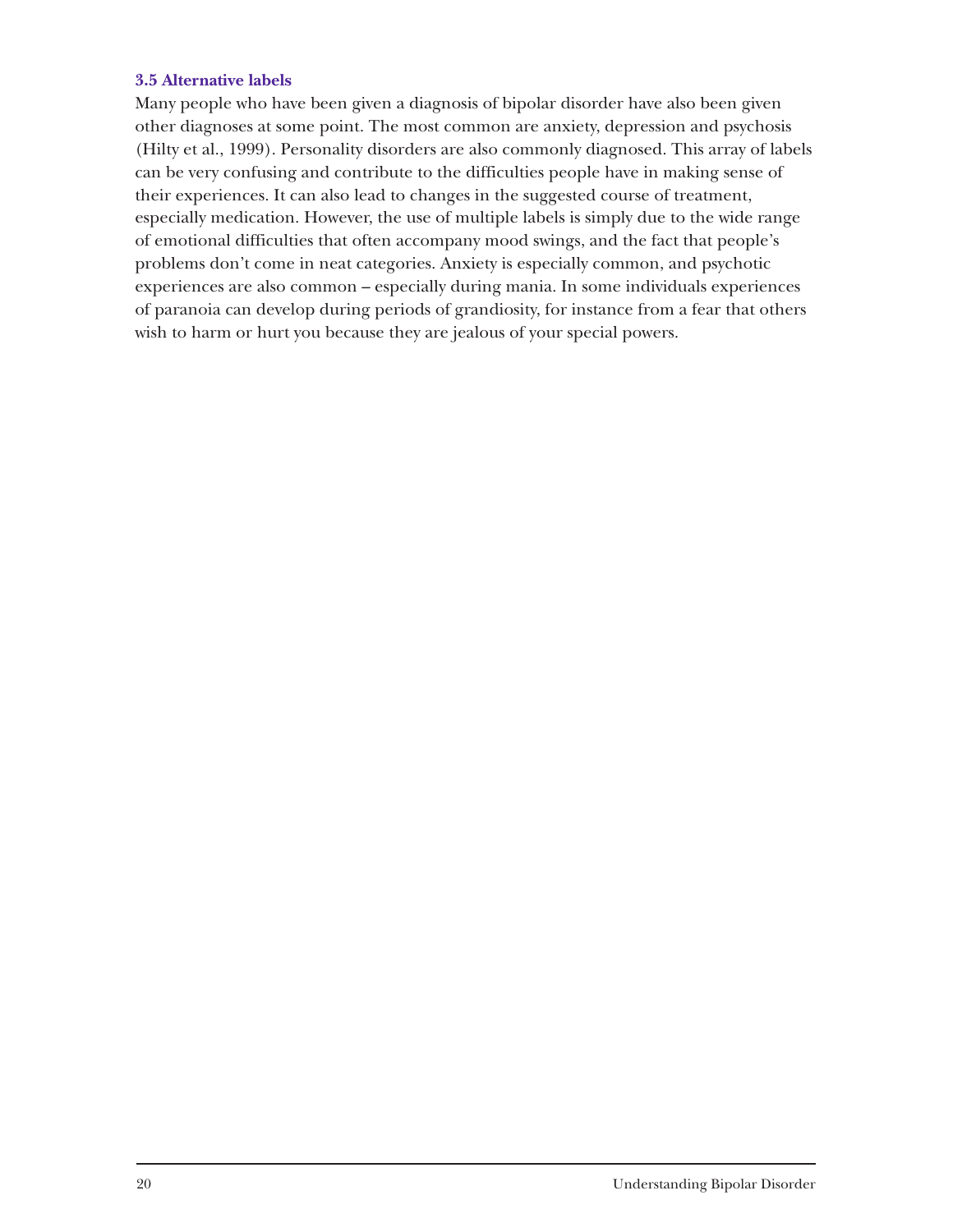## **Section 4: Problems with 'diagnosis' in mental health**

#### **Key points**

- There is a debate about whether 'diagnosis' is useful in mental health.
- Mental health diagnoses are defined by lists of 'symptoms' (experiences and behaviours) and do not indicate anything about cause.
- There is a large overlap between diagnoses.
- People may meet criteria for different diagnoses at different times in their lives.
- Among people with a diagnosis of bipolar disorder, there is much variation in how frequently they experience problems and in what treatments are helpful. This suggests that the diagnostic category fails to capture some important differences between individuals.
- Clinicians often disagree about whether someone fits the criteria for a diagnosis of bipolar disorder.

#### **4.1 Diagnoses**

*'When I was diagnosed it was like a light going on – it meant I wasn't just a mad horrible person.'*

Amy Sanderson Diedra

*'It was quite distressing really cause I knew … that bipolar disorder was a long-term, chronic, incurable condition, so it's like being given a diagnosis of diabetes or something like that really … because I'm not going to get rid of it you know.'*

Service user

Diagnostic approaches to understanding psychological difficulties are widely used as a basis for research and for making decisions about treatment. Physiological, emotional, behavioural and mental experiences seen to be part of a disorder are termed symptoms, and diagnostic decisions are made on the basis of the pattern of symptoms observed in a particular individual.

Diagnoses are helpful when they can accurately predict what is likely to happen to someone with the diagnosis, and what is likely to make their symptoms better or worse. A diagnostic label can also be an efficient way of communicating a great deal of information about what an individual is experiencing. Some people also find it helpful to have a diagnosis. However, this relies upon diagnoses being reliable, in that we should be able to agree upon who does and does not 'fit' a given diagnosis. It should also be valid in that it relates to a real phenomenon in everyday life.

#### **4.1.1 Reliability of psychiatric diagnoses**

One way to investigate the reliability of a diagnostic category is to look at whether clinicians tend to agree on that which best applies to a given person's experiences. Historically, low rates of clinician agreement for psychiatric diagnoses led to calls for improved diagnostic systems (Beck et al., 1962; Spitzer & Fleiss, 1974). Nevertheless, levels of diagnostic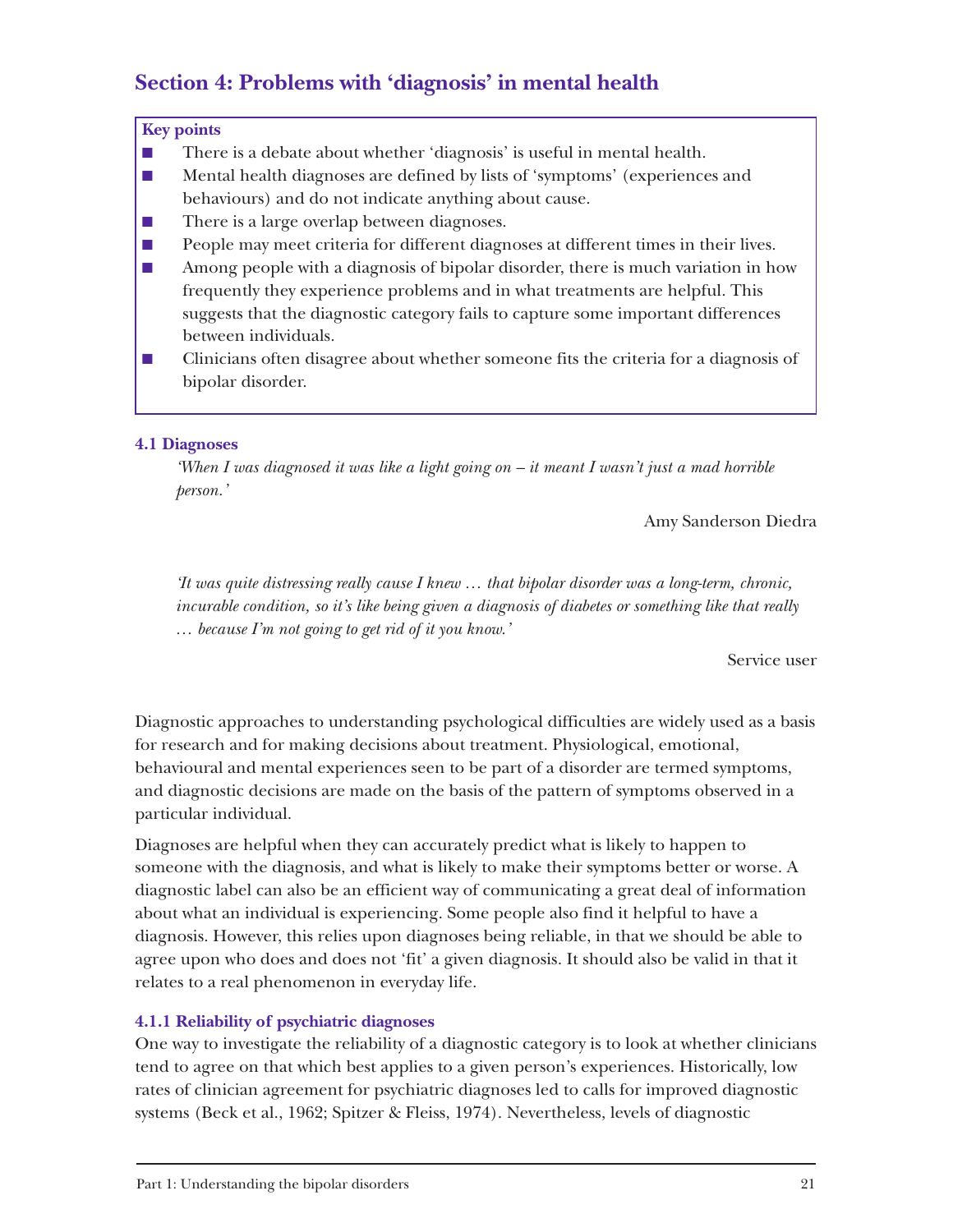agreement in clinical practice remain highly variable with respect to bipolar disorder (Carta & Angst, 2005; Dubicka et al., 2008; Zimmerman et al., 2008).

#### **4.1.2 Validity of psychiatric diagnoses**

For a diagnosis to be considered valid it should help clinicians to specify which treatments will be helpful. However, there is no overwhelming consensus about the treatment implications of a bipolar diagnosis. For instance, many individuals with a diagnosis of bipolar disorder find the use of medications beneficial, but vary widely in the combination of medications that works for them. Additionally, a significant proportion of individuals report finding that medication is not helpful in managing their bipolar disorder. The consistent failure to find treatments that work for everyone with a diagnosis of bipolar disorder suggests that this diagnostic category fails to capture some important differences between individuals.

For a diagnosis to be valid it should also tell us what the individual can expect in terms of the symptoms they will experience in future. For instance, a diagnosis of bipolar disorder suggests a vulnerability to more episodes occurring in the future. Yet looking at individual differences in patterns of symptoms across the lifespan, not everyone with a diagnosis of bipolar disorder is equally vulnerable to further episodes. This raises the question of whether, once a person receives a diagnosis of bipolar disorder, this diagnosis remains equally valid and informative across his or her lifetime.

A key criticism that is often levelled at the diagnostic system is that it makes artificial divisions between sets of experiences that are actually more continuous in reality. For example, most people experience ups and downs in mood to a greater or lesser extent, and there is ongoing debate about which patterns of mood cycling fall within the bounds of the diagnostic category of bipolar disorder. People often talk of a Bipolar Spectrum encompassing many different patterns of mood cycling (Akiskal et al., 2000; Phelps et al., 2008), yet this raises fresh questions about where the 'ends' of this spectrum should lie.

Many 'bipolar symptoms' also occur within a number of different psychiatric diagnoses. A good example is what are thought of as 'psychotic' experiences. Examples of these might be seeing everything in very bright colours, hearing voices or developing beliefs that others do not share – for example, that the person is the Messiah. Whilst these often occur within the context of the diagnostic category of schizophrenia, it has been estimated that over half of people with a diagnosis of bipolar disorder experience symptoms of psychosis within their lifetime (Dunayevich & Keck, 2000). Indeed, the overlap between bipolar disorder and schizophrenia causes some difficulties for diagnosis. The category of schizoaffective disorder was intended to account for individuals whose experiences seemed to sit between the two conditions. However, the reliability of this diagnosis is relatively poor (Vollmer-Larsen et al., 2006), suggesting that clinicians find it difficult to determine which sets or combinations of symptoms belong more to one category than another, particularly when symptoms typical of both bipolar disorder and schizophrenia are present. The distinctions between these categories seem even more blurred when we consider that many individuals meet criteria for different conditions at different times in their lives, and this appears to be the case for individuals who have been diagnosed with bipolar disorder (Chen et al., 1998).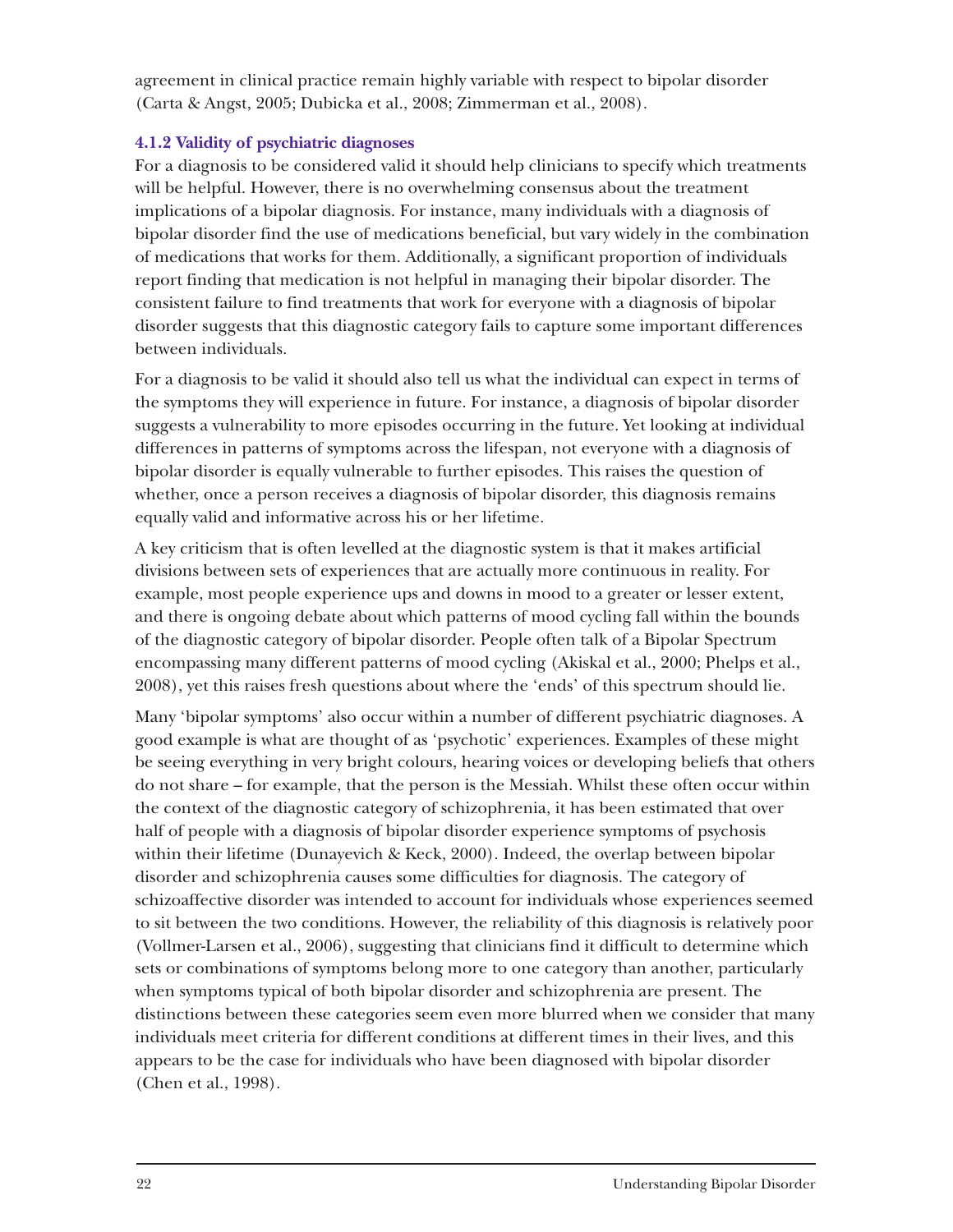Finally, it is often incorrectly assumed that a diagnosis tells us about the cause of a disorder. In fact standard systems of psychiatric diagnosis were deliberately designed without reference to the underlying causes of the symptoms (APA, 2000). Therefore it would be a mistake to assume that the symptoms within a single diagnostic category are the result of a common cause. For example it has been argued that different factors lead to vulnerability for mania and vulnerability for depression, yet the two co-occur in some individuals, leading them to be diagnosed with bipolar disorder (Johnson et al., 2006). Thus it may be the case that the diagnostic category of bipolar disorder does not relate to something 'real' in nature, namely a single, discrete condition.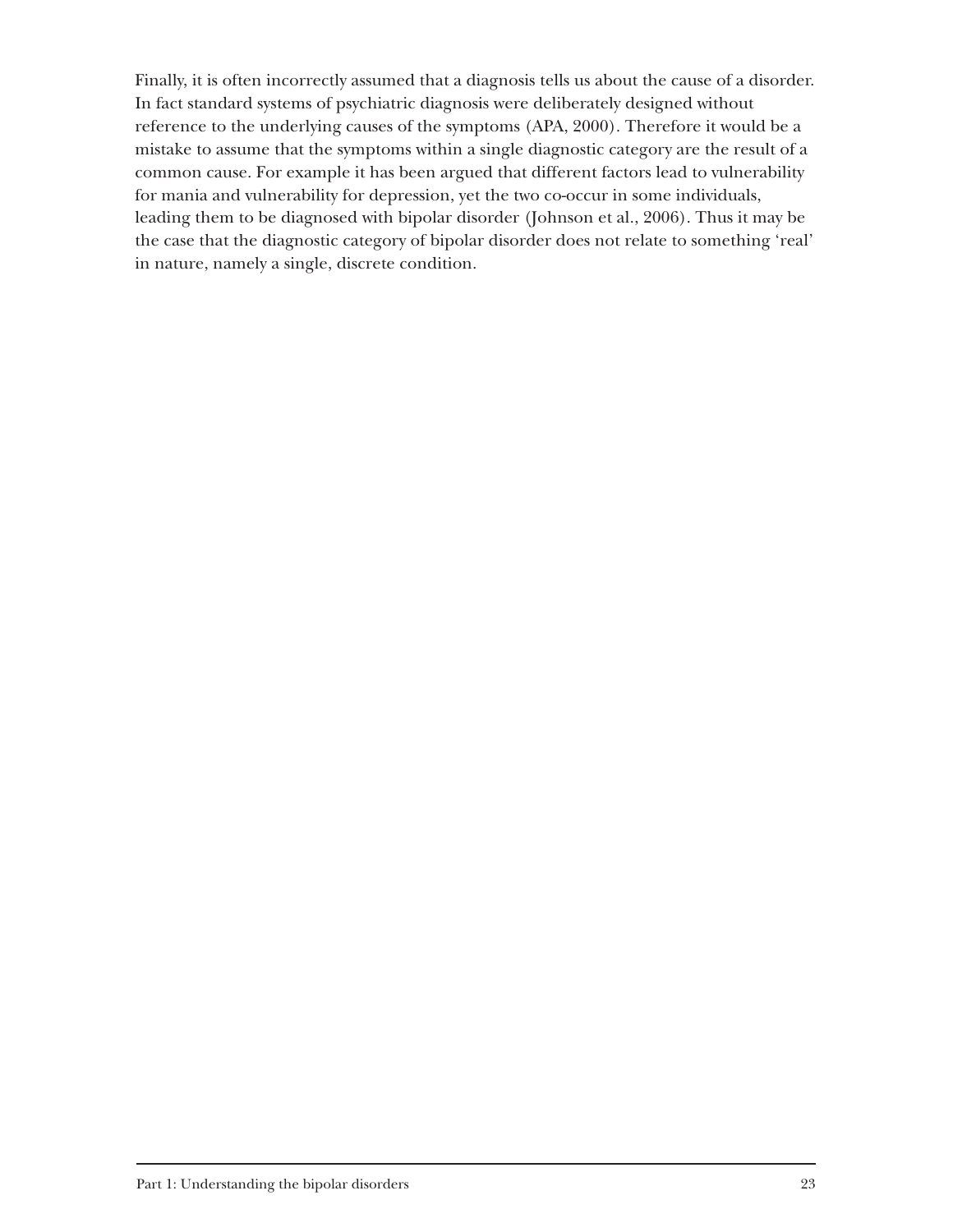## **Part 2: Causes**

**As with other human characteristics, there is an ongoing debate about what causes the tendency to extreme mood states that can lead to a diagnosis of bipolar disorder. Inherited tendencies, life experiences and the way we see the world and interpret events can all play a role. No-one can ever know for sure exactly what elements combined together to cause problems for a particular individual. Similarly, people who have themselves received the diagnosis hold a wide variety of views about the nature and causes of their difficulties (Van der Gucht, 2009).**

## **Section 5: Life/social circumstances and bipolar experiences**

#### **Key points**

- People in difficult life circumstances are much more likely to experience all kinds of mental health problems.
- The same applies to people who have had a difficult childhood.
- Having a supportive network of family and friends can make it less likely that mood problems will return. Conversely people are more likely to experience ongoing problems if their family members are either highly critical or overprotective towards them.
- Therapists should therefore consider family as well as individual therapy work in bipolar disorder. In either case it is important to pay attention to life circumstances as well as what the individual themselves might be able to do differently.

#### **5.1 Family characteristics**

Life circumstances and family characteristics can influence not only whether or not someone experiences the problems which can lead to a diagnosis of bipolar disorder but also how the problems develop over time. It can of course also work the other way round: having a member who experiences mood problems can affect family and social relationships. Two main areas are particularly important. Firstly, people in families with overly protective or critical patterns of family communication (known as high expressed emotion; Miklowitz et al., 1988) are at increased risk for future mood episodes. These patterns of communication can be addressed using family based psychological help (Ryan et al., 2005; Weinstock et al., 2006). Secondly, the range of genuine friendships and other sources of informal support that the person has access to (social support and social networks; Johnson et al., 1999; 2003) can be crucially important.

#### **5.2 Family functioning**

Expressed emotion research began with work in families of people diagnosed with schizophrenia. This showed that when families were critical or overprotective towards their relative (high levels of expressed emotion: high EE) episodes of acute schizophrenia were more common. Essentially the same findings have been reported in relation to bipolar disorder with people having more relapses of mania or depression and gaining fewer benefits from drug treatment if they live in high EE environments (Honig et al., 1997; Miklowitz et al., 1988; Priebe et al., 1989).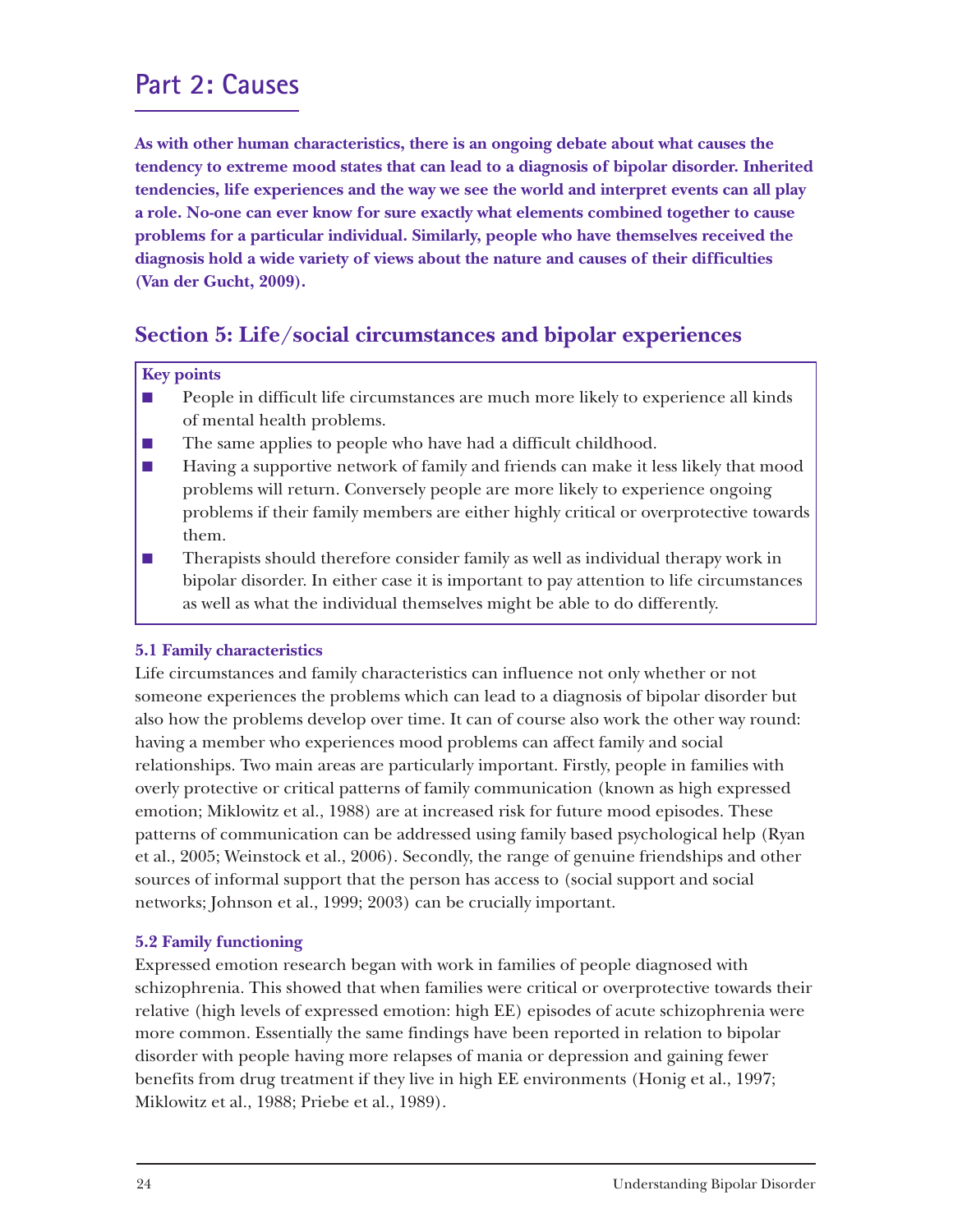It is not necessarily easy for either the individual or their families to deal with bipolar experiences. It is therefore not surprising that there are sometimes problems in families. In many cases the protectiveness or criticisms of family members represent their efforts to cope with day-to-day life. It is also important to note that these patterns can be changed through family therapy which also helps improve outcomes for the individual with a bipolar diagnosis including reducing risk of requiring hospital admissions and improving day to day functioning (Clarkin et al., 1998; Miklowitz & Goldstein, 1990; Miklowitz et al., 2000; Rea et al., 2003).

#### **5.3 Friendships and social support**

Another key aspect related to family functioning is that of general social integration and the ability to make best use of social networks. People's definition of adequate social support varies from individual to individual (Johnson et al., 1999, 2003; Morriss et al., 2007; Romans, 1992). So for some people a small number of close friends or family members can be regarded as all that is necessary, whereas for others a broad ranging network of family, friends, colleagues and acquaintances are needed. In either case people typically benefit from believing that they can access both practical and emotional support when it is required (Harris et al., 1999).

Several studies have examined the relationship between social support and outcomes in bipolar disorder. Overall, these reports show that higher levels of social support are associated with better outcomes including fewer relapses of mania or depression and better recovery if mood episodes do happen (O'Connell et al., 1991; Johnson et al., 2003; Stefos et al., 1996). Good social relationships are also associated with greater likelihood of the person with a bipolar diagnosis gaining employment and functioning better in the work environment (Hammen et al., 2000; Wilkins, 2004).

#### **5.4 Life events**

Individuals who have had more stressful life experiences seem to be at more risk for the development of bipolar disorder. Stressful life experiences seem to be particularly important in triggering earlier episodes of mania or depression (Ambelas, 1987). There is also evidence that individuals with a bipolar diagnosis who had greater problems in their childhood have more frequent problems with mood episodes as adults (Dienes et al., 2006). Also, people with a vulnerability to extreme mood states sometimes find day-to-day problems more stressful than do individuals with no bipolar diagnosis (McPherson et al., 1993; Myin-Germeys et al., 2003). The impact of stressful life experiences is likely to also be linked to how people think about their situations and also to having access to social support.

In addition to general life events there is increasing evidence that a proportion of people with a diagnosis of bipolar disorder have experienced traumatic events in childhood. Helping individuals overcome the psychological consequences of such events can therefore form an important part of psychological therapies for some people. Stressful life events also influence people's outcomes after bipolar disorder has been diagnosed. So, research has shown that higher levels of life stress are linked to higher rates of relapse and slower recovery from mood episodes in individuals with a bipolar diagnosis (Ellicott et al., 1990; Johnson & Miller, 1997).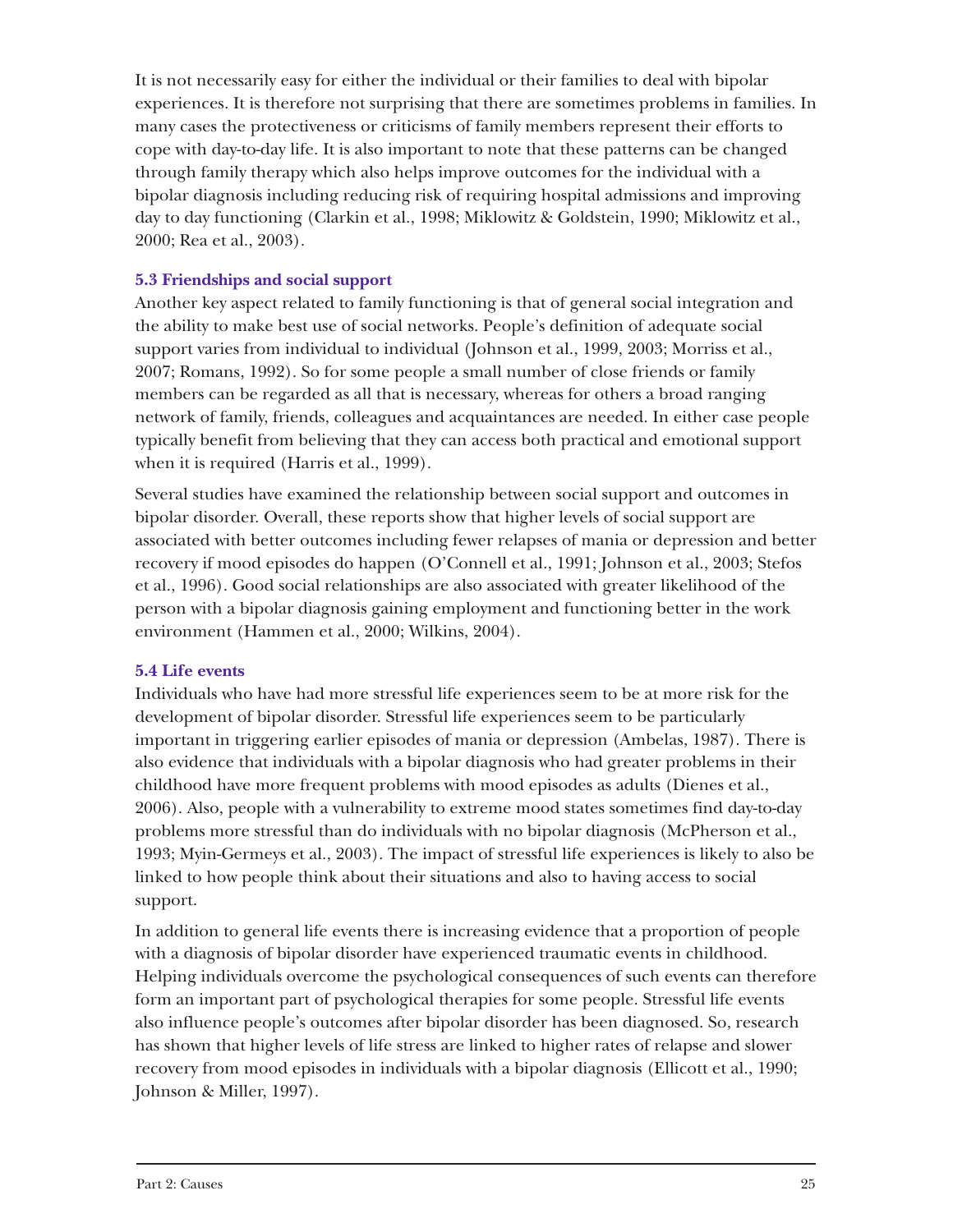## **Section 6: Psychological factors in bipolar experiences**

#### **Key points**

- When people are depressed, they tend to see the negative in everything, including themselves, and this can lead to a vicious cycle keeping the depression going. Conversely when people are very active and experiencing elation, there is a natural desire to see this as 'the real me' and to want to do even more. There is evidence that these 'thinking styles' are particularly pronounced for people whose moods are extreme enough to attract a diagnosis of bipolar disorder.
- There is evidence that some people with a diagnosis of bipolar disorder show these more extreme thinking styles even at times when they are not experiencing very high or low mood.
- People can learn to 'catch' this kind of thinking developing and take action, for example making themselves rest when their thoughts begin to race.

#### **6.1 Psychological perspective**

There is sometimes a false separation made between biological and psychological explanations of bipolar disorder. It is important to remember that biological changes can affect psychological states and psychological states can affect biological states. Every thought or emotion also involves chemical changes in the brain. So both levels of explanation are relevant. A great deal has been written about biological aspects of bipolar disorder, for example about brain chemistry and medication. This section aims to provide a psychological perspective.

#### **6.2 Positive and negative thinking styles**

Some people with a diagnosis of bipolar disorder appear to show certain characteristic patterns of thinking. These have been termed 'thinking styles' by psychologists and include both positive and negative styles.

Negative thinking styles can include a tendency to self blame when things go wrong and to see the self, other people and the wider world in a negative light (Alloy et al., 1999; Jones et al., 2005). Another factor is a tendency to ruminate when feeling low, which can make the person feel even worse. These styles are most prominent during periods of low mood and are often similar to thinking styles that are characteristic of people who experience depression alone. A contrast with individuals who experience only depression is that some people with a diagnosis of bipolar disorder also tend to engage in risk taking behaviour in response to low mood. This may include risky sexual behaviour, use of alcohol, street drugs or taking other health risks (Thomas et al., 2007).

Positive thinking styles are also often prominent in people diagnosed with bipolar disorder. However, just as negative styles are clearest when mood is low, positive styles are clearest when mood is higher. For instance, when an individual experiences increases in alertness or activity or reduced need to sleep, some people with bipolar disorder are more likely to interpret these as reflecting their true self rather than as being caused by external events. This positive appraisal style is likely to cause individuals to engage in more behaviours (such as taking on new challenges, working harder, taking less rest) when their mood starts going up. This can increase the likelihood of mania or hypomania in the first instance and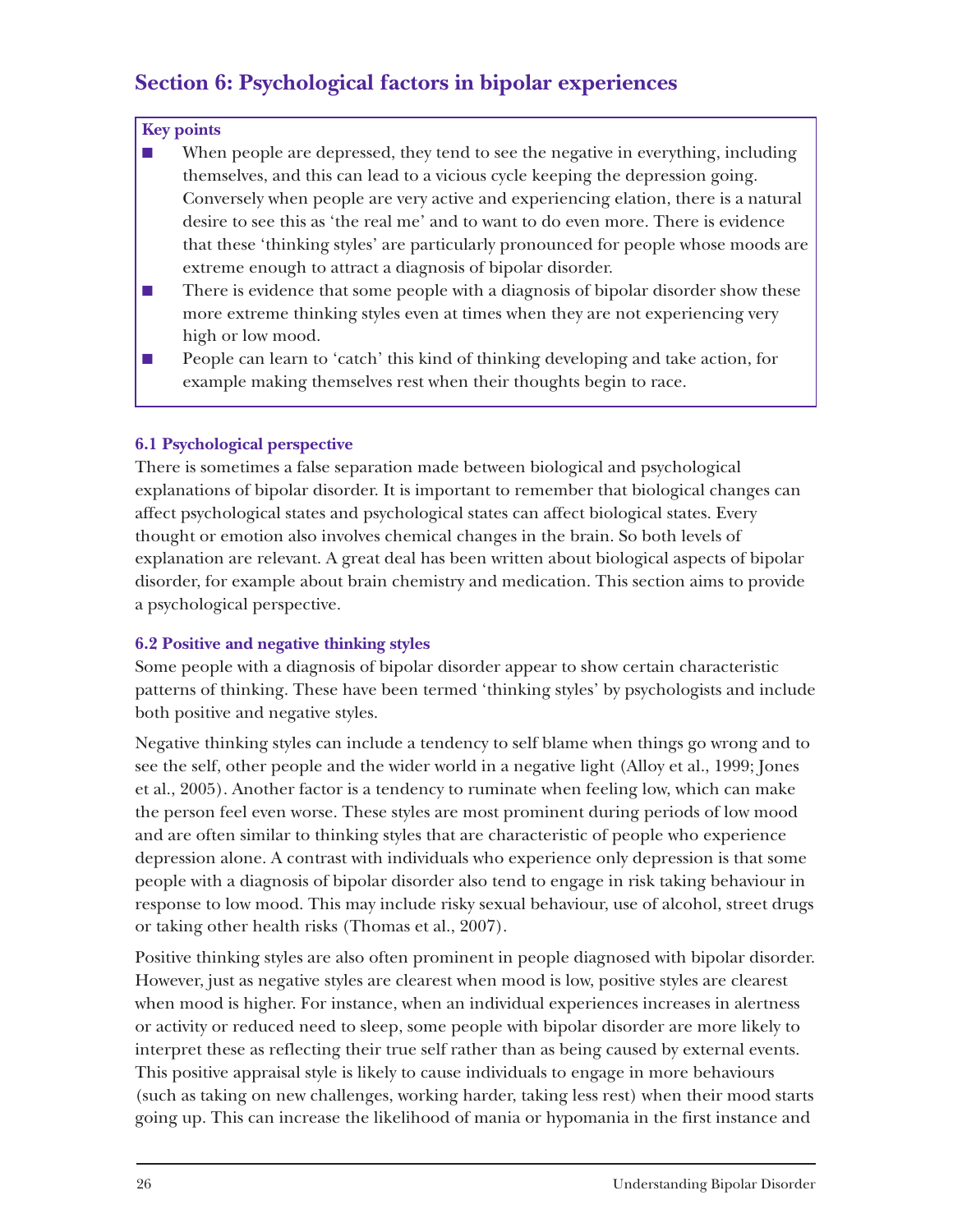can lead subsequently to depression for some people if they cannot meet the commitments they have taken on in elevated mood (Jones et al., 2006).

Some people appear to have these 'thinking styles' even between episodes, and this can leave them somewhat vulnerable to further episodes of extreme mood when faced with significant challenges or difficulties. It is likely that therapeutic work which addresses these styles serves to reduce risk of experiencing future mood episodes.

Another feature of thinking styles is their tendency to fluctuate. Specifically, the way the person thinks about themselves can change substantially across mood episodes (Bentall et al., 2005). Even between episodes people often experience rapid changes in self esteem and mood. People can also experience contrasting thinking styles at the same time. So when experiencing an elevation of mood someone might on the one hand feel this is a marvellous opportunity to get on with all the tasks they wanted to do before they became ill, but on the other hand feel fearful that their mood might escalate into an episode requiring hospitalisation. The tension between these possibilities can clearly be a source of stress in its own right (Jones, 2006).

There is also evidence that some people with a diagnosis of bipolar disorder have difficulties with decision making and planning. These people are more likely than others to make more impulsive decisions and less likely to take into account future consequences of decision making. These tendencies can sometimes interact with the thinking styles noted above and increase risk for mood episodes (Clark et al., 2002; Murphy et al., 2001, 1999; Swann et al., 2004).

#### **6.3 Psychological benefits**

It is important to note that not all psychological factors in 'bipolar disorder' involve a deficit or cost. There are many positive psychological factors associated with a bipolar diagnosis, for example increased creativity, sparks of inspiration, feelings of optimism, increased motivation and productivity. Many people with a diagnosis of bipolar disorder are very creative and high achievers( Jamison et al., 1980; Johnson, 2005).

Bipolar experiences involve a mix of positive and negative psychological factors. The extent to which these factors dominate or can be harnessed depends on the coping styles used. Although some individuals with the diagnosis appear to adopt unhelpful coping styles at times, at other times they appear to use more helpful coping approaches as well. Effective coping styles may involve learning to recognise triggers or early warning signs such as sleep changes or increased agitation. Psychological therapies can help individuals enhance their use of these helpful approaches and reduce the dominance of the ruminative or risk taking styles discussed earlier.

A person's experience and behaviour is never influenced purely by one factor. Any experience involves an interaction of biological, psychological and social factors. There is a reciprocal relationship between each of these factors and the exact nature of these relationships will be unique to each individual.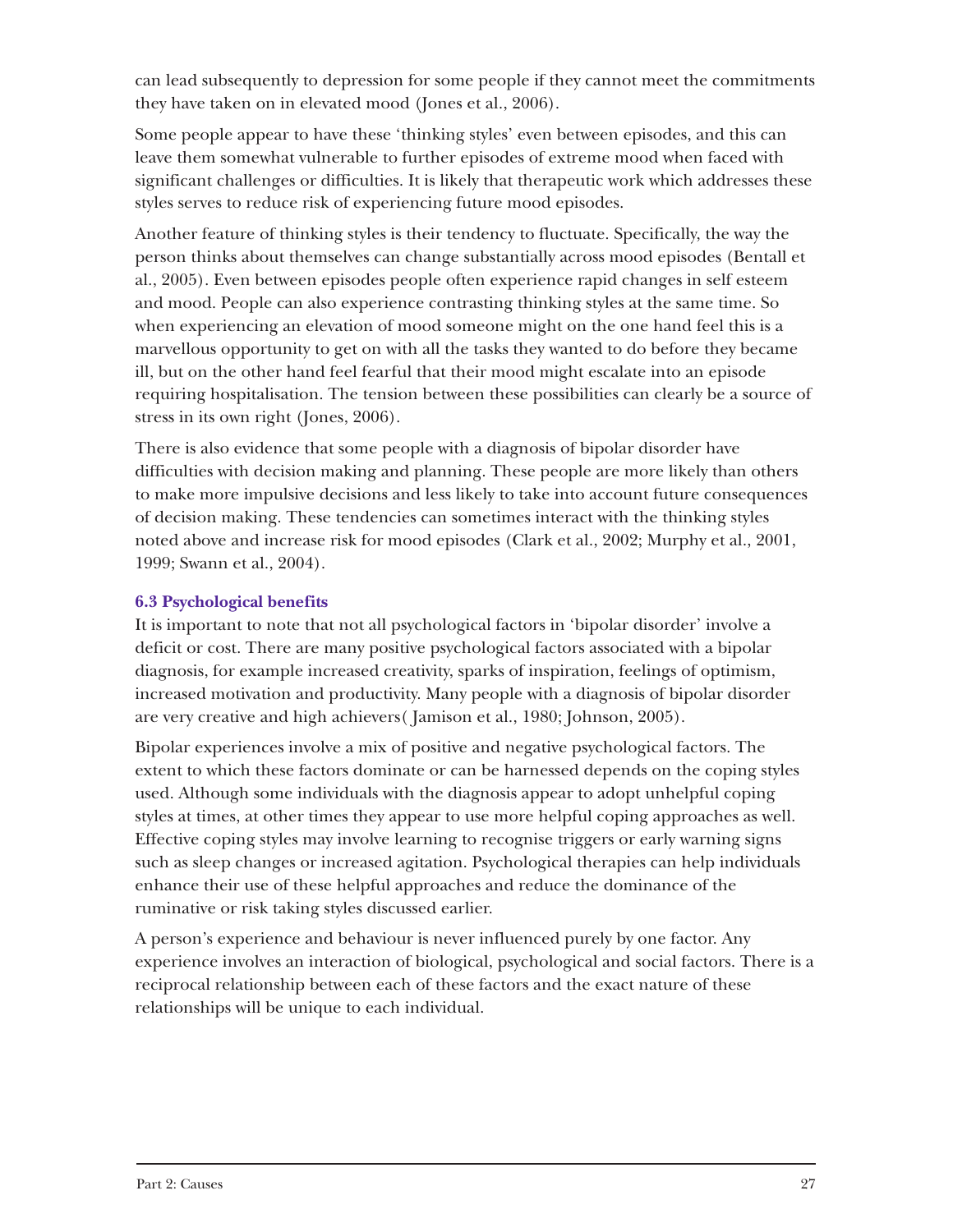## **Section 7: Biological factors in bipolar disorders**

#### **Key points**

- Someone with a sibling or parent with a diagnosis of bipolar disorder is over ten times more likely to receive the diagnosis themselves compared to someone from an unaffected family. Whilst there may be a number of reasons for this, it does suggest that people's genetic make-up may play a role. However, attempts to isolate contributing genes have, as yet, proved unsuccessful.
- There is evidence that certain neurotransmitters (brain chemicals) for example serotonin and dopamine – may play a role. However, all thoughts and emotions involve chemical changes in the brain and cause-and-effect relationships are unclear.
- Some people with a diagnosis of bipolar disorder appear to have slight differences in brain structure and function. However, again, cause-and-effect relationships are unclear: for example, some differences could be the result of prolonged use of certain medication.
- The varying nature of people's experiences, both within and between individuals, indicates that they are likely to be the result of a combination of factors that interact across time.

#### **7.1 Genetic factors**

Bipolar disorder does seem to run in families, in so much as individuals with a sibling or parent who has this diagnosis are over ten times more likely to be given this diagnosis themselves than someone from an unaffected family (Mortensen, 2003). Although it is often argued that this increased likelihood may be due the presence of genetic factors it is likely to also reflect other factors that family members might share, such as the occurrence of stressful life events, the quality of their physical environment and learned ways of managing difficult experiences and feelings.

To discover the extent of the genetic influence, studies try to separate biological from environmental influences. One way to do this is to study individuals with bipolar disorder who have been adopted, and to compare rates of bipolar disorder of their biological versus their adopted relatives. Another way is to study the identical or non-identical twins of people with bipolar disorder. Although researchers reporting such studies have argued for an important genetic contribution to bipolar disorder (McGuffin et al., 2003) there is an ongoing debate about the significance of genetic factors. For instance attempts to make links between particular genes and bipolar disorder are not straightforward. Section 4 outlined some of the problems with taking a diagnostic approach to bipolar disorder, and these issues have an impact on our understanding of genetic studies. If bipolar disorder is not a single entity but a number of symptoms that are related but distinct, then even if genetic factors are important there may be multiple genes that predispose to overlapping but separable symptoms or experiences that are commonly seen as part of bipolar disorder (Hayden & Nurnberger, 2006). Additionally, a number of genetic markers reported for bipolar disorder have also been identified in relation to schizophrenia suggesting a lack of specificity, consistent with problems of diagnosis considered earlier (Berrettini, 2004; Blackwood et al., 2007). It is generally accepted that both genetic and environmental factors contribute to a person's likelihood of developing bipolar disorder, yet in some ways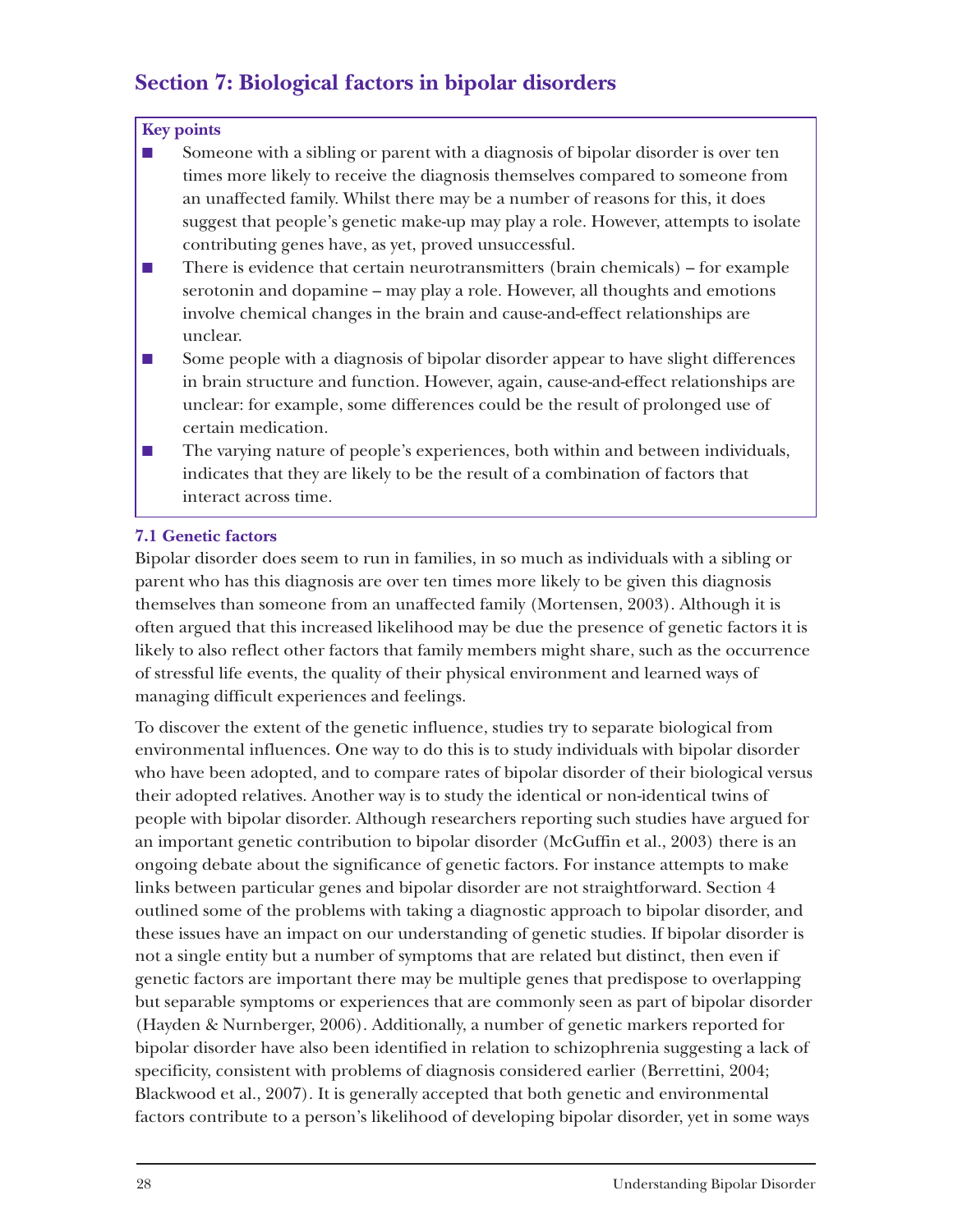this is a misleading statement as it implies that the two work separately. Instead it seems that our genes and our environment interact to shape the overall outcome. For example, a gene may express its effects only if the individual experiences certain events in life. Likewise, our genetic make-up might lead us seek out particular experiences or environments.

In summary genetic factors appear to play an important role in determining whether someone will experience aspects of bipolar disorder in his or her lifetime. However, by no means do they provide the full picture, and it is likely that our experiences and the settings in which we live also make an important contribution. This report does not attempt to resolve this debate but highlights the importance of psychological factors in bipolar disorder which are often neglected in the wider literature.

#### **7.2 Neurochemical changes**

Given the wide range of drugs that can impact on mania and depression it would appear unlikely that a single neurochemical (brain chemical) holds the key to understanding their cause. Neurotransmitters (brain chemicals) targeted by medications that are frequently prescribed to people diagnosed with bipolar disorder include serotonin, norepinephrine and dopamine. However, neurochemicals interact with one another in complex ways, thus we cannot assume that just because an effective medication is thought to target a particular neurotransmitter, this brain chemical must play a key role in causing or maintaining the symptoms of mania or depression. Despite the advances that have been made in this field of science it remains the case that we have no way of directly and unambiguously measuring the sequence of neurochemical events that leads up to periods of depression or mania. Even if we did have such a technique, this would not allow us to say with certainty that this sequence of events actually causes the emergence of depressive or manic symptoms, rather than merely accompanying it.

#### **7.3 Brain structure**

It does appear that some people with a diagnosis of bipolar disorder show some slight differences in brain structure (Kempton et al., 2008). There is also evidence that some brain areas may function differently in people with a diagnosis of bipolar disorder when performing specific tasks, for example tasks involving sustained attention (Strakowski et al., 2004).

Alternative explanations for findings of differences in brain structure are that changes to brain structure occur as a direct or indirect consequence of experiencing bipolar episodes, or that both vulnerability to such episodes and differences in brain structure are the result of a third, underlying factor. Some studies have looked at whether differences in brain structure or functioning are apparent early on, for example in young people who have been diagnosed with bipolar disorder. Whilst such studies can give us an idea of which differences in brain structure and function seem to be present earlier versus later in the lives of people diagnosed with bipolar disorder they cannot conclusively rule out the alternative explanations described previously. Neither can they exclude the possibility that there may be subtle differences between people whose mood problems start early on in their lives compared to those whose difficulties start later (DelBello et al., 2006).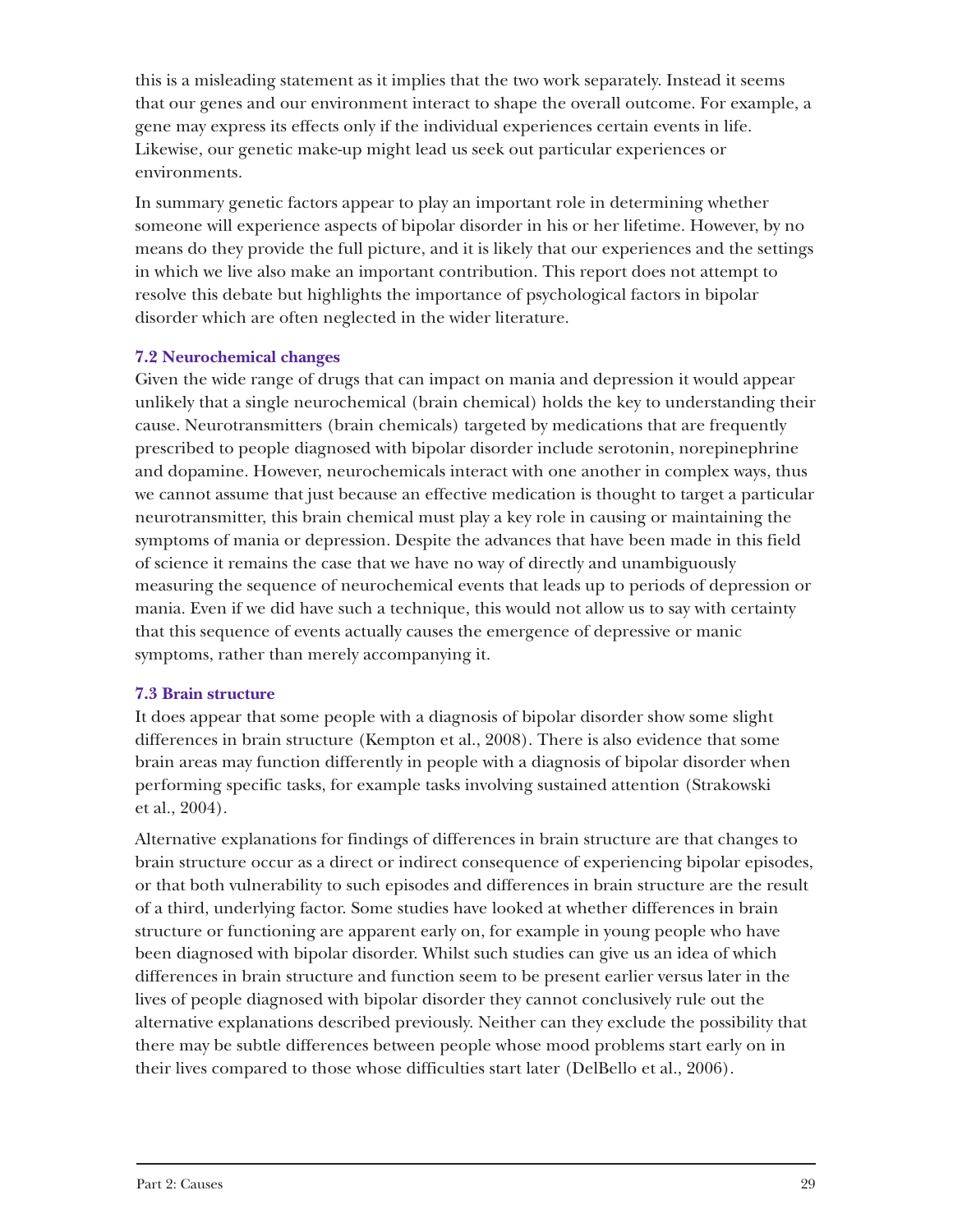#### **7.4 Combination of causes**

A great deal of research has investigated possible biological causes of bipolar disorder. Whilst significant advances have been made in our understanding of how vulnerability to bipolar disorder might be increased, for example by inheriting particular genes, our knowledge of biological factors cannot tell us with certainty who will or will not develop bipolar disorder, and the chain of events by which this occurs.

Therefore to think in terms of a single cause is probably incorrect. Instead it is likely that the experiences labelled as being part of bipolar disorder are the result of a combination of factors that interact with each other across time.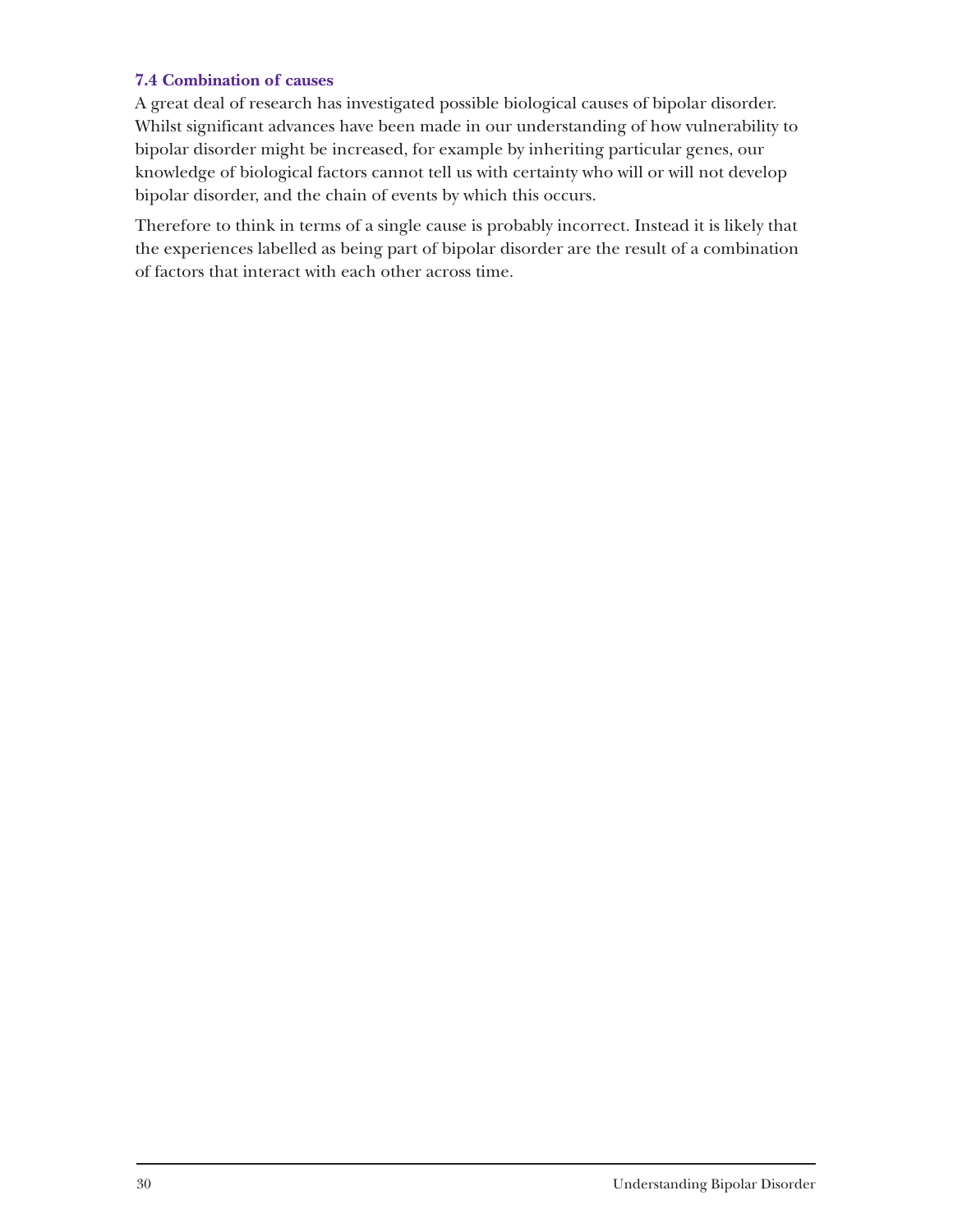### **Section 8: Assessment**

#### **Key points**

- The person experiencing mood changes, or their family and friends, are usually the first to notice problems with mood and typically visit their GP. Elation and overactivity may initially not be seen as a problem and therefore not reported.
- If the GP thinks that the person's experiences may fit the criteria for a diagnosis of bipolar disorder, they are likely to be referred for assessment by secondary care services.
- It is important that this is an in-depth assessment and covers the person's life circumstances, their view of the problem, and likely triggers as well as coping strategies, strengths and sources of support.
- It is common for assessment to be an ongoing process and for people to be given various diagnoses and psychological therapies before an agreed diagnosis is made. On average, this process lasts five years.

#### **8.1 Self assessment**

The aim of assessment is to understand the nature of a problem and develop a plan to address the problem. For people experiencing bipolar disorder, assessment may occur in different ways.

Many people identify themselves as having problems with their moods and may even identify their experiences as bipolar disorder. There is increasingly more information about mental health problems available through the media and internet, including sites which provide checklist-style assessments to help people find out if they are likely to meet diagnostic criteria for a mood disorder. Common triggers for searching for such information are prolonged periods of depression or anxiety or sleep disturbance. Friends and family may be the first to identify and begin to assess a problem. Their concern may be raised by more observable behaviour changes such as reduced activity associated with depression, or increased activity or unusual behaviour linked to hypomania.

#### **8.2 Primary care**

The GP is often the first point for individuals seeking help. The GP is able to carry out a routine assessment of mood, but often the focus is on depression and it is common for experiences of hypomania to be missed. This is possibly because many people do not experience hypomania as a problem and therefore don't report it. This omission can lead to inappropriate treatment, such as a prescription of antidepressants for depressed mood, which can act as a trigger for mania in people with bipolar disorder. In some instances, the GP will provide support and mood stabilising medication; however, once a bipolar presentation is identified, the majority of people are referred to secondary care services where they are assessed by a team of clinicians including a psychiatrist and mental health worker.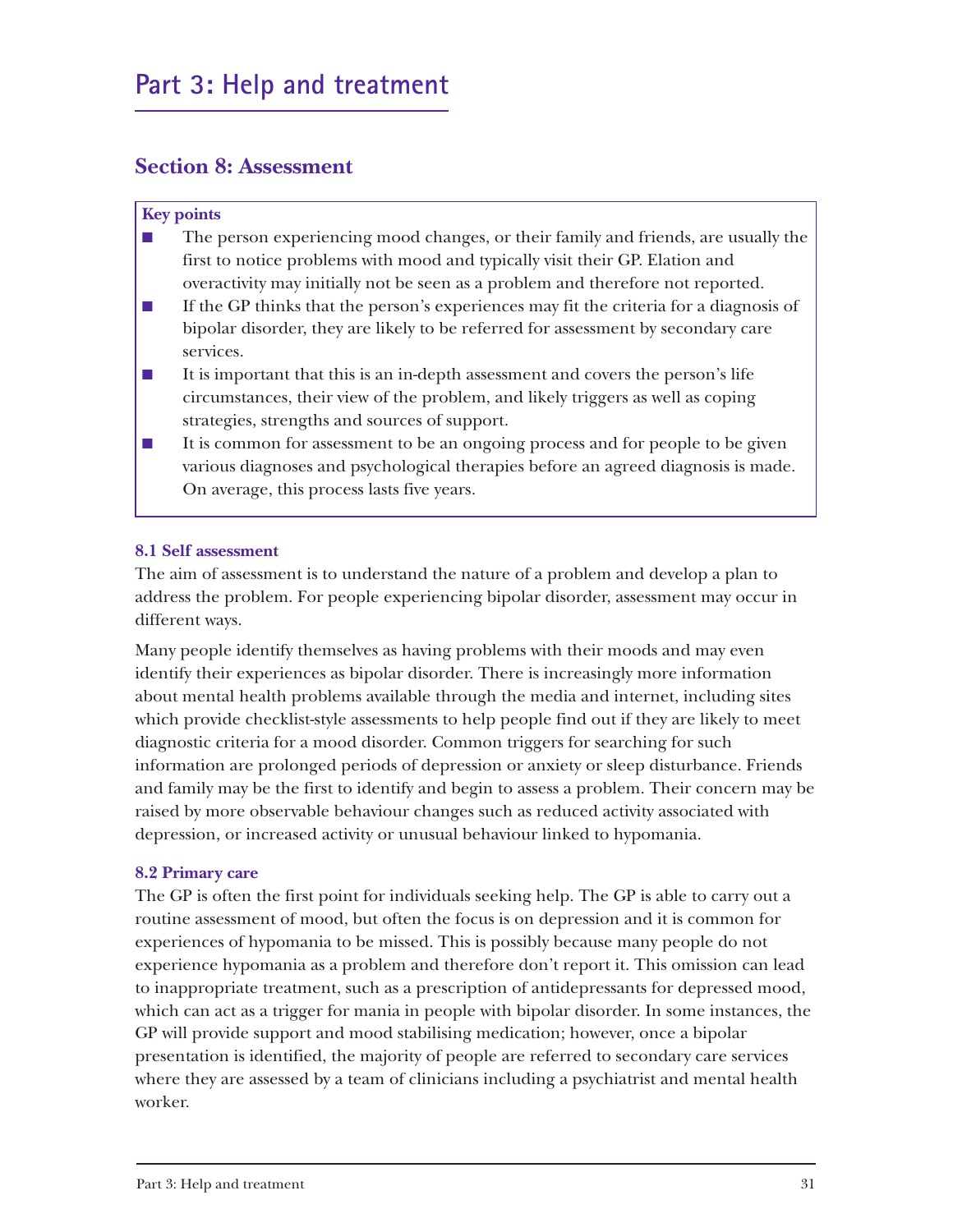#### **8.3 Secondary care**

Assessment should always be a collaborative process in which the person with bipolar experiences and the clinician work together to build a clear picture. Although it can feel repetitive to have a second assessment, this is often in much greater detail and should include the following:

- Goals and aims: identification of what the individual hopes to work on.
- Current difficulties.
- Triggers and early warning signs for changes in mood.
- A review of all previous mood episodes and symptoms in between.
- Current and past sources of stress.
- Individual strengths.
- Coping strategies including alcohol/substance use.
- Individual's own understanding or model of their difficulties and why they have occurred.
- Support networks.
- Family history particularly of mental health problems.
- General physical and mental health and well-being current and historical.
- Risk issues.

Given the breadth of assessment this can take some time to complete. The information is very personal so it is important for the clinicians to take some time to build up trust and to provide a safe and confidential context to the assessment. Where appropriate, it can help to involve a friend/relative to provide additional detail and support. Most of the information is collected through informal clinical interviews. However, in some instances standardised questionnaires may be used. These allow particular experiences to be measured on a continuum and compared either to the general population, or more often, used as a measure of change over time.

#### **8.4 Diagnosis**

The aim of assessment should be to help build a coherent understanding of experiences and to devise effective strategies to reduce distress or risk. Part of this may involve making a clinical diagnosis, but this should not be the sole purpose of the assessment. There is no definitive objective test for whether or not someone has bipolar disorder. The diagnosis is a 'functional diagnosis', i.e. it is given if a list of criteria are met (see Section 1).

For some people this diagnosis can be very helpful:

*'I think I prefer my illness having a name (bipolar) because it makes me feel less lonely, and I know that there are other people experiencing my kind of misery. And that people live through my illness and make a meaningful existence with it. But I also have to be careful not to adopt the sick role, since I know I would just give up if I did that.'*

Karin Falk – service user

Others experience diagnosis as stigmatising and unhelpful, and feel that it does not help them understand their difficulties or how to manage them.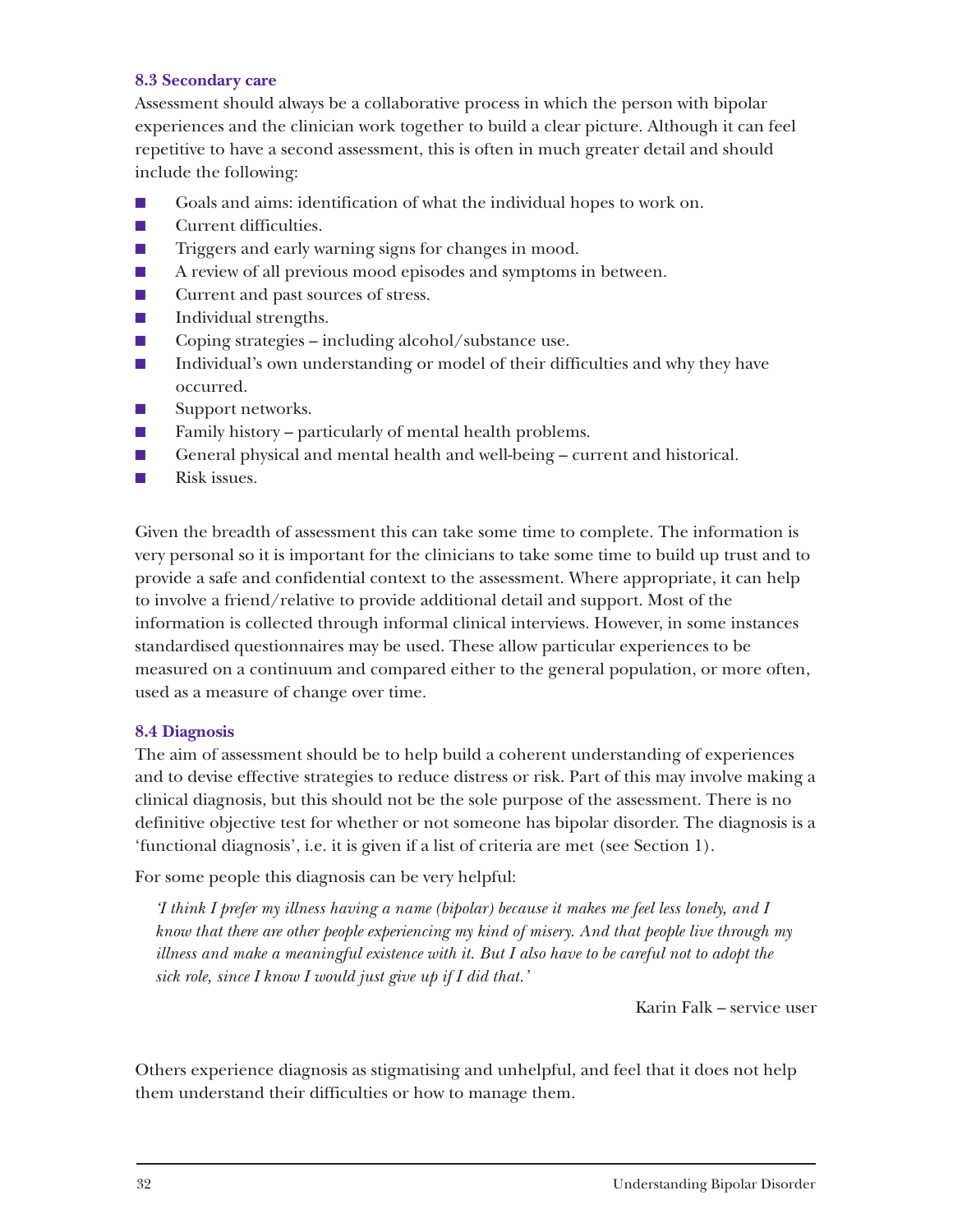*'It is more mental illness per se than bipolar itself that is stigmatising. Public understanding of mental illness is very poor. I know that I contribute positively to society and that I am a good parent. I always allow people to get to know me well before I tell them my mental health history so that I can then provide a model of recovery to them and hopefully one that is different from that portrayed in much of the media.'*

Service user

#### **8.5 Risk assessment**

Specific kinds of assessment are carried out to identify risk. Risk may take the form of deliberate harm, neglect or vulnerability and may apply to self or others. Clinicians have a legal responsibility to act to prevent harm where possible. Therefore they have to ask questions and explore any thoughts or behaviours that may be associated with harm. Common examples include asking about thoughts of harming yourself or suicide. This kind of assessment should lead to an agreed plan to reduce any risk identified, which may include increased clinical support or respite care. For people who are responsible for looking after others, e.g. children or elderly relatives, the assessment should also cover any difficulties in carrying out this role and agree a plan of support where difficulties are identified.

#### **8.5.1 Difficulties in assessment**

The assessment of bipolar experiences can be complicated by a number of factors. Firstly, bipolar experiences are often initially misidentified as unipolar, i.e. the depression is recognised, but the (hypo)manic mood states are missed. Depression is commonly experienced by people as a problem and something for which they seek help, in contrast to hypomania which may be experienced as very positive and therefore not raised in the clinical assessment. The initial mood episode in bipolar disorder is most commonly depression. Clinicians have more difficulty in assessing hypomania than depression, sometimes because it is inadequately explored in the interview, and other times because it can be difficult to differentiate from normal behaviour of peers, e.g. adolescent populations. Secondly, there are some problems which can look very like bipolar experiences, but have different underlying causes including: head injury/trauma/tumor/ diabetes/thyroid disorders/AIDS/MS/PD/alcohol/substance use, etc. Consequently, it is common for assessment to be an ongoing process and for people to be given various diagnoses, explanations and therapies for their difficulties. The average time from onset to a correct diagnosis is approximately 5–10 years (Evands, 2000; NAMI, 2008). The average time to effective treatment is not known.

#### **8.5.2 The importance cultural context**

People vary in the extent to which expressions of distress are regarded as appropriate. If cultural aspects of these differences are ignored there is a risk that such expressions might be interpreted as mental illness. This is also a danger with religious and spiritual beliefs and beliefs about spirit possession. There is evidence that such misunderstandings are common (Jarvis, 1998; McKenzie, 1999). Part of the reason for this is that few mental health workers currently receive much training in cultural sensitivity, and there is an urgent need for such training. Mainstream services should also make links with local voluntary sector groups that have more expertise in this area. It is also well documented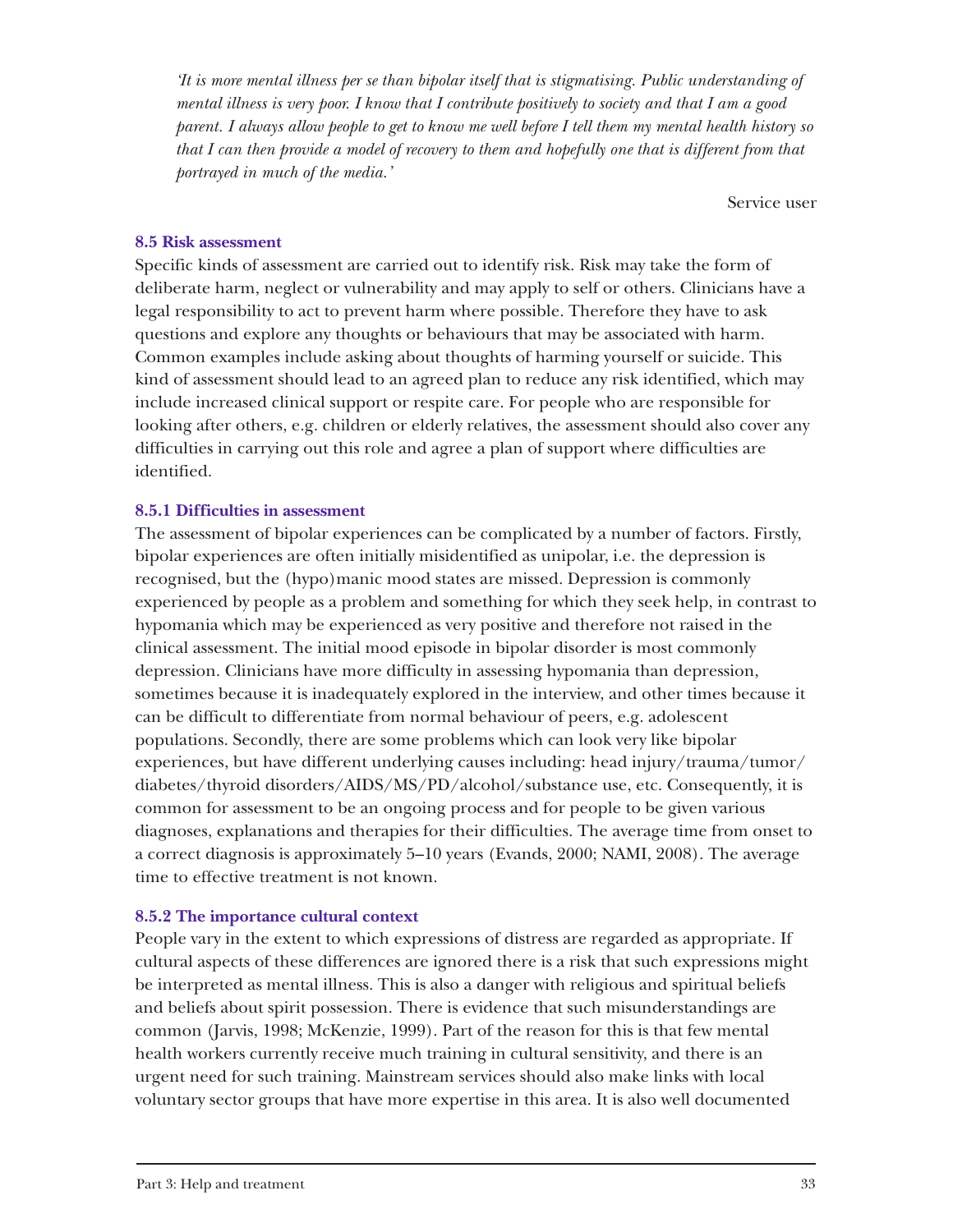that the effects of racism are likely to increase vulnerability to developing mental health problems (Jarvis, 1998).

The importance of taking cultural factors into account:

*'I don't think they treat black people the same as they treat white people…. We have a different culture from white people, and because we talk loud and we laugh out loud – our behaviour is more loud than white people – they think it is mental illness.'*

Media, 1987.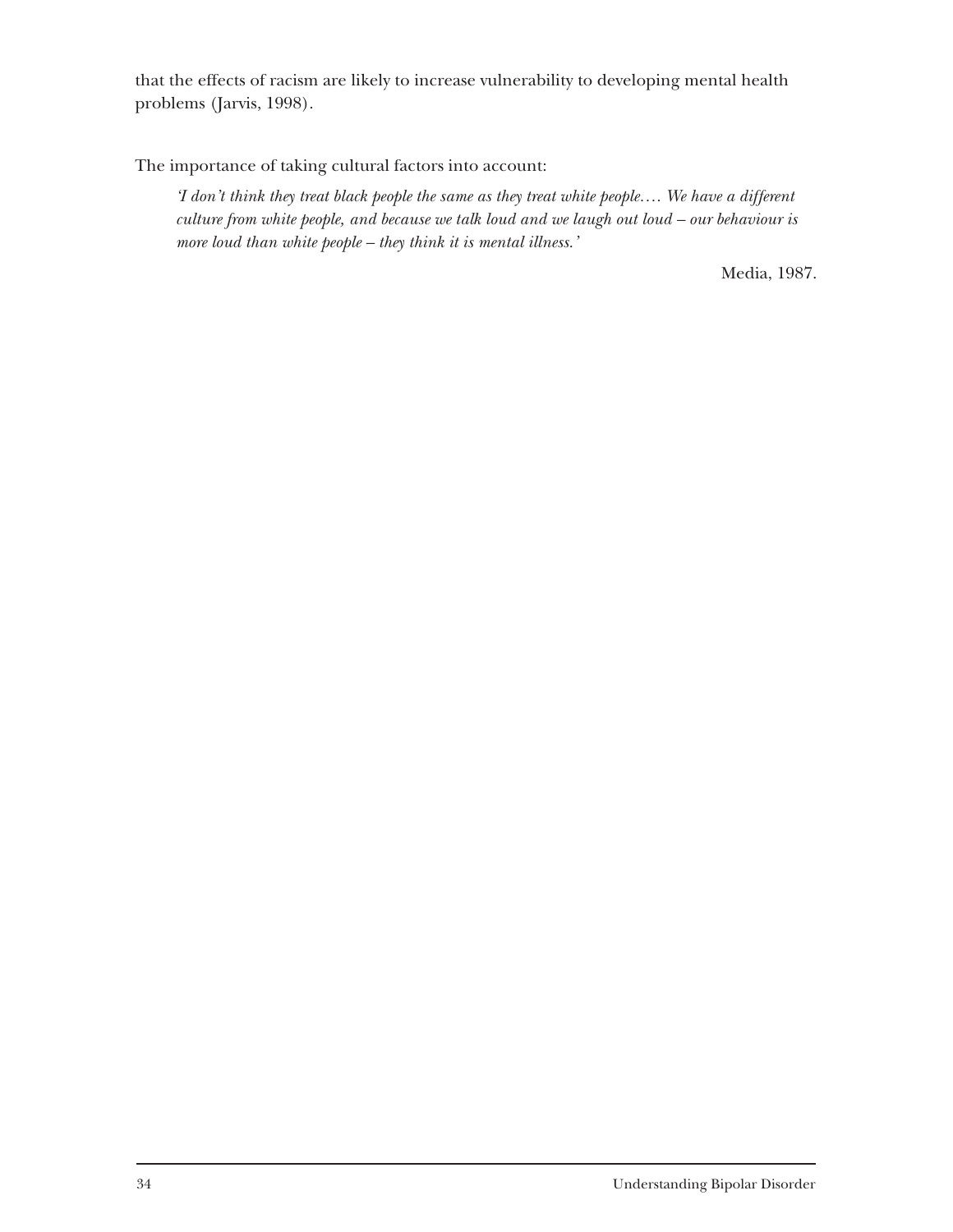# **Section 9: Self management**

#### **Key points**

- Over time, many people learn to recognise the 'warning signs' that their mood may be going up or down, and what they can do to prevent things worsening.
- The opportunity to talk things through with a mental health worker or in a self-help group can aid this process greatly.

#### **9.1 Taking charge of your health**

Self management can take many forms. However, a key defining principle is that in self management the person with bipolar experiences is actively involved in making decisions about their own mental health. In practice everyone self manages to some extent. Even decisions such as whether or not to attend a clinical appointment are self management decisions. Service user groups for bipolar disorder, such as MDF the Bipolar Organisation (formerly known as the Manic Depression Fellowship), have actively supported self management approaches. These have proved popular with many people with experience of bipolar disorder. Self management approaches often involve learning to identify ways of dealing with ups and downs of mood that are helpful and less helpful for the individual.

Self management need not mean 'sole management'. Many people who actively self manage work with mental health professionals and their families to optimise their mental health. Self management also does not mean that the individual needs to take the blame if they then experience problems with their mental health. Even excellent self management approaches can sometimes be overwhelmed by events.

If people are going to self manage they need the necessary information and skills. Often people have many of these already but may have gaps in knowledge that can be addressed with self help information or through guidance from mental health workers or support groups. Often self management works well when there is explicit acceptance of the expertise and experience of both service providers and service users which can help people to make informed choices about the treatments and approaches they wish to pursue to manage their own health and well-being.

#### **9.2 Beliefs about health problems and self management**

The ways in which people think about their bipolar experiences can have a substantial impact on how they engage in self management. For instance, if someone is told that they have a lifelong biological disorder over which they have little or no control they are likely to make different decisions than someone who sees their bipolar experiences as an aspect of their personality over which they can have substantial control.

#### **9.3 Things that can hinder effective self management**

Although self management is widely endorsed in the NHS, such as through the NHS Expert Patient Programme (Donaldson, 2006), this is not always the case. Some clinicians do not welcome people attending appointments who have clear ideas for their own care as they see it as their role to be the 'expert'. Therefore good self management will often be aided by training and support for both clinicians and service users.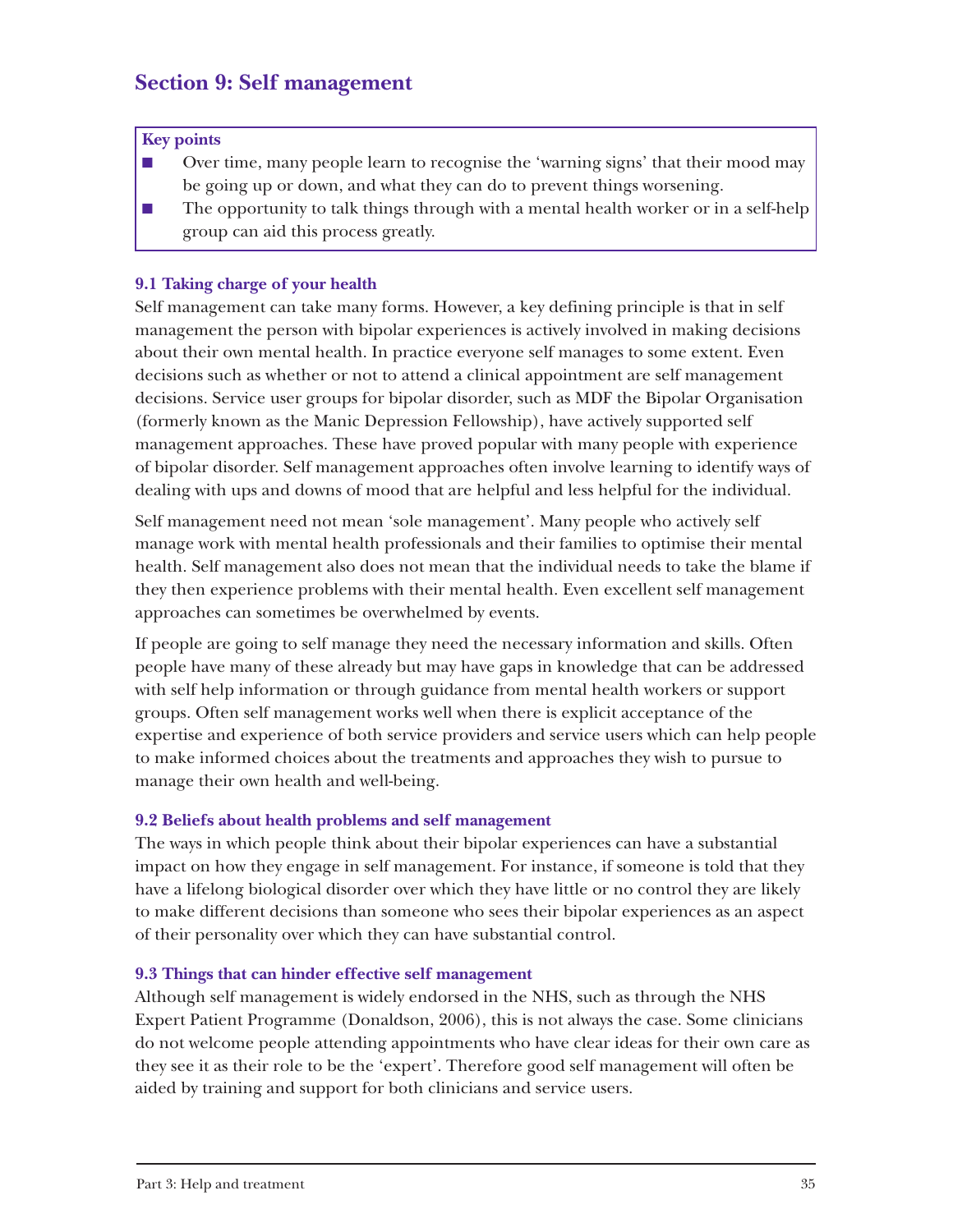Even when professionals are supportive of self management, this can be difficult to achieve if the individual is fearful or avoidant of taking responsibility for their bipolar experiences. Conversely if the individual does not see any of their bipolar experiences as problematic, even if some of them are risky, they will be reluctant to engage in formal self management approaches. This is therefore not an approach to be forced on people but to be discussed with each individual according to their individual needs and wishes.

#### **9.4 Advance directives**

Advance directives can be used to specify what forms of treatment a person wants to have (and/or to avoid). These are particularly important when someone is admitted to hospital especially if they are deemed to have temporarily lost capacity to make self care decisions under the terms of the Mental Capacity Act 2005. The Act explicitly identifies the role of advance directives in allowing people to continue to influence treatment decisions during hospital admissions. Often advance directives are drawn up in collaboration between the individual and their clinicians. This can be very helpful especially when it is a truly collaborative process.

# **9.5 Things that can support self management**

When services work with people with bipolar experiences as 'co-managers' this supports self management and contrasts with more 'paternalistic order-following' approaches to treatment which would have the opposite effect. Indeed, services which operate in this way have been shown to be both popular and effective (Bauer et al., 2006). Consistent with the Expert Patient Programme (Donaldson, 2006), wider recruitment of service users who have the confidence and experience to help others may encourage services to develop increasingly pro-self management approaches. This will allow services to see people with bipolar experiences as experienced partners in the process of health care, instead of as inexperienced recipients of treatment (Lorig, 1993).

MDF the Bipolar Organisation (formerly known as the Manic Depression Fellowship) has developed and implemented self-management programmes for the past decade which are organised and delivered entirely by people with a diagnosis of bipolar disorder, rather than by professionals. These self management programmes are very successful and could usefully be rolled out further.

#### **9.6 Self management self help resources (see Appendix)**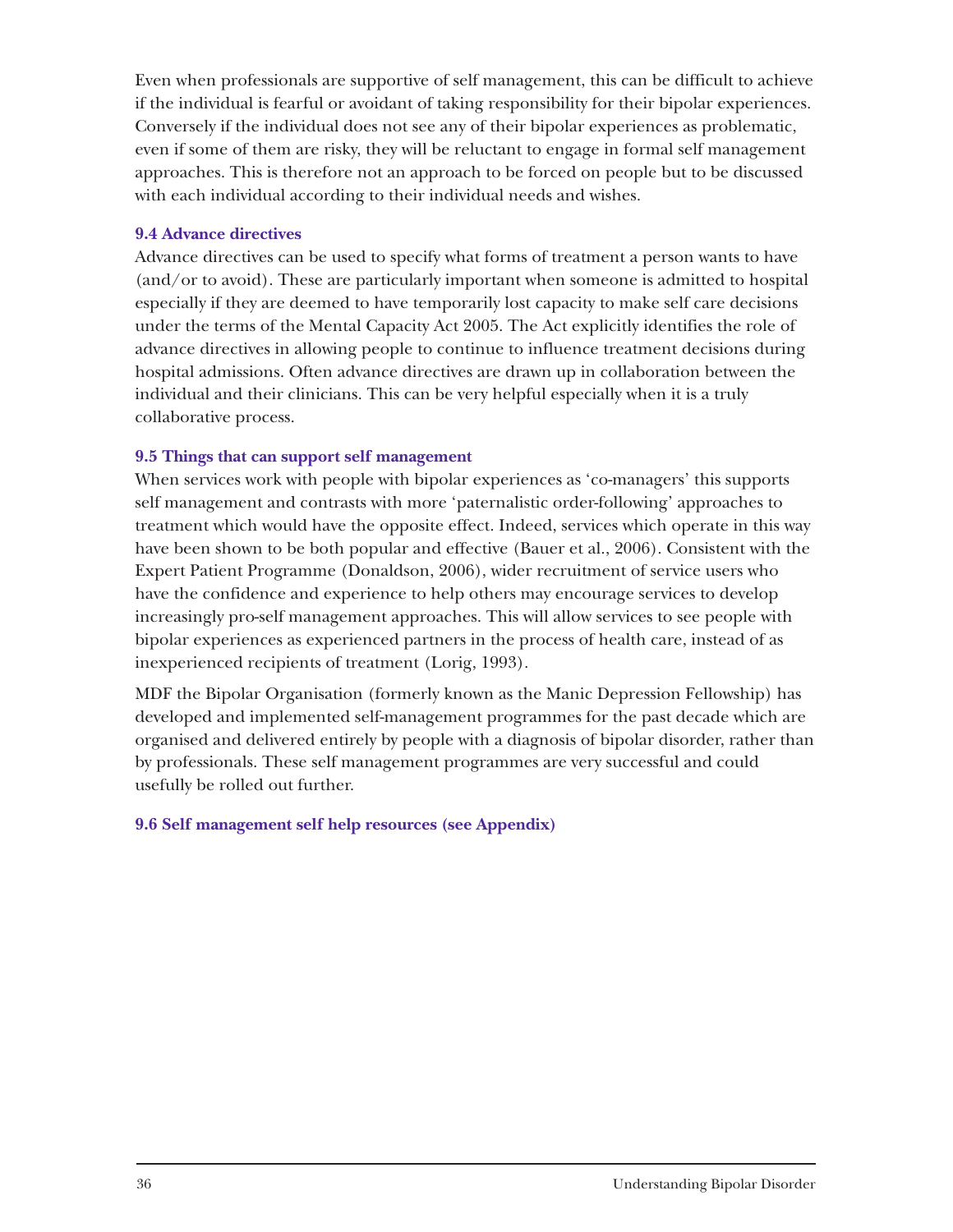# **Section 10: Psychological therapies for bipolar experiences**

#### **Key points**

- Psychological therapies which can help include educational groups, cognitive behavioural therapy, interpersonal and social rhythm therapy and family focused therapy. This report describes these forms of help, which are usually offered over several months or longer and can greatly assist the person in developing skills to reduce the risk of further episodes.
- All these therapies give the person the opportunity to discuss their experiences in a calm and nonjudgmental atmosphere, help them to work out what causes their problems and keeps them going, and assist the person to develop strategies for preventing the problems returning.
- It is important to tailor therapies to fit the individual and reassess and revise the approach as circumstances change and develop.
- Despite the popularity of psychological therapies and the evidence for their effectiveness, only a minority of mental health service users are currently able to access them. This needs to change.

#### **10.1 Aims of therapies**

The main aim of most psychological therapies is to help individuals to develop strategies that will reduce the chances of them experiencing future episodes of mania or depression. Typically these therapies are most effective when offered at times when people are not experiencing a period of extremely high or low mood. Although reducing the risk of future mood episodes is a reasonable aim, it is important to acknowledge that not all mood episodes are the same. Also many people experience some mood problems when not fully depressed or manic. So, often the contributions that psychological therapies make to day-today life between episodes are actually as important as their impact on the likelihood of future episodes. In line with this view, the work of the recovery movements has highlighted that recovery may not necessarily mean having no symptoms, but may be better viewed as a process of working towards valued life goals (See Part 4 for a discussion of recovery in more depth).

There are a number of different forms of structured psychological therapy for which there is scientific evidence. These include:

- 1) group psychoeducation;
- 2) individual cognitive behaviour therapy;
- 3) interpersonal and social rhythm therapy; and
- 4) family focused therapy.

In addition, research is currently investigating the efficacy of schema therapy in bipolar disorder (Ball et al., 2006). Although there are differences in emphasis within these therapies they all contain elements of psychoeducation, consider the role of instability of behaviour and sleep patterns and work towards developing skills to reduce the risk of further mood episodes. All are also quite extensive, usually lasting six months or more, and are delivered by clinicians with specific training.

One of the most important aspects of psychological therapies is psychoeducation. This involves a thorough discussion of bipolar experiences and the potentially helpful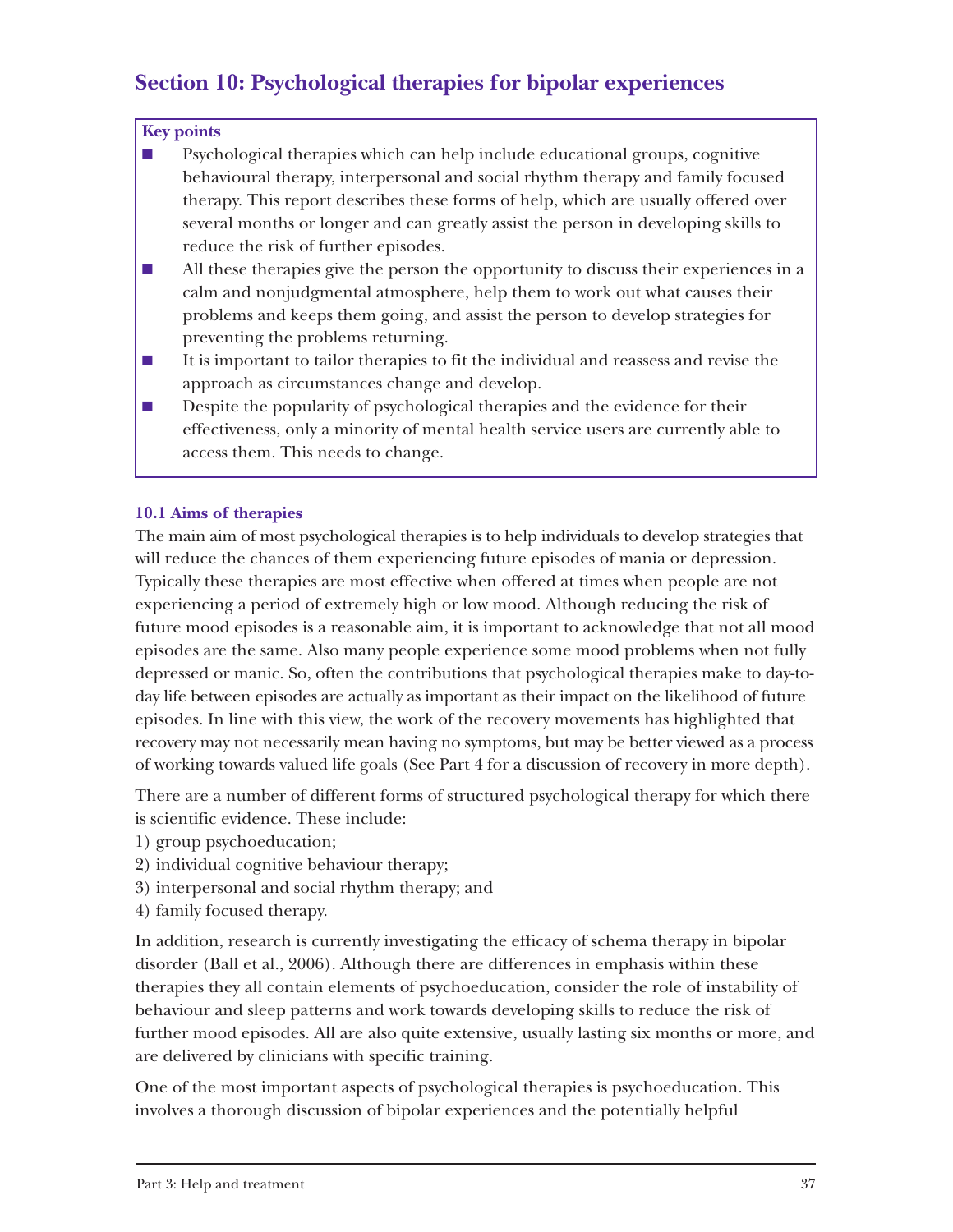approaches to remaining well. Psychoeducation can be very helpful if it is delivered in a collaborative style building on the clients' expertise and enhancing their sense of control over experiences through understanding more about what causes them. To do this effectively requires that the clinician devote significant time to understanding and mapping the client's history of mood experiences so that psychoeducational input can be individually tailored. In contrast, psychoeducation is likely to be much less effective, or even off-putting for the client, if it is delivered in an instructive style in which the clinician takes an expert role and expects the client to be a passive recipient of information. The clinician should be aware that they are not the expert on the client's experience and it is not only the client who can learn from the therapy.

*'What matters the most and touches me the most in a mental health worker is if they are able to share a little about themselves, or just show some sign that they are just human, yet still maintain professional boundaries. I much more respect a professional who admits lack of knowledge to a question than somebody who tries to cover up their ignorance with some mumbo jumbo. I would much prefer to have somebody inexperienced but warm than someone experienced and cold, which is the way it usually goes in my experience.'*

Karin Falk – service user

# **10.2 Types of therapy**

A primary focus of cognitive behaviour therapy (CBT) is around understanding the links between external events, thoughts, behaviour and mood. Understanding of these links comprises part of other approaches as well. Based on a shared understanding between clinician and client of mood history, this approach examines ways in which thoughts and events influence behaviour and mood of the individual. This will include identifying patterns of thinking likely to make depression or mania more likely as well as identifying patterns that work well for the individual and enhance recovery (Lam et al., 1999; Lam et al., 2003). Many elements of CBT are included in psychoeducation interventions which seek to provide people with useful information about bipolar disorder which can help prevent future episodes (Colom et al., 2009; Lobban et al., 2010).

Interpersonal therapy and social rhythm therapy explores reactions to external events and relationships and places a particular emphasis on helping the individual to develop stable sleep and behaviour patterns. This involves careful recording of activities throughout therapy and target setting to achieve progressive increases in the number and frequency of behaviours that help establish a stable day and nighttime routine (Frank et al., 2005).

The emphasis in family focused therapy is on improving understanding, communication and problem solving as a joint venture between family members and the individual with experience of bipolar disorder. This is based on evidence that difficulties in family relationships are commonly reported in association with bipolar disorder and that when family relationships are fraught the outcomes for the individuals with bipolar disorder tend to be worse (Miklowitz et al., 2003).

All approaches aim to help clients to detect changes in mood and behaviour that might signal increased risk of developing depression or mania. In each approach there is also scope for working with the client to identify adaptive responses to these early changes in mood and behaviour. In some approaches these responses are more around rapid access to services whereas in others there is more of a balance between the individual dealing with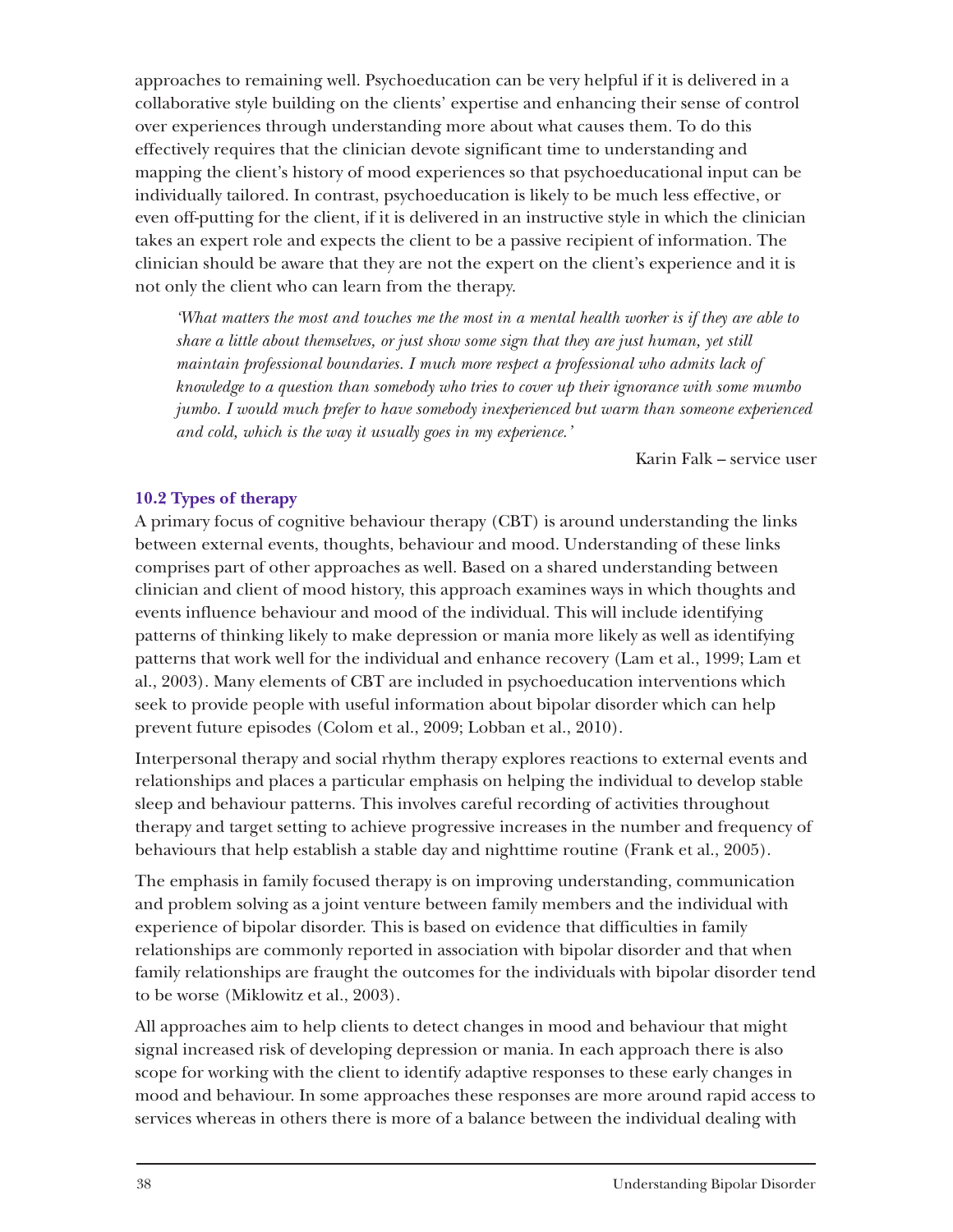changes themselves initially but being alert to the possible need to access additional support if required.

# **10.3 The future of therapy**

Although each of these approaches is supported by research evidence they are currently only available to a few individuals experiencing bipolar disorder. Where psychological therapies are offered it is unlikely that clients will be offered a choice. This situation needs to be improved by more training for clinicians and increased awareness of the importance of psychological therapies for bipolar disorder.

It is crucial that we move towards offering people options for therapy that fit with their needs and wishes. Different people can benefit from different approaches and the same individual is likely to have varying requirements across the course of their bipolar disorder. When deciding on which therapy to use, the best approach is to use a matched care approach where the clinician discusses the various options with the client, and together they decide which approach would be most beneficial. As circumstances and environments change over time, the approach is likely to need to be revised or changed. Additionally, different therapies and approaches will be required depending on whether the person is experiencing depression, mania or is stable. In many services this will remain an ideal until levels of psychological therapy provision are substantially improved.

In addition to specific psychological therapies there are other psychological aspects to clinical treatment in general. There is increasing awareness of the importance of advance directives in which the client identifies their wishes for treatment should they become unwell (as noted in Section 9). However, agreements of these sorts might be seen as challenging to the clinical expertise of some clinical team members. Psychological understanding of the role of choice and autonomy in therapy engagement might be helpful in working through some of these issues at a team level.

It is typically not possible to maintain the standard structure of therapy when the client experiences a relapse requiring a hospital admission. However, it is usually helpful to maintain regular contact through this period, providing support for the client and ensuring a shared understanding of this relapse episode when the client returns to structured therapy. There can also be a role for the psychological therapist here through modelling a constructive approach to the client which may be helpful for inpatient staff less familiar with the client's broader history.

Bipolar disorder experiences vary therefore individual presentations vary. Because bipolar disorder is characterised by variability, people's needs often do not fit well within traditional services. This variability does not automatically indicate the person is resistant to engage with treatment or has lack of insight into their experiences. It is therefore important to tailor therapeutic approaches to fit the individual, and reassess and revise the approaches as circumstances change. This indicates that a successful clinical service needs to be flexible and open-minded to the range of individuals with whom they will work. This is potentially challenging when service demands are high and resources scarce.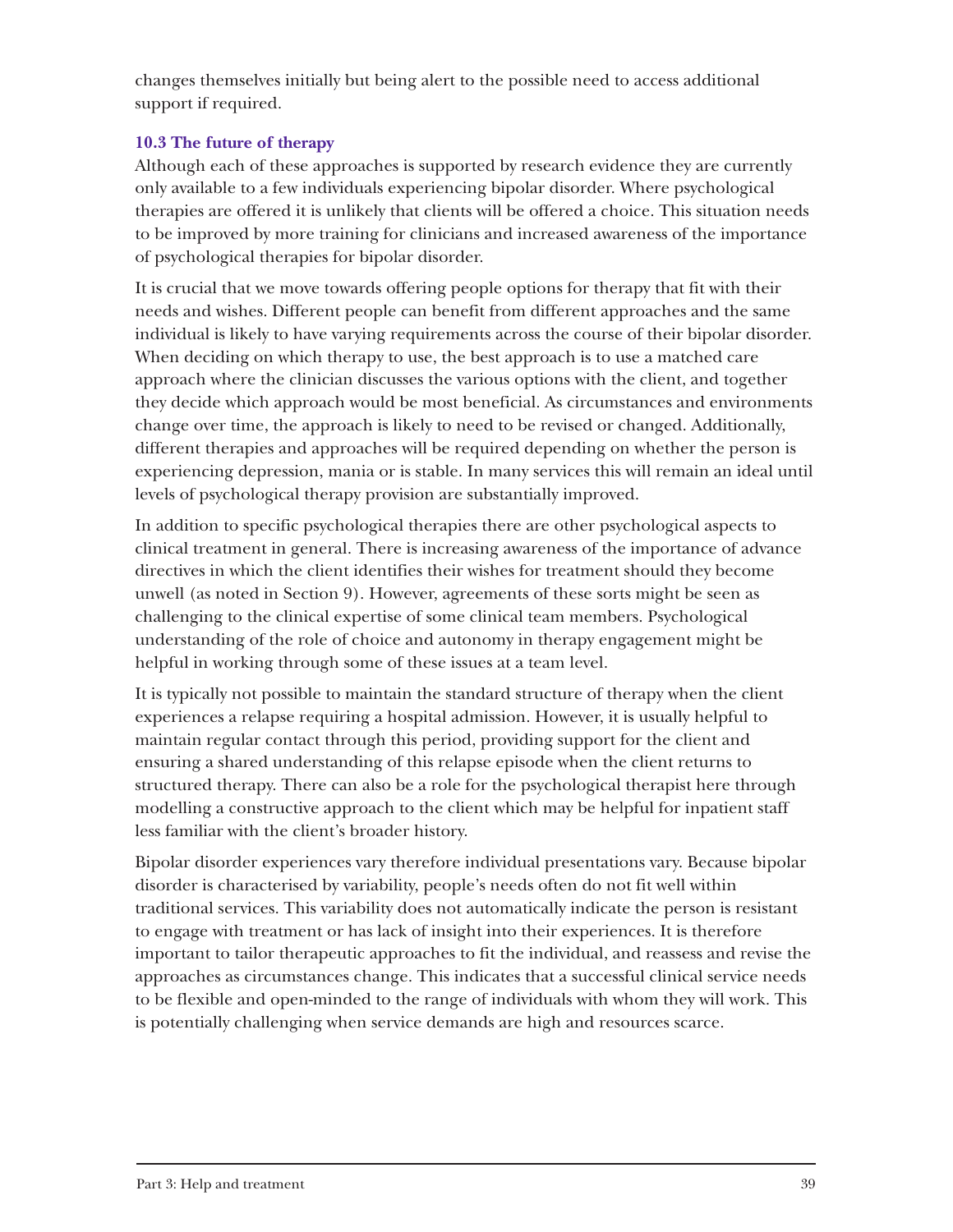# **Section 11: Medication**

# **Key points**

- Medication offered to people with a diagnosis of bipolar disorder can be separated into three categories: mood stabilisers, anti-depressants (for depression), and neuroleptics (also called major tranquillisers – for mania). Doctors usually recommend that people take medication every day, even when they feel well and sometimes for years after an episode.
- Medication is helpful for many, but not all people with a diagnosis of bipolar disorder.
- Each person has to weigh up the advantages and disadvantages, for them, of taking medication. For example it may help prevent the problems returning but can also have unwanted ('side') effects, may have a negative effect on things that are valued by the individual, such as periods of creativity, and can raise questions about the person's self-identity.
- It is important for medication to be reviewed regularly in the context of a collaborative partnership between the prescriber and the individual. There is evidence that this does not always happen.

# **11.1 Types of medication**

Medication is one of a range of options available to people with bipolar disorder to help manage mood swings. They should always be offered as part of a comprehensive range of options, including psychological therapy and community care. There are a number of medications which can help in either preventing extreme mood swings or managing mood states when they occur. These fall into three categories:

- Mood stabilisers can be prescribed as maintenance treatments. They are taken long term to prevent manic and depressive episodes.
- Anti-depressants are used to control depressive episodes.
- Major tranquilizers (sometimes called 'anti-psychotics') which are used to treat and control manic episodes.

Medications affect the chemical messages in the brain, but the exact mechanism to account for their effect on regulating mood is not clear. Although antidepressant medication may be prescribed following a first episode of depression, it is likely that following subsequent episodes, or an acute manic episode, mood stabilisers will be prescribed. These have the advantage that they can reduce the risk of future episodes occurring by approximately one third (Geddes et al., 2004; Goodwin, 2003). In addition, they are not likely to trigger a manic episode – which can be a problem with antidepressant medication for people with bipolar disorder. Mood stabilisers include Lithium, sodium valproate and carbamazepine and are prescribed to try to prevent future episodes occurring and so have to be taken daily even when the person feels well. They are prescribed for long time periods, often many years after the experience of an episode. It can take some time to find the ideal medication/combination of medications to suit any one individual, although the reality is that people can remain on the same medication without frequent review.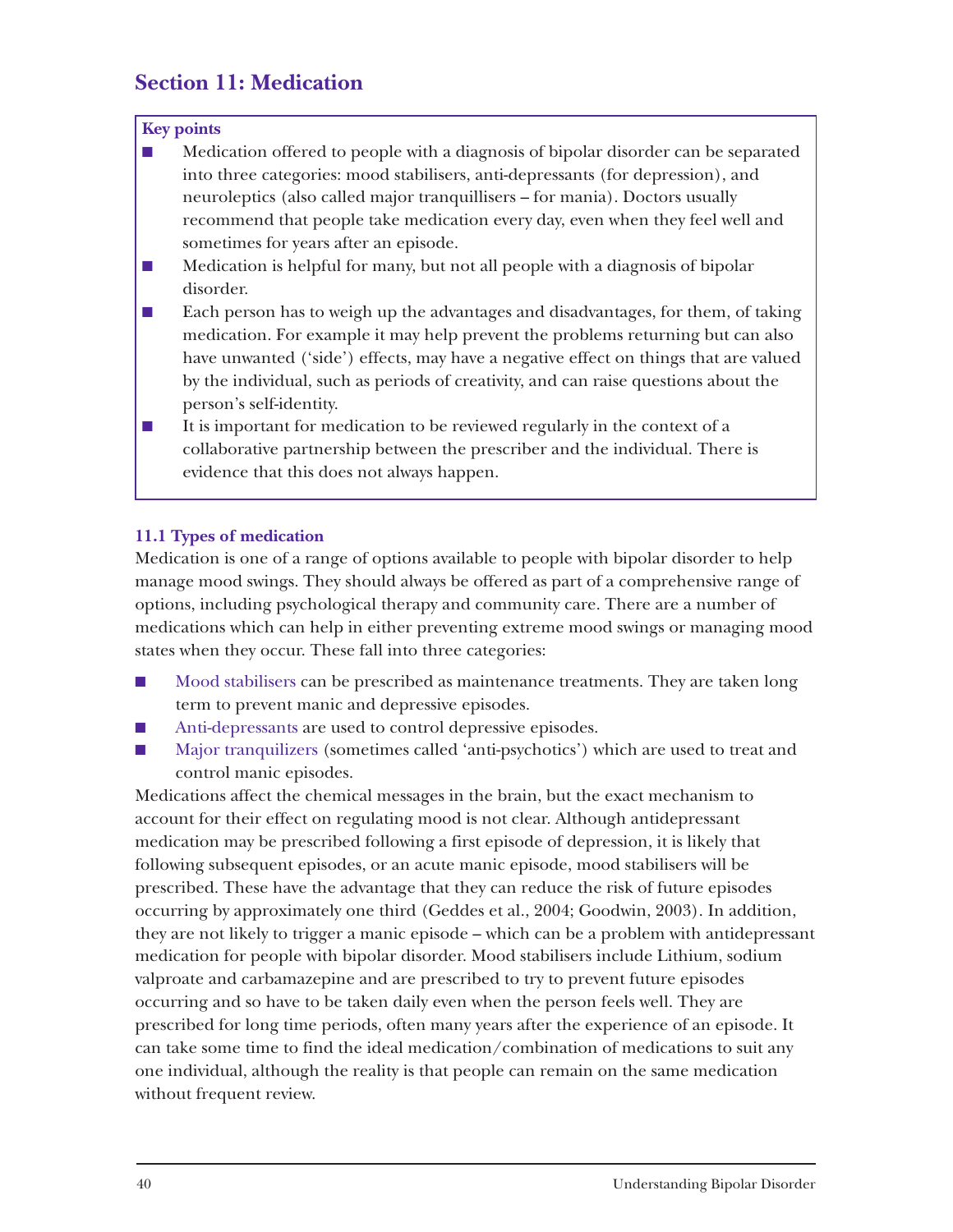*'In the central nervous system, where there is a multiplicity of receptors for each drug to act on, and where all of us have different proportions of each of these, the likelihood of a uniform response to any one drug is rather low. A diversity of responses, rather than uniformity, should be expected.'*

Professor David Healy (Healy, 1997)

Stopping mood stabilisers suddenly can be dangerous and is associated with increased risk of recurrence of a mood episode (Keck et al., 1998; Scott & Pope, 2002). Therefore it is extremely important that prescribing is done in a collaborative way, that the person with bipolar disorder makes an informed choice about their medication use, and that this is reviewed on a regular basis so that any problems can be identified. Some people may want to involve their family and friends in this process.

# **11.2 Making decisions about medication**

Decisions about medication use can involve weighing up the advantages and disadvantages. These will be different for each individual, but some of the common pros and cons are summarised in Table 1.

| Advantages of medication use         | Disadvantages of medication use                 |
|--------------------------------------|-------------------------------------------------|
| Reduces relapse                      | Side effects                                    |
| Feel more in control of the disorder | Loss of positive aspects of bipolar experiences |
|                                      | Questions of self identity                      |
|                                      | Remembering to take tablets                     |
|                                      | Regular health checks and blood tests           |

**Table 1:** Advantages and disadvantages of medication use.

The main advantage to taking medication is that research shows it can be effective in increasing time to next episode (e.g. Geddes et al., 2004). However, this conclusion is drawn by looking at the average response across a large group of people. The effectiveness of each medication varies from person to person and over time. Effectiveness needs to be evaluated for each individual on an ongoing basis.

A common disadvantage of taking medication is the unwanted effects they can cause (sometimes called 'side effects'). Each drug has specific unwanted effects that should be discussed fully at the point of prescribing, and provided in written form. The most common include:

# **Mood stabilisers:**

**Lithium** can cause some unwanted effects as the body adjusts, including thirst, diarrhoea, mild tremor, and dry mouth. More serious long-term effects include weight gain, underactive thyroid (causing weight gain, tiredness, sensitivity to cold, depressed mood), and diabetes. If levels get too high, this can lead to lithium toxicity which causes seizures. Symptoms include vomiting, diarrhoea, slurred speech, blurred vision, confusion.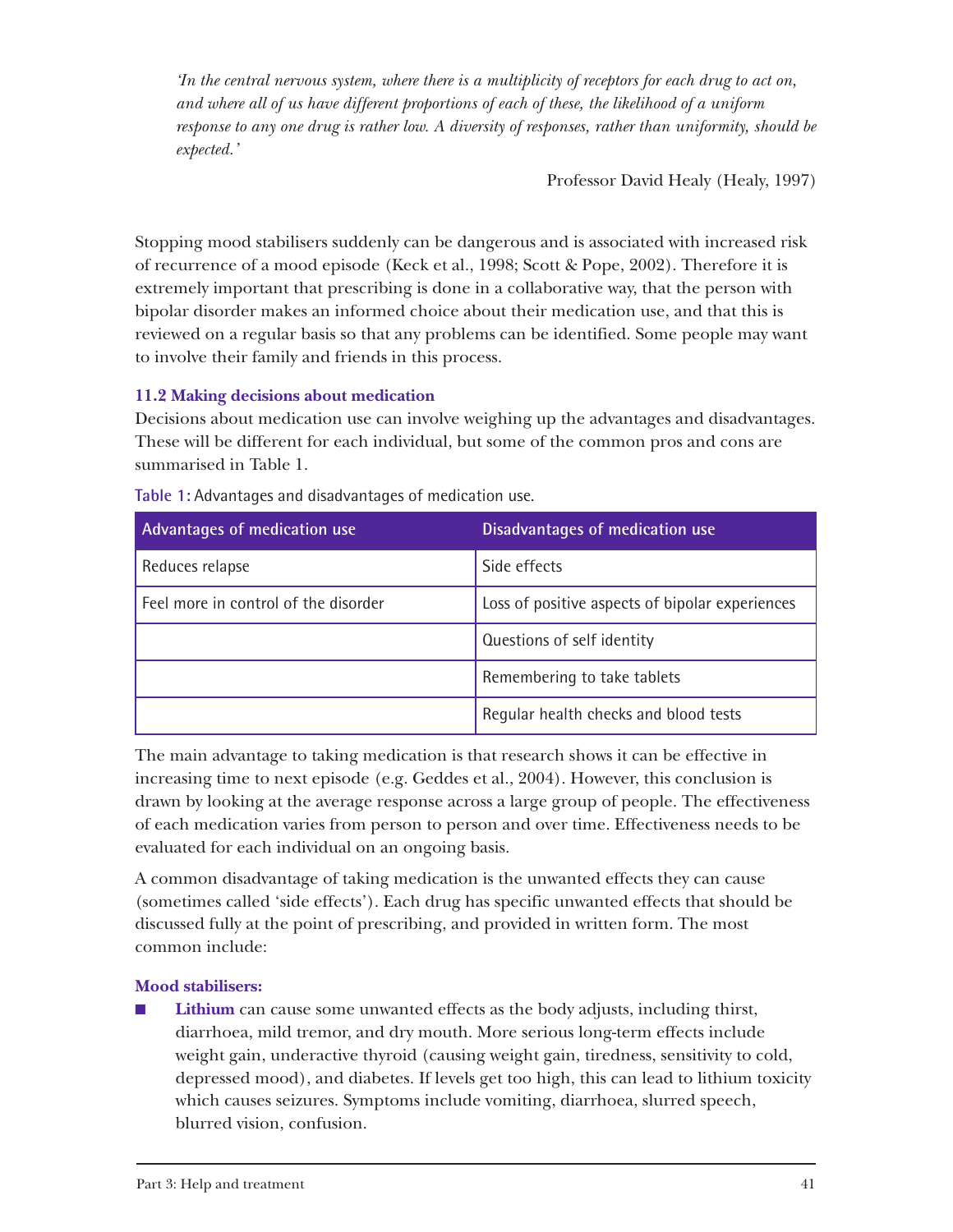- **Sodium valproate** can cause nausea, vomiting and tremor as the body adjusts. Longterm effects include weight gain, hormonal abnormalities that are dangerous for females of child-bearing age, liver damage, extreme tiredness, weakness, and jaundice.
- **Carbamazepine** can cause dizziness, unsteadiness, nausea and vomiting as the body gets used to it – then more serious effects can include low red and white blood cell counts, liver damage, thyroid problems, and more rarely a severe skin rash that needs medical attention.
- **Antidepressants**. The specific side effects vary depending on which type is used (specific serotonin reuptake inhibitors (SSRIs) are thought to have fewer side effects), but commonly dry mouth, constipation, blurred vision, sedation, sleep problems, weight gain, headaches, diarrhoea, sexual dysfunction, loss of libido and agitation occur.
- **Major tranquillisers** can cause unwanted effects that include muscle tremor, stiffness, spasm, sexual dysfunction or loss of libido, nausea, dry mouth, blurred vision, constipation, heart arrhythmia, sedation, weight gain, diabetes, loss of white blood cells (can be fatal), tardive dyskinesia, and neurolptic malignant syndrome.

For some people, the effect of the medication in reducing mood changes can be a disadvantage. Many people report positive effects from their mood swings – particularly in the periods of hypomania where feelings of euphoria and creativity can be experienced without the loss of functioning associated with mania or depression. The prospect of losing these highs can lead some people to decide against taking medication.

Our feelings and moods are an essential part of who we are. Taking medication that controls these can cause problems with self identity, raising questions such as 'Is this really me? Am I a different person when I take the medication?' This is another reason why some people choose not to take medication.

Even when weighing up the advantages and disadvantages leading to a decision to take medication, further difficulties can arise. Firstly, medication may not be an option, for example in the case of pregnant women, as the potential side effects of the medication are too dangerous. Secondly, the practicalities of remembering to take tablets everyday need to be addressed. Finally, the cognitive changes associated with mood can cause fluctuations in motivation to take the tablet: when depressed it is easy to question the point in taking it and to assume that it won't work; in hypomania there may be an underestimation of any dangers in mood escalation and it may be difficult to see a good rationale to take tablets that will reduce positive emotions that are currently valued and enjoyed.

Highlighting these factors emphasises the potential complexity inherent in deciding whether or not to take medication. Different people will require different medicines and regimes to suit their needs. Opportunity needs to be given for discussion of these issues within a collaborative partnership between the prescriber who brings knowledge of the medication and their actions, and the individual who brings knowledge of their own mood experiences, how the medication feels for them, and their own attitudes towards taking medication. All of these factors need to be taken into account in agreeing an ongoing strategy around medication. It may then be useful for the agreed strategy to be clearly documented and shared with relevant parties – particularly if there are specific medications that the person does not wish to have.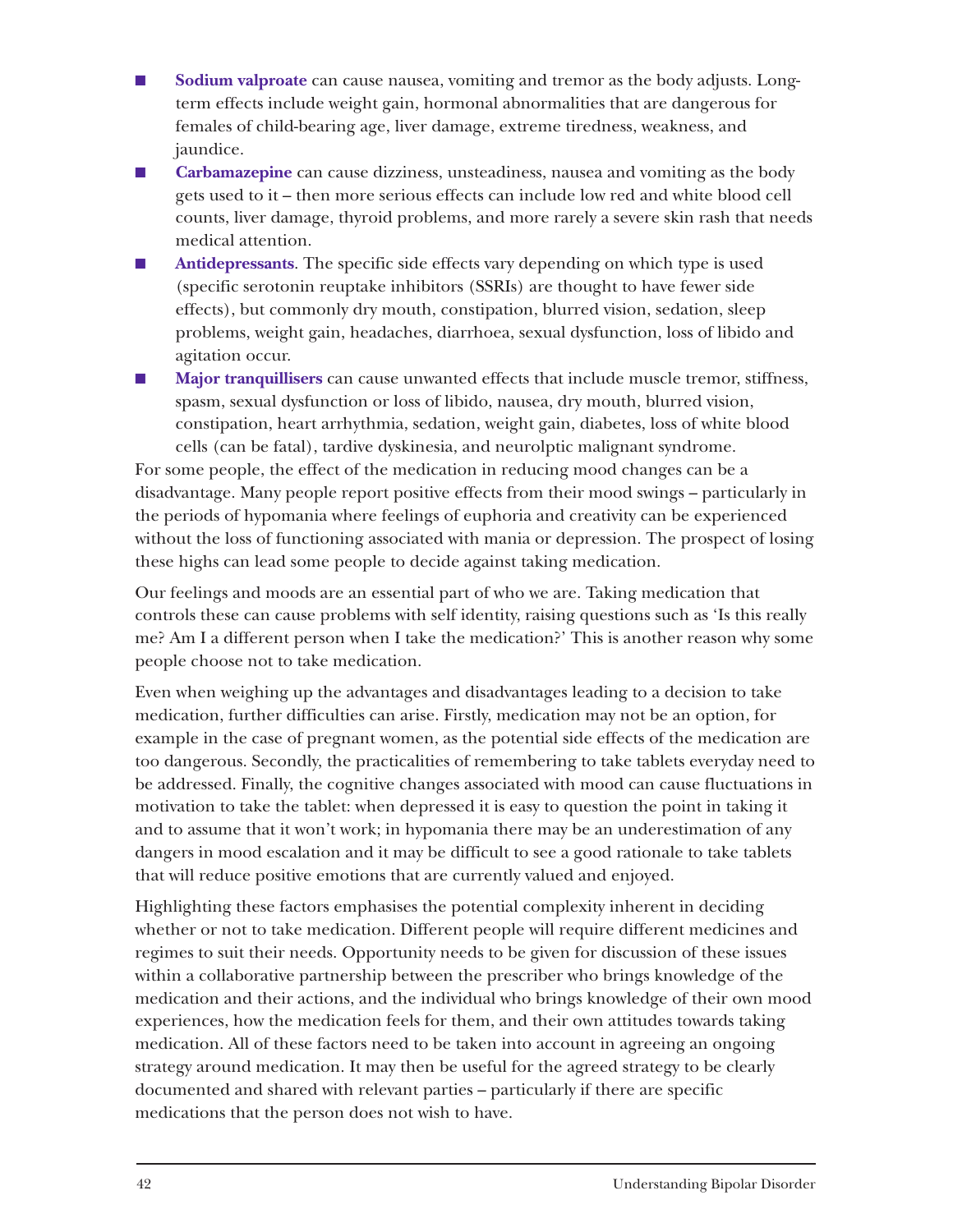If someone decides against taking medication, professionals should be aware that this could be a rational decision made in the person's best interest and not necessarily irrational or illness-related. People who make this decision should be supported to withdraw safely and be given access to appropriate information and websites, for example www.comingoff.com.

Although, medication remains the primary treatment option offered to service users, other approaches have been shown to be effective and should also be accessible through all services. Service users must be provided with information and choices about all the treatments available to them so that each individual can find a combinations that suits them best.

*'As far as my psychiatrist was concerned, although he presented taking medication as a choice it felt like the sort of false choice you might give to very small children – either take the medication or risk the extremely severe consequences of experiencing a crisis and hospitalisation. My CPN, close to my final discharge from the services, sort of quietly whispered, "if ever you want to come off your medication – get in touch", as if it could be an option.*

*'I now obediently take my medication morning and night. I reason that if it does help keep the mental health services away from me and my life, then that is great. Any thoughts that it may make me dopey I push to one side as it is a small price to pay for my quality of life now. Any thoughts that it may damage my body long term or even reduce the length of my life I also suppress. However, my main difficulty is that I have never really believed that I have a permanent biologically-based condition that needs constant medication. Yes, I have had some extremely difficult situations to face in life at times but that doesn't make me ill does it?'*

Service user

#### **11.3 Safe use of medications**

Medication can be prescribed by the GP in primary care services. However, referrals should be made to more specialist secondary care services where relapses continue to occur or the person does not want to take the medication for any reason. Specialist services should also be involved for people experiencing first episode psychosis, high levels of comorbidity, and for women who may become pregnant. Medication regimes should be reviewed on a regular basis to make sure that it still meets the needs of the individual and to check physical health status. NICE (2006) recommends annual health checks to include cholesterol, plasma glucose, weight, smoking, alcohol and substance use, and blood pressure. People should also have access to independent impartial information about drugs, which is crucial bearing in mind the amount of money that drug companies spend on advertising their products and the fact that many people are prescribed doses above recommended limits.

#### **11.4 Collaborative prescribing**

Professionals involved in prescribing and administering medication should work with people with experience of bipolar symptoms to explore the benefits and costs of medication. This collaborative approach enables people to explore both whether education in general is helpful for them, and if so which drug and which dose suits them best. Professionals should also help people to work out whether regular consumption of medication is required or whether it is more appropriate to take medication strategically in response to particular stressors. A decision on the correct approach will vary from one person to the next depending on their personal experiences.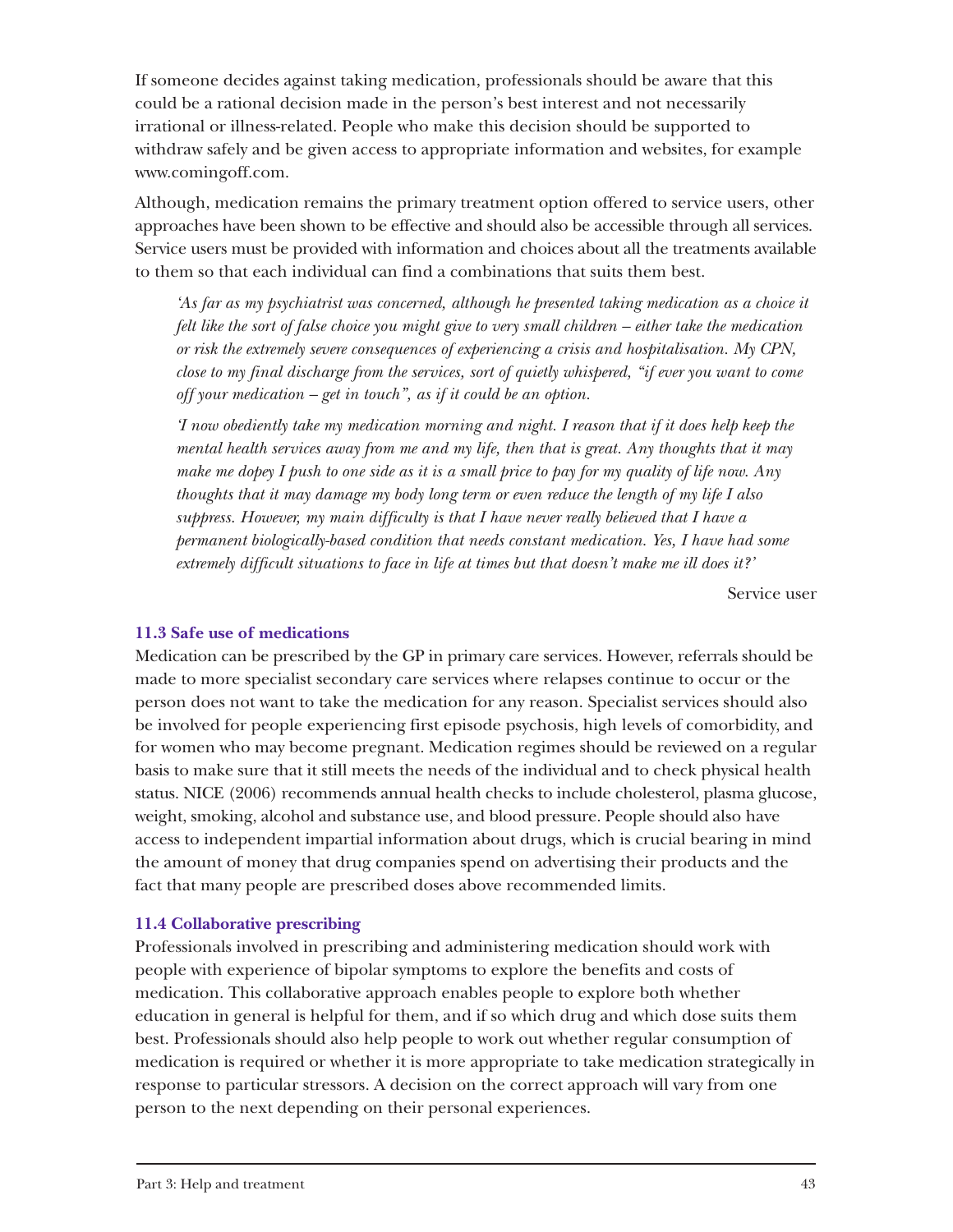# **Section 12: Risk and bipolar experience**

#### **Key points**

- People with a diagnosis of bipolar disorder are at higher risk of suicide. It is estimated that 10 to 15 per cent of people admitted to hospital with the diagnosis will eventually die by suicide.
- A kind of talking therapy, known as mindfulness based cognitive therapy (MBCT), is a promising new approach for people who have thoughts of suicide. Participants are encouraged to focus on self-acceptance and compassion as opposed to self judgment and criticism, and learn to recognize warning signs such as certain thoughts and feelings.

# **12.1 Risks**

There are a number of risks related to bipolar experiences. These include risks of self harm and suicide, risk of harm to self through drink and drugs and risk of exploitation from others when in a vulnerable mental state. This section will also consider whether there is a potential for risk to other people.

# **12.2 Self harm and suicidal behaviour**

Bipolar disorder carries with it an increased risk of suicidal ideation and behaviour (Rihmer & Kiss, 2002). Many individuals have thoughts about killing themselves or indeed engage in behaviours that could be harmful such as cutting or otherwise hurting themselves. In contrast only a minority of people with bipolar experiences actually die by suicide. This said, the risk for suicide in individuals with experience of bipolar disorder seems to be higher than rates in the general population. It has been estimated that between 10 per cent and 15 per cent of people with the diagnosis whose problems are severe enough to have led to a hospital admission eventually die by suicide (Hawton et al., 2005). Suicide is associated with both depression and mixed states in which the individual experiences symptoms of both depression and mania.

*'There are many times that I have asked myself what the point is in all this and I'm not going to lie and say that I have never considered how it would be like to not be here. Many many times the feeling has become too intense and I have felt that I would do anything, anything, to stop it. From my own experience I tend to focus on the negatives of life and how to avoid it, but I always forget to ask myself what the reasons are to remain alive.'*

Karin Falk – service user

# **12.3 External and internal events**

The events which can lead someone with a diagnosis of bipolar disorder to contemplate and perhaps attempt suicide are the same sorts of events as for anyone else. For instance, recent experience of significant problems or losses in day-to-day life render most individuals more likely to engage in suicidal behaviour than during periods when life is going relatively well. Also, people who are suicidal are typically in low/depressed mood. In such mood states patterns of thinking can be very negative. This can make even relatively minor problems appear insuperable. This combination of negative events and negative thinking can sometimes lead people to feel trapped in their suicidal behaviour. Helpful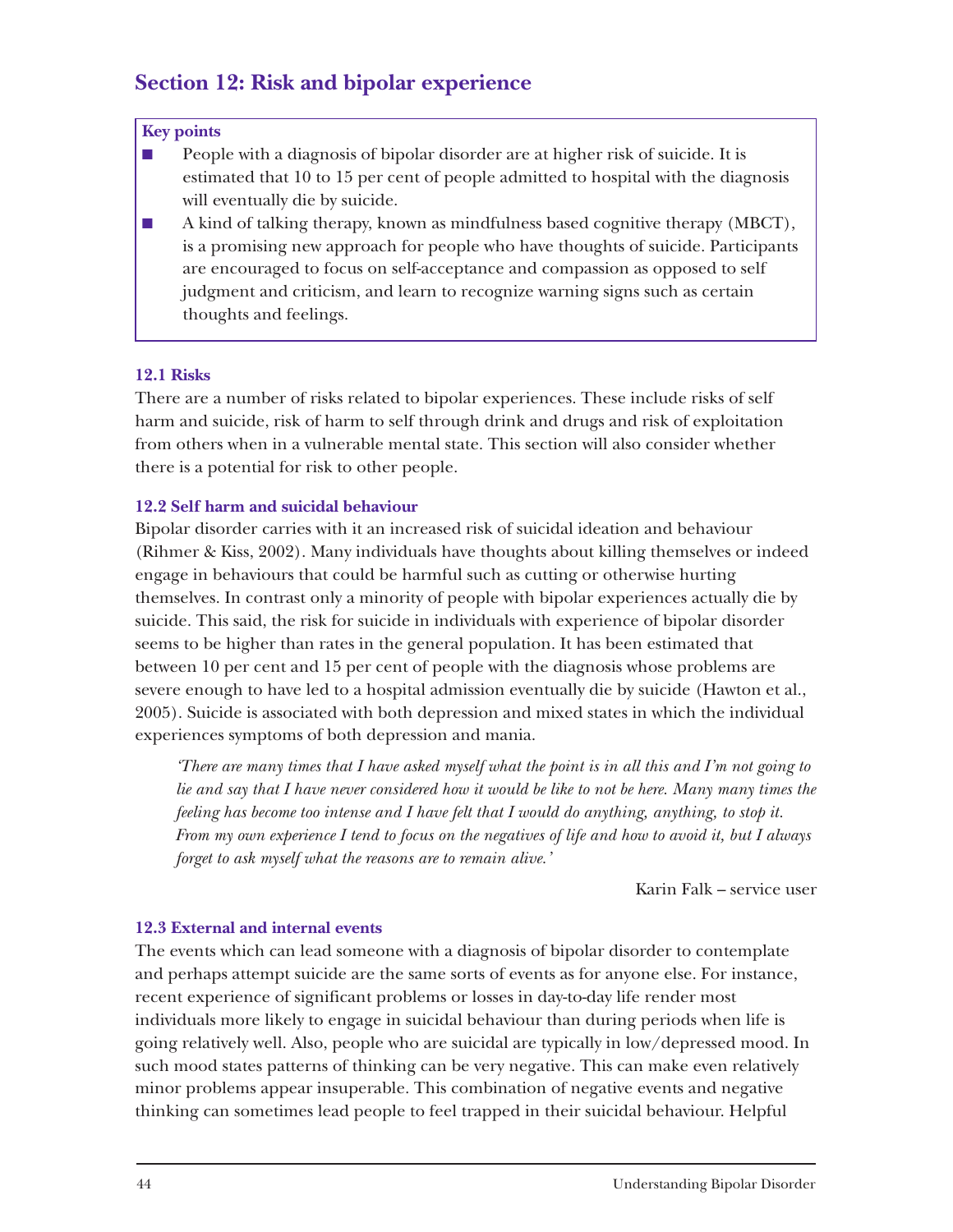interventions will therefore often centre around helping people to take a different perspective on their problems and accessing help and support that might address practical difficulties (Hawton et al., 1995; Williams & Pollack, 1993). Recent studies also suggest that Mindfulness-Based Cognitive Therapy (MBCT) is a promising new approach for those who have experienced suicidal ideation in the past (Williams et al., 2006; Williams, et al., 2008). MBCT integrates cognitive therapy techniques with training in meditation and is specifically designed for people in recovery, rather than in an acute state of crisis.

# **12.4 Crisis plans**

Once recognised, a person's patterns of emotional response and negative thinking (sometimes called relapse signatures) can serve as warning signals. Detecting these warning signs can help avoid suicidal feelings in the future by helping the individual to adopt coping strategies to reduce the impact of these signs on mood.

# **12.5 Risk through drugs and Alcohol**

People with experience of bipolar disorder seem to be more likely to use drugs and alcohol than members of the general population or indeed people with experience of psychosis or depression alone. Studies have indicated that 40–50 per cent of people with experience of bipolar disorder will be dependent on, or use significant amounts of, drugs or alcohol in their lifetime (Care, 2007; Cassidy et al., 2001; Regier et al., 1990). These rates are higher than those in the general population, although it is important to note that potentially harmful levels of substance use are apparent in up to a quarter of adults in the general population if alcohol use is included (Care, 2007; Regier et al., 1990). Use of drugs and alcohol are notable across mood states so are not limited to periods of mania or depression only. The high rates of substance use are important because individuals who have problems with drugs and/or alcohol as well as experience of bipolar disorder tend to have more severe mood problems and benefit less well from available treatments than individuals who do not use substances in this way (Salloum & Thase, 2000; Strakowski et al., 1988).

# **12.6 Risk to other people**

There are often reports in the press of people with mental health problems who have engaged in violent acts. This can lead to the perception that people with experience of psychosis, bipolar disorder or depression tend to be more violent than the general population. The research evidence does not support such a proposal. A key factor in risk of violence seems to be the extent to which the individual is using drugs or alcohol independent of particular mental health diagnosis (Monahan et al., 2000; Monahan et al., 2005). Additionally, when individuals with a history of mental health problems (including bipolar disorder) were compared with individuals without mental health diagnoses who lived in similar areas there were essentially no differences in rates of violence if individuals were not abusing substances (Steadman et al., 1998).

# **12.8 Risk from other people**

In contrast to reports concerning violence by people with mental health problems, the popular press rarely covers the extent to which the same individuals can be at risk of victimisation from society at large. Many individuals with experience of bipolar disorder report histories of physical or sexual abuse preceding their mood problems (Hammersley et al., 2003). Additionally, there is evidence that a significant proportion of individuals with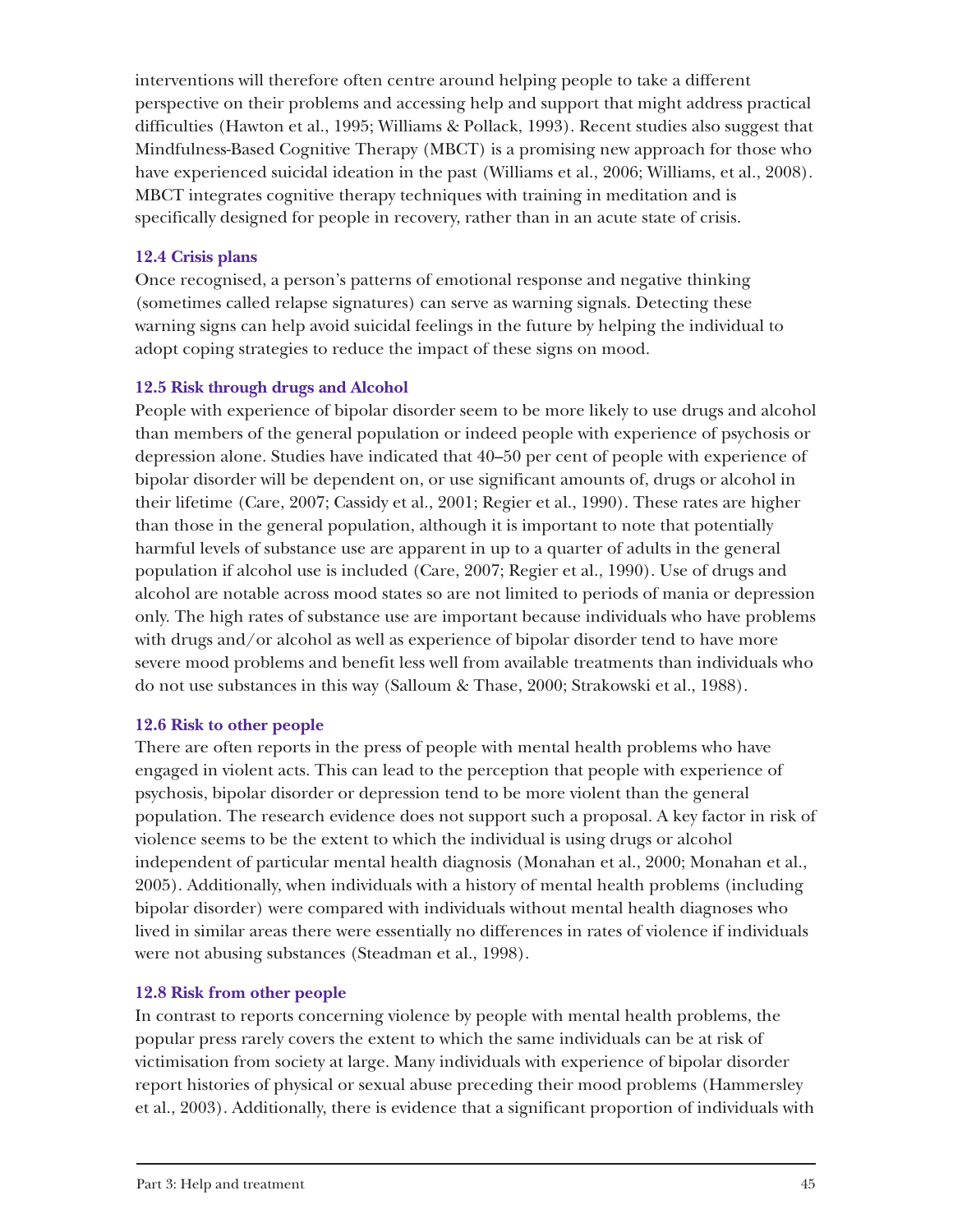experiences of psychosis or bipolar disorder experience violence from others. A recent study of a group of individuals with experience of psychosis and bipolar disorder found that over 17 per cent were victims of violence over a 12-month period (Chapple et al., 2004).

# **12.9 Stigma and discrimination**

In common with individuals with other mental health issues, people with a diagnosis of bipolar disorder can be subject to stigma. This can lead to discrimination in personal, work and health areas which impede people's progress towards recovery. Over time people can internalise their experience of stigma and discrimination so that they feel pessimistic about their own capabilities to recover. These issues are discussed in more detail in Section 17, 'Social inclusion'.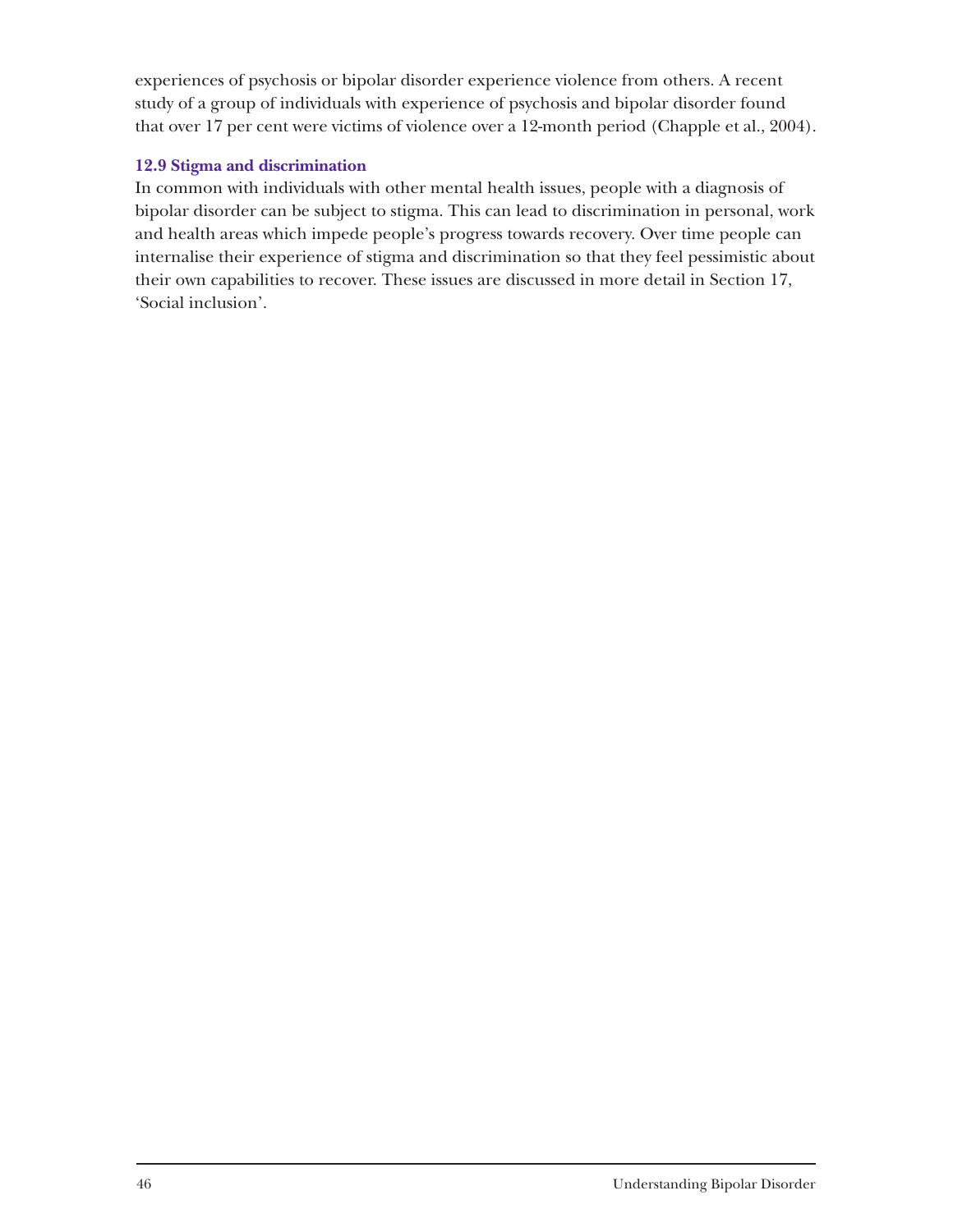# **Section 13: Recovery and staying well with bipolar**

#### **Key points**

- Recovery is defined in a variety of ways. Some people think of recovery as no longer using services or taking medication, whereas others see recovery as gaining back control of one's life and achieving valued goals whilst perhaps continuing to draw on support.
- People use a variety of strategies for recovery. The most common involve learning to notice early warning signs of mood changes and knowing what is likely to help at that point.
- Recovery is an ongoing journey that is unique to each individual.

# **13.1 Definition of recovery**

*'Many people hope for instant recovery. It takes time to learn how to control it. We learn to monitor ourselves and accept what our bodies can do.'*

Service user, quoted in Rusell & Browne, 2005

We know that a sizeable proportion of people with bipolar disorder have a good outcome in the long term (Coryell et al., 1998). Recovery from bipolar disorder is not like recovery from a broken leg where a doctor can confirm that the bone is fully healed. Recovery associated with a mental health problem can only be determined by the person with the problem, and it does not necessarily involve a complete elimination of distress. In fact, part of recovery may involve working out what features of the 'illness' can now be regarded as acceptable and manageable and how to engage with services in ways that feel constructive for the individual. Service users have offered a range of ways of viewing recovery(Russell & Browne, 2005). Some examples are listed below: each definition has strengths and limitations:

1) **Prevention of relapse.** Long-term recovery can be defined as not having further relapses of mania or depression. This is a relatively clear-cut definition. Yet people can experience chronic depressed mood and still not return to a 'normal' life despite not having had a relapse. On the flip side, people can recover by learning to manage their relapses better – for example spending less time in hospital.

*'Ultimately recovery is about staying well and avoiding major episodes.'* Teresa

'*Recovery is being independent and managing to control extremes and avoid becoming very unwell/admitted.*' Tim

2) **Medication:** While many people would see taking medication as an integral part of recovery, many others see managing without medication as a key sign of recovery (Mansell et al., 2009).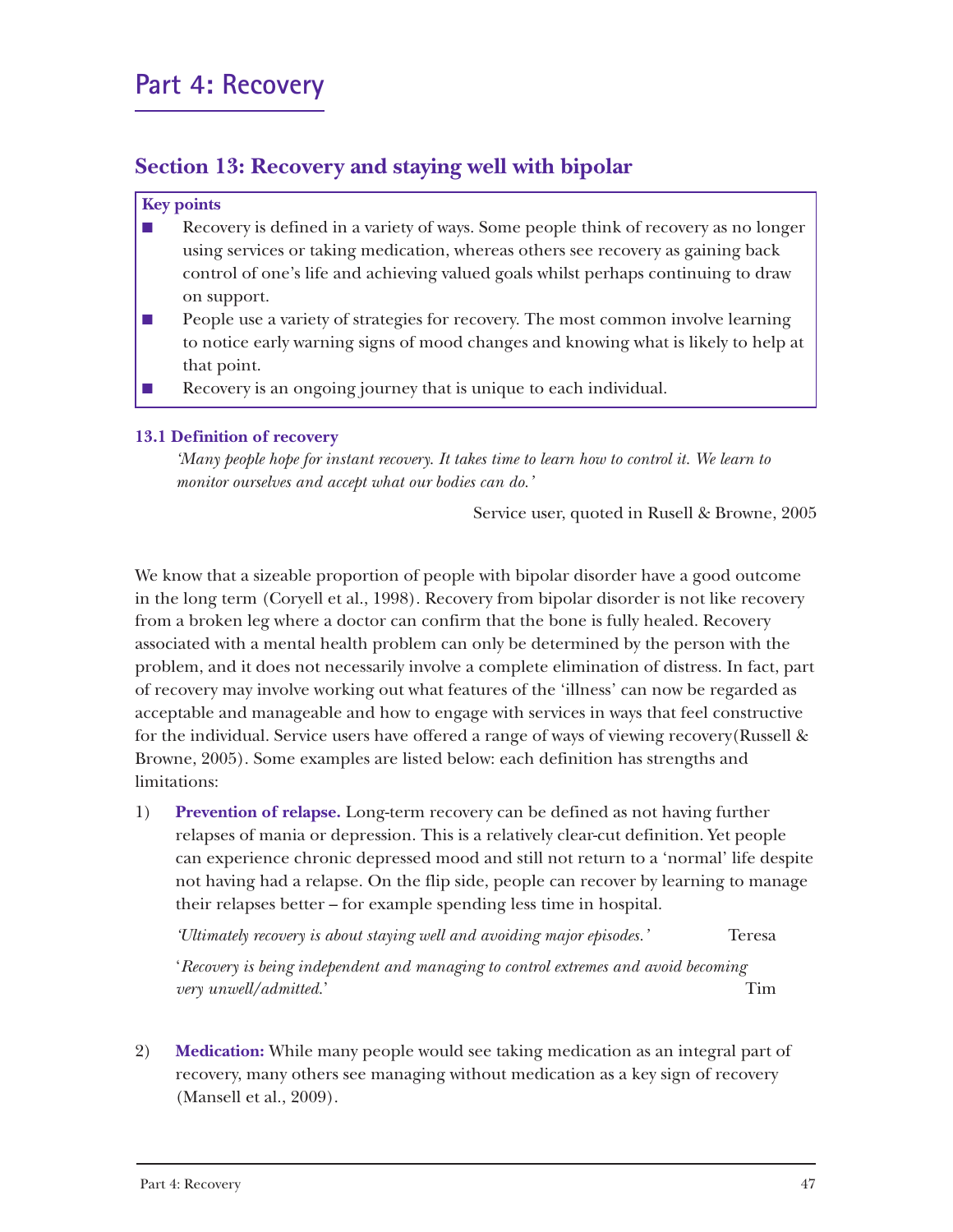3) **Taking control of one's life:** When interviewed, many people define recovery as taking back control of their lives. During mania and depression, people feel that they have lost control of their mood, thinking and behaviour. Their relationships with other people may be compromised and overly dependent. Therefore they see recovery as regaining their independence and starting to live a life that they can determine for themselves. Sometimes this can be particularly difficult when people feel that friends and relatives are over-monitoring them for signs that they might be becoming depressed or high, leading to disagreements and frustrations for all involved.

Self awareness is often seen as an important part of taking responsibility and control of one's life

*'I see the problem as the manic depression and not me. I separate the two and see the need for me to be in control of the manic depression, so that it doesn't influence my life too much.'*  Service User, quoted in Rusell & Browne, 2005

4) **Redefining one's sense of self:** For many people, recovery involves accepting a selfidentity that is less varied in mood, or it may involve learning to separate their personal identity from the label of bipolar disorder – they are not 'a bipolar' but a person 'with' bipolar disorder. For some this involves finding ways to live a fulfilling life despite their difficulties by integrating the concept of bipolar disorder into their understanding of themselves and their life experiences. This may be done by viewing bipolar disorder as a long term medical condition that requires life-long medical management. Others, redefine a sense of self by rejecting a medical view that they have an illness (Van der Gucht, 2009).

*'I don't believe a cure is possible. If you are looking for a cure, you are not dealing with the real issues.*' Interviewee

*'You can't recover from being human. You can't cure humanity.'* Amy Sanderson Diedra

5) **Recovering from the stigma and trauma of being diagnosed:** *'When people find out about what you've got, people reject you or make fun of you or tell you how to live your life.'*

For some individuals, one of the greatest difficulties is the impact diagnosis has on their sense of self and their life. Whilst some people find a diagnosis helpful others can find them disempowering, particularly if they do not make sense of their experiences within an illness framework. When this is the case, recovery can be about adjusting to or rejecting information and support that does not have space for their own understanding. (Lindow, 1996; Campbell, 1996)

*'I object to the way power is stripped from me, the way that I am approached not as an individual but as a manic depressive.'* Peter Campbell (Campbell, 1996)

6) **Self acceptance, coping with criticism and letting go of perfectionism:** For some people, recovery in bipolar disorder is less about avoiding episodes of low or high mood, and more about learning self acceptance of oneself. Sensitivity to perceived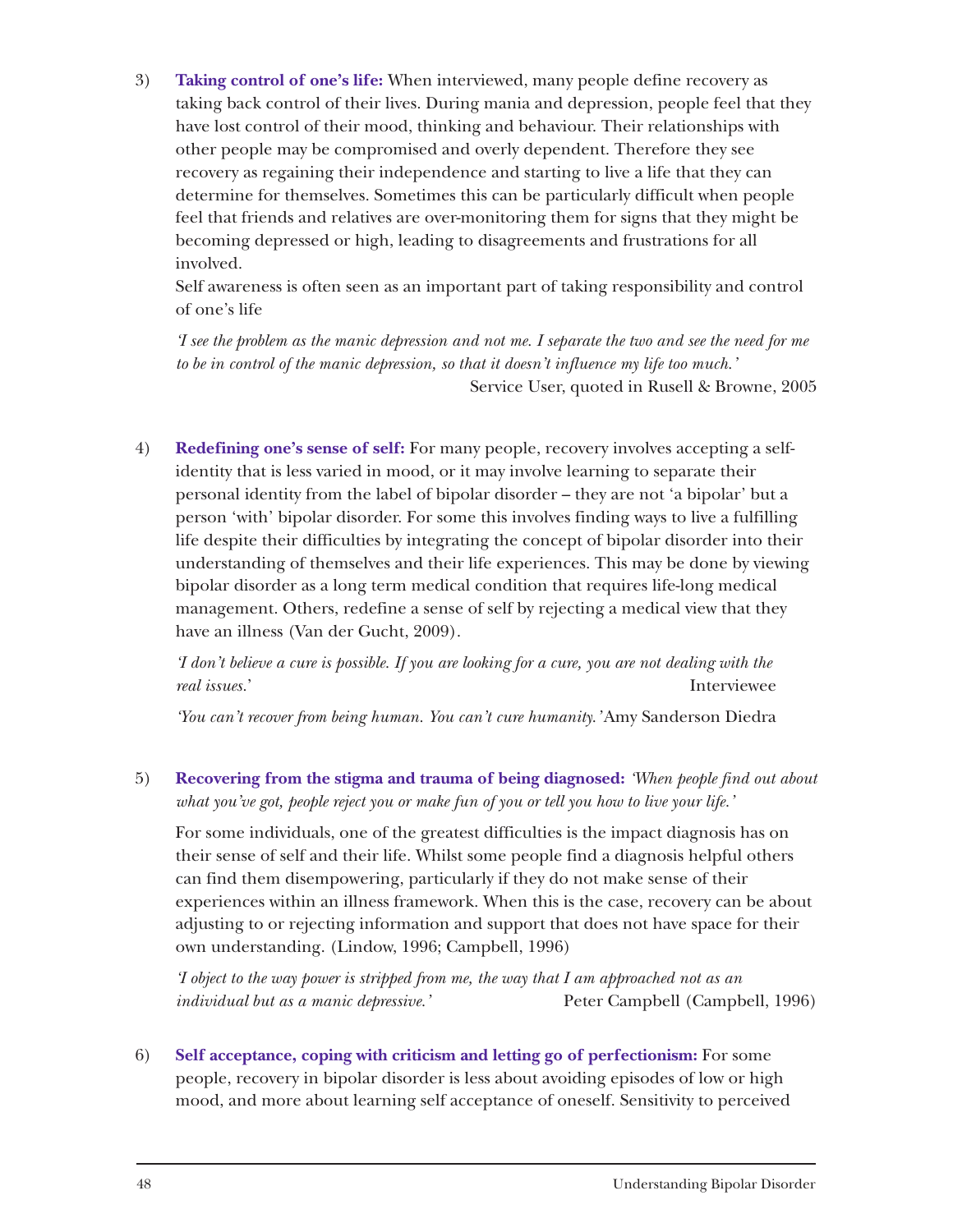criticism from others coupled with high expectations of oneself can lead to some people with bipolar disorder identifying the need to be kinder to oneself as the key goal of recovery. This can be particularly important when someone has experienced thoughts or acted in a way they feel was incongruent with their own or other people's expectations during a manic episode. Not engaging in excessive self criticism and learning to be compassionate with oneself can be a fundamental part of recovery for some people.

*'Self acceptance for me is linked to a sense of balance and stability and being able to enjoy the here and now without being haunted by the past. All of those were a major trigger for my first depression. Being able to deal with that and move forward was a huge thing, and will always risk being a trigger again.'* Interviewee

#### **13.2 Strategies for recovery**

People use a variety of strategies (Mansell et al., 2009; Russell & Browne, 2005). There is little evidence to tell us which of these, or which combination of these, is more effective, and so the most common strategies are included in Figure 13.2 below.

*'What goes around in my head is also important for me to keep track of to detect eventual relapses. I am lucky that I have fairly clear signs of impending illness. If I start irrationally worrying about insignificant little things and when these thoughts start to take over most of my day (and night!) it is a warning sign that things aren't going too well. It's hard to do much about this, though. The best solution to these symptoms is to take some anxiolytics like diazepam but I can only take these in absolute crisis since they're very addictive, and dependence on them is a problem that I really can do without. So, I have to come up with other ideas. I guess it's very individual what practical strategies are best employed in these situations. I generally go out for a power walk and then I feel a bit better. If I don't, and things are getting from bad to worse, I keep the number for psych in my wallet at all times."*

Karin Falk – service user

The following quote illustrates how recovery can be a way of life, which taps into basic human needs:

*'I am on [medication] daily, which I make sure that I take, sadly. I have tried to cut them down or stop them, but each time this ended in disaster. I attend a mental health day centre, where I do voluntary work, classes, and my art work, and talk to the other clients and staff. Occupation helps me a lot. My religion helps me a lot too. I regularly talk to God, and tell him all my problems. He/She quite often talks back, but I'm aware this is only a voice, so I try to ignore it. I pray and meditate. Talking helps me a lot, and I have very good relations with some very good mental health professionals, who I see regularly. Exercise too, I try to get out every day, even if it just a trip to the shops. Contact with people helps, and country walks. A proper balanced life is very important, just life and living really, keeps me well."*

John Exell – service user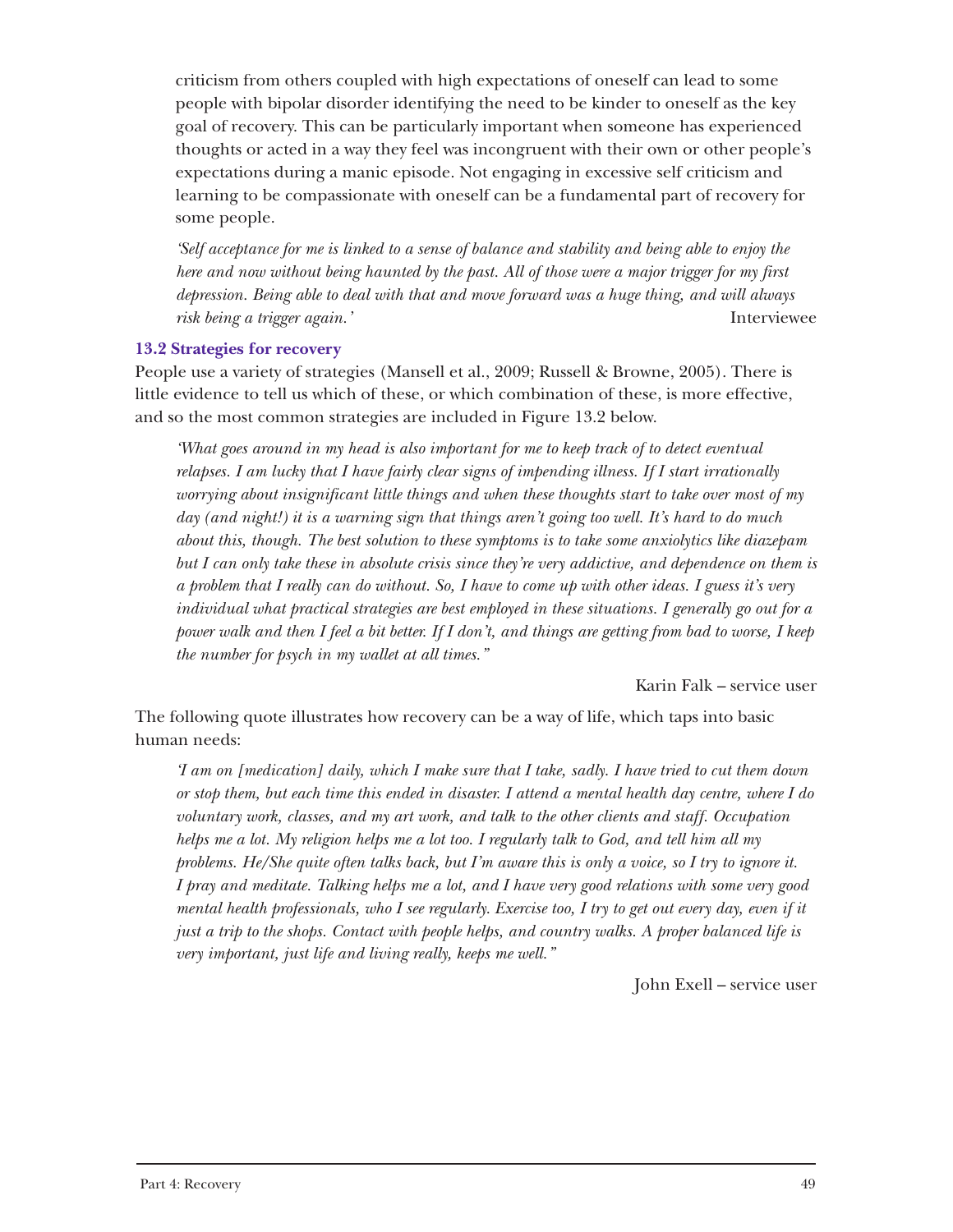#### **Mood Management and Self Awareness**

- Noticing warning signs and using coping strategies
- Gaining a better understanding of mood swings
- Understanding the types of things that might be triggers for oneself
- Acceptance of normal energy levels
- Using self help resources

#### **Psychological**

- Learning to be more empathic and forgiving of oneself
- Learning to recognise when the way we are thinking may be unhelpful or biased
- Balancing success and perfectionism

#### **Interpersonal**

- Developing and maintaining supportive relationships
- Learning to assert one's own needs
- Learning to grow from, rather than feel crushed by criticism, rejection or disagreement
- Choosing who and when to talk about bipolar with
- Sharing a relapse plan with significant others

#### **Physical wellness**

- Eating healthily and regularly
- Not relying on alcohol, tobacco or substances
- Exercise
- Relaxation

#### **Identity**

- Having meaning and purpose
- Self awareness and acceptance
- Not seeing bipolar as the defining feature of one's identity
- Self appreciation recognising one's strengths as well as one's difficulties

#### **Support from services**

- Making informed decisions about medication
- Access to psychological therapies
- Supportive relationships with services
- Being involved in decisions about one's care and treatments
- Access to alternative treatments

#### **Spirituality and faith**

- Having faith in a deity (or deities)
- Connection with one's spirituality
- Being at one with nature
- Using meditation, yoga or visualisation

#### **continued on next page**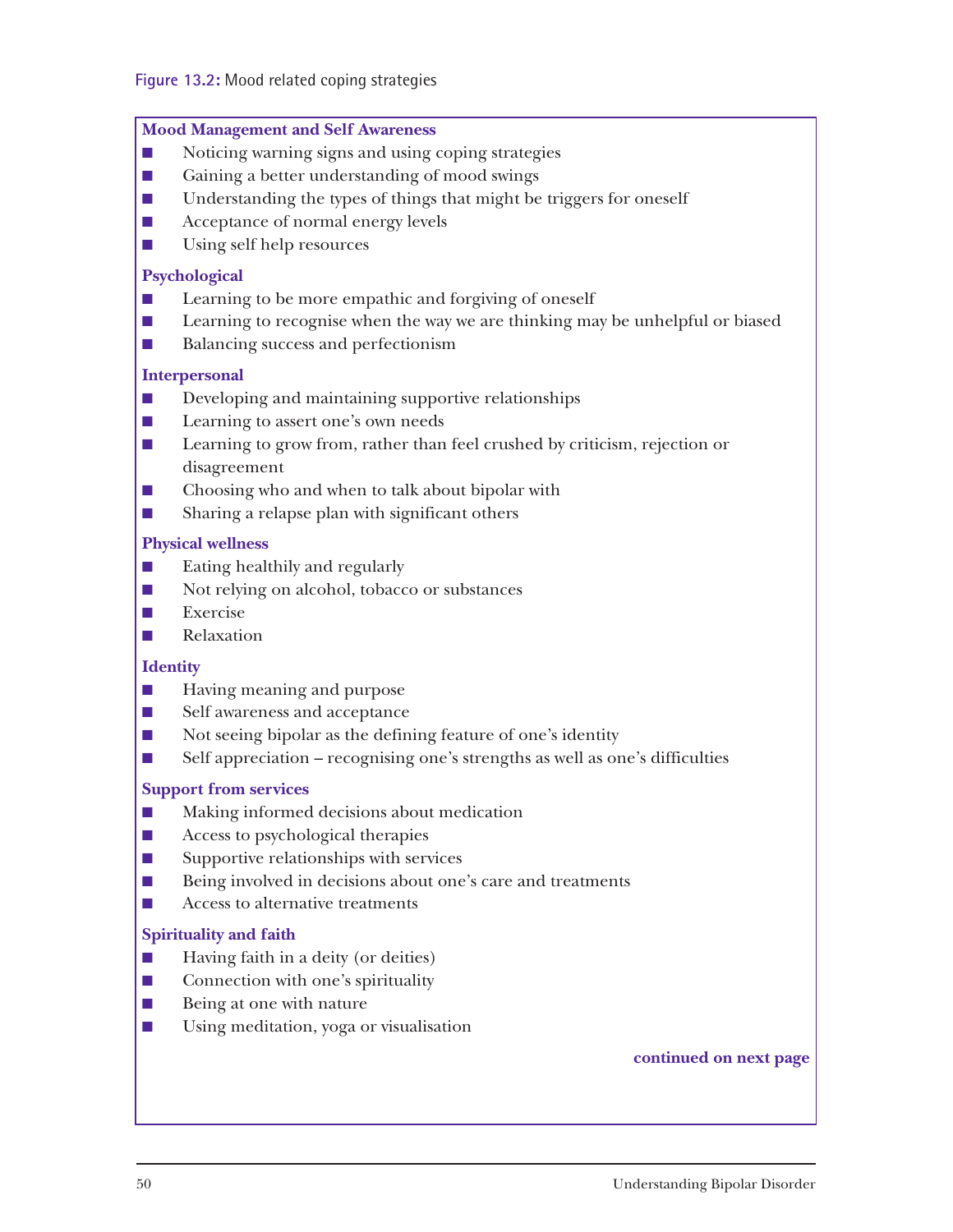#### **Self care**

- Having 'me' time
- Building up lifestyle fundamentals (e.g. lower stress, daily routine, good sleep)
- Being involved in personally meaningful activities (such as work, further learning or creativity)
- Taking time out to relax
- The opportunity to stimulate senses (e.g. massage or aromatherapy)
- Taking responsibility for one's actions
- Being involved in care planning decisions

# **Hope and optimism**

- Experiencing success
- Taking control
- Working towards personally meaningful goals
- Self belief that one can cope and manage

# **Risk and responsibility**

- Having the freedom to make choices and mistakes
- Having support and advice regarding financial risks and difficulties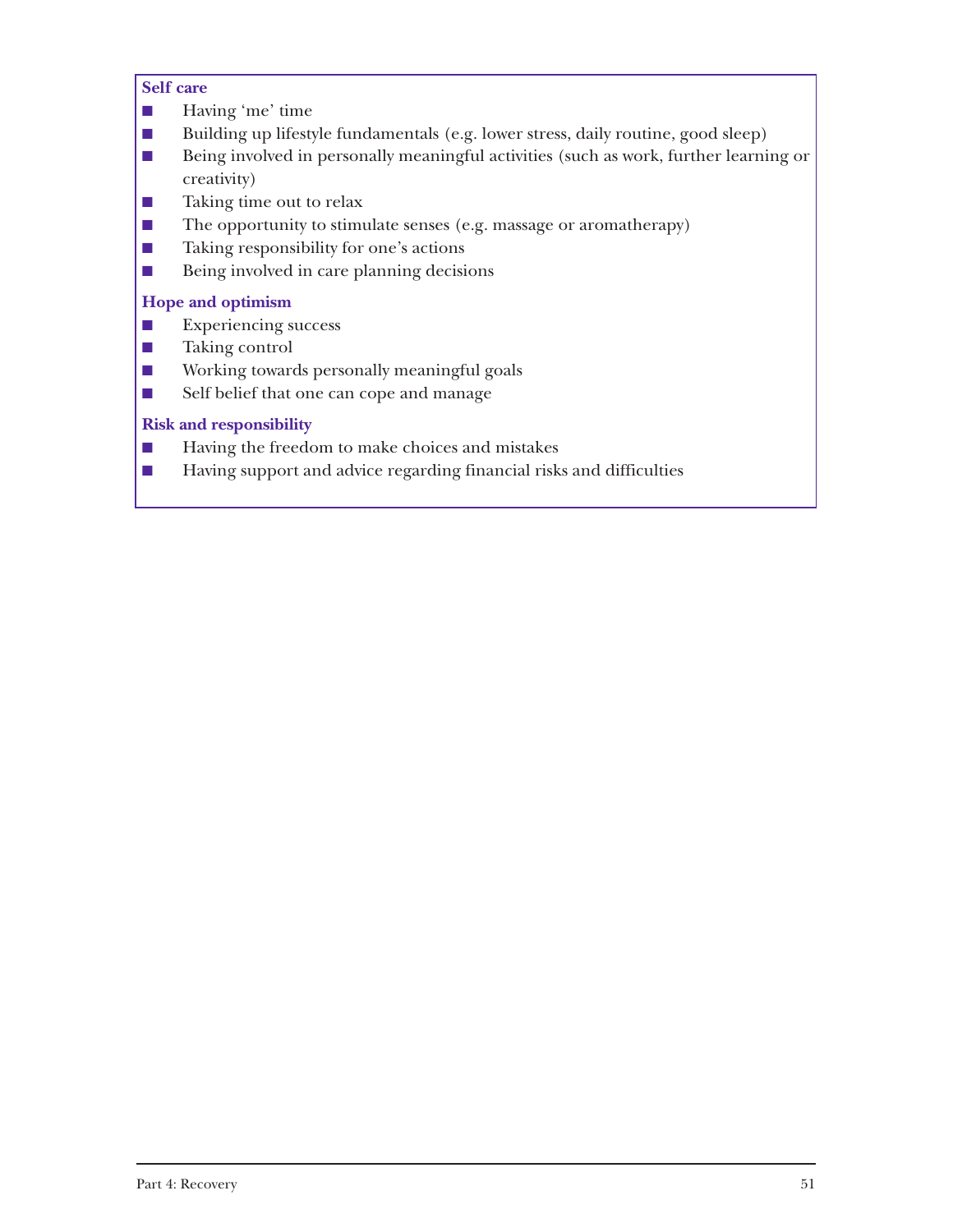# **Section 14: Implications for mental health services**

#### **Key points**

- Services should not insist that all service users see their problems as an 'illness' and take medication.
- There is increasing evidence that talking treatments can be very effective and they should be much more widely available.
- Trusting, collaborative relationships between workers and service users are a prerequisite of, and arguably as important as, any specific treatment.
- People should be offered information and choice about all aspects of the help offered by services.
- Service users are experts by experience and services should draw on their expertise to help improve services and train staff.
- Sources of funding are needed for research that is not based uncritically on a medical model of 'bipolar disorder'.

# **14.1 The culture of mental health services needs to change**

The main message of this chapter is that the culture of mental health services needs to change.

Traditionally, mental health services, particularly crisis services such as acute wards, have been based on a view that sees the tendency to experience extreme mood states primarily as an illness to be treated by medication. This idea is also enshrined in mental health law. The idea that this is not the only approach, and that such experiences can be understood in the same way as other human experiences, has wide-ranging implications for the culture of mental health services. Increasingly, there is recognition that greater emphasis needs to be placed on the perspectives, values, goals and beliefs of the individual and their family (DoH, 2004) and that services need to offer a wider range of options to suit the diversity of needs of service users and their families. There are several principles that underpin how mental health services can, and are moving in this direction. Some of these are summarised briefly in the following section.

# **14.2 A person centred approach to care**

# **14.2.1 A whole-person approach to helping**

Firstly, what people say they want is to be treated as a whole person and not a collection of symptoms to be managed. Professionals and other mental health workers should not insist that all service users accept any one particular framework of understanding. This means, for example, that professionals should not insist that people agree with their view that experiences are symptoms of an underlying illness. Some people will find this a useful way of thinking about their difficulties and others will not.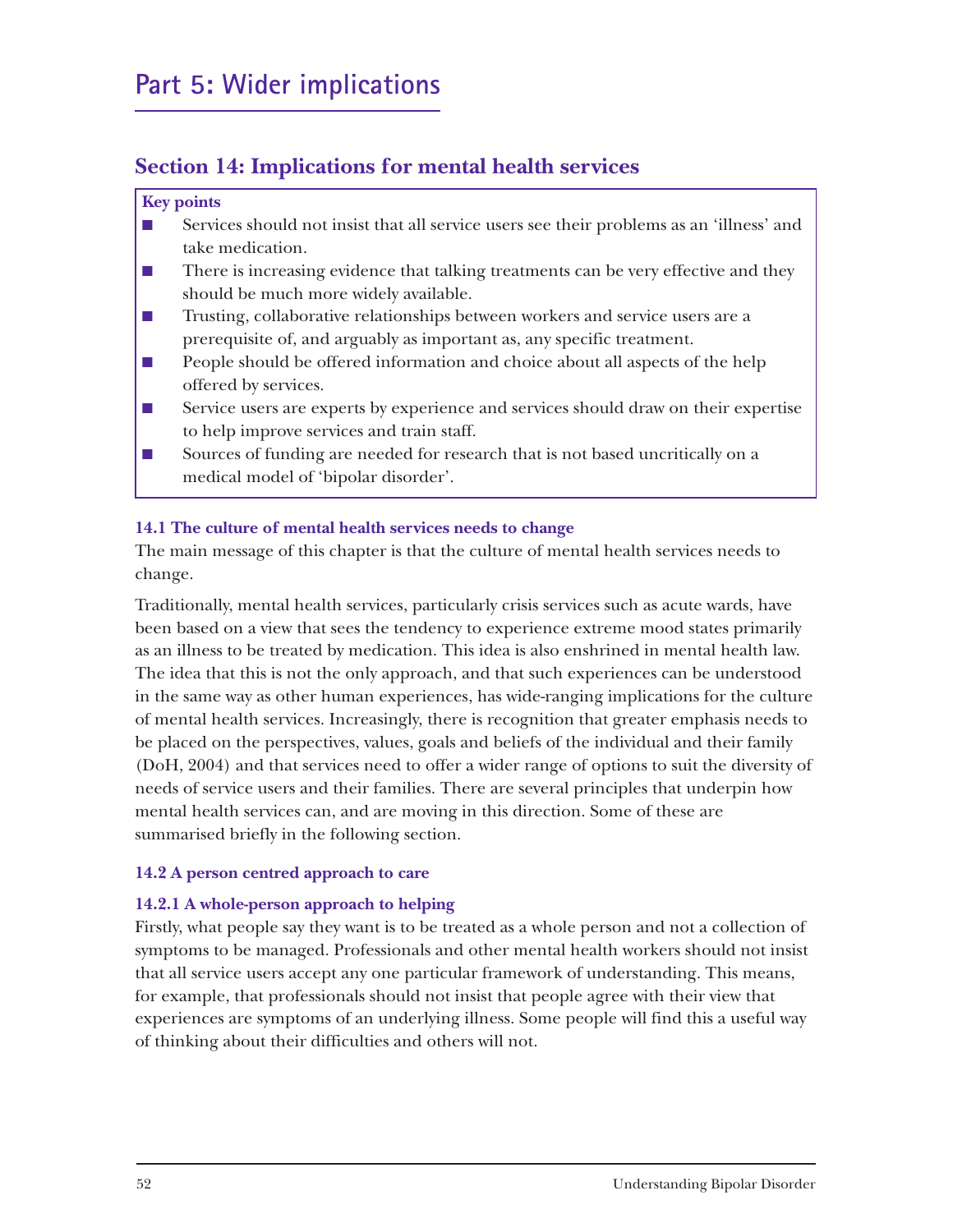#### **Use of a 'non-illness' model**

*'Loss of control, whether truly lost or merely removed by others, and the attempt to re-establish that control have been central elements in my life since the age of eighteen. My argument is that the psychiatric system, as currently established, does too little to help people retain control of their lives through periods of emotional distress, and does far too much to frustrate their subsequent efforts to regain self-control. To live eighteen years with a diagnosed illness is not incentive for a positive self-image. Illness is a one-way street, especially when the experts toss the concept of cure out of the window and congratulate themselves on candour. The idea of illness, of illness that can never go away, is not a dynamic, liberating force. Illness creates victims. While we harbour thoughts of emotional distress as some kind of deadly plague, it is not unrealistic to expect that many so-called victims will lead limited, powerless and unfulfilling lives.'*

Peter Campbell (Campbell, 1996)

#### **Use of an 'illness' model**

*'It was helpful for me to regard myself as having had an illness. This made me respectful of the need to maintain and titrate medication … the medication has helped me to make more, not less, use of my psychological insight and thus genuinely to gain ground … It has none the less to be said that for this ... to be maintained over years, spiritual, psychosocial and cognitivebehavioural methods were required – otherwise medication dosage would have needed to have been extremely high.'*

Dr Peter Chadwick (Chadwick, 1997)

Professionals and other workers should respect and work collaboratively with the service user's frame of reference – whether he or she sees the experience primarily as a medical, psychological or perhaps even spiritual phenomenon. Often, of course, people are unsure, or even actively searching for a way of understanding and coping with their experiences. These people will find the research described in this report helpful.

# **Arriving at a joint understanding**

One obvious implication of this report is that services need to offer a broader assessment process, one which enables the professional and the service user together to explore all the different factors that may be playing a role. An important part of this will be for the worker to ask about what the experiences mean to the person and how he or she understands them. It is vital that this process should take into account cultural differences, and should extend beyond those factors usually considered by health services to look at the person's possible needs in the areas of housing, employment, leisure, finances and friendships.

It is only when they have looked at all the possible contributing factors in turn that the client and professional can arrive at the most accurate and helpful understanding of the person's experiences. What they are likely to identify is some sort of vicious circle that is maintaining the situation in its present state. This emerging understanding will suggest what is most likely to help. For example, the most important thing to do might be to make changes in the person's environment. If the person is living in a stressful environment, the most important 'treatment' might be to help them find somewhere less stressful to live. On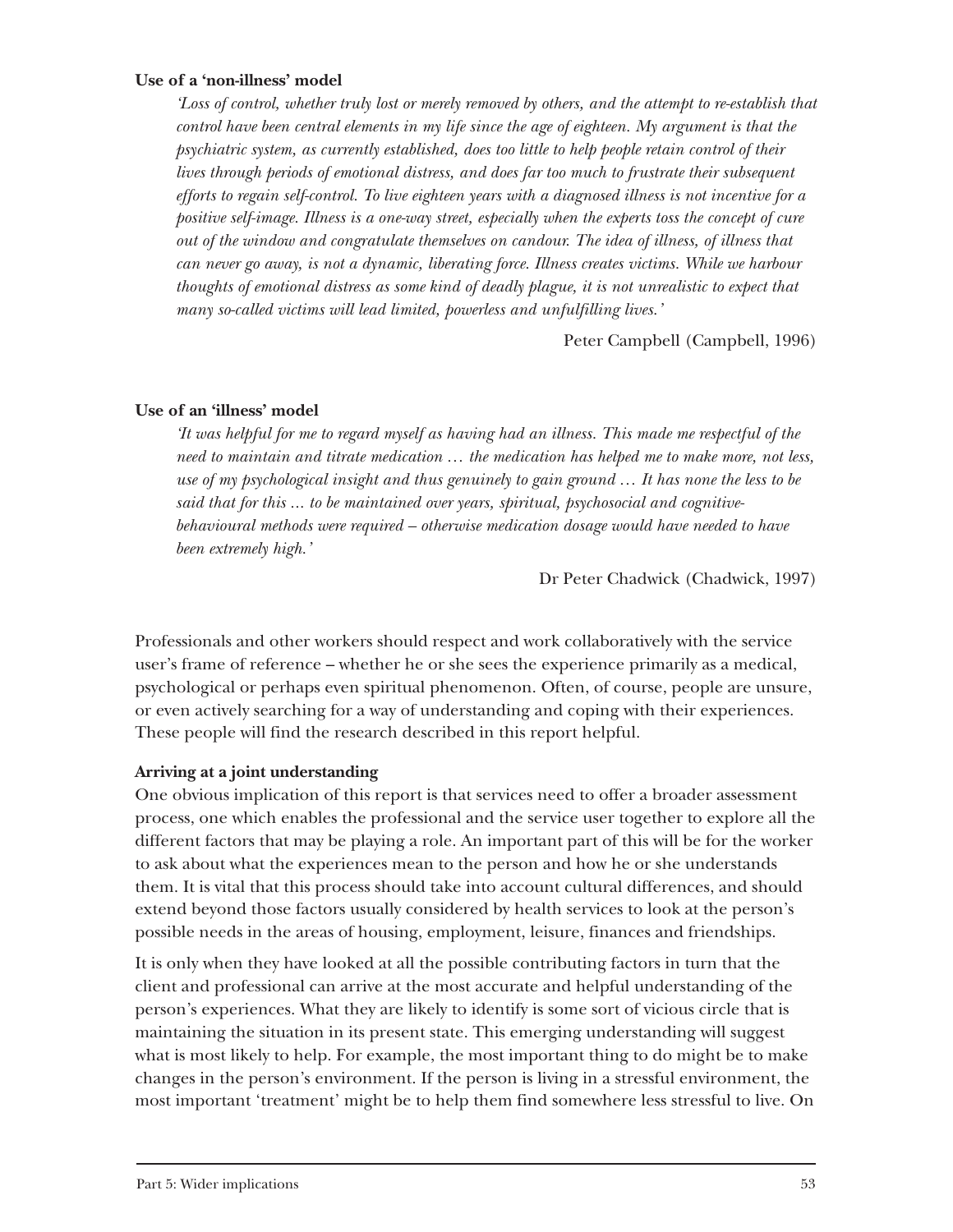the other hand, it may be that the person can usefully make changes in the way he or she responds to the environment, for example by identifying a tendency to interpret situations in particular ways and attempting to change this. Alternatively, if medication is helpful, the first thing to do might be to try to find the most helpful drug and dose. Each change that a person makes will also provide more information about what is and what is not helpful. This systematic approach is rather like an experiment: a picture of what is going on can gradually be built up, adding or removing links over time.

#### **14.2.2 Services as a choice, not a requirement**

It is important to remember that not everyone needs or wants help. Perhaps the first thing that the professional needs to ask about is whether the person is distressed by his or her experiences. If the person is not, then there is usually no need for services to intervene at all. If the person's friends or relatives disagree, then it may be worthwhile focusing efforts to help around that network rather than the one person. Sometimes the best thing mental health services can do for someone is to help them negotiate the changes needed to live the sort of life they want (holding down a job, for example) rather than attempting to prevent episodes of extreme mood.

# **14.2.3 Providing information and a range of choices**

A whole-person framework of understanding implies that mental health services should adopt a whole-person approach in the types of help that they offer people, paying attention to all the aspects of someone's life that may be playing a role. This whole-person approach should be the cornerstone of services. Mental health services should provide help in a number of different ways, depending on what seems to be most important for each individual rather than on the basis of the diagnostic category to which he or she has been allocated. Different things may also be more or less important for someone at different times. Ideally services should be offering a range of talking treatments, practical support and alternative therapies as well as access to medications.

As it is difficult to know which treatments will help particular individuals, people may need to try several approaches to work out what is most beneficial to them. Professionals must therefore acknowledge the limitations in what they know and provide people with information and choice regarding all available treatments. Information and choice are not only an ethical requirement but also may affect outcomes as treatments which meet with people's preferences are generally more effective (Deane, 1987).

# **14.3.1.1 Talking treatments**

As shown in this report, there is now good evidence from large-scale trials that talking treatments can be very helpful. However, despite their effectiveness and their popularity they are not yet widely available on the NHS for people with a diagnosis of bipolar disorder. There is a powerful argument that they should be more widely available. Psychological help should be available to every service user who wants it, either individually or in a group depending on their preference. This is one of the most important messages of this report.

There are a number of different 'brand name' therapies, with cognitive behavioural therapy and/or psychoeducation most widely available and experienced by many people as helpful. The content of any talking treatment should be tailored to the individual. For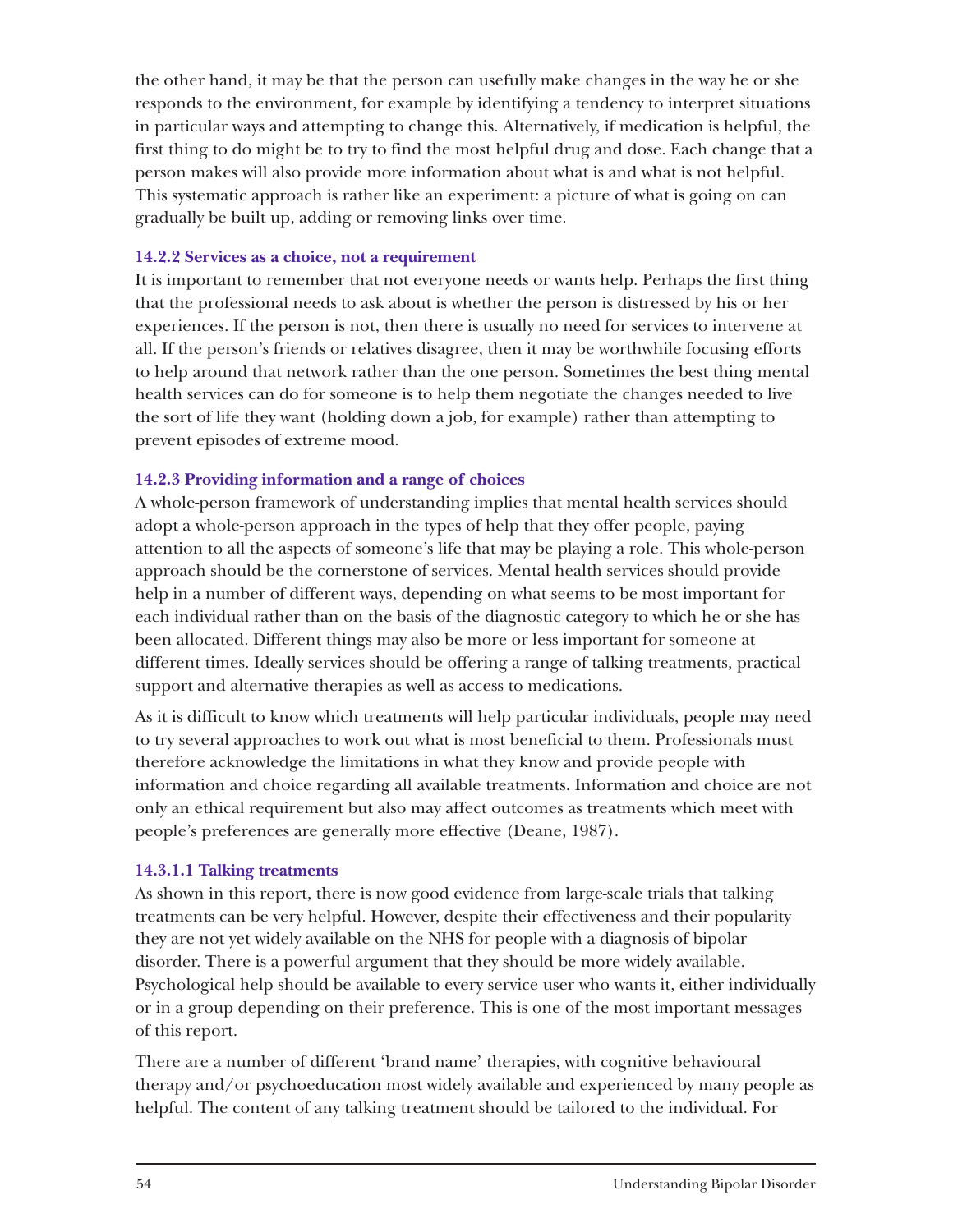example, some people might find it helpful to try and identify what has caused their problems, whilst others might prefer to focus on how to make positive practical changes in their life (Drayton et al., 1998).

Central to all therapies (and, some would argue, the most important 'active ingredient') is the establishment of a good, trusting and collaborative relationship between client and worker so that the person is able to talk and think about their experiences in a calm, supportive and non-judgmental atmosphere. This can, of course, also happen outside of a formal 'talking treatment', for example between a service user and his or her care manager in the context of a community mental health team. Both client and worker also need access to the information contained in this report in order to make an informed judgement about what is likely to be maintaining the problem and what is likely to help.

# **14.3.1.2 Information and choice: Medication**

As with talking therapies a range of medications are used in the treatment of bipolar disorder. Services users have the right to information about the pros, cons, side effect profiles and evidence base for any treatment they may commence. Particularly when individuals may be contemplating commencing prophylactic treatment, individuals should be encouraged and supported to ask questions about the medications and alternatives that are available.

# **14.3.1.3. Information and choice: Complementary therapies**

There is a high level of demand from service users for access to complementary therapies such as massage (Faulkner & Layzell, 2000), exercise therapy, meditation and acupuncture. Many of these therapies are effective in reducing the high levels of stress and arousal which appear to play a role in many episodes of extreme mood, and they can be very helpful. There is a good argument that they should be more widely available.

# **14.3.1.4 Information and choice: Self-help**

Many people report finding self-help groups very useful. Professionals and other workers should give their clients information about such groups. MDF the Bipolar Organisation (formerly the Manic Depression Fellowship – www.mdf.org.uk) runs a national network of self-help groups. Many groups also offer self-management training courses which help people learn to recognise early signs of depression or 'mania' and take active steps to manage the situation.

# **14.3.1.5. Information and choice: Crisis services**

Many people need help only occasionally when their problems become so extreme that they, or their family and friends, feel unable to cope. When friends or relatives are suggesting that help is needed, workers need to bear in mind that those making this suggestion may have coped with their friend or relative for some time, and try to understand why help is being sought now. What do the friends/relatives and the potential service-user actually feel would be helpful at this point? Is it possible to negotiate a contract of work with commonly agreed goals? There is a need for more creative responses to such situations, which build on what service users themselves say is helpful (Grey, 2007). In the past, often the only help available at such times has been admission to an acute psychiatric ward, and the only treatment has been medication. Sometimes the person has had little opportunity to talk about the reason for their admission and has been left feeling powerless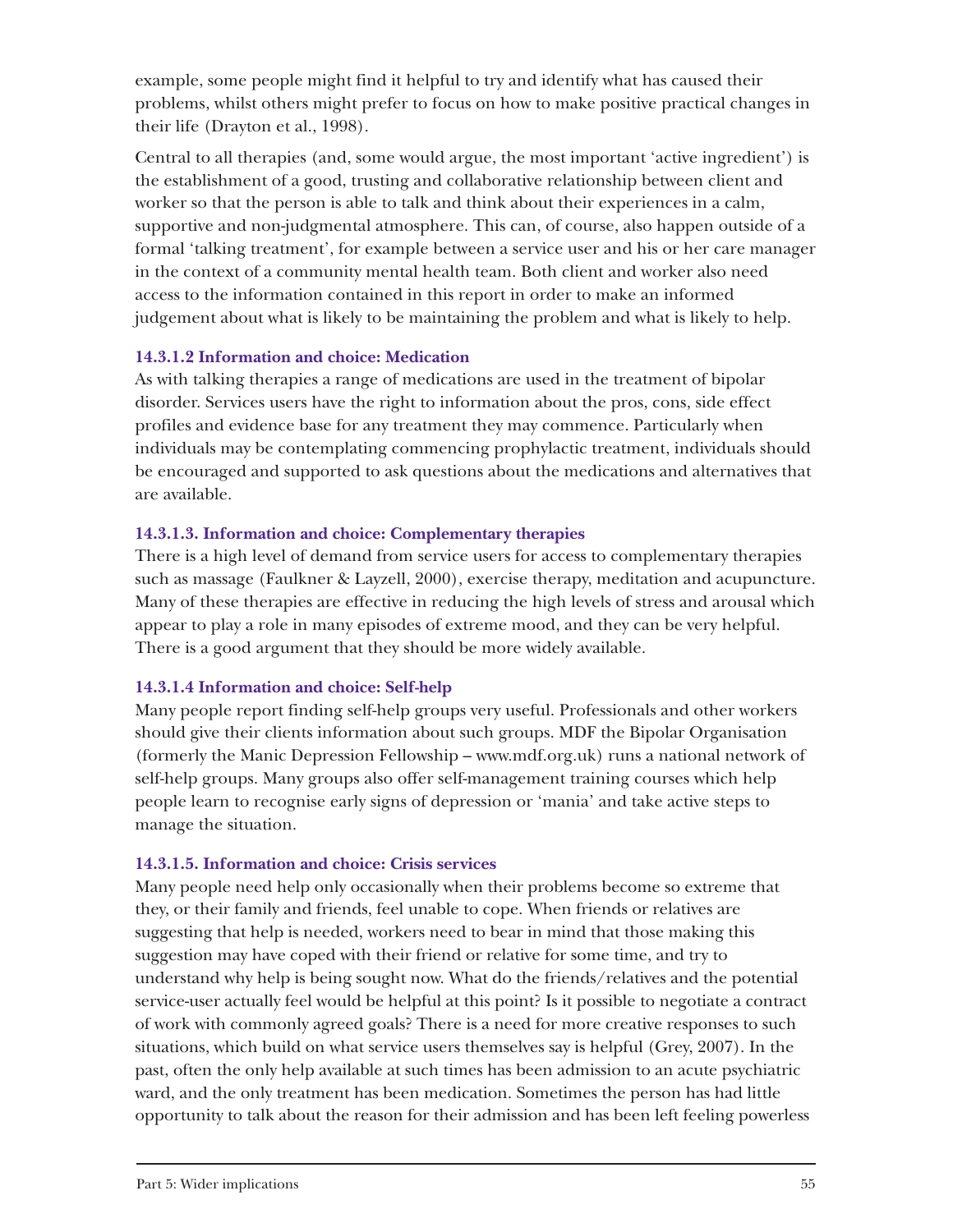and confused. In 1998 a report by the Sainsbury Centre for Mental Health found that 'hospital care is a non therapeutic environment' and recommended an overhaul of the care and amenities on acute wards (Sainsbury Centre, 1998). Despite some improvements, many people still find acute psychiatric wards frightening and unhelpful (RCP, 2008). Talking treatments should be available in hospital, and the importance of 'ordinary human interaction' between staff and service users cannot be overemphasised (Rose, 1998). The increasing administrative burden on staff in psychiatric wards can also make it difficult for them to find time to talk to service users. Many nurses find this frustrating and demoralising, and since people often find interaction with nurses the most helpful aspect of their stay in hospital, it also represents a considerable waste of resources (Rose, 1998).

A range of alternatives to acute psychiatric hospital admission have recently been developed. These include non-hospital crisis houses such as the women's crisis house run by Camden and Islington NHS Trust (http://www.candi.nhs.uk/our\_services/services/ drayton\_park\_womens\_crisis\_service.asp). There are also examples of crisis services run by service users and ex-users, for example the Wokingham Crisis House (http://www.wokinghammentalhealth.org.uk).

Workers should help every service user who wants it to draw up an 'advance directive' stating what he or she wants to happen should a crisis occur in which he or she is considered temporarily unable to exercise appropriate judgment. 'Crisis cards' which summarise these wishes should also be available to all users of mental health services. All service users should also have access to independent advocacy (BPS, 1999).

# **14.3.1.6 Information and choice: Practical help**

Many people find medication, talking treatments or both helpful. However, this is not the case for everyone and even for those who do find them helpful, help with things like housing, income, work and maintaining social roles can often be equally important in their recovery. Services should be flexible enough to offer each individual what he or she finds most helpful and, as outlined above, sometimes this will be practical help (for example with accommodation or employment) rather than 'treatment' or 'therapy'.

Work and/or education are often particularly important. People who are under-occupied are much more likely than others to experience recurring problems with extreme mood and work can bring about clinical improvement, particularly when this work is paid (Seebohm et al., 2002). Indeed, there is evidence that getting back to work has a greater positive impact than any other single factor (Warner, 1994). Helping people to find meaningful employment (or places on educational or training courses), and supporting them whilst they are in it, should therefore be a core task for mental health workers (Meddings & Perkins, 1999; Perkins et al., 1999).

# **14.3.1.7 Information and choice: Making rights and expectations explicit**

The principle of informed consent is paramount, as any treatment has the potential to do harm as well as good. It should be standard practice for service users to have access to the same information that is available to workers and should have the right to refuse treatments, from ECT and psychological therapies to medication.

It is the recommendation of the British Psychological Society's Division of Clinical Psychology that every service should publish a statement explicitly setting out what users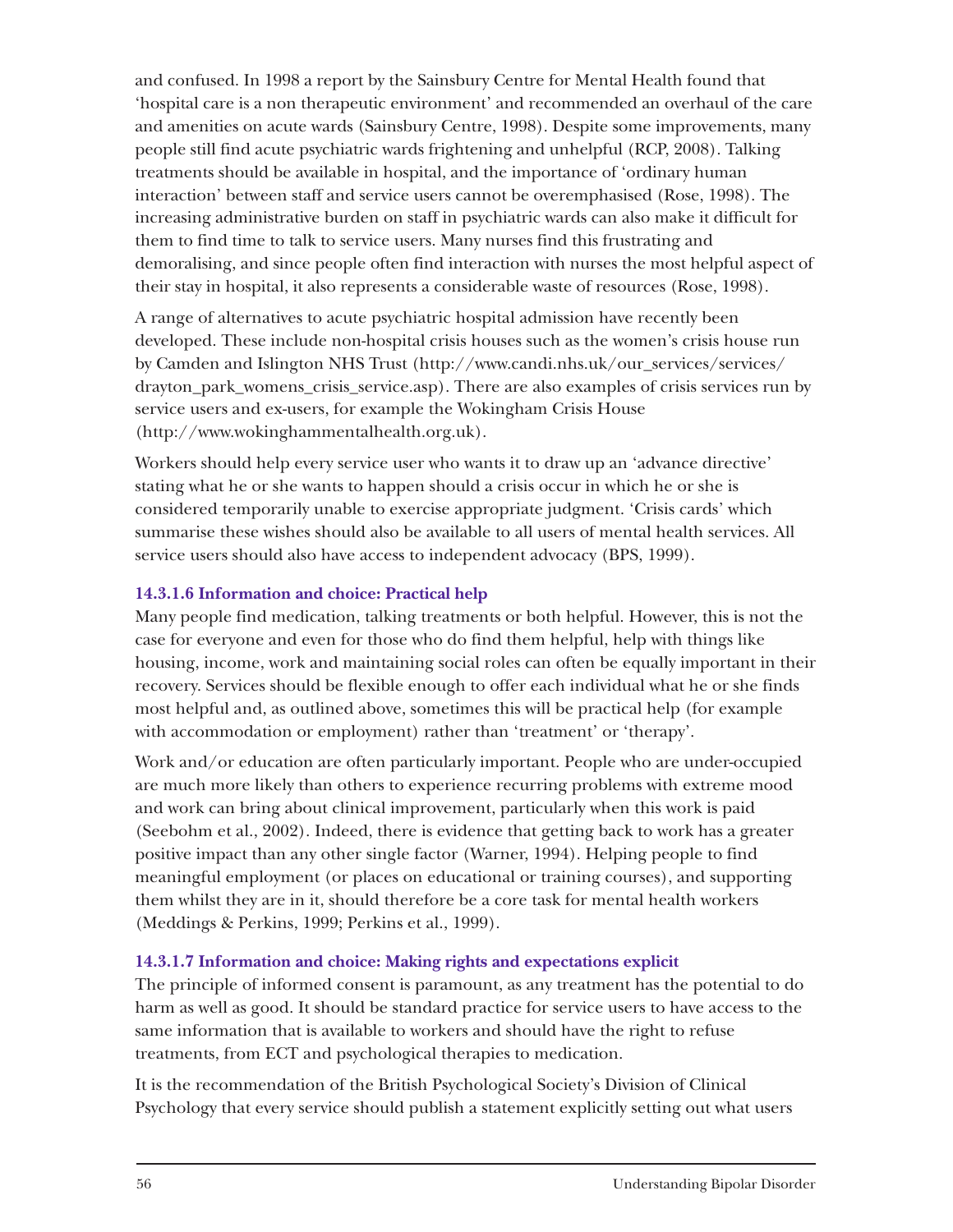can expect from that service. An example of such a statement follows. Some services may not be able to offer all of the items on this list, and it would need to be adapted in view of local circumstances (Newnes, 1993).

As a client you have the right to:

- receive respectful treatment;
- refuse treatment or a particular intervention strategy;
- ask questions at any time;
- know your worker's availability and waiting period;
- have full information about your worker's qualifications including registration, training and experience;
- have full information about your worker's areas of specialisation and limitations;
- have full information about your worker's therapeutic orientation and any technique that is routinely used;
- have full information about your diagnosis, if used;
- consult as many workers as you choose until you find one you are happy with;
- experience a safe setting free from physical, sexual or emotional abuse;
- agree to a written contract of treatment/care;
- talk about your treatment with anyone you choose, including another worker;
- choose your own lifestyle and have that choice respected by your worker/s;
- ask questions about your workers' values, background and attitudes that are relevant to therapy and to be given respectful answers;
- request that your worker/s evaluate the progress of therapy/treatment;
- have full information about the limits of confidentiality;
- have full information about the extent of written or taped records of your therapy/treatment and your right of access;
- $\blacksquare$  terminate therapy/treatment at any time;
- disclose only that personal information that you choose;
- require a written report on therapy/treatment; and
- have access to any written summaries about your therapy/treatment.

# **14.3.3. Information and choice: The issue of coercion and mental health legislation**

The legal context within which mental health services operate makes the issue of information and choice of particular importance. In the past, a paternalistic approach was taken by mental health services, making use of the powers under mental health legislation, often in the context of limited resources. As a result, many people's experience of mental health services has been of a coercive and restrictive nature, which has damaged the development of trusting, collaborative working relationships which are crucial for an effective service.

# **Coercion**

*'I am ever ready to support consideration of alternative models of care where there is less emphasis on coercive treatment. I still wake up from nightmares that I have been readmitted and highly medicated against my will. In my community work I recognise the same fear in clients who are desperate to not be misunderstood or judged hospitalisable. This fear of losing one's freedom is a massive obstacle to collaborative mental health care. Where possible therefore I believe it is important to not see sectioning and locked wards as given and fundamentally necessary.'*

Rufus May – Clinical psychologist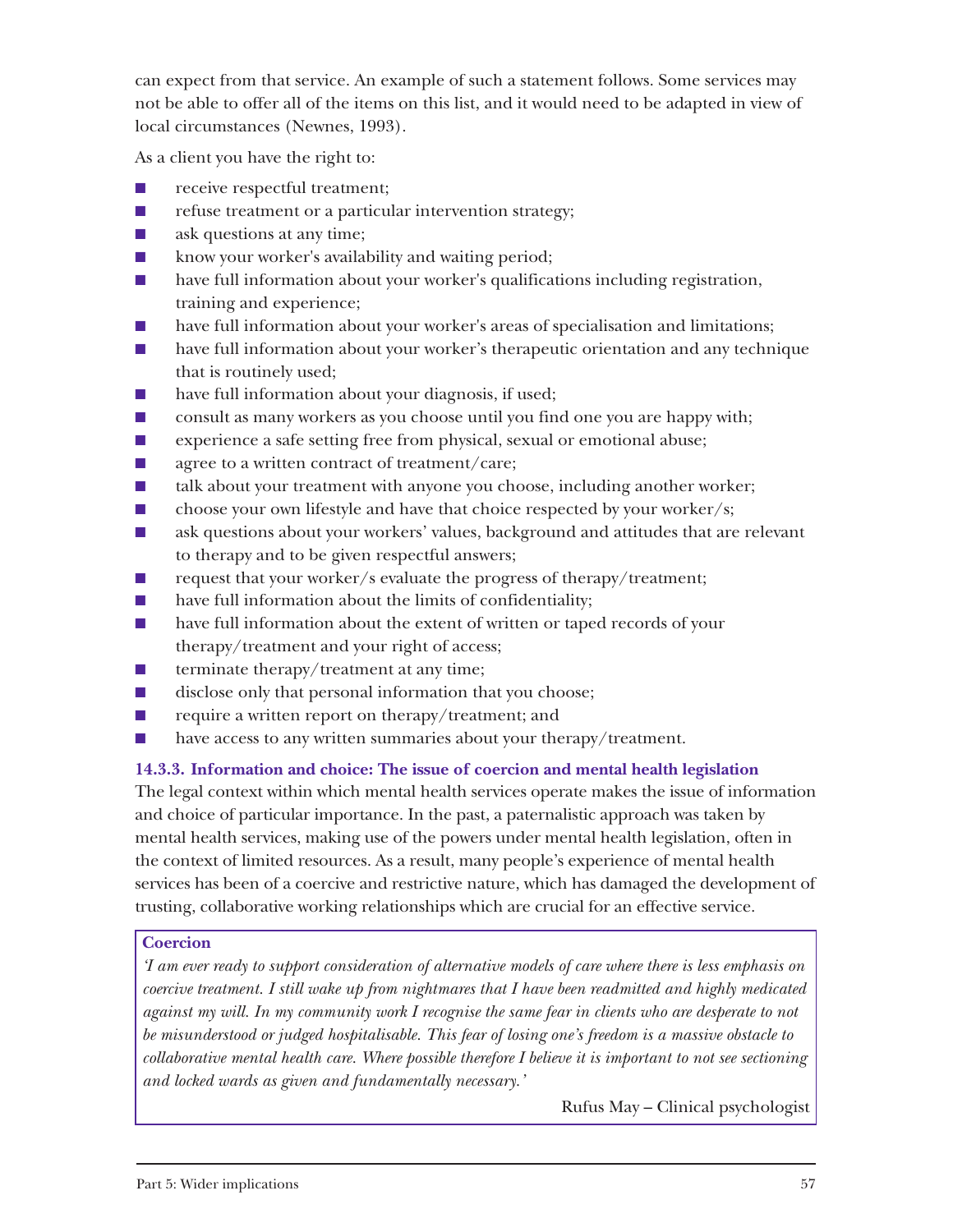#### **14.3.4. Collaborative relationships between Clients and mental health workers**

#### **Collaborative alliance**

*'Clearly, any individual faced with living with serious mental health problems has some very hard thinking to do, some difficult decisions to make and perhaps some risky experiments to try. Anyone in such a situation might value an ally who could help them to work through the issues involved and come to decisions that are right for them. Having decided on a course of action, the person may well then require … assistance that will enable them to carry through their chosen course and help them to review their decisions from time to time in the light of events. But that is not compliance, rather collaborative alliance.*

# Quoted in Perkins & Repper, 1998

#### **The importance of being able to talk about experiences**

*'Only once in 15 years of psychiatric intervention, and at the age of 36, was I able to find someone who was willing to listen. This proved a turning point for me, and from this I was able to break out of being a victim and start owning my experience. The nurse actually found time to listen to my experiences and feelings. She always made me feel welcome, and would make arrangements so that we would not be disturbed. She would switch off her bleeper and take her phone off the hook, and sometimes, as there were people outside her room, she would close the blinds. These actions made me feel at ease. She would sit to one side of me instead of across a desk…. Over a six-month period, I was able to develop a basic strategy for coping. The most important thing that she did was that she was honest – honest in her motivations and in her responses to what I told her… Thanks to the support this worker gave, I have been able to develop a range of coping mechanisms.'*

Quoted in Romme & Escher, 1993

One of the key propositions of this report is that those operating in mental health services should be collaborators with service users rather than present as experts who have all the answers.

A trusting, collaborative relationship between clinician and service user is a necessary prerequisite of, and arguably as important as, any specific treatment. Any treatment (including drug treatment) is unlikely to be very helpful on a long term basis unless the clinician and the service user have a positive and meaningfully collaborative relationship (Frank & Gunderson, 1990). Although effective relationships between staff and users would seem to be an obvious necessity, services often do not operate as if this were the case.

#### **Relationships between workers and service users**

*'I needed someone who would just be there – solid, non-judging, not trying to force me to do this or that, just being with me and helping me to make sense of some very frightening, but also very beautiful and visionary experiences. My essential need was to be grounded, connected to life and the world, not excluded and punished.'[163]*

Quoted in Cobb, 1993

A number of psychologists are of the opinion that separate legislation that only applies to people deemed 'mentally ill' is discriminatory. This is only compounded by the difficulties in defining 'mental illness' previously referred to. The British Psychological Society has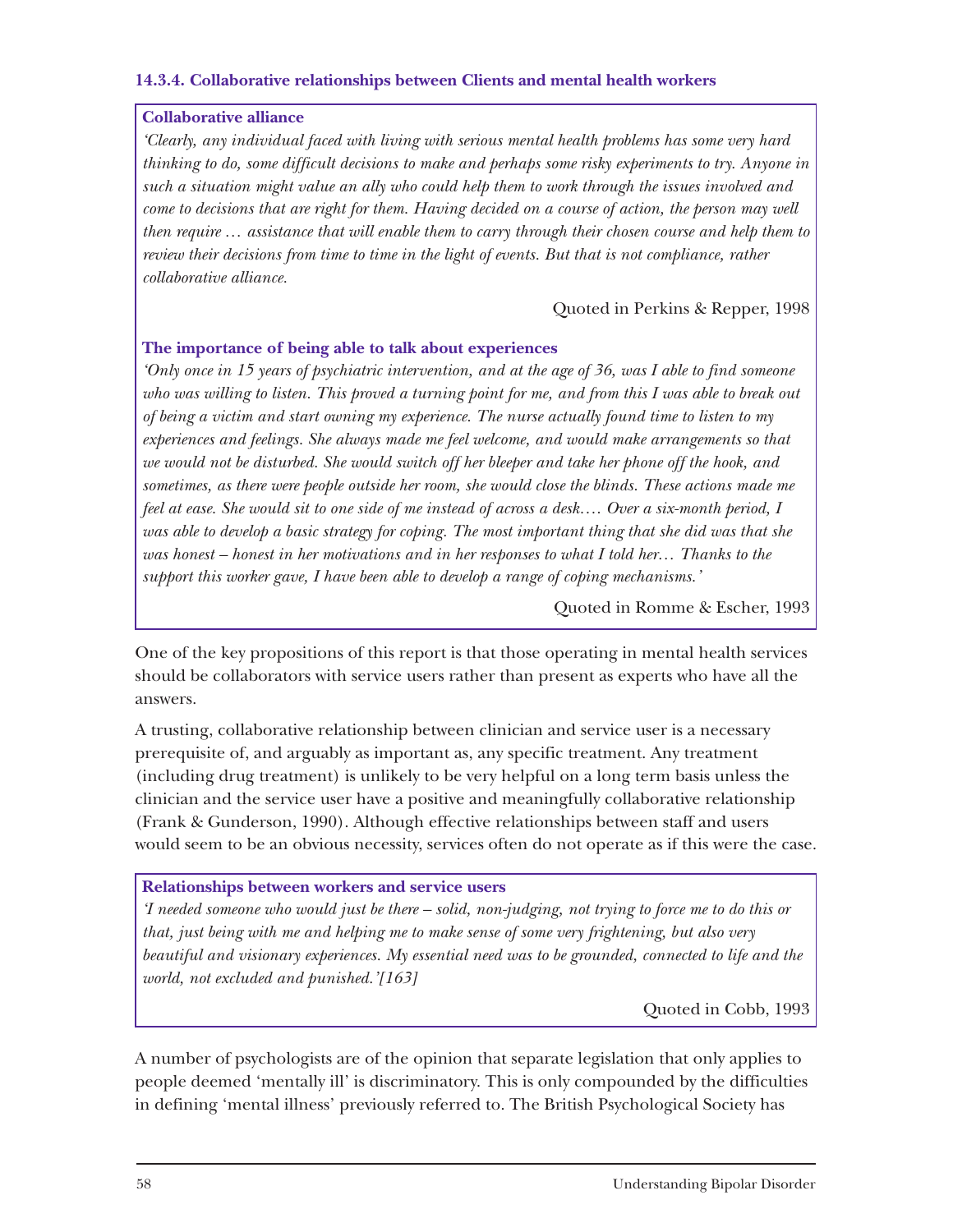argued that decisions should be based on someone's ability to make decisions ('capacity') rather than on whether he or she has a psychiatric diagnosis (BPS, 1999). This is the case under Scottish law: however, unfortunately in our view, the recently revised mental health legislation in England and Wales is still based on whether someone's difficulties fit the criteria for a 'disorder'.

# **A positive experience of services**

*[In hospital] I was listened to seriously and attentively; my requests ... were all complied with quickly and treated with respect. Doctors did not look straight over or through me, they treated me like a substantial human being and were very sympathetic, especially concerning the terrible feelings of humiliation I had about my delusions. Nurses did not generally adopt a controlling, domineering attitude but were usually sensitive, responsive and human. Even ward domestics played a significant role in my recovery.* 

Peter Chadwick (Chadwick, 1997)

#### **14.4 How services need to change**

# **14.4.1 Learning from users and ex-users of services**

Professionals must listen to what service users and ex-users have to say about services and treatments; it is only by listening that professionals can learn what really is helpful to those they are treating. It should be standard practice for service users to be involved at all levels, from planning the service as a whole to providing feedback to individual teams and, essentially, in planning their own care. Because service users and ex-users are experts by experience, a number of services have begun not only to involve service users in decision making at high levels, but also to employ them as members of their clinical teams.

# **14.4.2 Employing 'experts by experience' as workers**

One example of such a service is the South West London and St George's Mental Health Trust, which identifies personal experience of mental health problems as 'desirable' in its selection criteria for staff, including senior clinicians (http://www.swlstg-tr.nhs.uk/work/ index.asp).

# **14.4.3 Service users as trainers**

Service users, ex-users and relatives are experts by experience, and so they should also be involved in the process of training mental health workers. Clear guidelines and auditing structures should be established to enable this inclusion of valuable insights for professional training courses and for training within services for mental health teams (e.g. ward or Community Mental Health Team 'away days'; Donaldson, 2006).

# **14.4.4 Specialist bipolar services**

Major population centres within the UK would benefit from specialist services for bipolar disorder similar to those that are available in some cities in the US. Services for young people experiencing mood instability are also needed: Early Intervention with Psychosis services (EIS or EIP) are being developed round the country but tend to focus on young people experiencing paranoid thoughts or unusual sensory experiences rather than on those experiencing mood instability. It is vital that services address this gap in provision, especially as some young people may not initially see elevated mood as a problem and so may not seek help.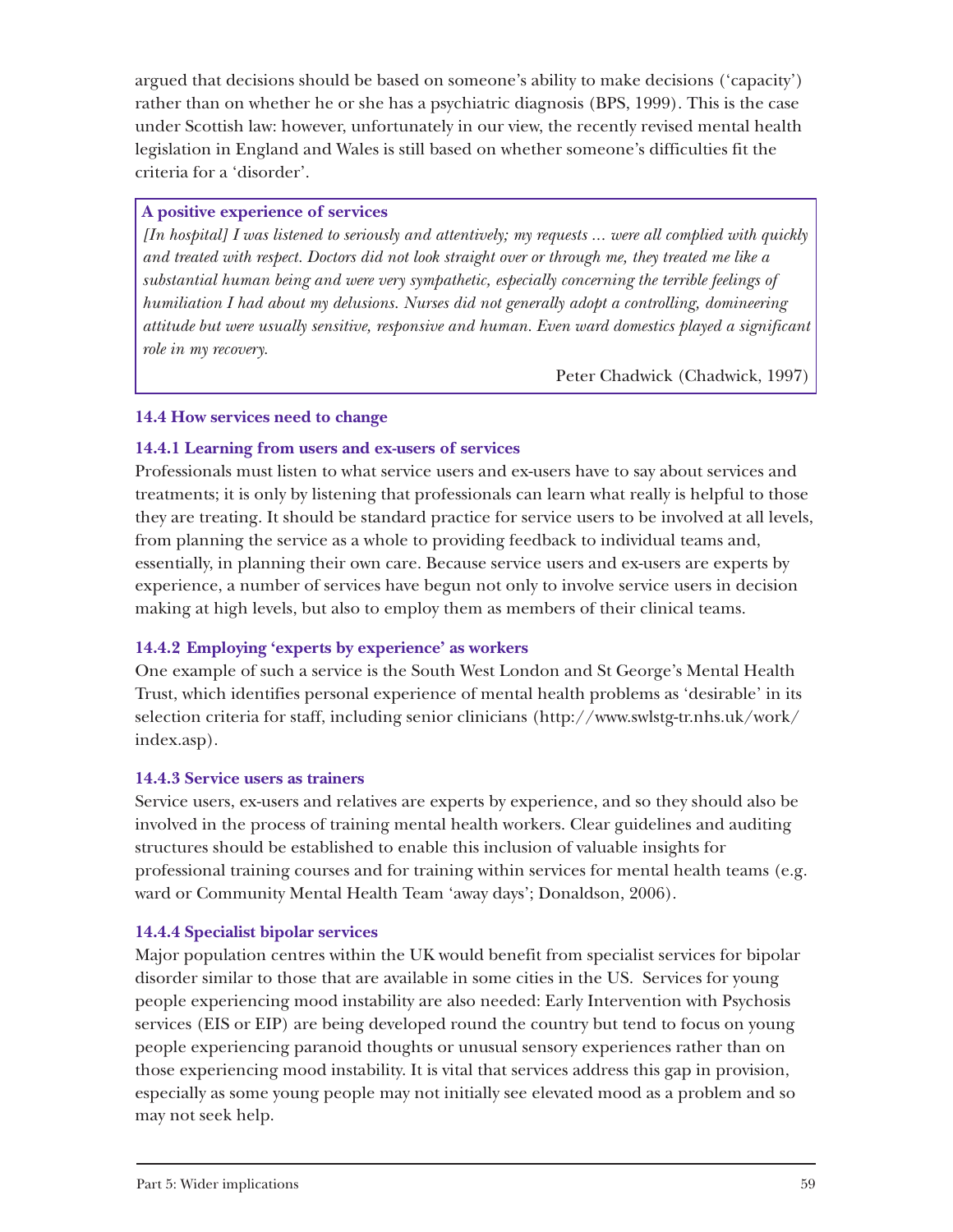#### **14.5 How research needs to change**

There are a number of problems with the exclusive use of randomised controlled trials as the basis for evidence based practice (Pilgrim, 1997). Such methods provide useful information about doing the same thing (e.g. giving medication) to groups (e.g. people with a diagnosis of 'bipolar disorder'). They are particularly suited to testing interventions which fit this 'black box' model, in which the treatment given is always the same, and in which groups of people with a diagnosis of bipolar disorder are regarded as being in all relevant respects identical. This type of research ignores individual variation. Studies, therefore, actively discount the experience of service users, are based on diagnostic groups which are of questionable validity, and when used to investigate talking therapies often involve testing a poor analogue of what will be possible in routine mental health services.

The issue of funding for research is also important. Traditionally, drug companies have funded much research into 'bipolar disorder' (Bregin, 1983), which raises several important issues. Firstly, this research has often been based on the assumption that the tendency to experience extreme mood states is primarily a biological phenomenon. As this report has demonstrated, both this assumption and also the view that everyone who has a diagnosis of bipolar disorder needs to take medication long term, are increasingly being challenged. A second issue surrounding drug company funding is one of reliability and bias of findings. In recent years, concerns that studies funded by drug companies are more likely to report positively skewed findings have been supported by a number of studies (Als-Nielsen et al., 2003; Bhandari et al., 2004).

Although the National Institute for Health Research is beginning to fund drug studies independent from drug companies, there remains an urgent need for expansion of such alternative sources of funding. Given the inherent imbalance in research funding for biologically-based research (from drug companies) compared to other areas of research, the evidence presented in this report implies a need to focus more research funding on psychological approaches to extreme mood states.

# **14.6. How professional training needs to change**

Perhaps even more important than the availability of specific talking treatments is the need for all mental health workers to be aware of the information contained in this report. Many workers are unaware of the psychological perspective on extreme mood states, and are unfamiliar with the research described in this report. A fundamental message of this report is that extreme mood states are understandable in the same ways as 'normal' mood states, and can be approached in the same way.

In the above introductory section, we noted that bipolar disorder is not an easy fit in services designed to work mainly with more persistent, rather than episodic problems. Similarly, counsellors and psychologists working in primary care or in secondary care psychological services often lack training in working with people with a diagnosis of bipolar disorder. Trusts must begin to roll out training, and to provide supervision and set-aside clinical time with alacrity.

Making use of the information presented in this report, such training should not be focused primarily on specific skills but on attitudes and beliefs about what causes some people to experience extreme moods, and what can help. A culture change is needed in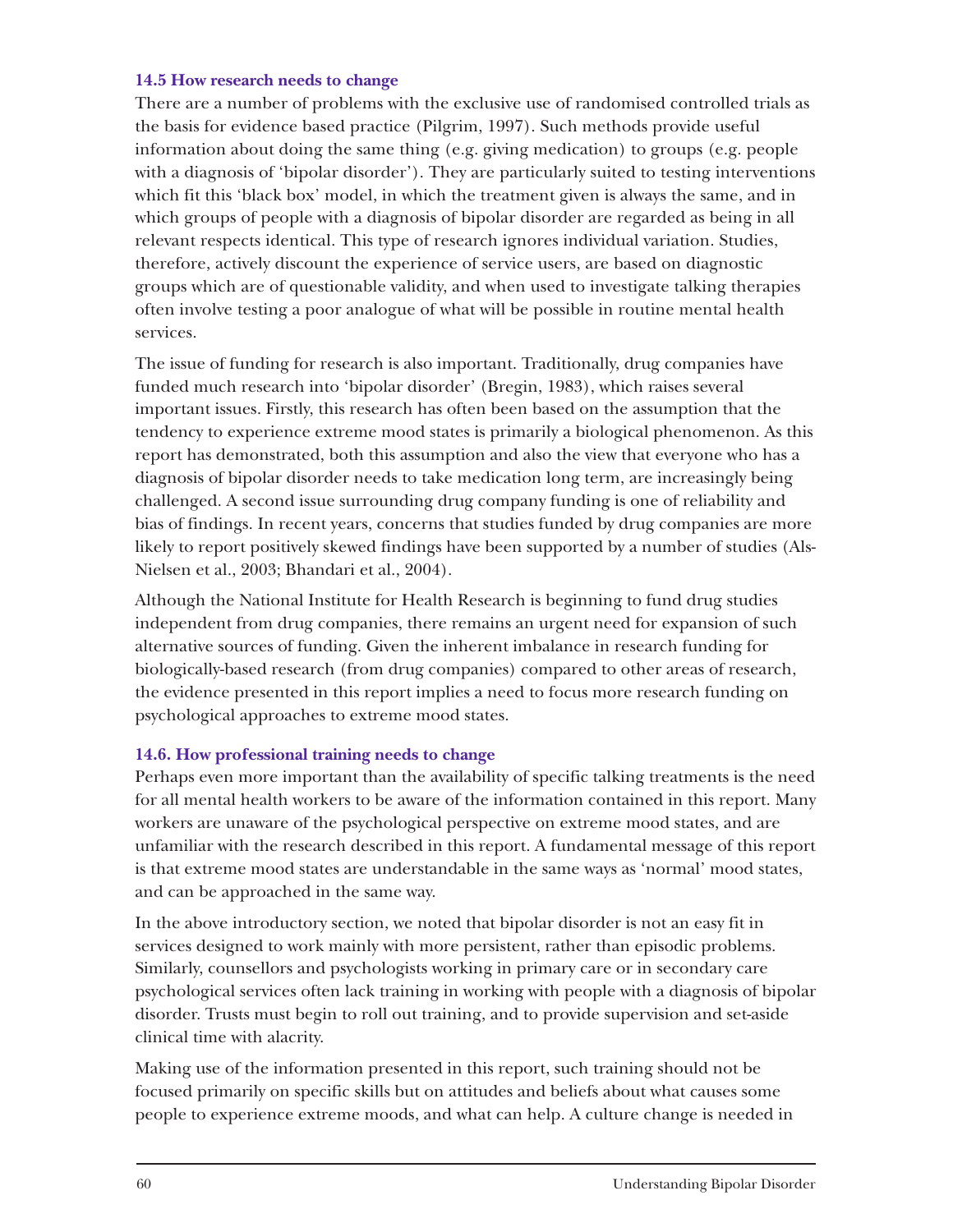mental health services: with this in mind, training should be delivered on a whole-team basis, and should include managers and team leaders.

# **14.7 Making services more recovery-oriented**

An important aspect of what people with experience of bipolar disorder can contribute is their stories of hope and recovery. This is of crucial importance because mental health workers frequently only come into contact with people who continue to need their help (or for those who need help only occasionally, at those times that they need it) and thus risk falling into the trap known as the 'clinician's illusion' because the people they see by definition continue to use services. Likewise, although there are thousands of former service users who either no longer have bipolar experiences , or have found effective ways to cope with them and no longer need help from services, current service users and clinicians rarely have the opportunity to meet them. Because of this both staff and service users are in danger of developing over-pessimistic views about the future. One way of overcoming it is for people who have recovered to be involved both in working directly with service users and in staff training, in order to give both staff and service users access to stories of hope and recovery.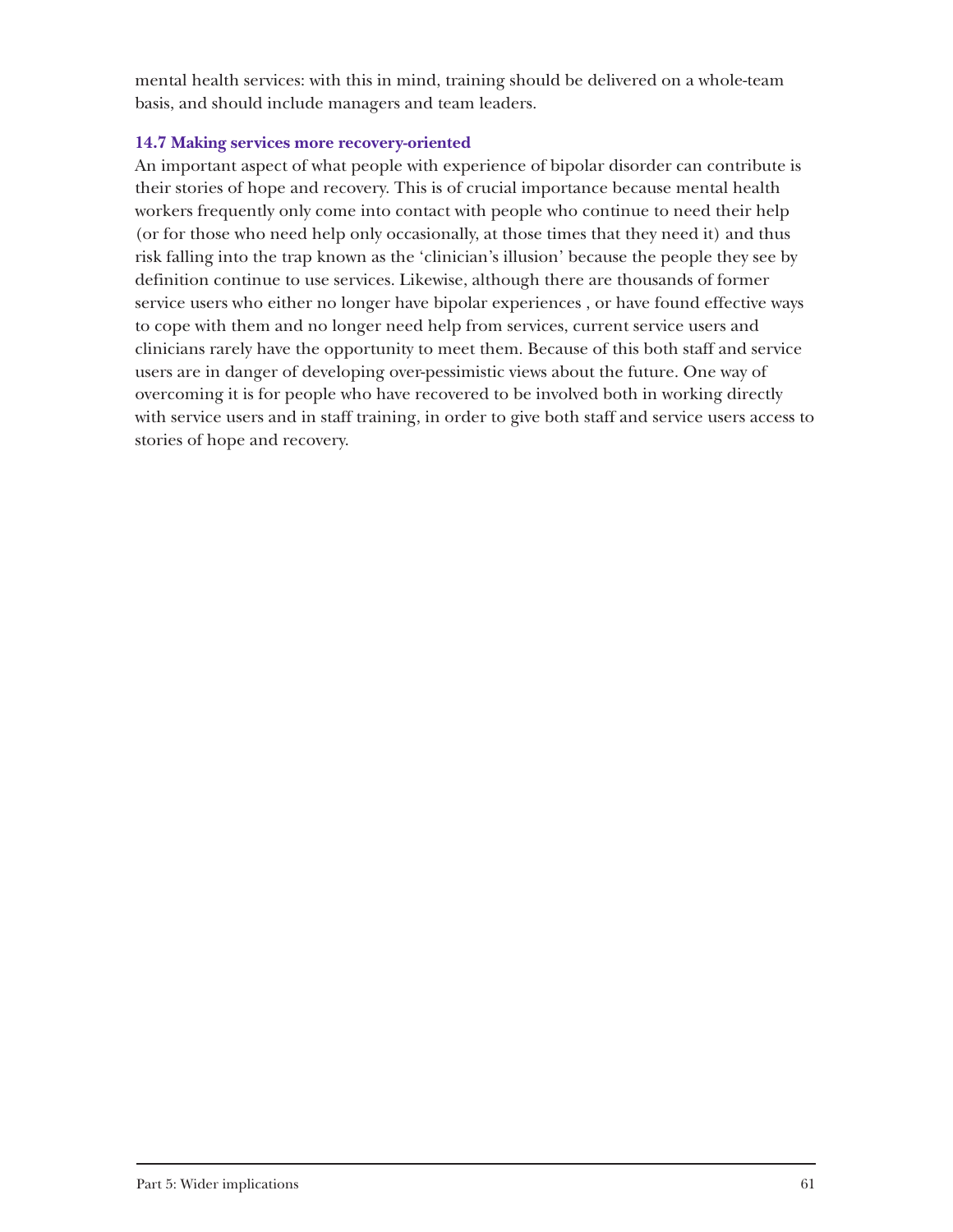# **Section 15: Social inclusion**

#### **Key points**

■ People diagnosed with bipolar disorder may encounter difficulties with practicalities such as obtaining a driving licence or a travel visa.

■ There are both advantages and disadvantages in choosing to disclose mental health difficulties to existing or potential employers. Whilst there is no legal obligation to inform employers of diagnoses, people can be protected under the Disability Discrimination Act (1995) and some employers actively seek people recovering from mental health difficulties.

- Some aspects of our culture are arguably unhelpful to anyone at risk of mania or depression, for example long working hours and valuing of excess work over a balanced life.
- Mood problems can both cause and be caused by relationship problems. It is important to maintain good levels of social support and share difficulties with those around you.
- The information in this report should be used as part of public information campaigns in order to reduce stigma and discrimination and promote social inclusion.

# **15.1 Overview**

Studies suggest that people diagnosed with 'severe' mental health difficulties are amongst the most socially and financially excluded groups in society (Huxley & Thornicroft, 2003, Leff & Warner, 2006). When individuals are also from ethnic minority, lesbian, gay or transgender communities, or asylum seekers, prejudice can operate on multiple levels and exclusion and social isolation be even greater. Unemployment, relationship difficulties and loss of social networks can all potentially impact on an individual's mental well-being (Bradshaw et al., 2006). A recent review of recovery literature in mental health highlighted that change is required on two levels: individually and on a societal level (Onken et al., 2007). The following section considers some of the practical and social issues faced by individuals with bipolar experiences.

# **15.2 Stigma and 'otherness' versus continuum**

It is vital that health professionals begin to appreciate the vast individual differences among people diagnosed with bipolar disorder. Some people only have hypomanic episodes, some manic; some may have extremely distressing depressive episodes, some no apparent depressive episodes at all. Some may spend money extravagantly when 'high', others may go on very long walks at night, others may drink, and others may make little change to their routine, yet become much more gregarious. As with all of us, each person is wholly different from the next, and 'symptoms' vary considerably from one person to the next. It is also vital to understand that there are many people who do not meet the full criteria for bipolar disorder: 'sub-clinical' in the professional jargon. These people are sometimes described as 'cyclothymic' or of an 'artistic temperament,' 'running hot and cold', or simply 'moody'. Almost everyone, additionally, has a 'manic moment' now and again, even if inconsequential and quickly resolved, and most of us will know, at some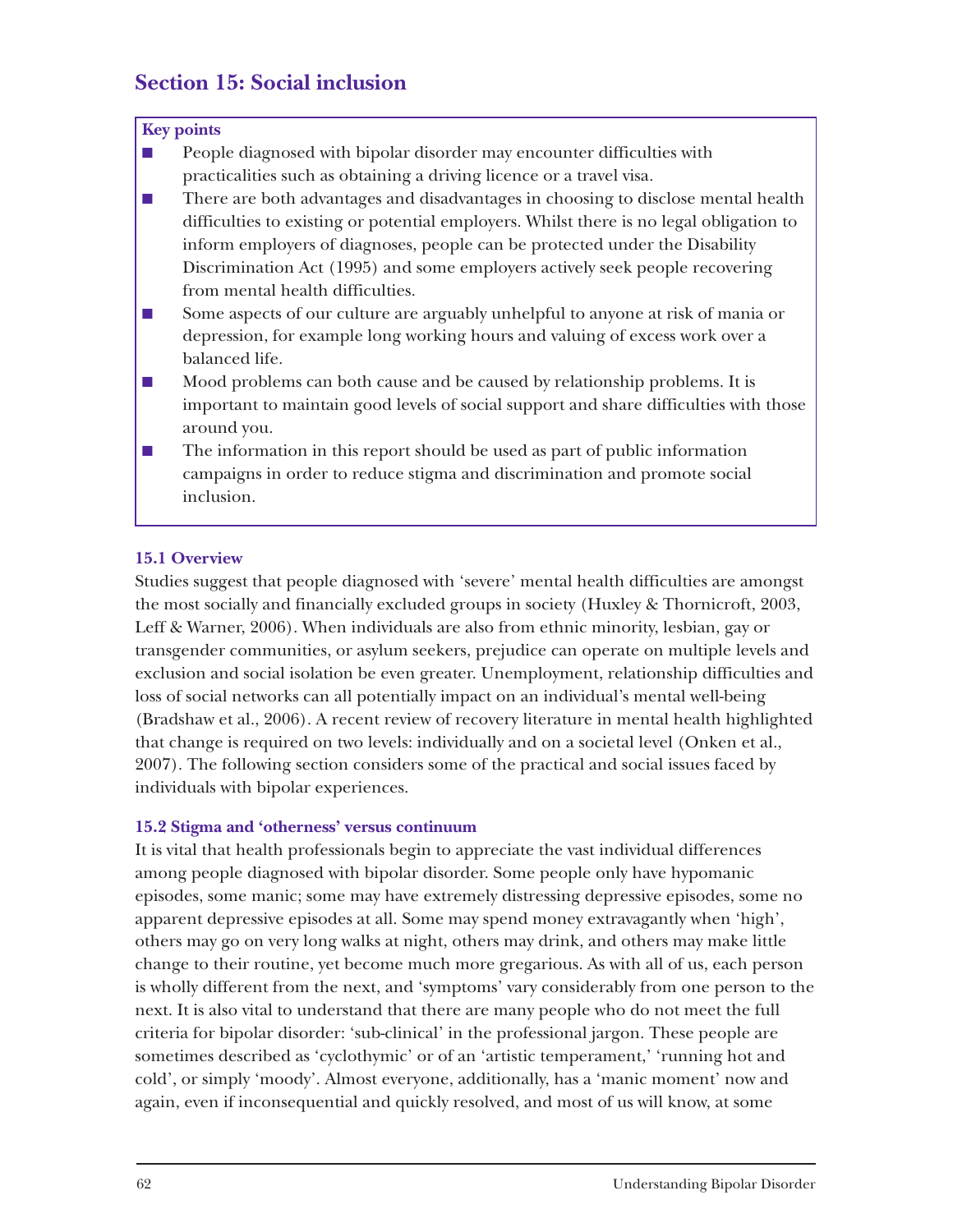point, what it feels like to be depressed. This is not to say that people's difficulties cannot be severe enough to be meaningfully thought of as 'disorder', but merely to emphasise that psychologists believe they lie at one end of a continuum of mood variance.

# **15.3 Work and employers**

One of the major considerations for individuals diagnosed with bipolar disorder is whether or not to inform existing or potential employers about their diagnosis and the nature of their difficulties. There is an obligation to respond truthfully to direct questions from potential employers concerning any existing conditions prior to accepting posts, and employers often expect these employees to provide a signature verifying the truth of their statements. Where such questions are not raised by employers then employees are not required to volunteer it. In practice, we know that many people with a diagnosis of bipolar disorder, and no doubt with other mental health diagnoses, omit this information when applying for jobs.

*'When I applied for a job I felt very nervous about the occupational health part of the form. The occupational nurse phoned me up to ask me questions. I felt put on the spot and could not answer questions off the top of my head about dates of hospitalisation, etc. The nurse reported this as evasiveness.'*

#### Interviewee

There are pros and cons to both disclosing and not disclosing one's diagnosis to employers. Many people are justifiably concerned that, despite legal protection under the Disability Discrimination Act (1995), they will face discrimination in the workplace (for example, that their team, not just their direct supervisor or manager, will be informed of their diagnosis) or, worse, be passed over for appointment or promotion. There are increasing numbers of case law precedents which side with those who are discriminated against, with some payouts for wrongful dismissal and the like amounting to six-figure sums. Employers are increasingly aware of their obligation to be inclusive toward people with mental health difficulties. Some people choose not to disclose, hoping that they will not experience problems severe enough to affect their work whilst in that particular post or that if they do that their employer will deal appropriately with their difficulties. Sometimes this choice is taken because of the fear of discrimination outlined above, sometimes because the individual wants to avoid being seen or treated as different, and sometimes simply because the individual feels that health-related concerns are a private, personal matter which need not be known to employers.

Others, especially those with a history of struggling to maintain consistent control over their moods, opt to inform employers. These people often feel reassured that their boss knows what may happen in the future and that he/she may be able to help with workrelated aspects of relapse prevention.

It is important that the individual seeking work, or needing to return to work after a period of time off due to problems with mood instability, gives full consideration to the option to disclose or not, and seek out support and counselling (perhaps ideally from a voluntarysector based employment scheme) if needed to determine the best course for them.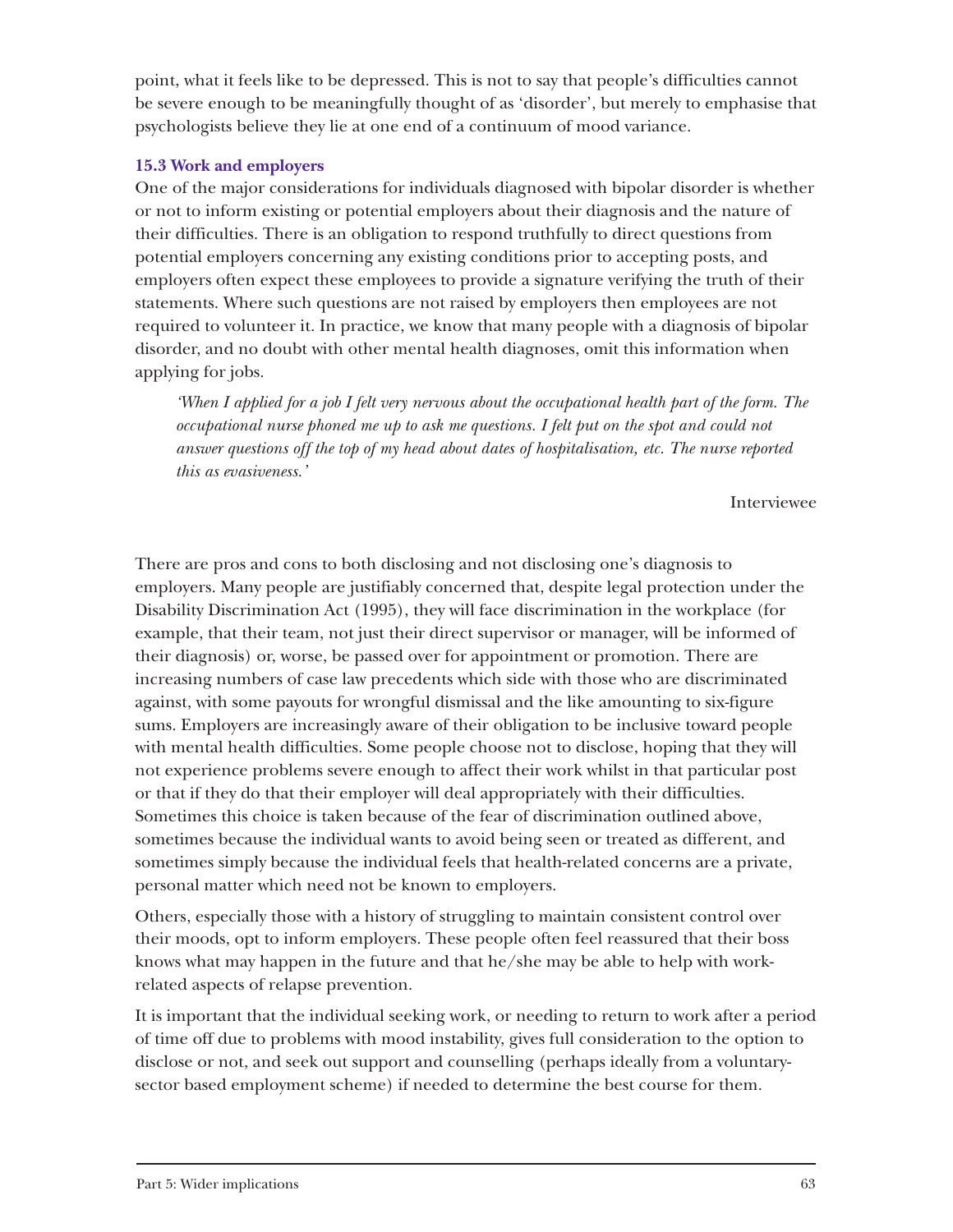# **15.4 Balancing need for achievement with mental health**

Many individuals diagnosed with bipolar disorder will come from high-achieving families (Coryell et al., 1989; Johnson, 2005; Myerson & Boyle, 1941; Tsuchiya et el., 2004) and have had imparted to them a strong work ethic. Not surprisingly, then, some people struggle with careers which require long, intense and often late hours of work, whether they are artists or financial sector workers. Many people who meet with a psychologist at or around the time of an acute episode of mood instability tell us that they have been working too hard, and not spending enough time with family and friends, or getting enough 'me-time'. Others report that, because of the difficult and intense work they undertake, they struggle to wind down and routinely go out after work, staying out late and, for example, drinking or using drugs, or dancing into the early hours.

We hope this report will go some way toward challenging the status quo of unbalanced working lives, in particular those careers which expect the work agenda to be placed far ahead of social and leisure pursuits in the 'work-life balance' or which encourage a 'workhard, play-hard' ethos which leads to burnout for most, and mood instability for many. Our advice to those diagnosed with bipolar disorder, in particular, is to give your career aspirations a re-think (do you really want to exhaust yourself pursuing partnership, at the risk of your mental health?), to re-negotiate terms of your working contract with your employer (or, if you are self-employed, to set clear limits on when work starts and stops) and, finally, to ensure that you consciously set a work, social life and leisure/rest balance which optimally correlates with a balanced, stable mood.

#### **15.5 Relationships**

Both manic and depressive episodes can be triggered by difficulties in close relationships and, of course, can also have an impact on relationships.

Social stressors and losses are commonly cited as a precipitating factor of mood instability, but of course these factors are present in everyone's life at one point or another. It is useful to identify developing problems early on. If, for example, a person finds that their partner is undermining their confidence or is putting pressure on them to change, this would usefully be addressed before they began to develop low self-esteem or a sense of inadequacy. Other events are unexpected and impossible to prepare for; here, it works best to maintain good levels of social support and to develop your capacity to share your difficulties with those around you so that they do not get on top of you and negatively impact your ability to cope.

People with bipolar disorder often find that some family members and friends rally round when they are experiencing worsening mood problems, while others create a bit of distance in the relationship. The rallying round can be helpful, but can also be felt to be intrusive, or overly paternalistic sometimes (many people with bipolar disorder complain that loved ones suggest that they are manic when they are just in a happy mood).

*'When my nephew was 18 two years ago, I wore my best purple shirt and I wanted to streak my hair purple for the party but my husband and sister in law told me I was inappropriate for my age. I'd have loved to dance, but I felt I had to reign myself in, in case they thought I was going high.'*

Interviewee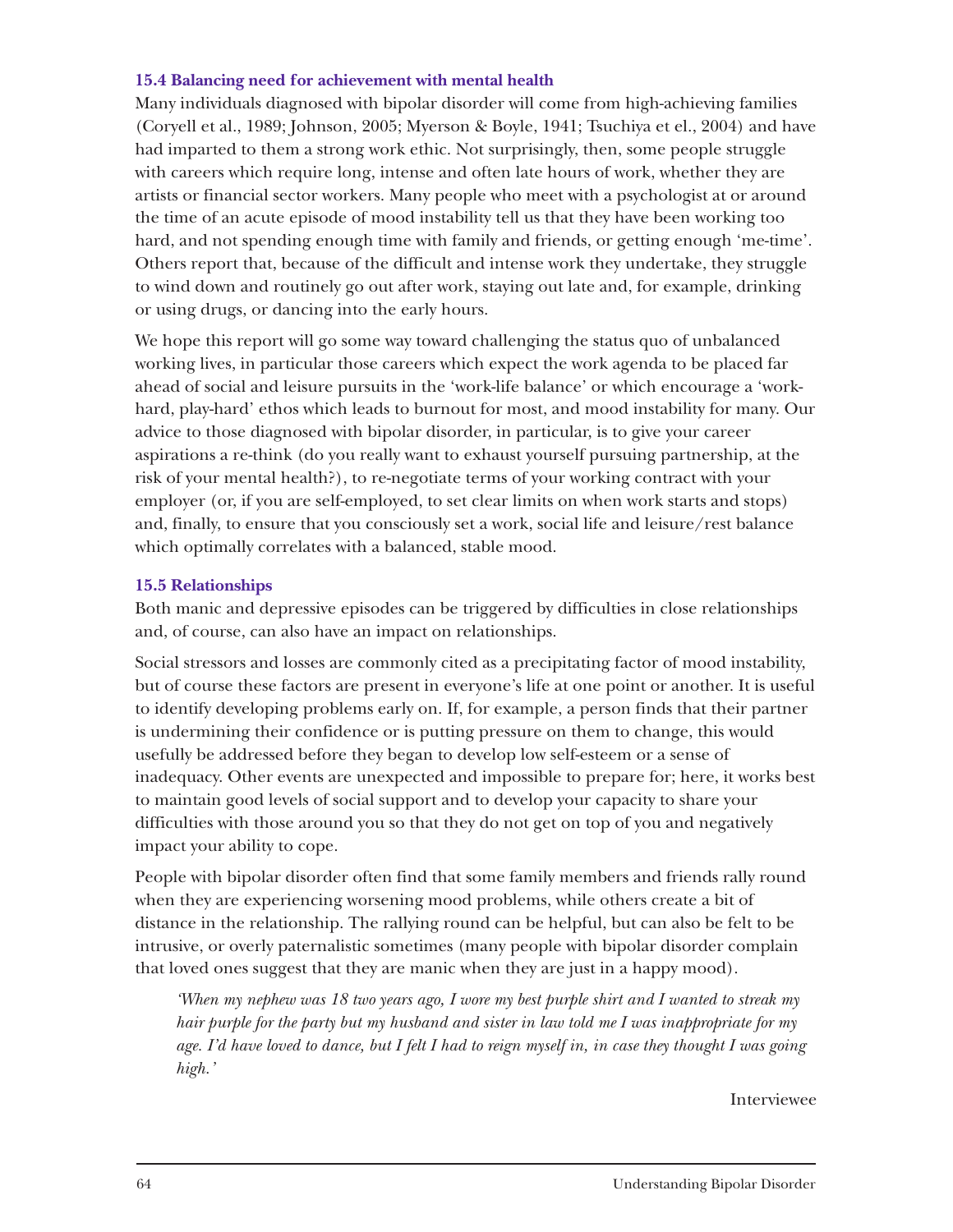#### **15.6 Lifestyle practicalities**

People with a diagnosis of bipolar disorder regularly report difficulty securing driving licences, obstacles to world travel and challenges to purchasing insurance, to name a few areas of daily living that most of us can take for granted. When prescribed psychiatric medication, drivers are responsible for informing the DVLA. To drive legally, people prescribed psychiatric medication must be well and stable for at least three months, be compliant with treatment, be free from the adverse affects of medication and may be subject to a favourable specialist report. When there have been four or more mood episodes within the previous 12 months, at least six months' stability is required before the person is able to drive legally. Some countries, such as the USA, do not always issue travel visas to individuals who are taking psychiatric medication; it is best to check with relevant embassies or consulates before planning international travel. Countries typically ask for written certification regarding the disorder which includes the diagnosis, duration of treatment and prognosis. MDF the Bipolar Organisation is a useful resource for all of these concerns, and can advise on companies which will provide insurance to individuals with bipolar disorder.

*'The whole language in which we think about those of us who experience discrimination and exclusion as a result of our mental health problems is one of violence, danger, treatment, compliance and needs for services… It is my contention that those of us who experience mental health problems don't need services so much as we need a life. Mental health problems are not a full time job – we have lives to lead. Any services, or treatments, or interventions, or supports must be judged in these terms – how much they allow us to lead the lives we wish to lead. As for other oppressed groups – the reduction in discrimination – our inclusion in as ordinary in everyday life lies not in the domain of "health", but in the domain of rights.'*

Dr Rachel Perkins – clinical psychologist and service user (Perkins, 2000)

#### **15.7 Changing attitudes**

#### **15.7.1 The need to educate policy makers and the public**

Perhaps an even greater challenge is to educate the public about the information contained in this report. The report has shown how people can be affected as much by the reaction of people around them as by the actual mood problems themselves. For example, people who are seen as 'mentally ill' often experience prejudice, rejection and social exclusion, which can be significant – sometimes even insurmountable – obstacles to recovery. For many people, prejudice based on misinformation presents a greater obstacle to recovery (in terms of being able to lead a fulfilling life) than the original mental health problems.

*'Maybe (my) sensitivity to criticism is because being given a diagnosis is like a kick in the teeth. They're not saying that there's something wrong with your liver, but that something is wrong with you'*

OR

*'Acceptance is really important within yourself, but also to feel accepted by others. I know people who have no understanding and see mental illness as very different. We need a lack of stigma to feel belonging.'*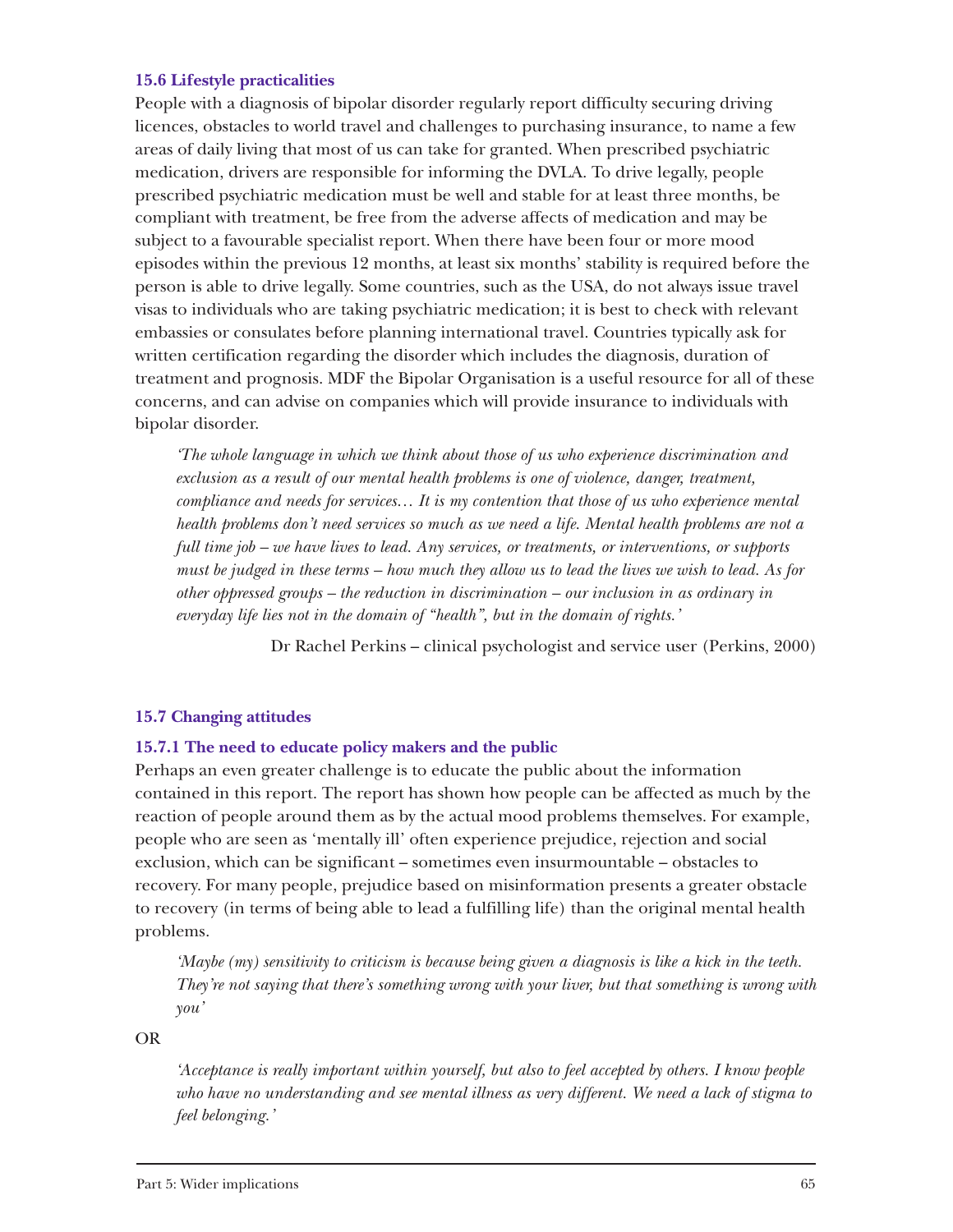*'Even the psychiatrists themselves, when you are telling them something and their pre-judging what you're saying and you're trying to say … because you are stigmatised with a label you don't get your full allowance that you're … sensible and it's really quite frightening. It's only happened to me a couple of months ago with the psychiatrist … I was trying to tell him, something quite sensible and he was quite fobbing me off and I thought 'no", you know, "why do you do this? Why don't you listen?"'* 

Sally

The harmful effects on health of discrimination and social exclusion were highlighted in the National Service Framework for Mental Health (DoH, 1999), which states that health and social services should 'combat discrimination against individuals and groups with mental health problems, and promote their social inclusion'. Hopefully the current government-funded Time to Change campaign (http://www.time-to-change.org.uk/) will use the information contained in this report to help educate journalists, politicians, policy makers and the public and to challenge the 'us and them' thinking which is so widespread. Truly helpful responses from services and the community as a whole will only be possible when it is widely recognised that mood problems severe enough to be called 'bipolar disorder' are not something completely other and alien, but something we could all experience in certain circumstances, and which can be thought about in the same way as 'normal' moods.

# **15.7.2 Changing attitudes: The role of the media**

People with a diagnosis of bipolar disorder, like those with other mental health problems, also have to live with the prejudice and discrimination of others. Indeed, it is often not the mood swings themselves but the way in which people with the diagnosis are treated in society that is disabling. Too many people have been taken in by inaccurate media images and do not wish to associate with people with mental health difficulties, wrongly believing individuals with mental health difficulties to be incompetent, unreliable, unpredictable, and dangerous.

For many people, the mass media are a major source, and for some perhaps the only source, of information about mental health. The media will have a very important role to play in informing policy makers and the public about the information and ideas contained in this report, and in helping to change attitudes.

Mental health problems are often portrayed unhelpfully in the media. Part of the reason for this is the lack of good information available to journalists. In the absence of other sources of material, they currently often have to rely on court cases and inquiries. Obviously this will lead to a preponderance of stories about crime and tragedy. Alternative sources of material are badly needed. Initiatives by service users and professionals can help here. One example is the publication of this report, which we hope will be a useful source of such information. A second is Open Up (www.time-to-change.org.uk/what-weredoing/open-up), a grassroots anti-discrimination project run by the charity MIND and linked to the government's Time to Change campaign. Open Up is run by people with lived experience of mental health problems and works on the principle that talking about mental health is the best way to confront stereotypes and tackle prejudice. The project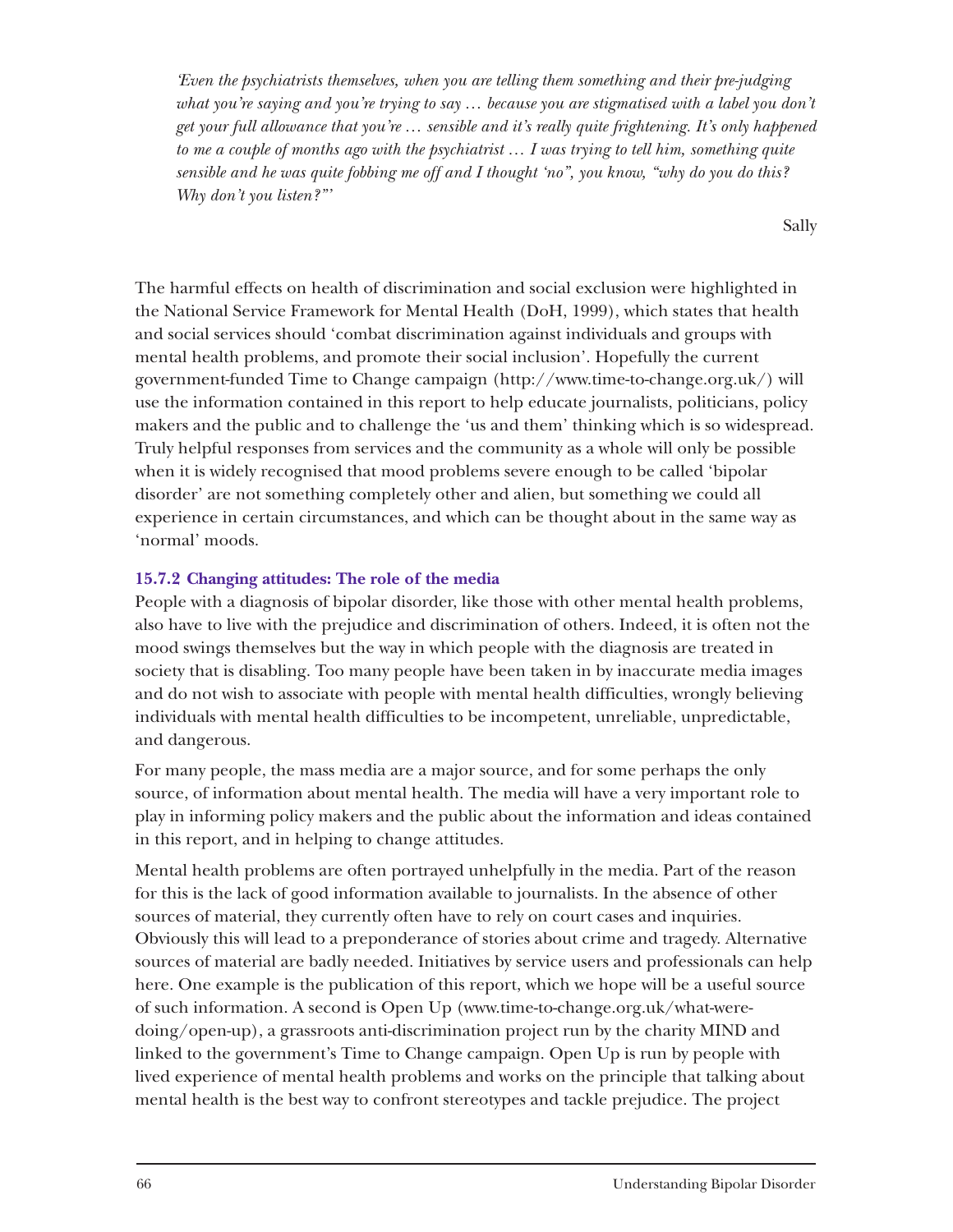looks for positive and constructive ways to communicate what it's really like to live with a mental health problem. It links up people with experience of mental health problems so they can support each other to speak out about their experiences. Through the Open Up network, members can access support, advice, training and inspiration for their work challenging mental health discrimination.

We hope that this report will prove to be part of an ongoing major shift in public attitudes that sees prejudice against people with mental health problems become as unacceptable as racism or sexism.

#### **Social inclusion**

*'I have a vision:*

*'That one day I will be able to talk about my mental health problems and attract no more than interest in those around me.*

*'That I can go back to work after a stay in a psychiatric hospital and have my colleagues ask what it was like, rather than delicately avoiding the subject.*

*'That one day the law will be changed to allow me to do jury service.*

*'That one day we will see a prime minister who openly talks about his or her experience of mental health problems.*

*'That one day I will be able to get travel insurance, life assurance, just like everybody else.'*

Dr Rachel Perkins – clinical psychologist and service user (Perkins, 2000)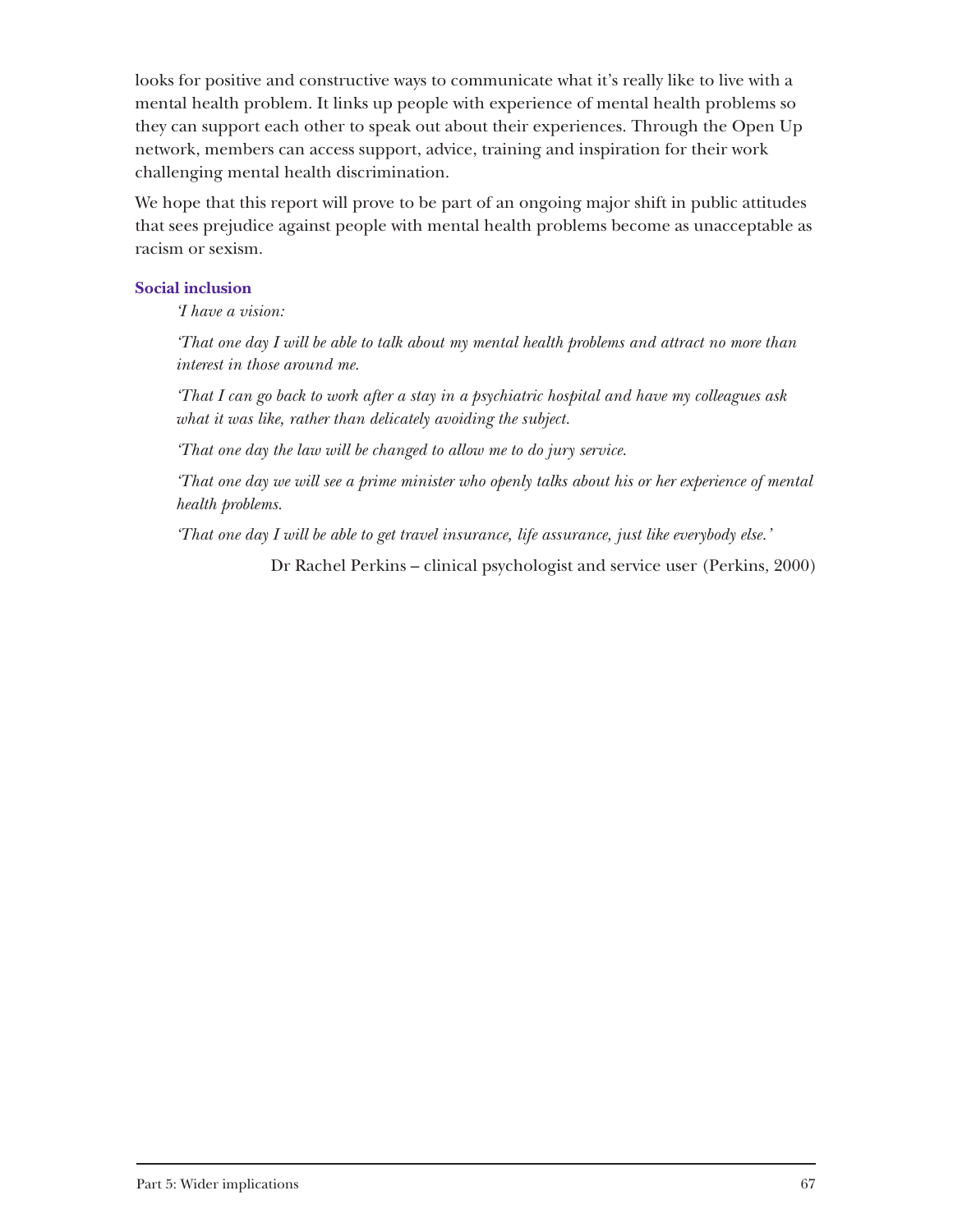# **Appendix**

# **Websites**

# **http://www.mdf.org.uk**

Website of the MDF the Bipolar Organisation (formerly the Manic Depression Fellowship), a UK user-led charity for individuals and families affected by bipolar disorder. Includes information about self help, bipolar disorder and an e-forum. MDF members automatically receive *Pendulum,* the organisation's quarterly journal.

# **http://www.theicarusproject.net**

The Icarus Project is a grassroots network of independent groups and individuals 'living with the experiences that are commonly labelled bipolar disorder'. It promotes a new culture and language that looks beyond a conventional medical model of mental illness.

# **http://www.rufusmay.com**

Set up by clinical psychologist Rufus May who currently works with the Bradford Assertive Outreach service, this website provides a resource of articles, interviews and other media that Rufus has taken part in promoting a positive psychology approach to emotional health and recovery.

# **http://www.recoverydevon.co.uk**/

A website dedicated to promoting recovery methods and theories to help individuals make an informed decision about their recovery journey.

# **http://www.mentalhealthrecovery.com/**

Mary Ellen Copeland's website about recovery and the Wellness Recovery and Action Plan (WRAP) including links to resources.

# **http://www.mind.org.uk/foodandmood**

Mental health charity MIND's website, including information for anyone interested in how diet can affect mental and emotional well-being. MIND also publish a magazine, *Openmind*, which can be ordered via the website.

# **http://www.bbc.co.uk/health/tv\_and\_radio/secretlife\_index.shtml**

BBC website based around Stephen Fry's two part documentary *The Secret Life of the Manic Depressive* exploring what life is like with bipolar disorder. Includes a bipolar diary and eight short videos of individuals talking about their bipolar experiences.

# **http://www.bipolarscotland.org.uk**/

Bipolar Fellowship Scotland's website resource about bipolar disorder including information, recommended reading and support groups in Scotland.

# **http://www.youngminds.org.uk**/

Young Minds is a UK charity committed to improving the emotional well bring and mental health of young people and empowering their parents and carers. Whilst there is nothing specific to bipolar disorder on the website, it includes useful information about treatments, campaigns, policies and resources.

# **http://www.mentalhealth.org.uk/information/have-your-say/personal-stories**/

The Mental Health Foundation is a UK charity which provides information, carries out research and works to improve resources for people affected by mental health difficulties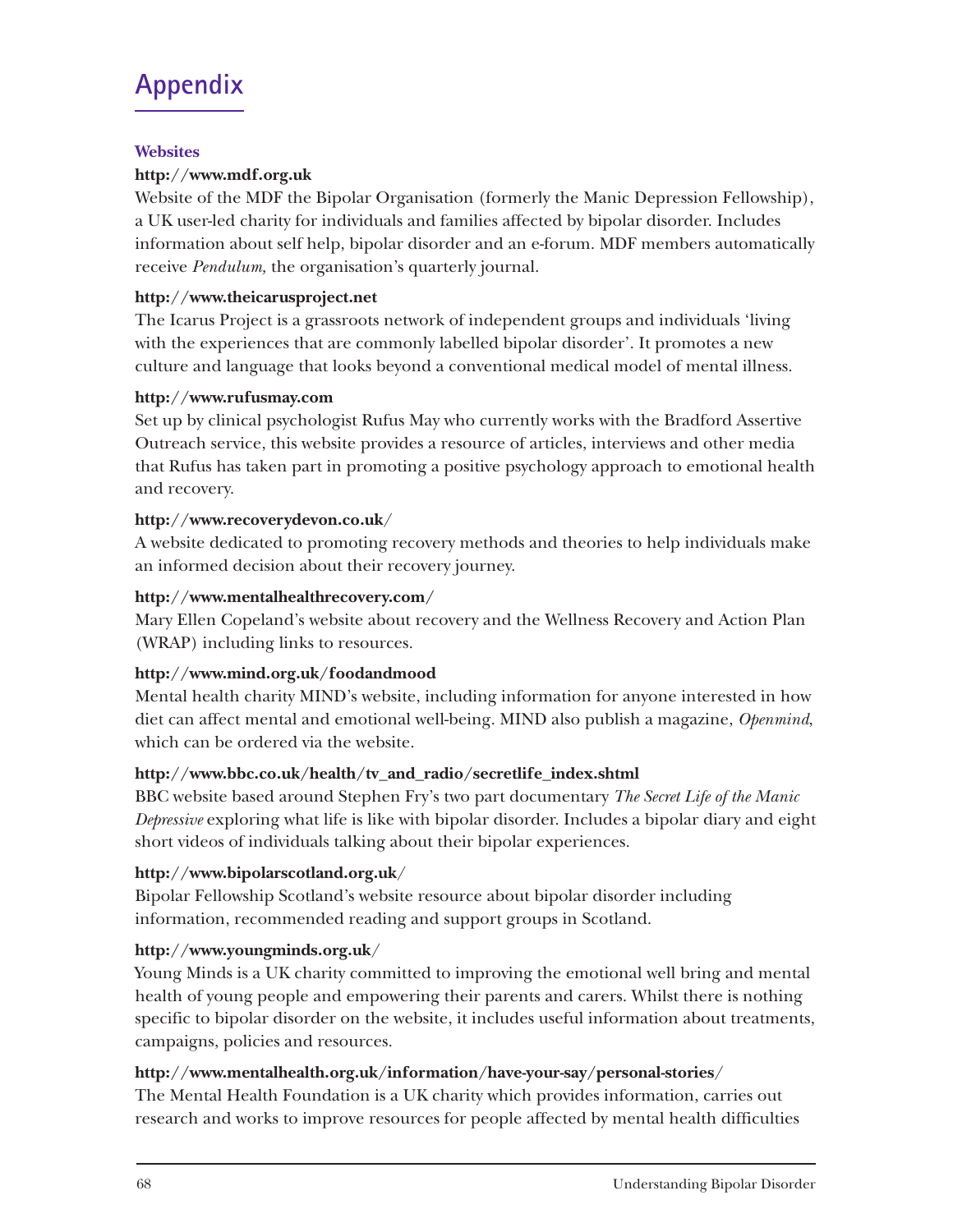with a focus on recovery and wellbeing. The website includes a selection of personal stories, including two by people who have had bipolar experiences (Sara and James) and what they have found useful in their recovery journey.

# **http://bipolarblast.wordpress.com/recovery-stories/**

A website advocating alternative approaches to understanding and supporting bipolar disorder. Includes a selection of recovery stories.

# **http://www.comingoff.com**

This website aims to give you up-to-date information about psychiatric medication, how it functions and the withdrawal process. It is put together by people who have been prescribed medication and withdrawn from it, and clinicians who have been involved in supporting this process.

# **Podcast**: **http://www.mentalhealth.org.uk/information/mental-health-a-z/exercise**/

Podcast with downloads detailing the benefits of exercise on emotional well-being and mental health.

# **http://www.hafal.org**

Welsh charity dedicated to recovery in mental health. Hafal sees recovery as having three key parts: empowerment and self management, commitment to progress and a whole person approach. Hafal's website includes information and resources including a step by step recovery guide.

# **http://www.evolving-minds.co.uk**/

A West Yorkshire-based group, Evolving Minds aims to provide a space to discuss, debate, share, learn value and campaign for alternative and compassionate approaches to emotional and mental health.

# **http://www.moodgym.anu.edu.au**

A free self help programme to help people understand and use basic cognitive behavioural therapy techniques for depression and anxiety.

# **http://www.livinglifetothefull.com**

An online life skills resource using CBT principles to help individuals with life difficulties using CBT approaches.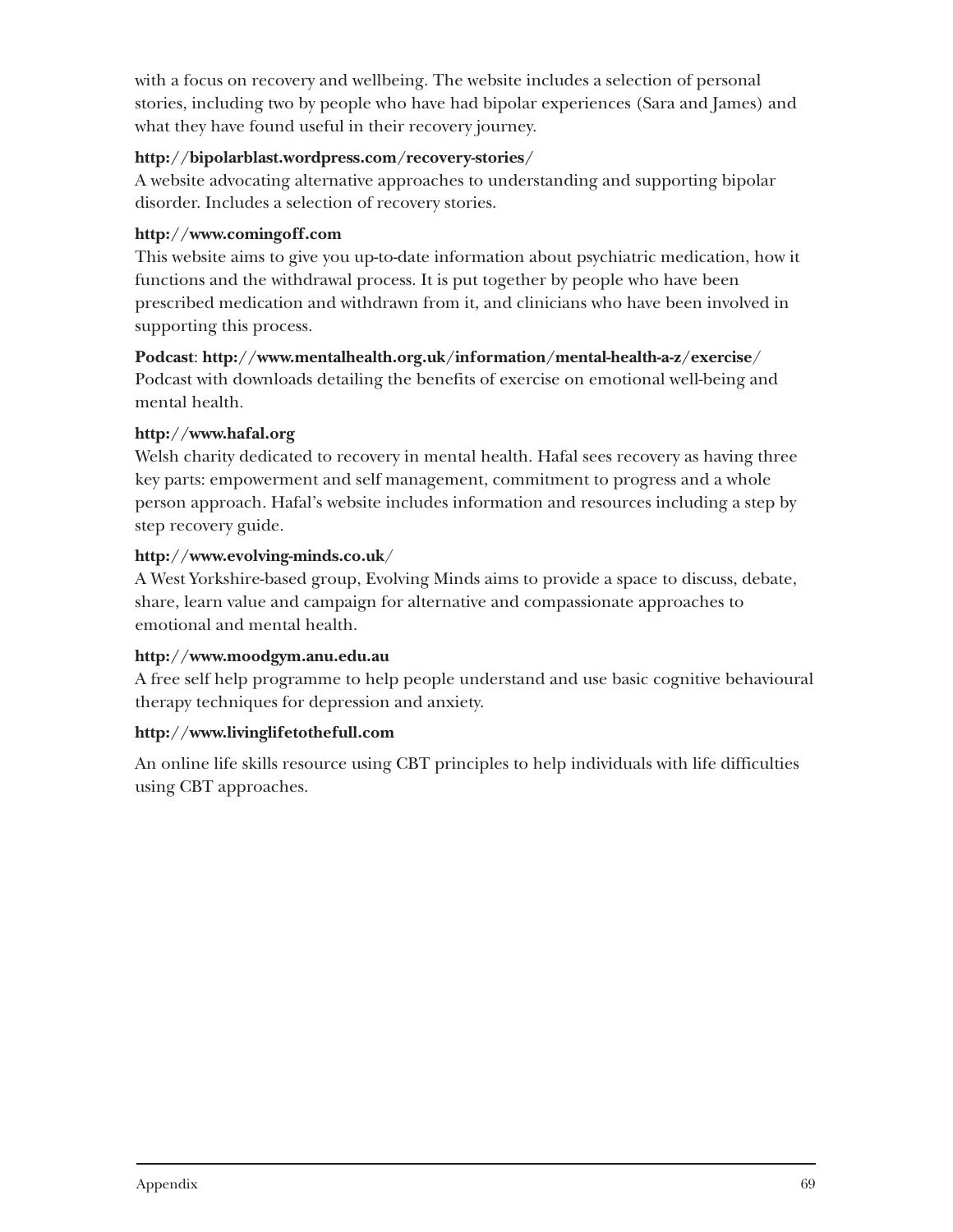# **Books**

- Steve Jones, Peter Heywood & Dominic Lam (2005). *Coping with bipolar disorder: A guide to living with manic depression*. Oxford: Oneworld.
- William Styron (2005). *Darkness visible*. London: Vintage Classics.
- Lesley Berk, Michael Berk, David Castle & Susan Lauder (2009). *Living with bipolar*. Crows Nest: Allen & Unwin.
- Tim Lott (2009). *The scent of dried roses*. London: Penguin Classics.
- Patrick Holford (2007). *Optimum nutrition for the mind*. London: Piatkus Books Ltd.
- Richard Bentall (2004). *Madness explained*. London: Penguin Books.
- Peter Roger Breggin (1993). *Toxic psychiatry: Why therapy, empathy and love must replace the drugs. Electroshock, and biochemical theories of the 'New Psychiatry'.* New York: St Martin's Griffin.
- Kate Millet (1990). *The loony bin trip*. New York: Simon & Schuster.
- Ron Lacey (1996). *The complete guide to psychiatric drugs: A layman's guide to antidepressants, tranquillisers and other prescription drugs*. London: Ebury Press.
- Anthony Morrison, Julia Renton, Paul French & Richard Bentall (2008). *Think you're crazy? Think again: A resource book for cognitive therapy for psychosis.* London: Routledge.
- Mark Williams, John Teasdale, Zindel Segal & Jon Kabat-Zinn (2007). *The mindful way through depression: Freeing yourself from chronic unhappiness.* New York: Guilford Press, New York
- Alexander Games (Ed.) (2003). *The essential Spike Milligan*. London: Fourth Estate.
- Kay Redfield Jamison (1997). *An unquiet mind.* London: Picador.
- Key Redfield Jamison (1996). *Touched by fire: Manic-depressive illness and the artistic temperament.* New York: Simon & Schuster Ltd.
- Lucy Johnstone (2000). *Users and abusers of psychiatry: A critical look at psychiatric practice.* London: Routledge.
- Vicky Rippere & Ruth Williams (Ed.) (1985). *Wounded healers: Mental health workers' experiences of depression*. Oxford: WileyBlackwell.
- Norman Rosenthal (2006). *Winter blues*. New York: Guilford Press.
- Sarah Owen & Amana Saunders (2008). *Bipolar disorder the ultimate guide*. Oxford: Oneworld.
- Amanda Geary (2001). *The food and mood handbook: How what you can eat can transform how you feel.* London: Thorsons.
- Jacqueline Wilson (2007). *The illustrated mum*. London: Corgi Yearling Books. (A novel about a girl coping with her mother's bipolar.)
- Vera McDonald (1998). *Rosie's mum.* Glasgow: Manic Depression Fellowship. (A story for young children about a mum with bipolar.)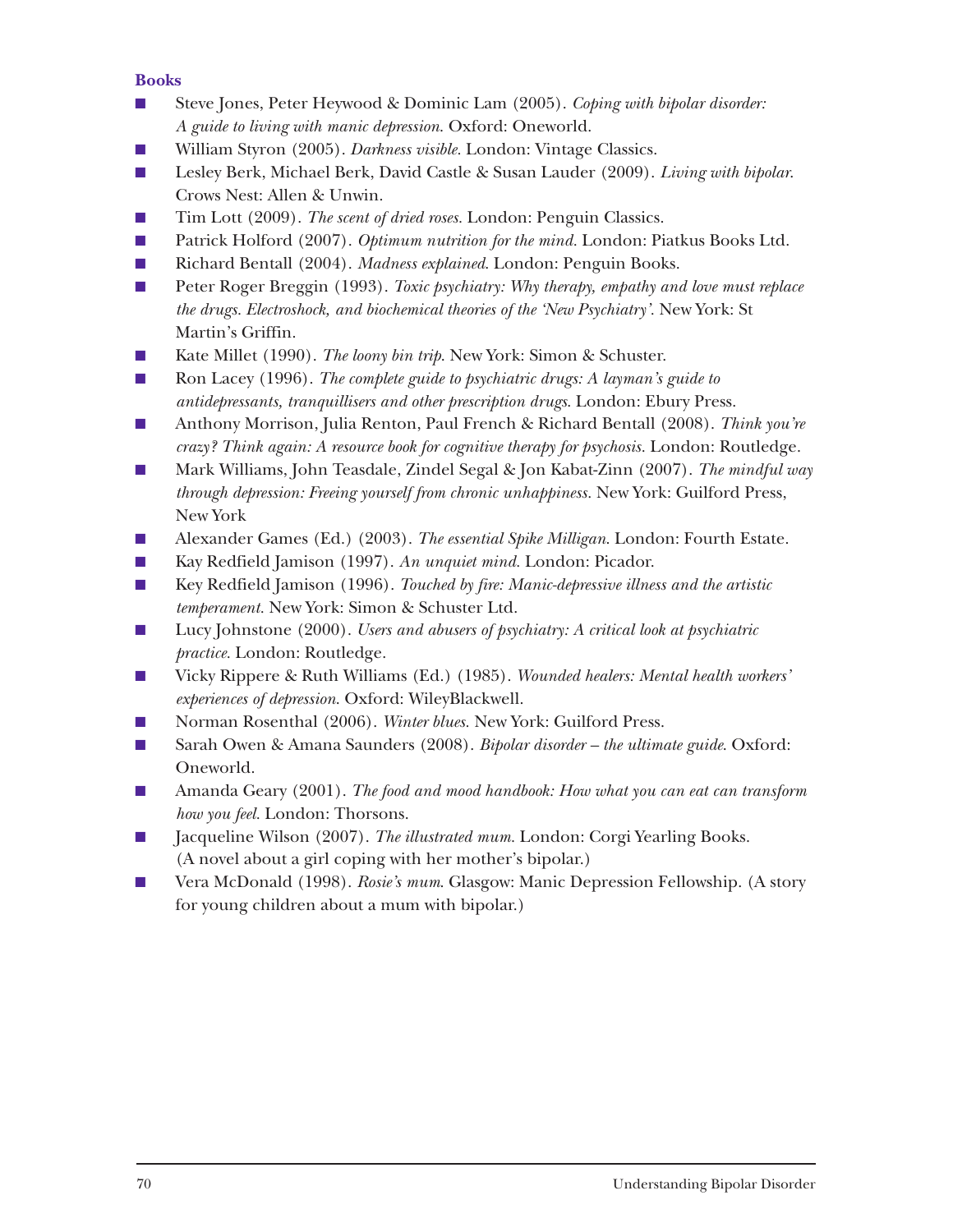## **References**

- Akiskal, H.S., Djenderedjian, A.H., Rosenthal, R.H., & Khani, M.K. (1977). Cyclothymic disorder: Validating criteria for inclusion in the bipolar affective group. *American Journal of Psychiatry, 134*(11), 1227–1233.
- Akiskal, H.S., Bourgeois, M.L., Angst, J., Post, R., Moller, H. & Hirschfield, R. (2000). Reevaluating the prevalence of and diagnostic composition within the broad clinical spectrum of bipolar disorders. *Journal of Affective Disorders, 59*(Suppl 1), S5–S30.
- Alloy, L.B., Reilly-Harrington, N., Fresco, D.M., Whitehouse, W.G. & Zechmeister, J.S. (1999). Cognitive styles and life events in subsyndromal unipolar and bipolar disorders: Stability and prospective prediction of depressive and hypomanic mood swings. *Journal of Cognitive Psychotherapy, 13*(1), 21–40.
- Als-Nielsen, B., Chen, W., Gluud, C. & Kjaergard, L.L. (2003). Association of funding and conclusions in randomized drug trials: A reflection of treatment effect or adverse events? . *Journal of the American Medical Association, 290*, 921–928.
- American Psychiatric Association (2000). *Diagnostic and statistical manual of mental disorders. Text Revision (DSM-IV-TR®* (4th edn.). Washington, DC: APA.
- Ambelas, A. (1987). Life events and mania. A special relationship? *British Journal of Psychiatry, 150*, 235–40.
- Andreasen, N.C. (1987). Creativity and mental illness: Prevalence rates in writers and their first-degree relatives. *American Journal of Psychiatry, 144*(10), 1288–92.
- Angst, J. (1998). The emerging epidemiology of hypomania and bipolar II disorder. *Journal of Affective Disorders, 50*, 143–151.
- Angst, J., Gamma, A., Benazzi, F., et al. (2003). Toward a re-definition of subthreshold bipolarity: Epidemiology and proposed criteria for bipolar-II, minor bipolar disorders and hypomania. *Journal of Affective Disorders, 73,* 133–146.
- Ball, J.R., Mitchell, P.B., Corry, J.C., Skillecorn, A., Smith, M. & Malhi, G.S. (2006). A randomized controlled trial of cognitive therapy for bipolar disorder: Focus on longterm change. *Journal of Clinical Psychiatry, 67*(2), 277–86.
- Barbato, N. & Hafner, R.J. (1998). Comorbidity of bipolar and personality disorder. *Australian and New Zealand Journal of Psychiatry, 32*(2), 276–80.
- Bauer, M., McBride, L., Chase, C., Sachs, G. & Shea, N. (1998). Manual-based group psychotherapy for bipolar disorder: A feasibility study. *Journal of Clinical Psychiatry, 59*(9), 449–455.
- Bauer, M.S., McBride, L., Williford, W.O., Glick, H., Kinosian, B., Altshuler, L., Beresford, T., Kilbourne, A.M. & Sajatovic, M. (2006) Collaborative care for bipolar disorder: part I. Intervention and implementation in a randomized effectiveness trial. *Psychiatric Services, 57*, 927–36.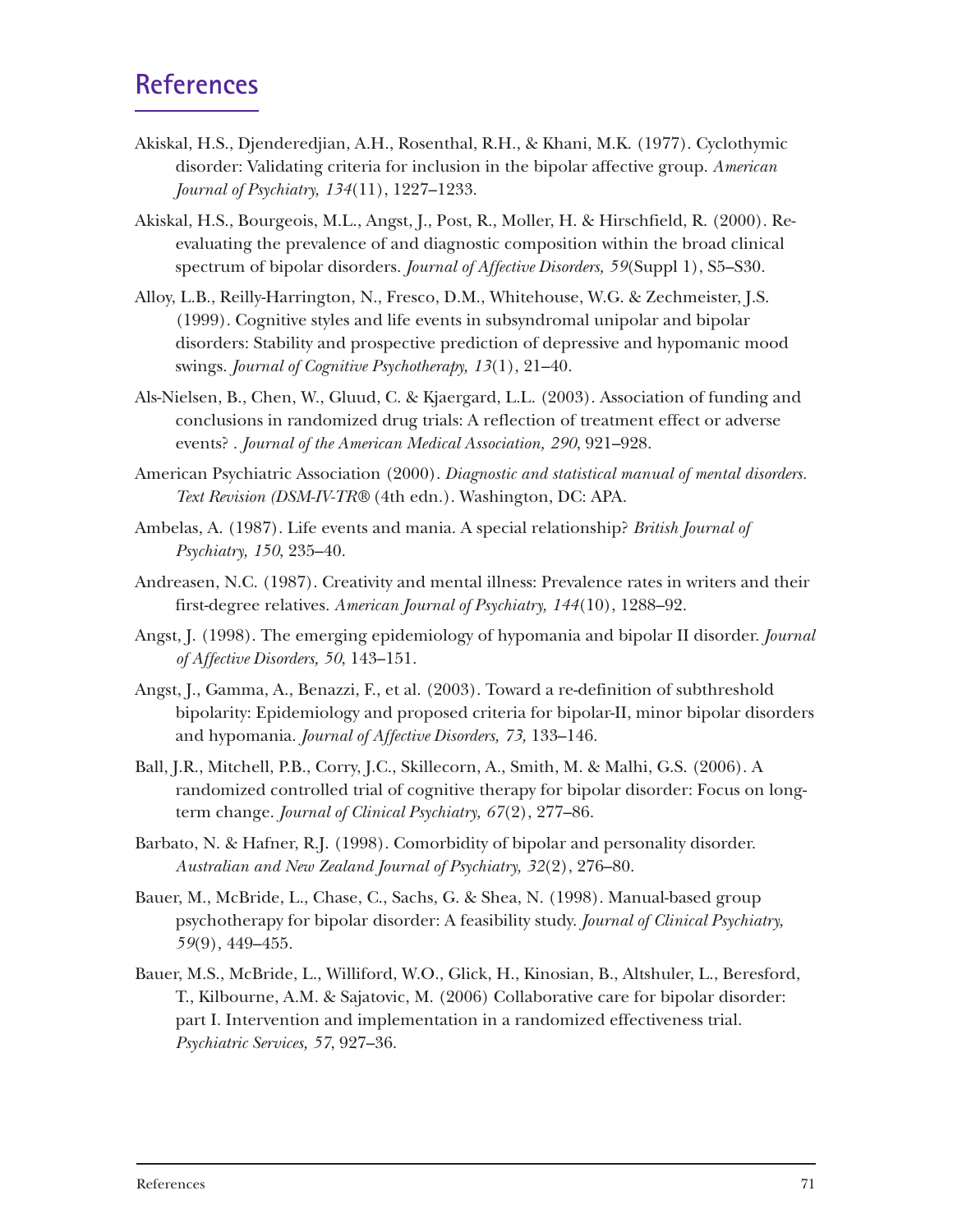- Beck, A.T., Ward, C.H., Mendelson, M., Mock, J.E. & Erbaugh, J.K. (1962). Reliability of psychiatric diagnoses: 2. A study of consistency of clinical judgements and ratings. *American Journal of Psychiatry, 119*, 351–357.
- Bentall, R.P., Kinderman, P. & Manson, K. (2005). Self-discrepancies in bipolar disorder: Comparison of manic, depressed, remitted and normal participants. *British Journal of Clinical Psychology, 44*(4), 457–73.
- Berrettini, W. (2004). Bipolar disorder and schizophrenia: Convergent molecular data. *Neuromolecular Medicine, 5*, 109–117.
- Bhandari, M., Busse, J.W., Jackowski, D., Montori, V.M, Schunemann, H., Sprague, S. et al. (2004). Association between industry funding and statistically significant pro-industry findings in medical and surgical randomized trials. *Canadian Medical Association Journal, 170* (481–483).
- Blackwood, D.H.R., Pickard, B.J., Thomson, P.A., Evans, K.L., Porteous, D.J. & Muir, W.J. (2007). Are some genetic risk factors common to schizophrenia, bipolar disorder and depression? Evidence from DISC1, GRIK4 and NRG1. *Neurotoxicity Research, 11*(1), 73–83.
- Bonney, S. & Stickley, T. (2008). Recovery and mental health: A review of the British Literature. *Journal of Psychiatric and Mental Health Nursing, 15,* 140–153.
- Bowen, R., Clark, M. & Baetz, M. (2004). Mood swings in patients with anxiety disorders compared with normal controls. *Journal of Affective Disorders, 78(3)*, 185–192.
- Boylan K.R., Bieling P.J., Marriott M., Begin H., Young L.T., MacQueen, G.M. (2004). Impact of comorbid anxiety disorders on outcome in a cohort of patients with bipolar disorder. *Journal of Clinical Psychiatry, 65*(8), 1106–1113.
- Bradshaw, W., Roseborough, D., & Armour, M.P. (2006). Recovery from severe mental illness: The lived experience of the initial phase of treatment. *International Journal of Psychosocial Rehabilitation, 10*(1), 123–131.
- Breggin, P.R. (1983). *Psychiatric drugs: Hazards to the brain*. New York: Springer.
- British Psychological Society (1999). *Response to the Scoping Committee on the Review of the Mental Health Act.* Leicester: BPS.
- British Psychological Society (2000). *Recent advances in understanding mental illness and psychotic experience*. A report by the Division of Clinical Psychology. Leicester: BPS.
- Campell, J.D. (1953)*. Manic-depressive disease. Clinical and psychiatric significance.* Philadelphia: Lippincott Company.
- Campbell, P. (1996). Challenging loss of power. In J. Reads & J. Reynolds (Eds.) *Speaking our minds*, pp.56-62. Milton Keynes: Open University Press.
- Carta, M.G. & Angst, J. (2005). Epidemiological and clinical aspects of bipolar disorders: Controversies or a common need to redefine the aims and methodological aspects of surveys. *Clinical Practice and Epidemiology in Mental Health*, *1*(4).
- Cassidy, F., Ahearn, E.P. & Carroll, B.J. (2001). Substance abuse in bipolar disorder. *Bipolar Disorder, 3*(4), 181–8.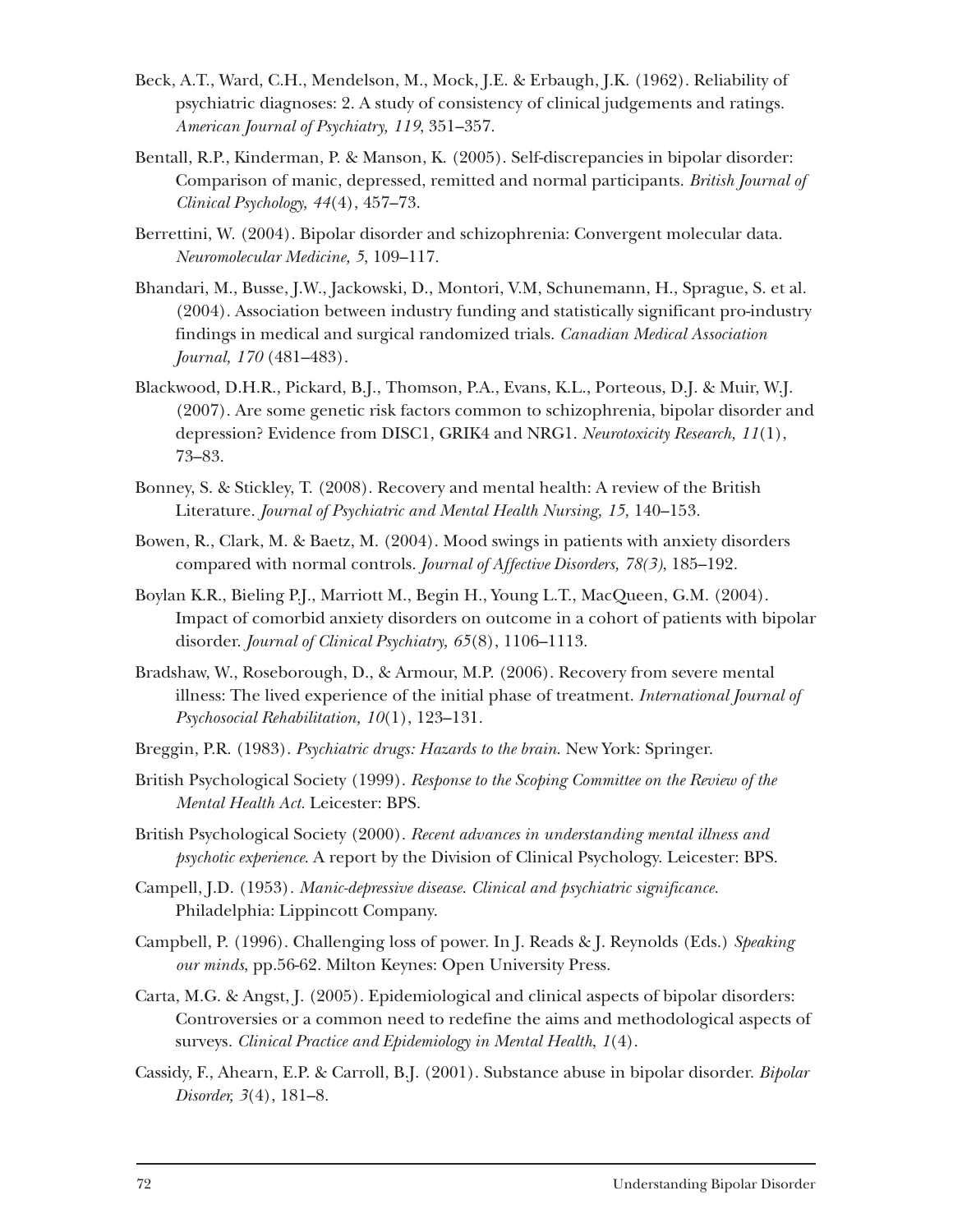Chadwick, P.K. (1997). *Schizophrenia: The positive perspective*. London: Routledge.

- Chapple, B., Chant, D., Nolan, P., Cardy, S., Whiteford, H. & Mcgrath, J. (2004). Correlates of victimisation amongst people with psychosis. *Social Psychiatry and Psychiatric Epidemiology, 39*(10), 836–40.
- Chen, Y.R., Swann, A.C. & Johnson, B.A. (1998). Stability of diagnosis in bipolar disorder. *Journal of Nervous and Mental Disease, 186,* 17–23.
- Clark, L., Iversen, S.D. & Goodwin, G.M. (2002). Sustained attention deficit in bipolar disorder. *British Journal of Psychiatry, 180,* 313–319.
- Clarkin, J.F., Carpenter, D., Hull, J., Wilner, P. & Glick, I. (1998). Effects of psychoeducational intervention for married patients with bipolar disorder and their spouses. *Psychiatric Services, 49*(4), 531–3.
- Cobb, A. (1993). *Safe and effective MIND's views on psychiatric drugs, ECT and psychosurgery*. London: Mind.
- Colom, F., Vieta, E., Sanchez-Moreno, J., Palomino-Otiniano, R., Reinares, M., Goikolea, J.M., Benabarre, A. & Martinez-Aran, A. (2009). Group psychoeducation for stabilised bipolar disorders: Five-year outcome of a randomised clinical trial. *British Journal of Psychiatry, 194*(3), 260–5.
- Coryell, W., Endicott, J., Keller, M., Andreasen, N., Grove, W., Hirschfeld, R.M.A. et al. (1989). Bipolar affective disorder and high achievement: A familial association. *American Journal of Psychiatry, 146*, 983–988.
- Coryell, W., Turvey, C., Endicott, J., Leon, A.C., Mueller, M., Solomon, D., Keller, M. (1998). Bipolar I affective disorder: Predictors of outcome after 15 years. *Journal of Affective Disorders, 50*(2), 109–116.
- Deane, F.P. (1987). A comparison of USA and New Zealand psychiatric patients' requests and clinicians understanding of patient's requests. *International Journal of Social Psychiatry, 33*(4), 277–294.
- DelBello, M.P., Adler, C.M. & Strakowski, S.M. (2006). The neurophysiology of childhood and adolescent bipolar disorder. *CNS Spectrum, 11*(4), 298–311.
- Department of Health (1999). National service framework: Mental health. London: DoH.
- Department of Health (2004). The ten essential shared capabilities A framework for the whole of the Mental Health Workforce. London: DoH.
- Depue, R.A., Slater, J.F., Wolfstetter-Kausch, H., Klein, D., Goplerud, E. & Farr, D. (1981). A behavioral paradigm for identifying persons at risk for bipolar depressive disorder: A conceptual framework and five validation studies. *Journal of Abnormal Psychology, 90*(5), 381–437
- Dienes, K.A., Hammen, C., Henry, R.M., Cohen, A.N. & Daley, S.E. (2006). The stress sensitization hypothesis: Understanding the course of bipolar disorder. *Journal of Affective Disorders, 95*, 43–49.
- Disability Discrimination Act (1995) Retrieved 10 February 2009 from: http://www.opsi.gov.uk/ acts/acts1995/ukpga\_19950050\_en\_1.Donaldson, L. (2006). *The expert patients programme.* London: Department of Health.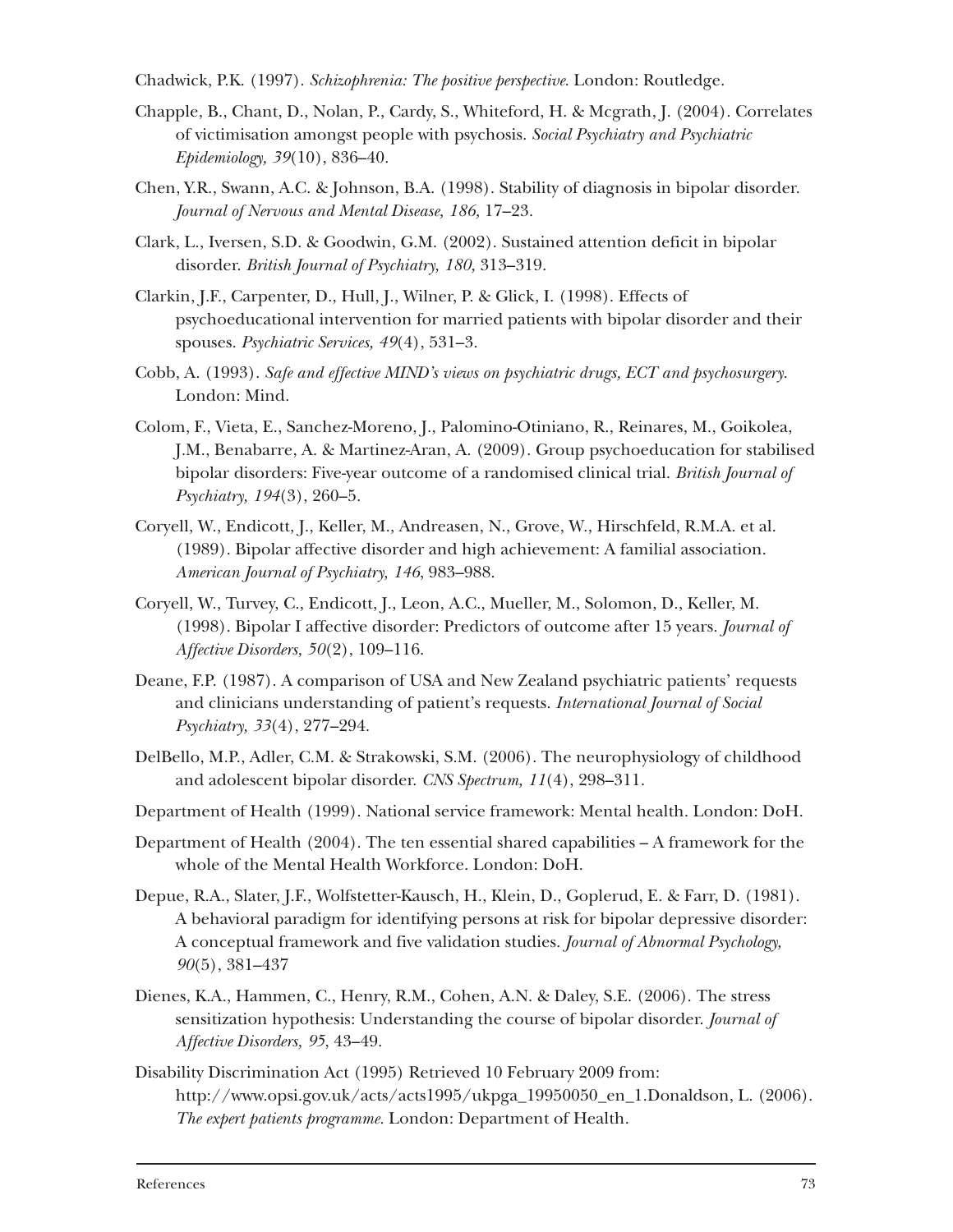- Dore, G. & Romans, S.E. (2001). Impact of bipolar affective disorder on family and partners. *Journal of Affective Disorders, 67*(1–3), 147–158.
- Drayton, M., Birchwood., M. & Trower, P. (1998). Early attachment and recovery from psychosis. *British Journal of Clinical Psychology, 37,* 269–284.
- Dubicka, B., Carlson, G.A., Vail, A. & Harrington, R. (2008). Prepubertal mania: Diagnostic differences between US and UK clinicians. *European Child and Adolescent Psychiatry, 17*(3), 153–161.
- Dunayevich, E. & Keck, P.E.J. (2000). 5-Hydroxytryptamine and depression: A model for the interaction of normal variance with pathology. *British Journal of Clinical Pharmacology, 15*(Suppl. 3), S393–S405S.
- Ellicott, A., Hammen, C., Gitlin, M., Brown, G. & Jamison, K. (1990). Life events and the course of bipolar disorder. *American Journal of Psychiatry, 147*(9), 1194–8.
- Evans, D.L. (2000). Bipolar disorder: Diagnostic challenges and treatment considerations. *Journal of Clinical Psychiatry, 61*, 26–31.
- Faulkner, A. & Layzell, S. (2000). *Strategies for living.* London: Mental Health Foundation.
- Frank, A.F. & Gunderson, J.G. (1990). The role of the therapeutic alliance in the treatment of schizophrenia: Relationship to course and outcome. *Archives of General Psychiatry, 47,* 228–236.
- Frank, E., Kupfer, D.J., Thase, M.E., Mallinger, A.G., Swartz, H.A., Fagiolini, A.M., Grochocinski, V., Houck, P., Scott, J., Thompson, W. & Monk, T. (2005). Two-year outcomes for interpersonal and social rhythm therapy in individuals with bipolar I disorder. *Archives of General Psychiatry, 62*(9), 996–1004.
- Freeman, M.P., Freeman, S.A. & McElroy, S.L. (2002). The comorbidity of bipolar and anxiety disorders: Prevalence, psychobiology, and treatment issues. *Journal of Affective Disorders, 68*(1), 1–23.
- Furnham, A., Batey, M., Anand, K. & Manfield, J. (2008). Personality, hypomania, intelligence and creativity. *Personality and Individual Differences, 44,* 1060–1069.
- Geddes, J., Burgess, S., Hawton, K., Jamison, K. & Goodwin, G. (2004). Long-term lithium therapy for bipolar disorder: Systematic review and meta-analysis of randomized controlled trials. *American Journal of Psychiatry, 161*, 217–222.
- Gitlin, M.J., Swendsen, J., Heller, T.L. & Hammen, C. (1995). Relapse and impairment in bipolar disorder. *American Journal of Psychiatry, 152*(11), 1635–40.
- Goldberg, J.F., Harrow, M. & Grossman, L.S. (1995). Course and outcome in bipolar affective disorder: A longitudinal follow-up study. *American Journal of Psychiatry, 152*(3), 379–384.
- Goodwin, G.M. (2003). Evidence-based guidelines for treating bipolar disorder: Recommendations from the British Association for Psychopharmacology. *Journal of Psychopharmacology, 17*(2), 149–73; discussion 147.
- Grey, S.J. (2007). A structured problem-solving group for psychiatric inpatients. *Groupwork: An Interdisciplinary Journal for Working with Groups, 17*(1), 20–33.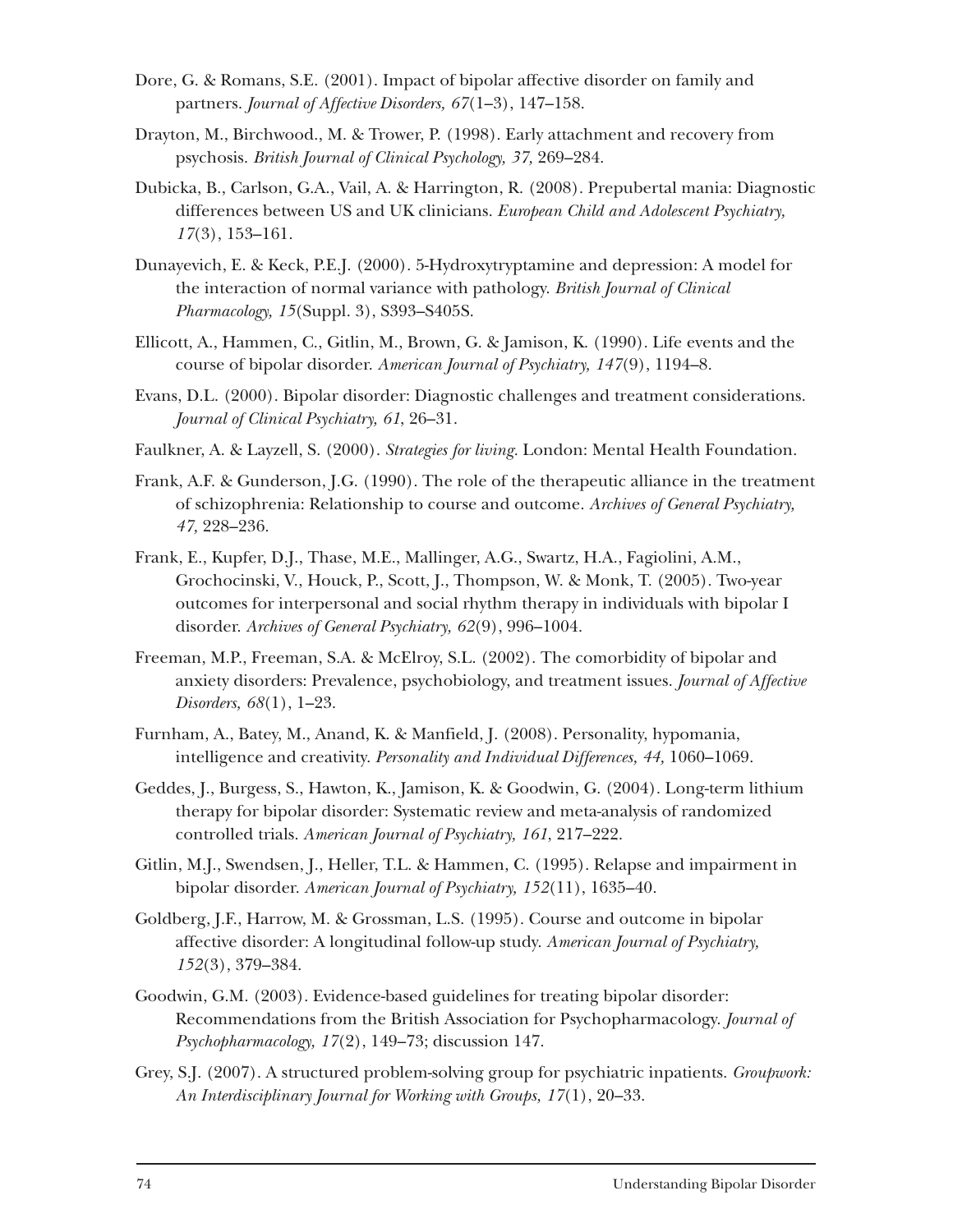- Hammen, C., Gitlin, M. & Altshuler, L. (2000). Predictors of work adjustments in bipolar I patients: A naturalistic longitudinal follow-up. Journal of Consulting and Clinical Psychology, 68(2), 220–225.
- Hammersley, P. et al. (2003). Childhood trauma and hallucinations in bipolar affective disorder: Preliminary investigation. *British Journal of Psychiatry, 182*, 543–7.
- Harris, T., Brown, G.W. & Robinson, R. (1999). Befriending as an intervention for chronic depression among women in an inner city. 1: Randomised controlled trial. *British Journal of Psychiatry, 174*, 219–224.
- Hawton, K., Haigh, R., Simkin, S. & Fagg, J. (1995). Attempted suicide in Oxford university students, 1976-1990. *Psychological Medicine, 25*(1), 179–188.
- Hawton, K., Sutton, L., Haw, C., Sinclair, J. & Harriss, L. (2005). Suicide and attempted suicide in bipolar disorder: A systematic review of risk factors. *Journal of Clinical Psychiatry, 66*(6), 693–704.
- Hayden, E.P. & Nurnberger, J.I., Jr. (2006). Molecular genetics of bipolar disorder. *Genes Brain Behaviour, 5*(1), 85–95.
- Healy, D. (1997). *Psychiatric drugs explained* (2nd edn.) London: Mosby.
- Hilty, D., Brady, K. & Hales, R. (1999). A review of bipolar disorder among adults. *Psychiatric Services, 50*, 201–213.
- Honig, A., Hofman, A., Rozendaal, N. & Dingemans, P. (1997). Psycho-education in bipolar disorder: Effect on expressed emotion. *Psychiatry Research, 72*(1), 17–22.
- Hudson, J.I. et al. (1992). Polysomnographic characteristics of young manic patients. Comparison with unipolar depressed patients and normal control subjects. *Archives of General Psychiatry, 49*(5), 378–83.
- Huxley, P. & Thornicroft, G. (2003). Social inclusion, social quality and mental illness. *British Journal of Psychiatry, 182*, 289–290.
- Jamison, K. (1993). *Touched with fire*. New York: First Free Press.
- Jamison, K. (1996). *An unquiet mind.* New York: Vintage Books.
- Jamison, K.R., Gerner, R.H., Hammen, C. & Padesky, C. (1980). Clouds and silver linings: Positive experiences associated with primary affective disorders. *American Journal of Psychiatry, 137*(2), 198–202.
- Jarvis, E. (1998). Schizophrenia in British immigrants: Recent findings, issues and implications. *Transcultural Psychiatry, 35*(1), 39–74.
- Johnson, L., Lundstrom, O., Aberg-Wistedt, A. & Mathe, A.A. (2003). Social support in bipolar disorder: Its relevance to remission and relapse. *Bipolar Disorder, 5*(2), 129–37.
- Johnson, S.L. (2005). Mania and dysregulation in goal pursuit: A review. *Clinical Psychology Review, 25*(2), 241–262.
- Johnson, S.L. & Miller, I.W. (1997). Negative life events and time to recovery from episodes of bipolar disorder. *Journal of Abnormal Psychology*, *106*(3), 449–457.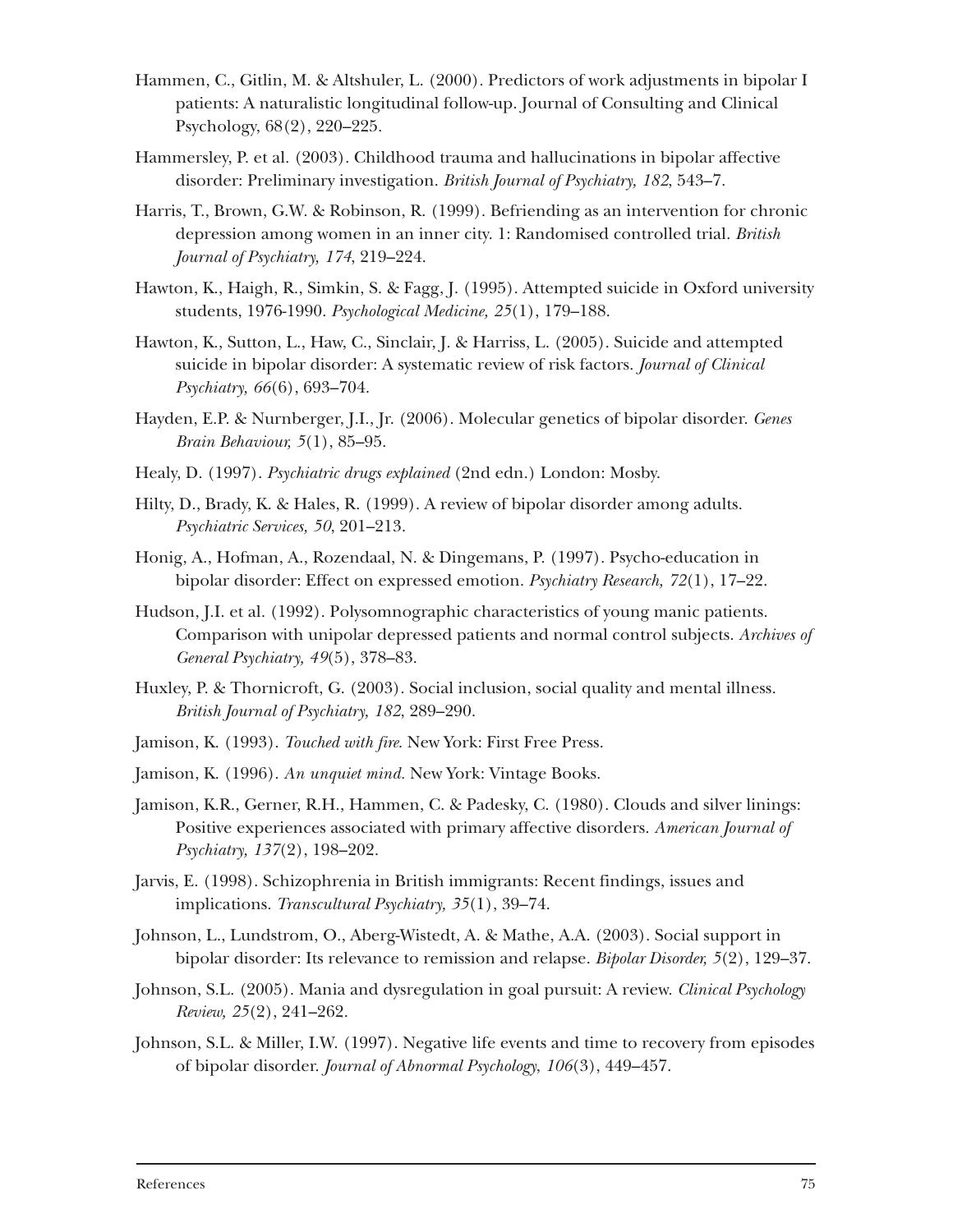- Johnson, S.L., Winett, C.A., Meyer, B., Greenhouse, W.J. & Miller, I. (1999). Social support and the course of bipolar disorder. *Journal of Abnormal Psychology, 108*(4), 558–66.
- Johnson, S.L., Winters, R. & Meyer, B. (2006). A polarity-specific model of bipolar disorder. In T.E.J. Joiner, J. Brown & J. Kistner (eds.) *The interpersonal, cognitive and social nature of depression*. Mahwah, NJ: Lawrence Erlbaum Associates.
- Jones, L., Scott, J., Haque, S., Gordon-Smith, K., Heron, J., Forty, E., Hyde, S., Lyon, L., Greening, J., Sham, P., Farmer, A., McGriffin, P., Jones, I. & Craddock, N. (2005). Cognitive style in bipolar disorder. *British Journal of Psychiatry, 187*, 431–7.
- Jones, S.H. (2006). Circadian rhythms and internal attributions in bipolar disorder. In S.H. Jones & R.P. Bentall (Eds.) *The psychology of bipolar disorder,* pp.91–116. Oxford: Oxford University Press: Oxford.
- Jones, S.H. & Bentall, R.P. (2006). *The psychology of bipolar disorder*. Oxford: Oxford University Press.
- Jones, S., Mansell, W. & Waller, L. (2006). Appraisal of hypomania-relevant experiences: Development of a questionnaire to assess positive self-dispositional appraisals in bipolar and behavioural high risk samples. *Journal of Affective Disorders, 93*(1–3), 19–28.
- Judd, L.L., Akiskal, H.S., Schettler, P.J, Endicott, J., Maser, J., Solomon, D.A., Leon, A.C., Rice, J.A. & Keller, M.B. (2002). The long-term natural history of the weekly symptomatic status of bipolar I disorder. *Archives of General Psychiatry, 59*(6), 530–537.
- Judd, L.L., Akiskal, H.S., Schettler, P.J., Coryell, W., Endicott, J., Maser, J.D., Solomon, D.A., Leon, A.C. & Keller, M.B. (2003). A prospective investigation of the natural history of the long-term weekly symptomatic status of bipolar II disorder. *Archives of General Psychiatry, 60*(3), 261–269.
- Keck, P.E., Jr., McElroy, S.L., Strakowski, S.M., West, S.A., Sax, K.W., Hawkins, J.M., Bourne, M.L. & Haggard, P. (1998). 12-month outcome of patients with bipolar disorder following hospitalization for a manic or mixed episode. *American Journal of Psychiatry, 155*(5), 646–652.
- Kempton, M.J., Geddes, J.R., Ettinger, U., Williams, S.C.R. & Grasby, P.M. (2008). Metaanalysis, database and meta-regression of 98 structural imaging studies in bipolar disorder. *Archives of General Psychiatry, 65*(9), 1017–1032.
- Kessing, L.V., Hansen, M.G. & Andersen, P.K. (2004). Course of illness in depressive and bipolar disorders. *British Journal of Psychiatry, 185*(5), 372–377.
- Kessler, R.C., Rubinow, D.R., Holmes, C., Abelson, J.M. & Zhao, S. (1997). The epidemiology of DSM-III-R bipolar I disorder in a general population survey. *Psychology of Medicine, 27*(5), 1079–89.
- Lam, D., Jones, S.H., Haywood, P., Bright, J.A. (1999).In J.M.G. Williams (Ed.) *Cognitive therapy for bipolar disorder: A therapist's guide to concepts, methods and practice. The Wiley Series in Clinical Psychology*. Chichester: John Wiley & Sons.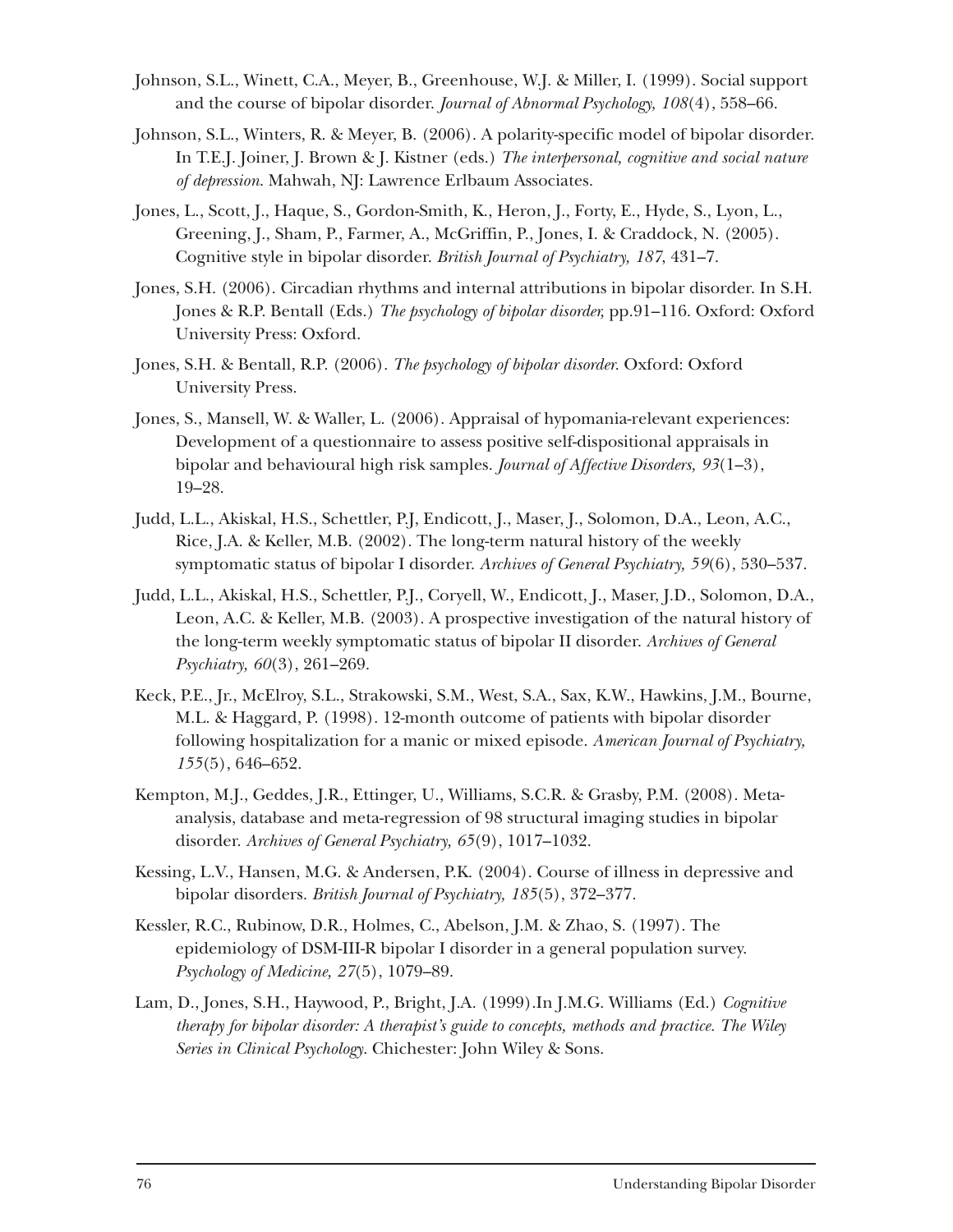- Lam, D., Bright, J., Jones, S., Hayward, P., Schuck, N. & Chisholm, D. (2000). Cognitive therapy for bipolar illness – a pilot study of relapse prevention. *Cognitive Therapy and Research, 24*(5), 503–520.
- Lam, D.H., Watkins, E.R., Hayward, P., Bright, J., Wright, K., Kerr, N., Parr-Davis, G. & Sham, P. (2003). A randomized controlled study of cognitive therapy for relapse prevention for bipolar affective disorder: Outcome of the first year. *Archives of General Psychiatry,* 60(2), 145–52.
- Leff, J. & Warner, R. (2006). *Social inclusion of people with mental illness*. Cambridge: Cambridge University Press.
- Levin, F. & Hennessy, G. (2004). Bipolar disorder and substance abuse. *Biological Psychiatry, 56*(10), 738–748.
- Lindow, V. (1996). What we want from community psychiatric nurses. In J. Reed & J. Reynolds (Eds.) *Speaking our minds,* pp.186–190. Milton Keynes: Open University Press.
- Lobban, F., Taylor, L., Chandler, C., Tyler, E., Kinderman, P., Kolamunnage-Dona, R., Gamble, C., Peters, S., Pontin, E., Sellwood, W. & Morriss, R. K. (2010). Enhanced relapse prevention for bipolar disorder by community mental health teams: Cluster feasibility randomised trial. *British Journal of Psychiatry, 196*(1), 59–63.
- Lorig, K. (1993). Self management of chronic illness: A model for the future. *Generations. 17*(3), 11–14.
- Mansell, W. & Pedley, R. (2008). The ascent into mania: A review of psychological processes associated with the development of manic symptoms. *Clinical Psychology Review, 28*(3), 494–520.
- Mansell, W., Powell, S., Pedley, R., Thomas, N. & Jones, S.A. (2009). *The process of recovery from bipolar I disorder: A qualitative analysis of personal accounts in relation to an integrative cognitive model.* Paper submitted for publication.
- Mansell, W., Rigby, Z., Tai, S. & Lowe, C. (2008). Do current beliefs predict hypomanic symptoms beyond personality style? Factor analysis of the Hypomanic Attitudes and Positive Predictions Inventory (HAPPI) and its association with hypomanic symptoms in a student population. *Journal of Clinical Psychology, 64*(4), 450–465.
- Maslow, A.H. (1972). *Religions, values and peak experiences.* New York: Viking Press.
- McGuffin, P. et al. (2003). The heritability of bipolar affective disorder and the genetic relationship to unipolar depression. Archives of General Psychiatry, 60(5), 497-502.
- McKenzie, K. (1999). Moving the misdiagnosis debate forward. *International Review of Psychiatry, 1*(2–3), 153-161.
- McPherson, H., Herbison, P. & Romans, S. (1993). Life events and relapse in established bipolar affective disorder. *British Journal of Psychiatry, 163*, 381–385.
- Meddings, S. & Perkins, R. (1999). Service user perspectives on the 'rehabilitation team' and roles of professionals within it. *Journal of Mental Health, 8*(1), 87094.
- Media, M.H. (1987). From anger to action. Mental Health Media Video. Quote from Hyacinth Dale.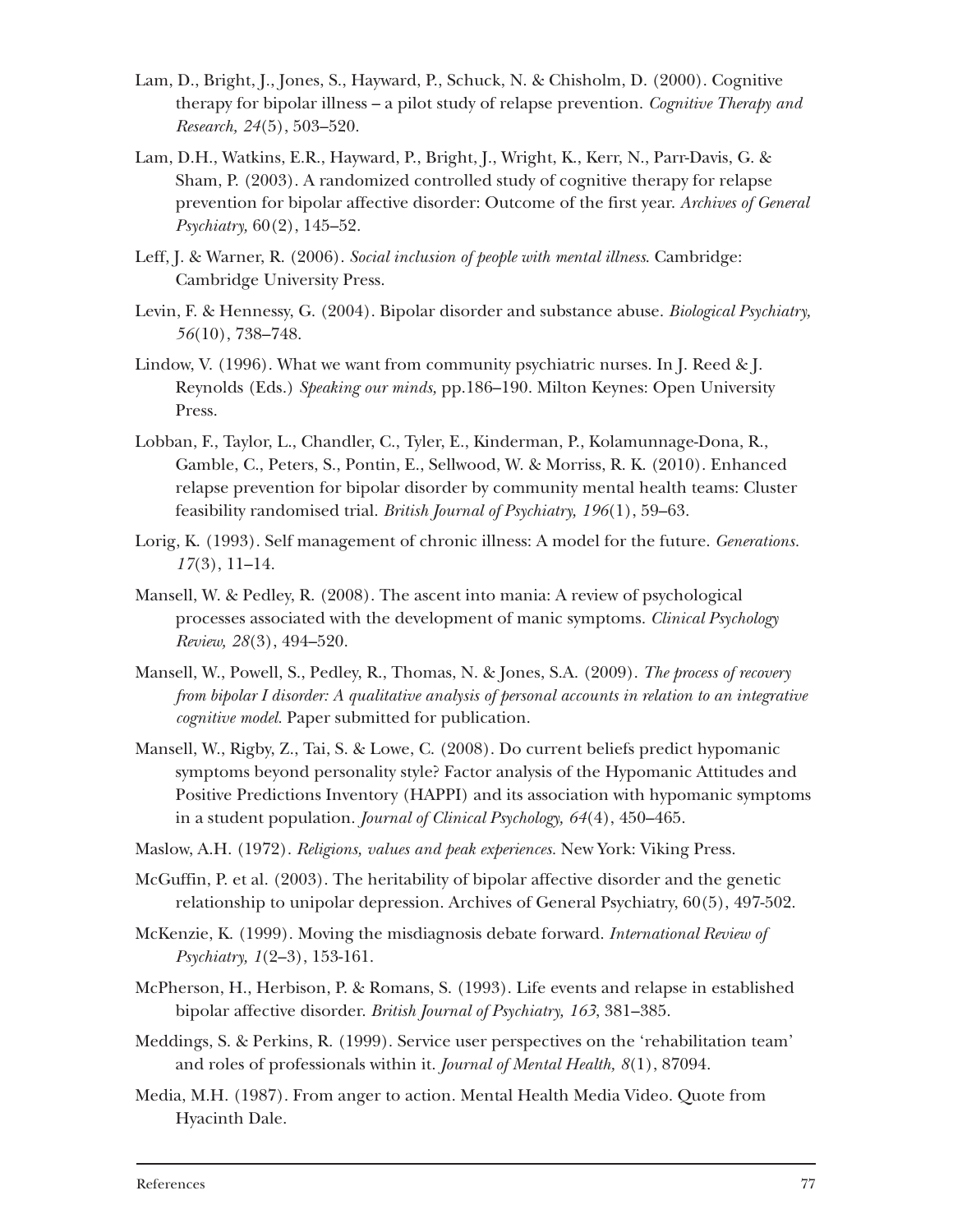- Miklowitz, D.J. et al. (2000). Family-focused treatment of bipolar disorder: One-year effects of a psychoeducational program in conjunction with pharmacotherapy. *Biological Psychiatry, 48*(6), 582–92.
- Miklowitz, D.J., George, E.L., Richards, J.A., Simoneau, T.L. & Suddath, R.L. (2003). A randomized study of family-focused psychoeducation and pharmacotherapy in the outpatient management of bipolar disorder. *Archives of General Psychiatry, 60*(9), 904–12.
- Miklowitz, D.J., Goldstein, M.J., Nuechterlein, K.H., Snyder, K.S. & Mintz, J. (1988). Family factors and the course of bipolar affective disorder. *Archives of General Psychiatry, 45*, 225–231.
- Miklowitz, D. & Goldstein, M.J. (1990). Behavioral family treatments for patients with bipolar affective disorder. *Behavior Modification, 14*(4), 457–489.
- Moller, H.J. (2003). Bipolar disorder and schizophrenia: Distinct illnesses or a continuum? *Journal of Clinical Psychiatry, 64*(6), 23–27.
- Monahan, J., Steadman, H.J., Appelbaum, P.S., Robbins, P.C., Mulvey, E.P., Silver, E., Roth, L.H. & Grisso, T. (2000). Developing a clinically useful actuarial tool for assessing violence risk. *British Journal of Psychiatry, 176*, 312–9.
- Monahan, J., Steadman, H.J., Robbins, P.C., Appelbaum, P., Banks, S., Grisso, T., Heilbrun, K., Mulvey, E.P., Roth, L. & Silver, E. (2005). An actuarial model of violence risk assessment for persons with mental disorders. *Psychiatric Services, 56*(7), 810–5.
- Monk, T.H., Buysse, D.J., Welsh, D.K., Kennedy, K.S. & Rose, L.R. (2001). A sleep diary and questionnaire study of naturally short sleepers. J*ournal of Sleep Research, 10*(3), 173–9.
- Morriss, R. et al. (2007). Social adjustment based on reported behaviour in bipolar affective disorder. *Bipolar Disorder, 9*, 53–62.
- Mortensen, P.B., Pedersen, C.B., Melbye, M., Mors, O. & Ewald, H. (2003). Individual and familial risk factors for bipolar affective disorders in Denmark. *Archives of General Psychiatry, 60*, 1209–1215.
- Murphy, F.C., Sahakian, B.J., Rubinsztein, J.S., Michael, A., Rogers, R.D., Robbins, T.W. & Paykel, E.S. (1999). Emotional bias and inhibitory control processes in mania and depression. *Psychological Medicine,* 29(6), 1307–21.
- Murphy, F.C., Rubinsztein, J.S., Michael, A., Rogers, R.D., Robbins, T.W., Paykel, E.S. & Sahakian, B.J. (2001). Decision-making cognition in mania and depression. *Psychological Medicine, 31*(4), 679–93.
- Myerson, A. & Boyle, R.D. (1941). The incidence of manic-depressive psychosis in certain socially important families: Preliminary report. *American Journal of Psychiatry, 98*, 11–21.
- Myin-Germeys, I., Krabbendam, L., Delespaul, P. & van Os, J. (2003). Can cognitive deficits explain differential sensitivity to life events in psychosis? *Social Psychiatry and Psychiatric Epidemiology, 38*(5), 262–8.
- NAMI (2008). *Understanding bipolar and recovery*, p.30. Arlington, Il.: National Alliance on Mental Illness.
- Newnes, C. (1993). Editorial. *Clinical Psychology Forum, 54*(2).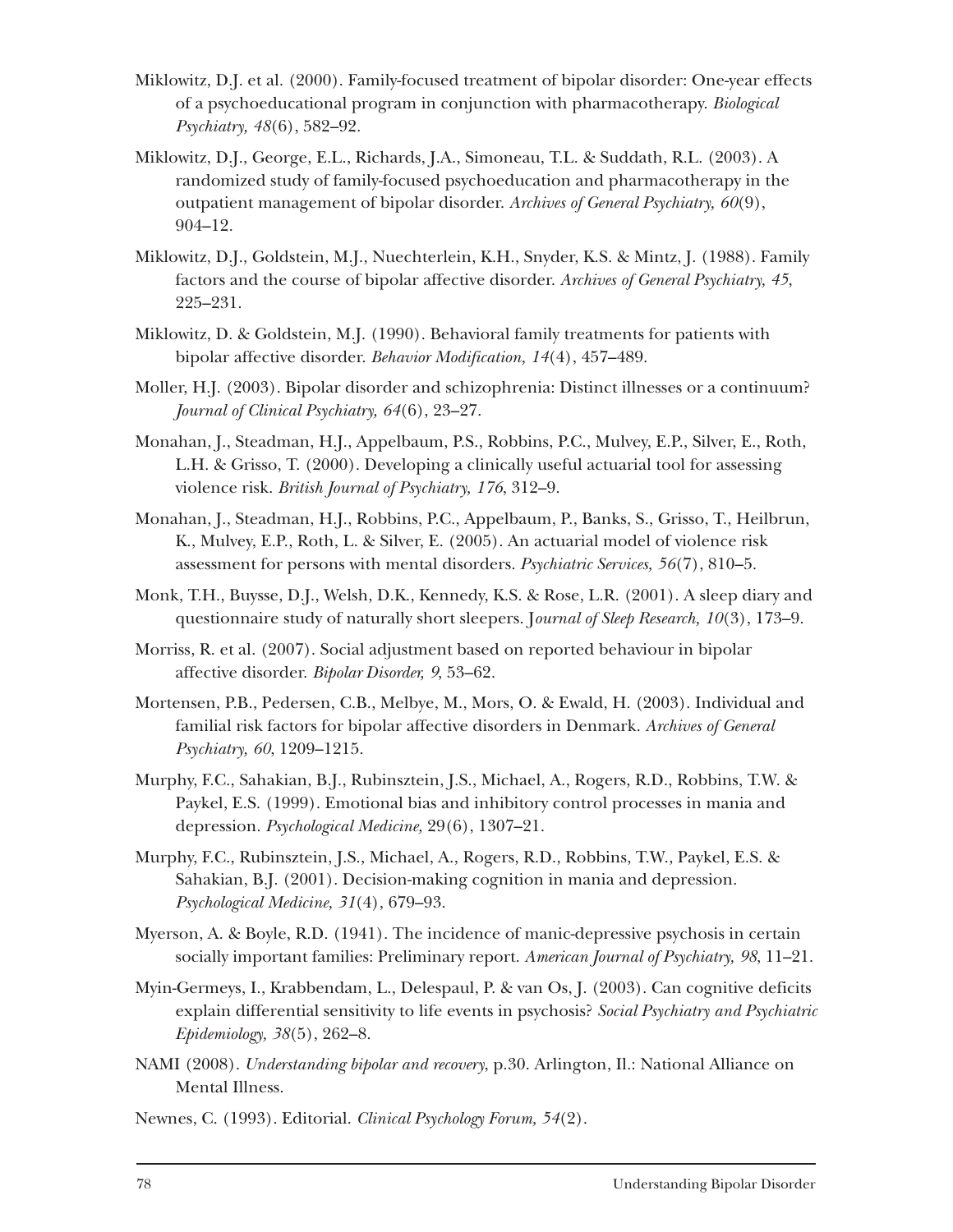- NHS Information Centre for Health and Social Care (2007 ). *Adult psychiatric morbidity in England: Results of a household survey.* Leeds: NHS.
- NICE (2006). *Bipolar disorder: The management of bipolar disorder in adults, children and adolescents in primary and secondary care*. London: National Institute for Clinical Excellence.
- O'Connell, R.A., Mayo, J.A., Flatow, L., Cuthbertson, B., & O'Brien, B.E. (1991). Outcome of bipolar disorder on long-term treatment with lithium. *British Journal of Psychiatry, 159*, 123–9.
- Onken, S.J., Craig, C.M., Ridgeway, P., Ralph, R.O. & Cook, J.A. (2007). An analysis of the definitions and elements of recovery: A review of the literature. *Psychiatric Rehabilitation Journal, 31*, 9–22.
- Pendulum (2009). *A list of famous people diagnosed with bipolar disorder.* Retrieved 17 March 2009 from: www.pendulum.org/information/information\_famous.html.
- Perkins, R. (1999). My three psychiatric careers. In P. Barker, B. Davidson & P. Campbell (Eds.) *From the Ashes of Experience*. London: Whur Publications.
- Perkins, R. (2000). I have a vision … Beyond deficit and discrimination. In *Meeting the challenges of the 21st century. Millennium mental health conference*. Nottingham: BRIJ Consultancy.
- Perkins, R.E., Choy, D. & Davidson, B. (1999). *Pathfinder user employment programme: Progress report.* London: Pathfinder Mental Health NHS Trust.
- Perkins, R.E. & Repper, J. (1998). *Dilemmas in community mental health practice.* Abingdon: Radcliffe Medical Press.
- Phelps, J., Angst, J., Katzow, J. & Sadler, J. (2008). Validity and utility of bipolar spectrum models. *Bipolar Disorders, 10*, 179–193.
- Pilgrim, D. (1997). *Psychotherapy and society*. London: Sage.
- Plato (2005 edition). *Phaedrus*. London: Penguin Classics.
- Post, R.M., Denicoff, K.D., Leverich, G.S., Altshuler, L.L., Frye, M.A., Suppes, T.M., Rush, A.J., Keck, P.E., Jr., Mcelroy, S.L., Luckenbaugh, D.A., Pollio, C., Kupka, R. & Nolen, W.A. (2003). Morbidity in 258 bipolar outpatients followed for one year with daily prospective ratings on the NIMH life chart method. *Journal of Clinical Psychiatry, 64*(6), 680–90; quiz 738-9.
- Priebe, S., Wildgrube, C. & Muller-Oerlinghausen, B. (1989). Lithium prophylaxis and expressed emotion. *British Journal of Psychiatry, 154,* 396–399.
- Rea, M.M., Tompson, M.C., Miklowitz, D.J., Goldstein, M.J., Hwang, S. & Mintz, J. (2003). Family-focused treatment versus individual treatment for bipolar disorder: Results of a randomized clinical trial. *Journal of Consulting and Clinical Psychology, 71*(3), 482–92.
- Regier, D.A., Farmer, M.E., Rae, D.S., Keith, S.J., Judd, L.L. & Goodwin, F.K. (1990). Comorbidity of mental disorders with alcohol and other drug abuse: Results from the Epidemiologic Catchment Area (ECA) study. *Journal of the American Medical Association, 264*(19)*,* 2511–2518.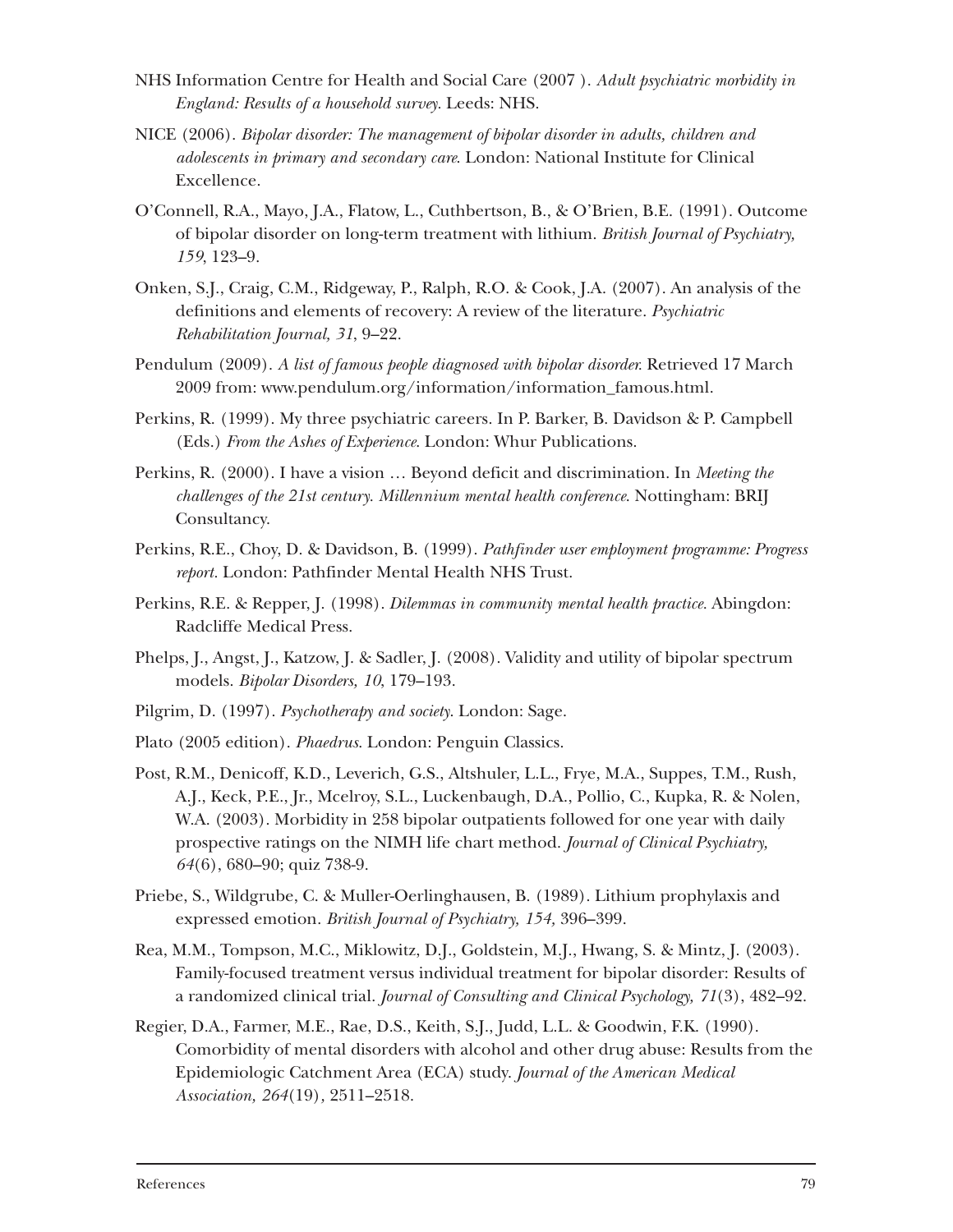- Rihmer, Z. & Kiss, K. (2002). Bipolar disorders and suicidal behaviour. *Bipolar Disorders, 4*(Suppl 1), 21–5.
- Romans, S.E. & McPherson, H.M. (1992). The social networks of bipolar affective disorder patients. *Journal of Affective Disorders, 25*(4) 221–228.
- Romme, M. & Escher, S. (1993). *Accepting voices.* London: Mind.
- Rose, D. (1998). Acute wards: A user perspective. In Sainsbury Centre for Mental Health: *The forgotten agenda – improving the quality of acute inpatient mental health care*. London: Sainsbury Centre for Mental Health.
- Royal College of Psychologists (2008). *Fair deal for mental health*. London: Royal College of Psychiatrists.
- Russell, S.J. & Browne, J.L. (2005). Staying well with bipolar disorder. *Austrian and New Zealand Journal of Psychiatry, 39*(3), 187–93.
- Ryan, C.E., Epstein, N.B., Keitner, G.I., Bishop, D.S. & Miller, I.W. (2005). *Evaluating and treating families: The McMaster approach.* New York: Routledge.
- Sainsbury Centre for Mental Health (1998). *Acute problems: a survey of the quality of care in acute psychiatric wards.* London: Sainsbury Centre for Mental Health.
- Salloum, I.M. & Thase, M.E. (2000). Impact of substance abuse on the course and treatment of bipolar disorder. *Bipolar Disorders, 2*(3 Pt 2), 269–80.
- Santosa, C.M. et al. (2007). Enhanced creativity in bipolar disorder patients: A controlled study. *Journal of Affective Disorders, 100*(1–3), p. 31–9.
- Scott, J. & Pope, M. (2002). Self-reported adherence to treatment with mood stabilizers, plasma levels, and psychiatric hospitalization. *American Journal of Psychiatry, 159*(11), 1927–9.
- Seal, K., Mansell, W. & Mannion, H. (2008). What lies between hypomania and bipolar disorder? A qualitative analysis of twelve non-treatment-seeking people with a history of hypomanic experiences and no history of major depression. *Psychology and Psychotherapy: Theory, Research and Practice, 81*(1), 33–53.
- Seebohm, P., Grove, B. & Secker, J. (2002). *Working towards recovery putting employment at the heart of refocused mental health services*. London: Institute for Applied Health and Social Policy.
- Simeonova, D.I., Chang, K.D., Strong, C. & Ketter, T.A. (2005). Creativity in familial bipolar disorder. *Journal of Psychiatric Research, 39*(6), 623–631.
- Solomon, R.L., Keitner, G.I., Miller, I.W., Shea, M.T. & Keller, M.B. (1995). Course of illness and maintenance treatments for patients with bipolar disorders. *Journal of Clinical Psychiatry, 56*, 5–13.
- Spitzer, R.L. & Fleiss, J.L. (1974). A re-analysis of the reliability of psychiatric diagnosis. *British Journal of Psychiatry, 125*, 341–347.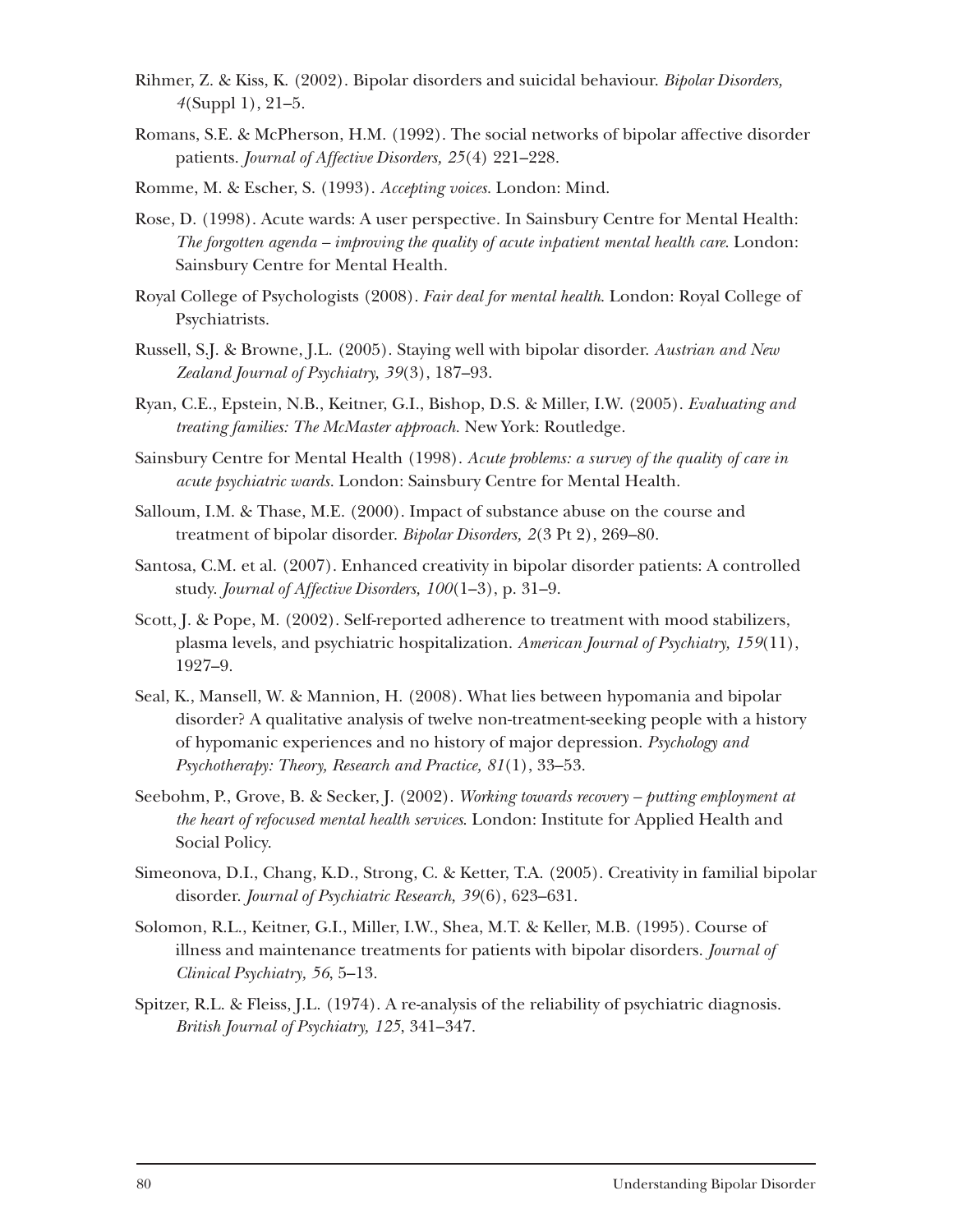- Strakowski, S.M., Keck, P.E. Jr., McElroy, S.L., West, S.A., Sax, K.W., Hawkins, J.M., Kmetz, G.F., Upadhyaya, V.H., Tugrul, K.C. & Bourne, M.L. (1988). Twelve-month outcome after a first hospitalisation for affective psychosis. *Archives of General Psychiatry, 55*, 49–55.
- Strakowski, S.M., Adler, C.M., Holland, S.K., Mills, N. & DelBello, M.P. (2004). A preliminary FMRI study of sustained attention in euthymic, unmedicated bipolar disorder. *Neuropsychopharmacology, 29*(9), 1734–40.
- Steadman, H.J., Mulvey, E.P., Monahan, J., Robbins, P.C., Appelbaum, P.S., Grisso, T., Roth, L.H. & Silver, E. (1998). Violence by people discharged from acute psychiatric inpatient facilities and by others in the same neighborhoods. *Archives of General Psychiatry,* 55(5), 393–401.
- Stefos, G., Bauwens, F., Staner, L., Pardoen, D. & Mendlewicz, J. (1996). Psychosocial predictors of major affective recurrences in bipolar disorder: A 4-year longitudinal study of patients on prophylactic treatment. *Acta Psychiatrica Scandinavica, 93*(6), 420–426.
- Swann, A.C., Dougherty, D.M., Pazzaglia, P.J., Pham, M. & Moeller, F.G. (2004). Impulsivity: A link between bipolar disorder and substance abuse. *Bipolar Disorders, 6*(3), 204–12.
- Thomas, J., Knowles, R., Tai, S. & Bentall, R.P. (2007). Response styles to depressed mood in bipolar affective disorder. *Journal of Affective Disorders, 100*, 249–252.
- Tohen, M., Zarate, C.A., Jr., Hennen, J., Khalsa, H.M., Strakowski, S.M., Gebre-Medhin, P., Salvatore, P. & Baldessarxini, R.J. (2003). The McLean-Harvard First-Episode Mania Study: Prediction of recovery and first recurrence. *American Journal of Psychiatry, 160*(12), 2099–107.
- Tsuchiya, K.J., Agerbo, E., Byrne, M. & Mortensen, P. B. (2004). Higher socio-economic status of parents may increase risk for bipolar disorder in the offspring. *Psychological Medicine, 34*, 787–793.
- Udachina, A. & Mansell, W. (2007). Cross-validation of the Mood Disorders Questionnaire, the Internal State Scale, and the Hypomanic Personality Scale. *Personality and Individual Differences*, *42*(8), 1539–1549.
- Van der Gucht, E. (2009). Recovery in bipolar disorder: A Q methodological study, p. 131. In *Clinical Psychology*. Lees: University of Leeds: Leeds.
- Vollmer-Larsen, A., Jacobsen, T.B., Hemmingsen, R. & Parnas, J. (2006). Schizoaffective disorder – the reliability of its clinical diagnostic use. *Acta Psychiatrica Scandinavica, 113*, 402–407.
- Warner, R. (1994). *Psychiatry and political economy*. London: Routledge.
- Wehr, T.A., Sack, D. & Rosenthal, N. (1987). Sleep reduction as a final common pathway to mania. *American Journal of Psychiatry, 144,* 201–204.
- Weinstock, L.M., Keitner, G.I., Ryan, C.E., Solomon, D.A. & Miller, I.W. (2006). Family functioning and mood disorders: A comparison between patients with major depressive disorder and bipolar I disorder. *Journal of Consulting and Clinical Psychology, 74*(6), 1192–1202.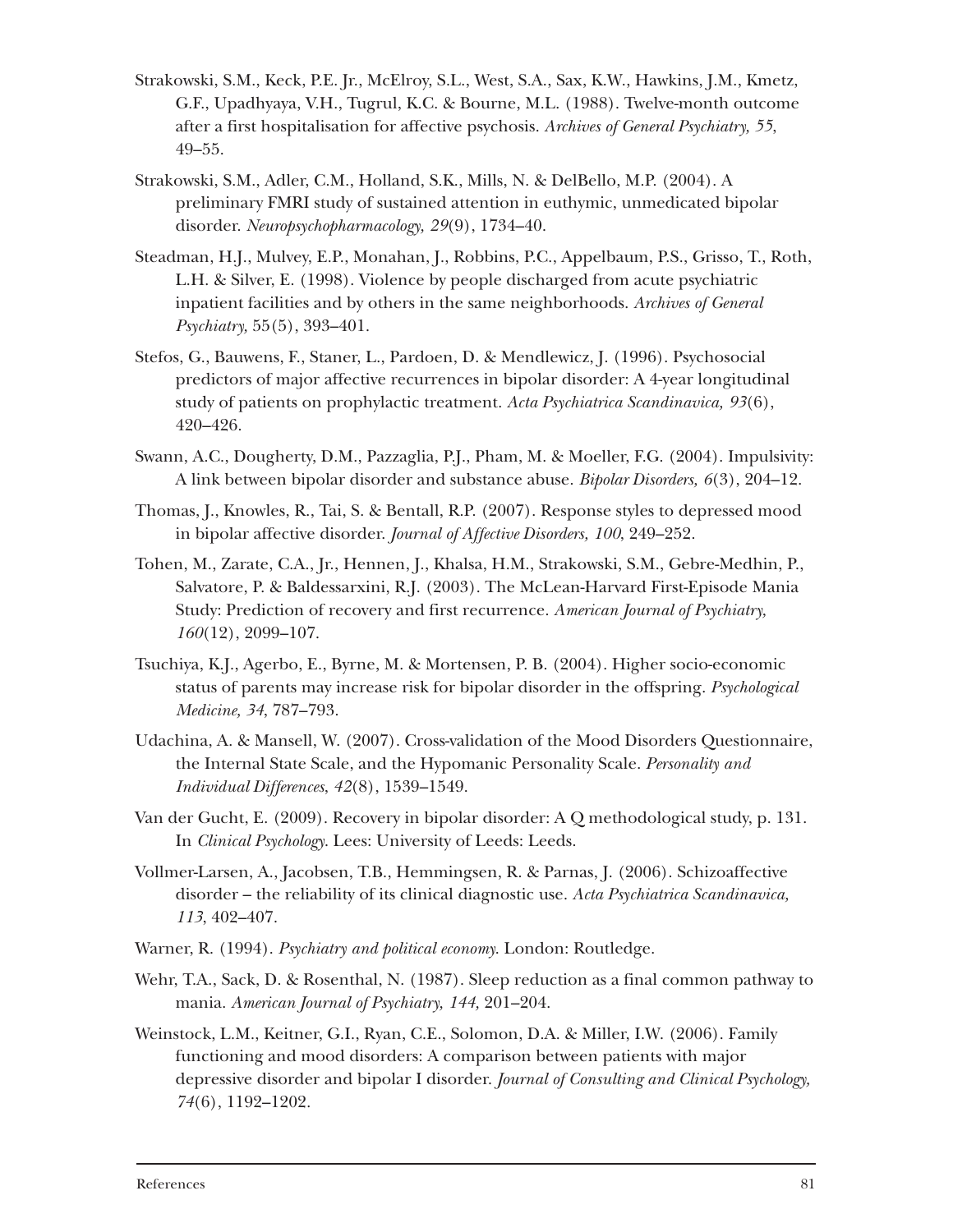- Weissman, M.W., Bland, R.C., Canino, G.J., Faravelli, C., Greenwald, S., Hwu, H., Joyce, P.R., Karam, E.G., Lee, C., Lellouch, J., Lépine, J., Newman, S.C., Rubio-Stipec, M., Wells, J.E., Wickramaratne, P.J., Wittchen, H. & Yeh, E. (1996). Cross-national epidemiology of major depression and bipolar disorder. *Journal of the American Medical Association, 276*(4), 293–9.
- Wicki, W. & Angst, J. (1991). The Zurich study. X. Hypomania in a 28–30-year-old cohort. *European Archives of Psychiatry and Clinical Neuroscience, 240*(6), 339–348.
- Wilkins, K. (2004). Bipolar I disorder, social support and work. *Health Reports, 15*, 21–30.
- Williams, J.M.G. & Pollack, L.R. (1993). Factors mediating suicidal behaviour: Their utility in primary and secondary prevention. *Journal of Mental Health, 2,* 3–26.
- Williams, J.M.G., Alatiq, Y., Crane, C., Barnhofer, T., Fennell, M.J.V., Duggan, D.S., Hepburn, S. & Goodwin, G.M. (2008). Mindfulness-based cognitive therapy in bipolar disorder: Preliminary evaluation of immediate effects on between-episodic functioning. *Journal of Affective Disorders, 107*(1–3)*,* 275–279.
- Williams, J.M.G., Duggan, D.S., Crane, C. & Fennell, M.J.V. (2006). Mindfulness-based cognitive therapy for prevention of recurrence of suicidal behaviour. *Journal of Clinical Psychology, 62*(2), 201–210.
- World Health Organization (1992). ICD-10: *International statistical classification of diseases and related health problems* (10th revision edn.). Geneva: World Health Organization.
- Zimmerman, M., Ruggero, C.J., Chelminski, I. & Young, D. (2008). Is bipolar disorder overdiagnosed? *Journal of Clinical Psychiatry, 69*(6), 935–940.